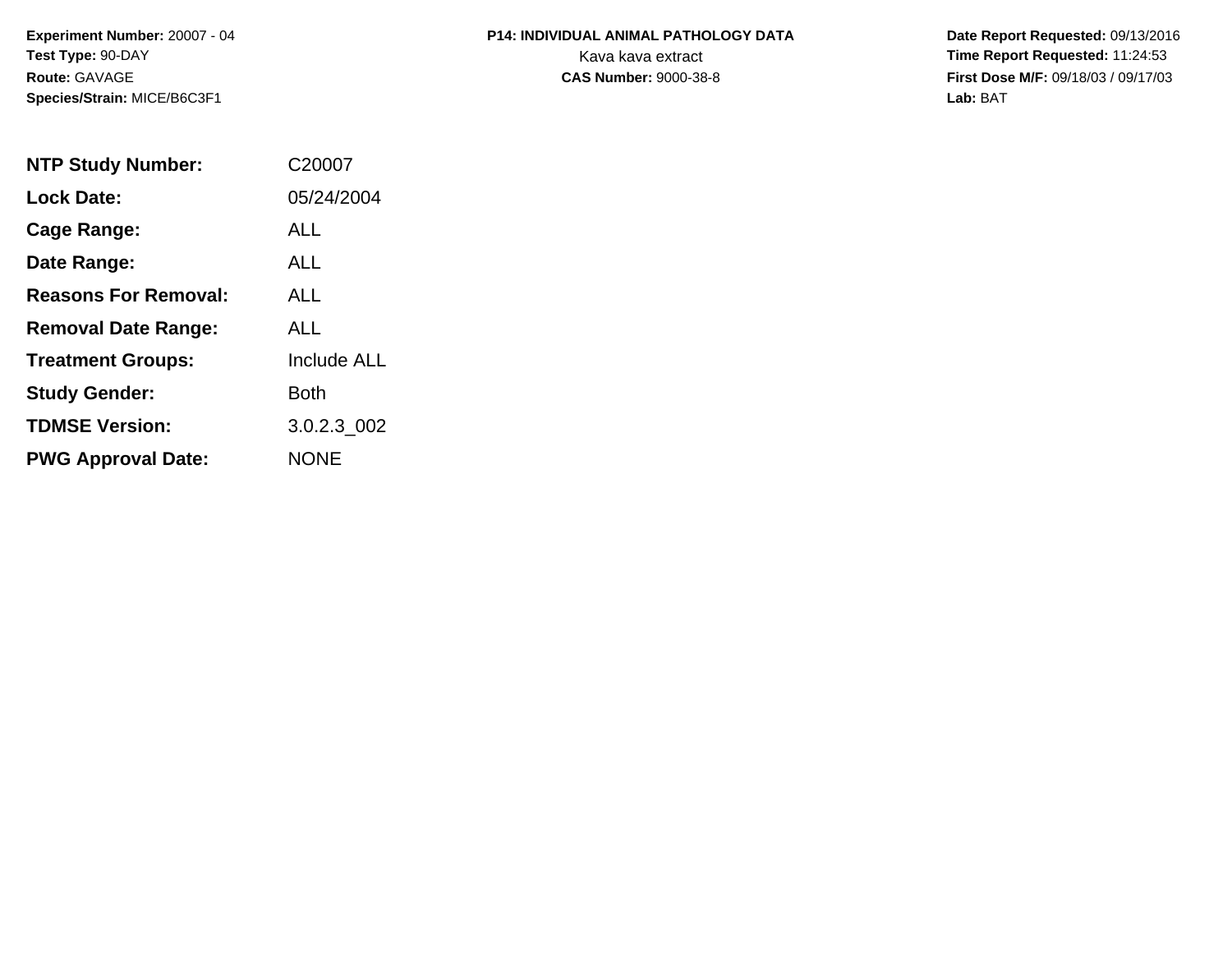| Experiment Number: 20007 - 04<br>Test Type: 90-DAY | <b>P14: INDIVIDUAL ANIMAL PATHOLOGY DATA</b><br>Kava kava extract<br><b>CAS Number: 9000-38-8</b> |                                   | Date Report Requested: 09/13/2016<br>Time Report Requested: 11:24:53 |  |
|----------------------------------------------------|---------------------------------------------------------------------------------------------------|-----------------------------------|----------------------------------------------------------------------|--|
| Route: GAVAGE                                      |                                                                                                   |                                   | First Dose M/F: 09/18/03 / 09/17/03                                  |  |
| Species/Strain: MICE/B6C3F1                        |                                                                                                   |                                   | Lab: BAT                                                             |  |
| <b>ANIMAL ID: 1</b>                                | <b>TRT#: 1</b>                                                                                    | <b>SEX: Male</b>                  | DAY ON TEST: 93                                                      |  |
|                                                    | DOSE: 0 G/KG                                                                                      | <b>DISP: Terminal Sacrifice</b>   | <b>HISTO: 0304922</b>                                                |  |
|                                                    |                                                                                                   | ORGAN AND ACCOUNTABLE SITE STATUS |                                                                      |  |
| <b>NORMAL</b>                                      |                                                                                                   |                                   |                                                                      |  |
| * Adrenal Cortex                                   | * Adrenal Medulla                                                                                 | * Blood Vessel                    | * Bone                                                               |  |
| * Bone Marrow                                      | <b>Brain</b>                                                                                      | * Epididymis                      | * Esophagus                                                          |  |
| * Eye                                              | * Gallbladder                                                                                     | * Harderian Gland                 | * Heart                                                              |  |
| * Intestine Large, Cecum                           | * Intestine Large, Colon                                                                          | * Intestine Large, Rectum         | * Intestine Small, Duodenum                                          |  |
| * Intestine Small, Ileum                           | * Intestine Small, Jejunum                                                                        | * Islets, Pancreatic              | * Kidney                                                             |  |
| * Liver                                            | * Lung                                                                                            | * Lymph Node, Mandibular          | * Lymph Node, Mesenteric                                             |  |
| * Nose                                             | * Pancreas                                                                                        | * Pituitary Gland                 | * Preputial Gland                                                    |  |
| * Prostate                                         | * Salivary Glands                                                                                 | * Seminal Vesicle                 | * Skin                                                               |  |
| * Spleen                                           | * Stomach, Forestomach                                                                            | * Stomach, Glandular              | * Testes                                                             |  |
| * Thymus                                           | * Thyroid Gland                                                                                   | * Trachea                         | * Urinary Bladder                                                    |  |
| <b>MISSING</b>                                     |                                                                                                   |                                   |                                                                      |  |
| * Mammary Gland                                    | * Parathyroid Gland                                                                               |                                   |                                                                      |  |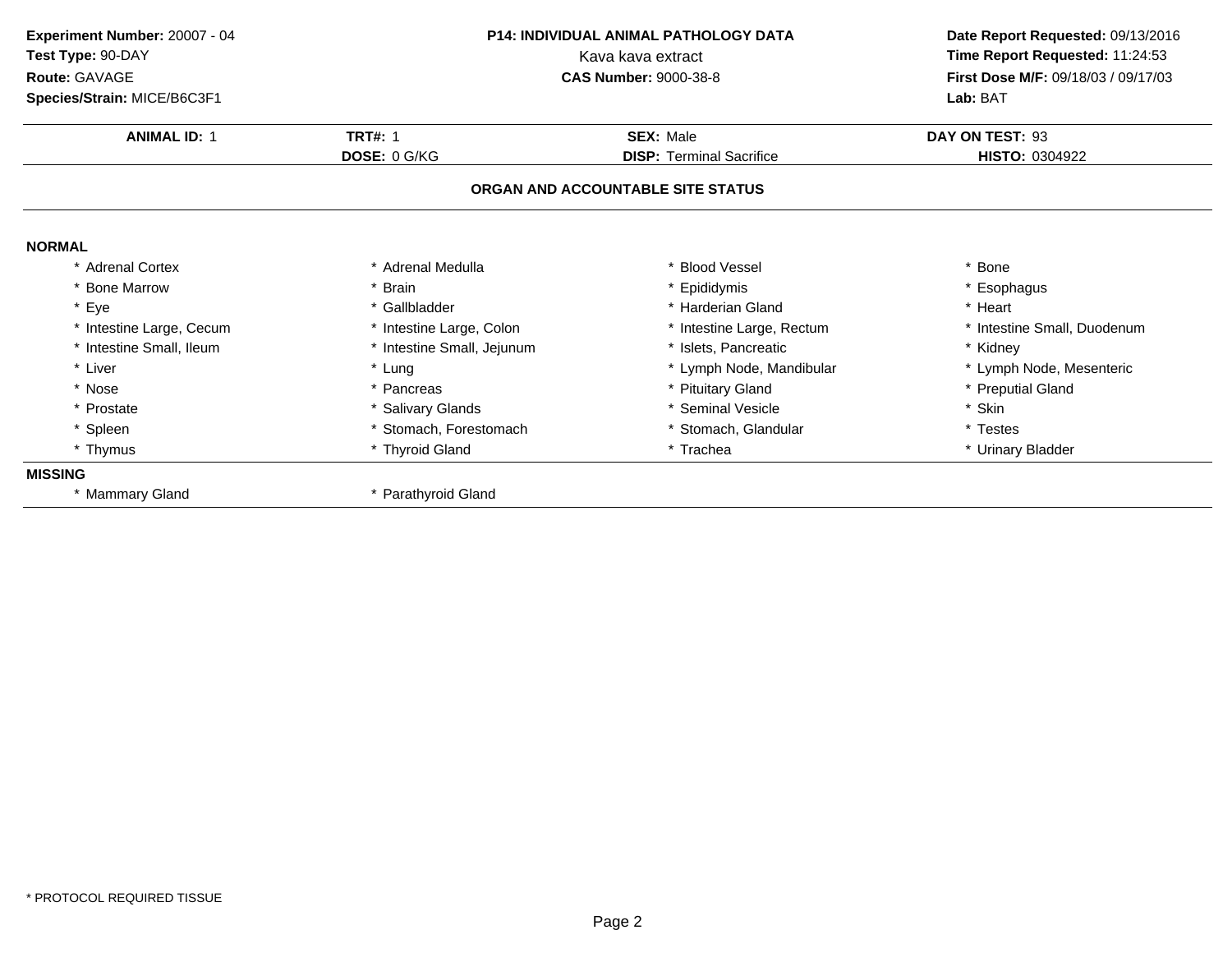| Experiment Number: 20007 - 04<br>Test Type: 90-DAY<br>Route: GAVAGE<br>Species/Strain: MICE/B6C3F1 | <b>P14: INDIVIDUAL ANIMAL PATHOLOGY DATA</b><br>Kava kava extract<br><b>CAS Number: 9000-38-8</b> |                                   | Date Report Requested: 09/13/2016<br>Time Report Requested: 11:24:53<br>First Dose M/F: 09/18/03 / 09/17/03<br>Lab: BAT |
|----------------------------------------------------------------------------------------------------|---------------------------------------------------------------------------------------------------|-----------------------------------|-------------------------------------------------------------------------------------------------------------------------|
| <b>ANIMAL ID: 2</b>                                                                                | <b>TRT#: 1</b>                                                                                    | <b>SEX: Male</b>                  | DAY ON TEST: 93                                                                                                         |
|                                                                                                    | DOSE: 0 G/KG                                                                                      | <b>DISP: Terminal Sacrifice</b>   | <b>HISTO: 0304923</b>                                                                                                   |
|                                                                                                    |                                                                                                   | ORGAN AND ACCOUNTABLE SITE STATUS |                                                                                                                         |
| <b>NORMAL</b>                                                                                      |                                                                                                   |                                   |                                                                                                                         |
| * Adrenal Cortex                                                                                   | * Adrenal Medulla                                                                                 | * Blood Vessel                    | * Bone                                                                                                                  |
| * Bone Marrow                                                                                      | * Brain                                                                                           | * Epididymis                      | * Esophagus                                                                                                             |
| * Eye                                                                                              | * Gallbladder                                                                                     | * Harderian Gland                 | * Heart                                                                                                                 |
| * Intestine Large, Cecum                                                                           | * Intestine Large, Colon                                                                          | * Intestine Large, Rectum         | * Intestine Small, Duodenum                                                                                             |
| * Intestine Small, Ileum                                                                           | * Intestine Small, Jejunum                                                                        | * Islets, Pancreatic              | * Kidney                                                                                                                |
| * Lung                                                                                             | * Lymph Node, Mandibular                                                                          | * Lymph Node, Mesenteric          | * Nose                                                                                                                  |
| * Pancreas                                                                                         | * Parathyroid Gland                                                                               | * Pituitary Gland                 | * Preputial Gland                                                                                                       |
| * Prostate                                                                                         | * Salivary Glands                                                                                 | * Seminal Vesicle                 | * Skin                                                                                                                  |
| * Spleen                                                                                           | * Stomach, Forestomach                                                                            | * Stomach, Glandular              | * Testes                                                                                                                |
| * Thymus                                                                                           | * Thyroid Gland                                                                                   | * Trachea                         | * Urinary Bladder                                                                                                       |
| <b>MISSING</b>                                                                                     |                                                                                                   |                                   |                                                                                                                         |
| * Mammary Gland                                                                                    |                                                                                                   |                                   |                                                                                                                         |
| <b>OBSERVATIONS</b>                                                                                |                                                                                                   |                                   |                                                                                                                         |
| * Liver                                                                                            |                                                                                                   | Inflammation                      | Chronic, Minimal                                                                                                        |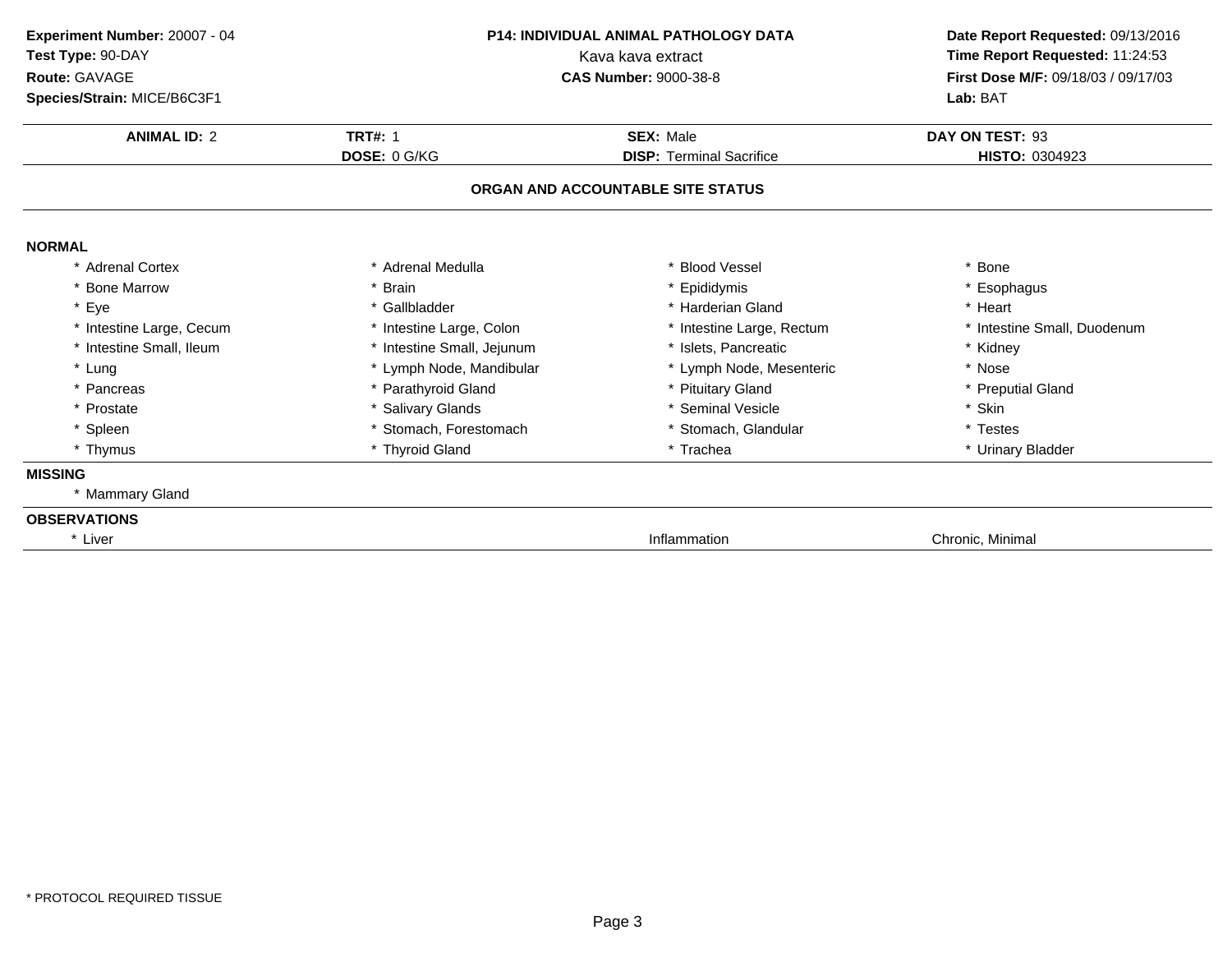| Experiment Number: 20007 - 04<br>Test Type: 90-DAY<br>Route: GAVAGE<br>Species/Strain: MICE/B6C3F1<br><b>ANIMAL ID: 3</b> | P14: INDIVIDUAL ANIMAL PATHOLOGY DATA<br>Kava kava extract<br><b>CAS Number: 9000-38-8</b> |                                              | Date Report Requested: 09/13/2016<br>Time Report Requested: 11:24:53<br>First Dose M/F: 09/18/03 / 09/17/03<br>Lab: BAT<br>DAY ON TEST: 93 |
|---------------------------------------------------------------------------------------------------------------------------|--------------------------------------------------------------------------------------------|----------------------------------------------|--------------------------------------------------------------------------------------------------------------------------------------------|
|                                                                                                                           | <b>TRT#: 1</b><br>DOSE: 0 G/KG                                                             | SEX: Male<br><b>DISP: Terminal Sacrifice</b> | HISTO: 0304924                                                                                                                             |
|                                                                                                                           |                                                                                            | ORGAN AND ACCOUNTABLE SITE STATUS            |                                                                                                                                            |
| <b>NORMAL</b>                                                                                                             |                                                                                            |                                              |                                                                                                                                            |
| * Adrenal Medulla                                                                                                         | <b>Blood Vessel</b>                                                                        | <b>Bone</b>                                  | * Bone Marrow                                                                                                                              |
| * Brain                                                                                                                   | Epididymis                                                                                 | * Esophagus                                  | * Eye                                                                                                                                      |
| * Gallbladder                                                                                                             | * Harderian Gland                                                                          | * Heart                                      | * Intestine Large, Cecum                                                                                                                   |
| * Intestine Large, Colon                                                                                                  | * Intestine Large, Rectum                                                                  | * Intestine Small, Duodenum                  | * Intestine Small, Ileum                                                                                                                   |
| * Intestine Small, Jejunum                                                                                                | * Islets, Pancreatic                                                                       | * Lung                                       | * Lymph Node, Mandibular                                                                                                                   |
| * Lymph Node, Mesenteric                                                                                                  | * Nose                                                                                     | * Pituitary Gland                            | * Preputial Gland                                                                                                                          |
| * Prostate                                                                                                                | * Salivary Glands                                                                          | * Seminal Vesicle                            | * Skin                                                                                                                                     |
| * Spleen                                                                                                                  | * Stomach, Forestomach                                                                     | * Testes                                     | * Thymus                                                                                                                                   |
| * Thyroid Gland                                                                                                           | * Trachea                                                                                  | * Urinary Bladder                            |                                                                                                                                            |
| <b>MISSING</b>                                                                                                            |                                                                                            |                                              |                                                                                                                                            |
| * Mammary Gland                                                                                                           | * Parathyroid Gland                                                                        |                                              |                                                                                                                                            |
| <b>OBSERVATIONS</b>                                                                                                       |                                                                                            |                                              |                                                                                                                                            |
| * Adrenal Cortex                                                                                                          | Subcapsular                                                                                | Hyperplasia                                  | Minimal                                                                                                                                    |
| * Kidney                                                                                                                  |                                                                                            | Mineralization                               | Minimal                                                                                                                                    |
| * Liver                                                                                                                   |                                                                                            | Inflammation                                 | Chronic, Minimal                                                                                                                           |
| Pancreas                                                                                                                  | Artery                                                                                     | Inflammation                                 | Minimal                                                                                                                                    |
| * Stomach, Glandular                                                                                                      |                                                                                            | Inflammation                                 | Mild                                                                                                                                       |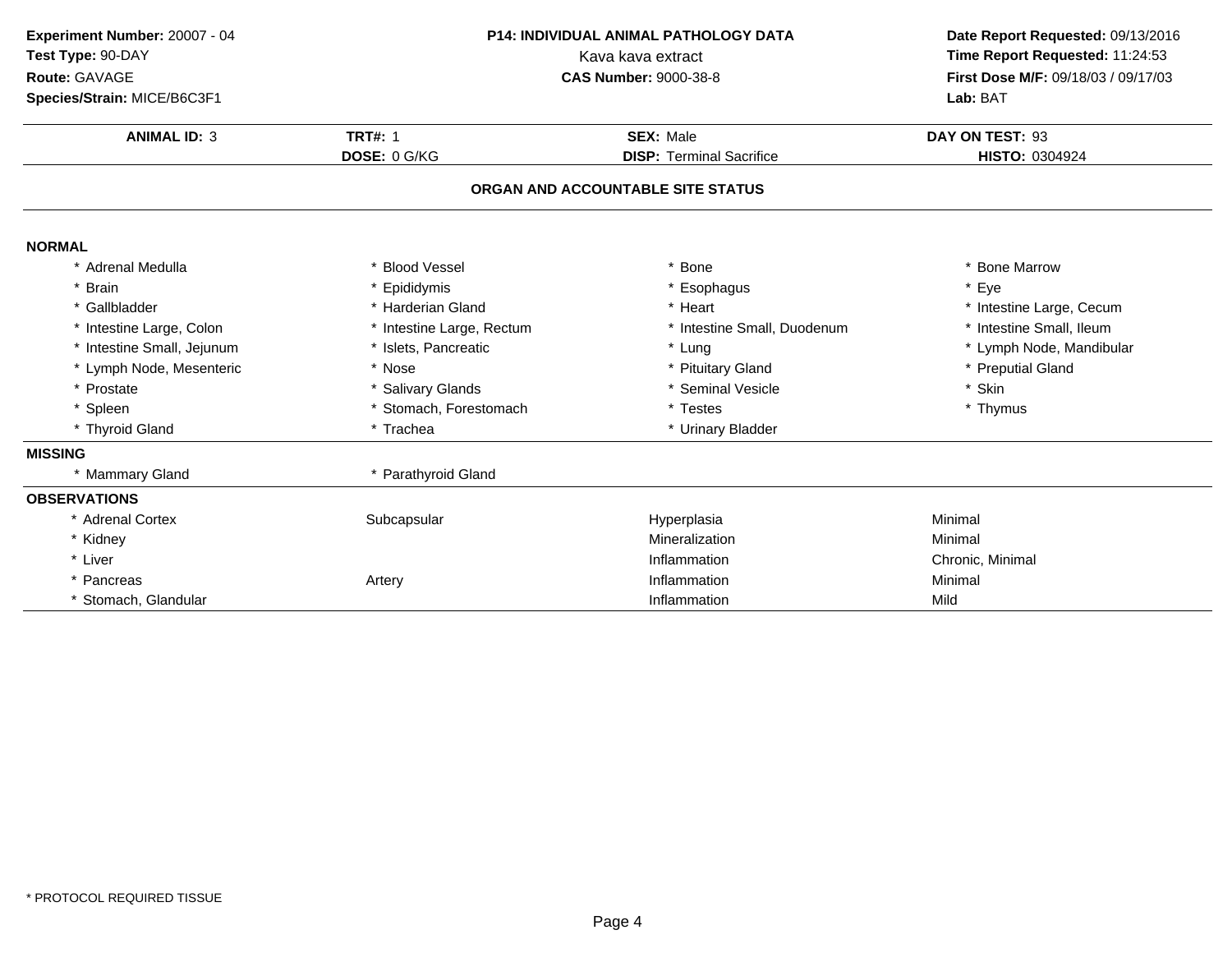| Experiment Number: 20007 - 04<br>Test Type: 90-DAY<br>Route: GAVAGE<br>Species/Strain: MICE/B6C3F1<br><b>ANIMAL ID: 4</b> | <b>P14: INDIVIDUAL ANIMAL PATHOLOGY DATA</b><br>Kava kava extract<br><b>CAS Number: 9000-38-8</b><br><b>TRT#: 1</b><br><b>SEX: Male</b><br>DOSE: 0 G/KG<br><b>DISP: Terminal Sacrifice</b> |                                   | Date Report Requested: 09/13/2016<br>Time Report Requested: 11:24:53<br>First Dose M/F: 09/18/03 / 09/17/03<br>Lab: BAT<br>DAY ON TEST: 93<br>HISTO: 0304925 |
|---------------------------------------------------------------------------------------------------------------------------|--------------------------------------------------------------------------------------------------------------------------------------------------------------------------------------------|-----------------------------------|--------------------------------------------------------------------------------------------------------------------------------------------------------------|
|                                                                                                                           |                                                                                                                                                                                            | ORGAN AND ACCOUNTABLE SITE STATUS |                                                                                                                                                              |
| <b>NORMAL</b>                                                                                                             |                                                                                                                                                                                            |                                   |                                                                                                                                                              |
| * Adrenal Medulla                                                                                                         | * Blood Vessel                                                                                                                                                                             | Bone                              | * Bone Marrow                                                                                                                                                |
| * Brain                                                                                                                   | * Epididymis                                                                                                                                                                               | * Esophagus                       | * Eye                                                                                                                                                        |
| * Gallbladder                                                                                                             | * Harderian Gland                                                                                                                                                                          | * Heart                           | * Intestine Large, Cecum                                                                                                                                     |
| * Intestine Large, Colon                                                                                                  | * Intestine Large, Rectum                                                                                                                                                                  | * Intestine Small, Duodenum       | * Intestine Small, Ileum                                                                                                                                     |
| * Intestine Small, Jejunum                                                                                                | * Islets, Pancreatic                                                                                                                                                                       | * Kidney                          | * Lymph Node, Mandibular                                                                                                                                     |
| * Lymph Node, Mesenteric                                                                                                  | * Nose                                                                                                                                                                                     | * Pancreas                        | * Parathyroid Gland                                                                                                                                          |
| * Pituitary Gland                                                                                                         | * Preputial Gland                                                                                                                                                                          | * Prostate                        | * Salivary Glands                                                                                                                                            |
| * Seminal Vesicle                                                                                                         | * Skin                                                                                                                                                                                     | * Spleen                          | * Stomach, Forestomach                                                                                                                                       |
| * Stomach, Glandular                                                                                                      | * Testes                                                                                                                                                                                   | * Thymus                          | * Thyroid Gland                                                                                                                                              |
| * Trachea                                                                                                                 | * Urinary Bladder                                                                                                                                                                          |                                   |                                                                                                                                                              |
| <b>MISSING</b>                                                                                                            |                                                                                                                                                                                            |                                   |                                                                                                                                                              |
| * Mammary Gland                                                                                                           |                                                                                                                                                                                            |                                   |                                                                                                                                                              |
| <b>OBSERVATIONS</b>                                                                                                       |                                                                                                                                                                                            |                                   |                                                                                                                                                              |
| * Adrenal Cortex                                                                                                          |                                                                                                                                                                                            | Hypertrophy                       | Minimal                                                                                                                                                      |
| * Liver                                                                                                                   |                                                                                                                                                                                            | Inflammation                      | Chronic, Minimal                                                                                                                                             |
| * Lung                                                                                                                    |                                                                                                                                                                                            | Inflammation                      | Chronic Active, Minimal                                                                                                                                      |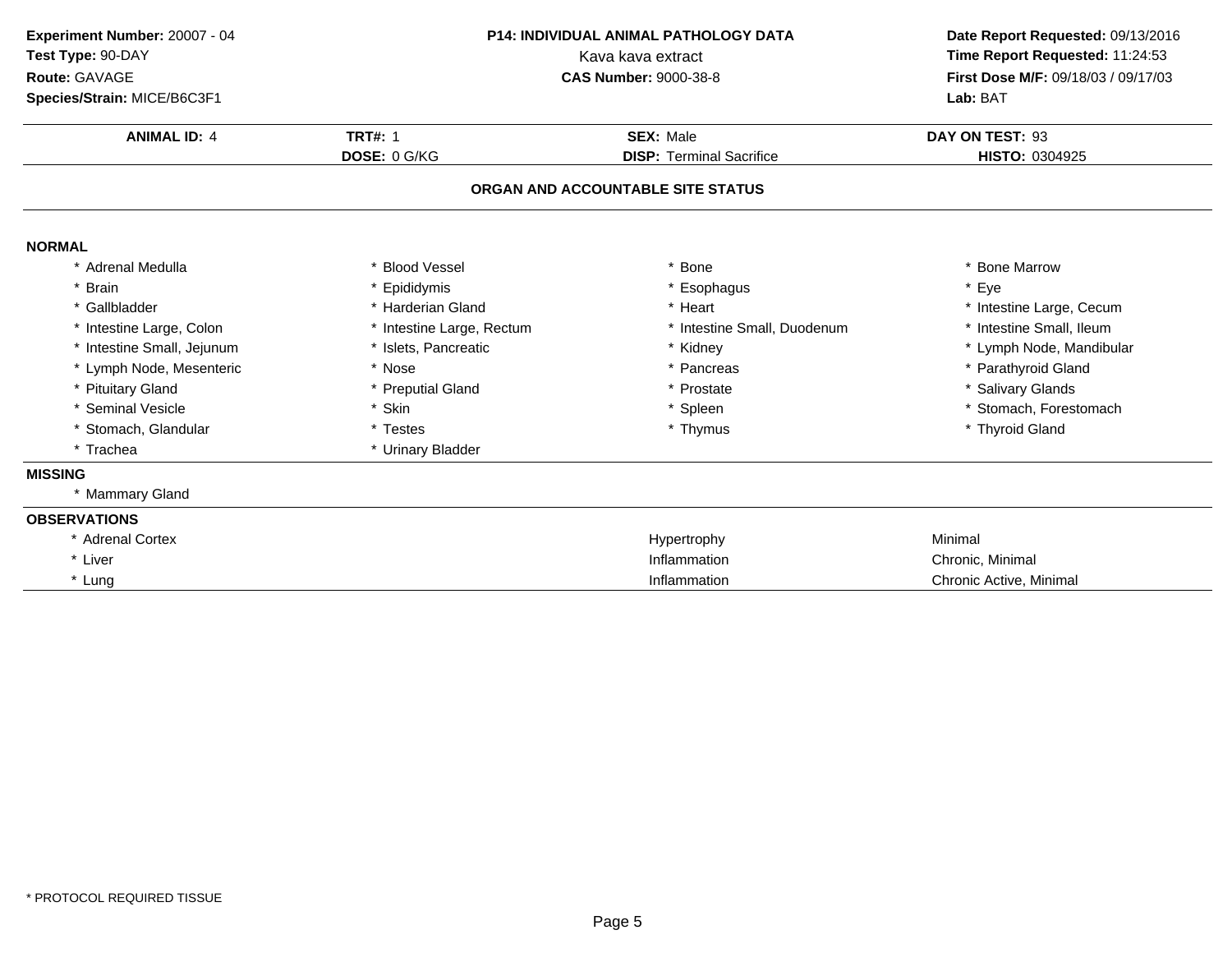| Experiment Number: 20007 - 04          | P14: INDIVIDUAL ANIMAL PATHOLOGY DATA |                                   | Date Report Requested: 09/13/2016   |  |
|----------------------------------------|---------------------------------------|-----------------------------------|-------------------------------------|--|
| Test Type: 90-DAY<br>Kava kava extract |                                       |                                   | Time Report Requested: 11:24:53     |  |
| Route: GAVAGE                          |                                       | <b>CAS Number: 9000-38-8</b>      | First Dose M/F: 09/18/03 / 09/17/03 |  |
| Species/Strain: MICE/B6C3F1            |                                       |                                   | Lab: BAT                            |  |
| <b>ANIMAL ID: 5</b>                    | <b>TRT#: 1</b>                        | <b>SEX: Male</b>                  | DAY ON TEST: 93                     |  |
|                                        | DOSE: 0 G/KG                          | <b>DISP: Terminal Sacrifice</b>   | HISTO: 0304926                      |  |
|                                        |                                       | ORGAN AND ACCOUNTABLE SITE STATUS |                                     |  |
| <b>NORMAL</b>                          |                                       |                                   |                                     |  |
| * Adrenal Cortex                       | * Adrenal Medulla                     | <b>Blood Vessel</b>               | * Bone                              |  |
| * Bone Marrow                          | * Brain                               | Epididymis                        | * Esophagus                         |  |
| Eye<br>$\star$                         | * Gallbladder                         | * Harderian Gland                 | * Heart                             |  |
| * Intestine Large, Cecum               | * Intestine Large, Colon              | * Intestine Large, Rectum         | * Intestine Small, Duodenum         |  |
| * Intestine Small, Ileum               | * Intestine Small, Jejunum            | * Islets, Pancreatic              | * Kidney                            |  |
| * Liver                                | * Lung                                | * Lymph Node, Mandibular          | * Lymph Node, Mesenteric            |  |
| * Nose                                 | * Pancreas                            | * Parathyroid Gland               | * Pituitary Gland                   |  |
| * Preputial Gland                      | * Prostate                            | * Salivary Glands                 | * Seminal Vesicle                   |  |
| * Skin                                 | * Spleen                              | * Stomach. Forestomach            | * Stomach, Glandular                |  |
| * Testes                               | * Thymus                              | * Thyroid Gland                   | * Trachea                           |  |
| * Urinary Bladder                      |                                       |                                   |                                     |  |
| <b>MISSING</b>                         |                                       |                                   |                                     |  |
| * Mammary Gland                        |                                       |                                   |                                     |  |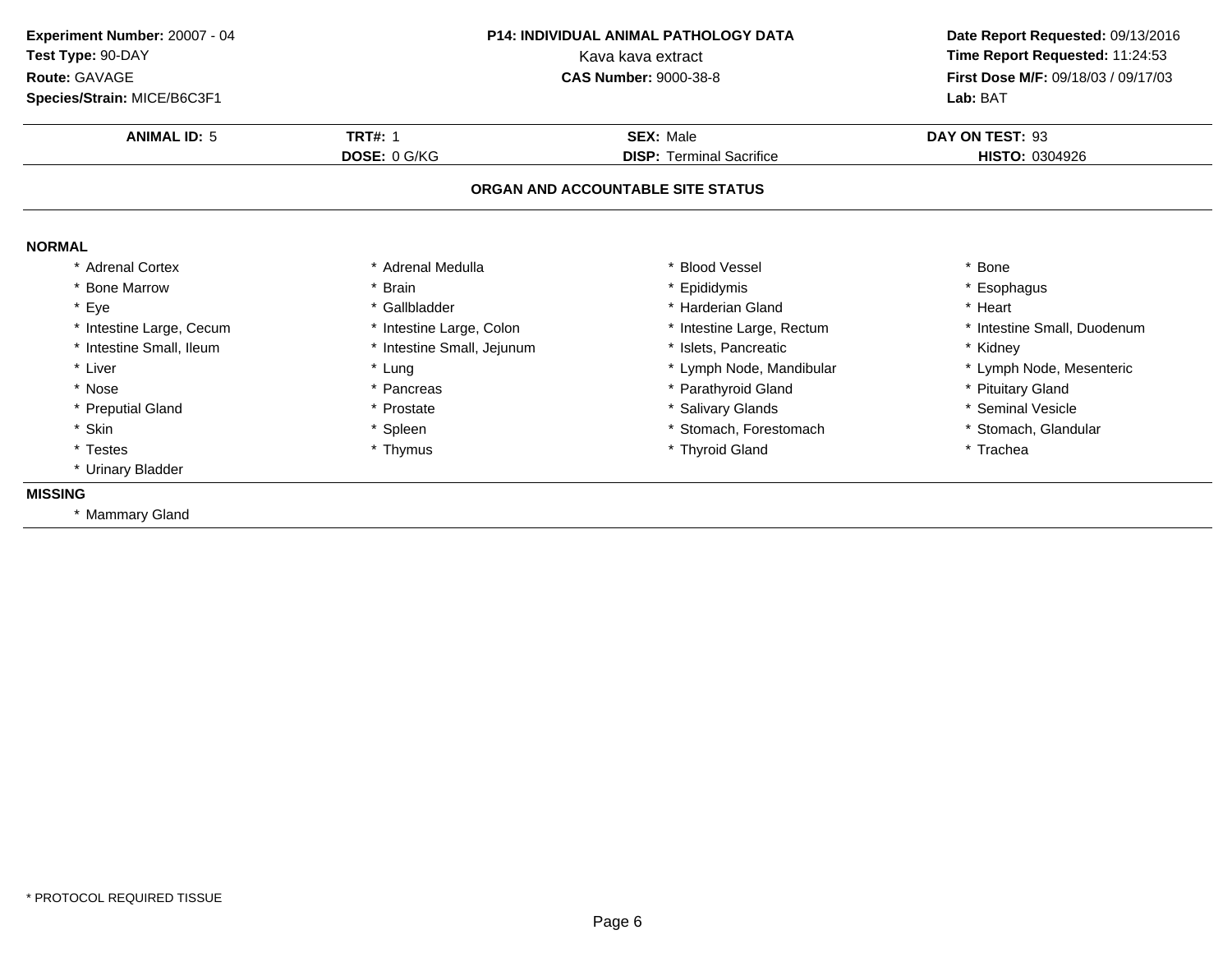| Experiment Number: 20007 - 04<br>Test Type: 90-DAY<br>Route: GAVAGE<br>Species/Strain: MICE/B6C3F1 | <b>P14: INDIVIDUAL ANIMAL PATHOLOGY DATA</b><br>Kava kava extract<br><b>CAS Number: 9000-38-8</b> |                                                     | Date Report Requested: 09/13/2016<br>Time Report Requested: 11:24:53<br>First Dose M/F: 09/18/03 / 09/17/03<br>Lab: BAT |
|----------------------------------------------------------------------------------------------------|---------------------------------------------------------------------------------------------------|-----------------------------------------------------|-------------------------------------------------------------------------------------------------------------------------|
| <b>ANIMAL ID: 6</b>                                                                                | <b>TRT#: 1</b><br>DOSE: 0 G/KG                                                                    | <b>SEX: Male</b><br><b>DISP: Terminal Sacrifice</b> | DAY ON TEST: 93<br>HISTO: 0304927                                                                                       |
|                                                                                                    |                                                                                                   | ORGAN AND ACCOUNTABLE SITE STATUS                   |                                                                                                                         |
| <b>NORMAL</b>                                                                                      |                                                                                                   |                                                     |                                                                                                                         |
| * Adrenal Medulla                                                                                  | * Blood Vessel                                                                                    | * Bone                                              | * Bone Marrow                                                                                                           |
| * Brain                                                                                            | * Epididymis                                                                                      | * Esophagus                                         | * Eye                                                                                                                   |
| * Gallbladder                                                                                      | * Harderian Gland                                                                                 | * Heart                                             | * Intestine Large, Cecum                                                                                                |
| * Intestine Large, Colon                                                                           | * Intestine Large, Rectum                                                                         | * Intestine Small, Duodenum                         | * Intestine Small, Ileum                                                                                                |
| * Intestine Small, Jejunum                                                                         | * Islets, Pancreatic                                                                              | * Lung                                              | * Lymph Node, Mandibular                                                                                                |
| * Lymph Node, Mesenteric                                                                           | * Nose                                                                                            | * Pancreas                                          | * Parathyroid Gland                                                                                                     |
| * Pituitary Gland                                                                                  | * Preputial Gland                                                                                 | * Prostate                                          | * Salivary Glands                                                                                                       |
| * Seminal Vesicle                                                                                  | * Skin                                                                                            | * Spleen                                            | * Stomach, Forestomach                                                                                                  |
| * Stomach, Glandular                                                                               | * Testes                                                                                          | * Thymus                                            | * Thyroid Gland                                                                                                         |
| * Trachea                                                                                          | * Urinary Bladder                                                                                 |                                                     |                                                                                                                         |
| <b>MISSING</b>                                                                                     |                                                                                                   |                                                     |                                                                                                                         |
| * Mammary Gland                                                                                    |                                                                                                   |                                                     |                                                                                                                         |
| <b>OBSERVATIONS</b>                                                                                |                                                                                                   |                                                     |                                                                                                                         |
| * Adrenal Cortex                                                                                   | Subcapsular                                                                                       | Hyperplasia                                         | Minimal                                                                                                                 |
| * Kidney                                                                                           |                                                                                                   | Nephropathy                                         | Minimal                                                                                                                 |
| * Liver                                                                                            |                                                                                                   | Inflammation                                        | Chronic, Minimal                                                                                                        |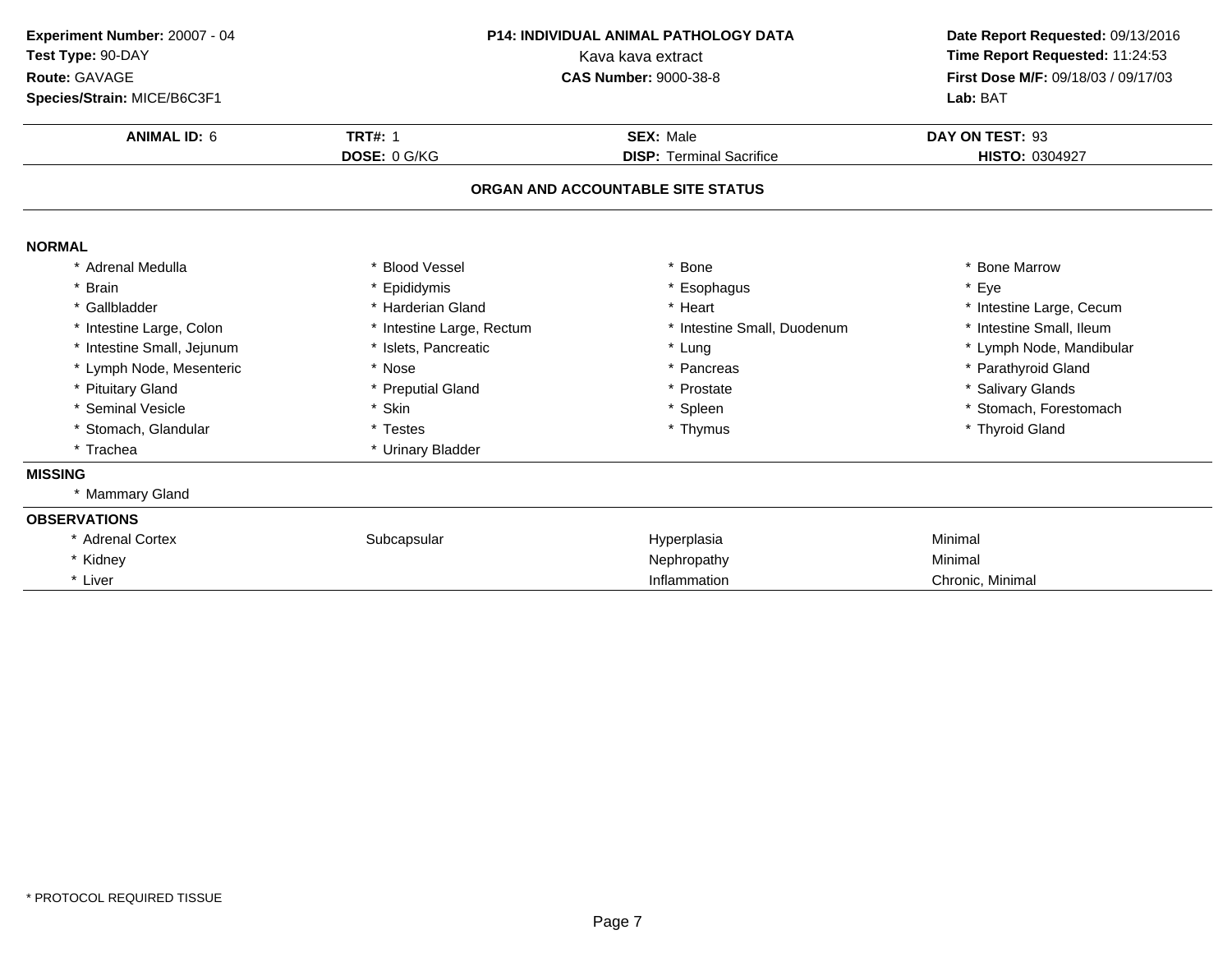| Experiment Number: 20007 - 04<br>Test Type: 90-DAY<br>Route: GAVAGE<br>Species/Strain: MICE/B6C3F1 | <b>P14: INDIVIDUAL ANIMAL PATHOLOGY DATA</b><br>Kava kava extract<br><b>CAS Number: 9000-38-8</b> |                                              | Date Report Requested: 09/13/2016<br>Time Report Requested: 11:24:53<br>First Dose M/F: 09/18/03 / 09/17/03<br>Lab: BAT |  |
|----------------------------------------------------------------------------------------------------|---------------------------------------------------------------------------------------------------|----------------------------------------------|-------------------------------------------------------------------------------------------------------------------------|--|
| <b>ANIMAL ID: 7</b>                                                                                | <b>TRT#: 1</b><br>DOSE: 0 G/KG                                                                    | SEX: Male<br><b>DISP: Terminal Sacrifice</b> | DAY ON TEST: 93<br>HISTO: 0304928                                                                                       |  |
|                                                                                                    |                                                                                                   | ORGAN AND ACCOUNTABLE SITE STATUS            |                                                                                                                         |  |
| <b>NORMAL</b>                                                                                      |                                                                                                   |                                              |                                                                                                                         |  |
| * Adrenal Medulla                                                                                  | <b>Blood Vessel</b>                                                                               | <b>Bone</b>                                  | * Bone Marrow                                                                                                           |  |
| * Brain                                                                                            | Epididymis                                                                                        | * Esophagus                                  | * Eye                                                                                                                   |  |
| * Gallbladder                                                                                      | * Harderian Gland                                                                                 | * Heart                                      | * Intestine Large, Cecum                                                                                                |  |
| * Intestine Large, Colon                                                                           | * Intestine Large, Rectum                                                                         | * Intestine Small, Duodenum                  | * Intestine Small, Ileum                                                                                                |  |
| * Intestine Small, Jejunum                                                                         | * Islets, Pancreatic                                                                              | * Liver                                      | * Lung                                                                                                                  |  |
| * Lymph Node, Mandibular                                                                           | * Lymph Node, Mesenteric                                                                          | * Nose                                       | * Pancreas                                                                                                              |  |
| * Parathyroid Gland                                                                                | * Pituitary Gland                                                                                 | * Preputial Gland                            | * Prostate                                                                                                              |  |
| * Salivary Glands                                                                                  | * Seminal Vesicle                                                                                 | * Skin                                       | * Spleen                                                                                                                |  |
| * Stomach, Forestomach                                                                             | * Stomach, Glandular                                                                              | * Testes                                     | * Thymus                                                                                                                |  |
| * Thyroid Gland                                                                                    | * Trachea                                                                                         | * Urinary Bladder                            |                                                                                                                         |  |
| <b>MISSING</b>                                                                                     |                                                                                                   |                                              |                                                                                                                         |  |
| * Mammary Gland                                                                                    |                                                                                                   |                                              |                                                                                                                         |  |
| <b>OBSERVATIONS</b>                                                                                |                                                                                                   |                                              |                                                                                                                         |  |
| * Adrenal Cortex                                                                                   | Subcapsular                                                                                       | Hyperplasia                                  | Minimal                                                                                                                 |  |
| * Kidney                                                                                           |                                                                                                   | Mineralization                               | Minimal                                                                                                                 |  |
|                                                                                                    |                                                                                                   | Nephropathy                                  | Minimal                                                                                                                 |  |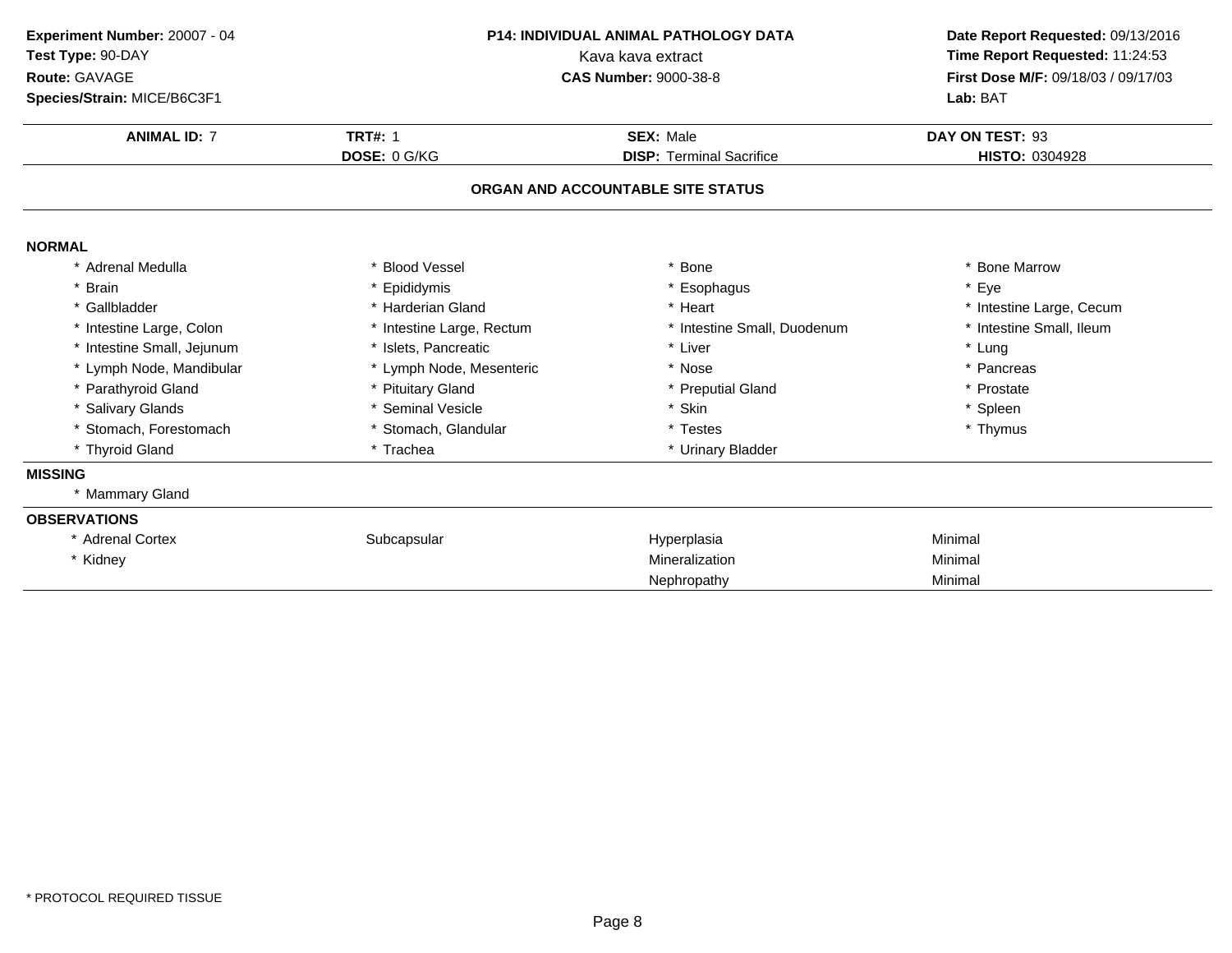| Experiment Number: 20007 - 04<br>Test Type: 90-DAY<br>Route: GAVAGE<br>Species/Strain: MICE/B6C3F1 | <b>P14: INDIVIDUAL ANIMAL PATHOLOGY DATA</b><br>Kava kava extract<br><b>CAS Number: 9000-38-8</b> |                                   | Lab: BAT                 |  | Date Report Requested: 09/13/2016<br>Time Report Requested: 11:24:53<br>First Dose M/F: 09/18/03 / 09/17/03 |
|----------------------------------------------------------------------------------------------------|---------------------------------------------------------------------------------------------------|-----------------------------------|--------------------------|--|-------------------------------------------------------------------------------------------------------------|
| <b>ANIMAL ID: 8</b>                                                                                | <b>TRT#: 1</b>                                                                                    | <b>SEX: Male</b>                  | DAY ON TEST: 93          |  |                                                                                                             |
|                                                                                                    | DOSE: 0 G/KG                                                                                      | <b>DISP: Terminal Sacrifice</b>   | HISTO: 0304929           |  |                                                                                                             |
|                                                                                                    |                                                                                                   | ORGAN AND ACCOUNTABLE SITE STATUS |                          |  |                                                                                                             |
| <b>NORMAL</b>                                                                                      |                                                                                                   |                                   |                          |  |                                                                                                             |
| * Adrenal Medulla                                                                                  | * Blood Vessel                                                                                    | * Bone                            | * Bone Marrow            |  |                                                                                                             |
| * Brain                                                                                            | * Epididymis                                                                                      | * Esophagus                       | * Eye                    |  |                                                                                                             |
| * Gallbladder                                                                                      | * Harderian Gland                                                                                 | * Heart                           | * Intestine Large, Cecum |  |                                                                                                             |
| * Intestine Large, Colon                                                                           | * Intestine Large, Rectum                                                                         | * Intestine Small, Duodenum       | * Intestine Small, Ileum |  |                                                                                                             |
| * Intestine Small, Jejunum                                                                         | * Islets. Pancreatic                                                                              | * Kidney                          | * Lung                   |  |                                                                                                             |
| * Lymph Node, Mandibular                                                                           | * Lymph Node, Mesenteric                                                                          | * Nose                            | * Pancreas               |  |                                                                                                             |
| * Pituitary Gland                                                                                  | * Preputial Gland                                                                                 | * Prostate                        | * Salivary Glands        |  |                                                                                                             |
| * Seminal Vesicle                                                                                  | * Skin                                                                                            | * Spleen                          | * Stomach, Forestomach   |  |                                                                                                             |
| * Stomach, Glandular                                                                               | * Testes                                                                                          | * Thymus                          | * Thyroid Gland          |  |                                                                                                             |
| * Trachea                                                                                          | * Urinary Bladder                                                                                 |                                   |                          |  |                                                                                                             |
| <b>MISSING</b>                                                                                     |                                                                                                   |                                   |                          |  |                                                                                                             |
| * Mammary Gland                                                                                    | * Parathyroid Gland                                                                               |                                   |                          |  |                                                                                                             |
| <b>OBSERVATIONS</b>                                                                                |                                                                                                   |                                   |                          |  |                                                                                                             |
| * Adrenal Cortex                                                                                   | Subcapsular                                                                                       | Hyperplasia                       | Minimal                  |  |                                                                                                             |
| * Liver                                                                                            |                                                                                                   | Inflammation                      | Chronic, Minimal         |  |                                                                                                             |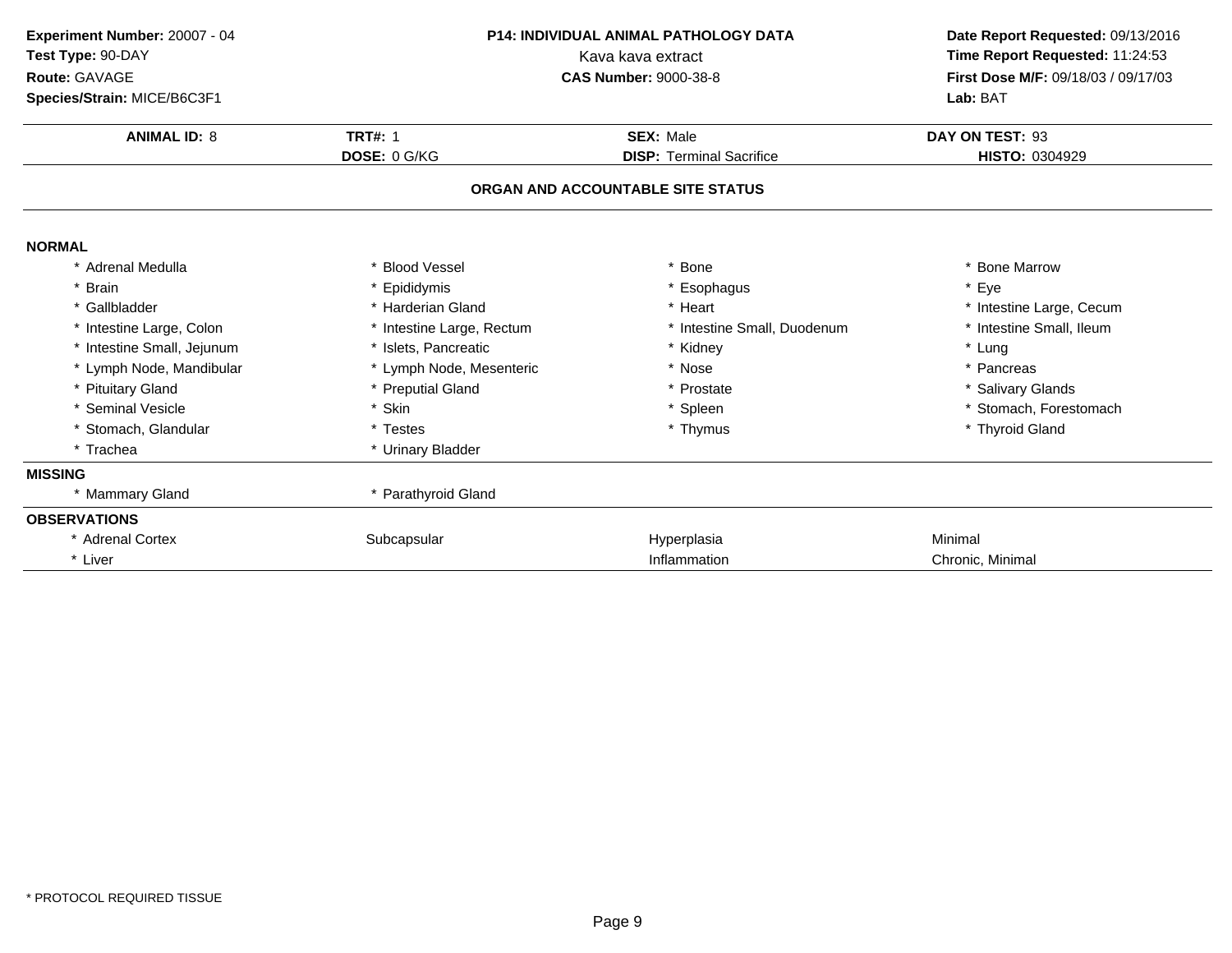| Experiment Number: 20007 - 04<br>Test Type: 90-DAY<br>Route: GAVAGE<br>Species/Strain: MICE/B6C3F1 | <b>P14: INDIVIDUAL ANIMAL PATHOLOGY DATA</b><br>Kava kava extract<br><b>CAS Number: 9000-38-8</b> |                                   | Date Report Requested: 09/13/2016<br>Time Report Requested: 11:24:53<br>First Dose M/F: 09/18/03 / 09/17/03<br>Lab: BAT |  |
|----------------------------------------------------------------------------------------------------|---------------------------------------------------------------------------------------------------|-----------------------------------|-------------------------------------------------------------------------------------------------------------------------|--|
| <b>ANIMAL ID: 9</b>                                                                                | <b>TRT#: 1</b>                                                                                    | <b>SEX: Male</b>                  | DAY ON TEST: 93                                                                                                         |  |
|                                                                                                    | DOSE: 0 G/KG                                                                                      | <b>DISP: Terminal Sacrifice</b>   | HISTO: 0304930                                                                                                          |  |
|                                                                                                    |                                                                                                   | ORGAN AND ACCOUNTABLE SITE STATUS |                                                                                                                         |  |
| <b>NORMAL</b>                                                                                      |                                                                                                   |                                   |                                                                                                                         |  |
| * Adrenal Medulla                                                                                  | * Blood Vessel                                                                                    | * Bone                            | * Bone Marrow                                                                                                           |  |
| <b>Brain</b>                                                                                       | * Epididymis                                                                                      | * Esophagus                       | * Eye                                                                                                                   |  |
| * Gallbladder                                                                                      | * Harderian Gland                                                                                 | * Heart                           | * Intestine Large, Cecum                                                                                                |  |
| * Intestine Large, Colon                                                                           | * Intestine Large, Rectum                                                                         | * Intestine Small, Duodenum       | * Intestine Small, Ileum                                                                                                |  |
| * Intestine Small, Jejunum                                                                         | * Islets, Pancreatic                                                                              | * Kidney                          | * Liver                                                                                                                 |  |
| * Lung                                                                                             | * Lymph Node, Mandibular                                                                          | * Lymph Node, Mesenteric          | * Nose                                                                                                                  |  |
| * Pancreas                                                                                         | * Parathyroid Gland                                                                               | * Pituitary Gland                 | * Preputial Gland                                                                                                       |  |
| * Prostate                                                                                         | * Salivary Glands                                                                                 | * Seminal Vesicle                 | * Skin                                                                                                                  |  |
| * Spleen                                                                                           | * Stomach, Forestomach                                                                            | * Stomach, Glandular              | * Testes                                                                                                                |  |
| * Thymus                                                                                           | * Thyroid Gland                                                                                   | * Trachea                         | * Urinary Bladder                                                                                                       |  |
| <b>MISSING</b>                                                                                     |                                                                                                   |                                   |                                                                                                                         |  |
| * Mammary Gland                                                                                    |                                                                                                   |                                   |                                                                                                                         |  |
| <b>OBSERVATIONS</b>                                                                                |                                                                                                   |                                   |                                                                                                                         |  |
| * Adrenal Cortex                                                                                   | Subcapsular                                                                                       | Hyperplasia                       | Minimal                                                                                                                 |  |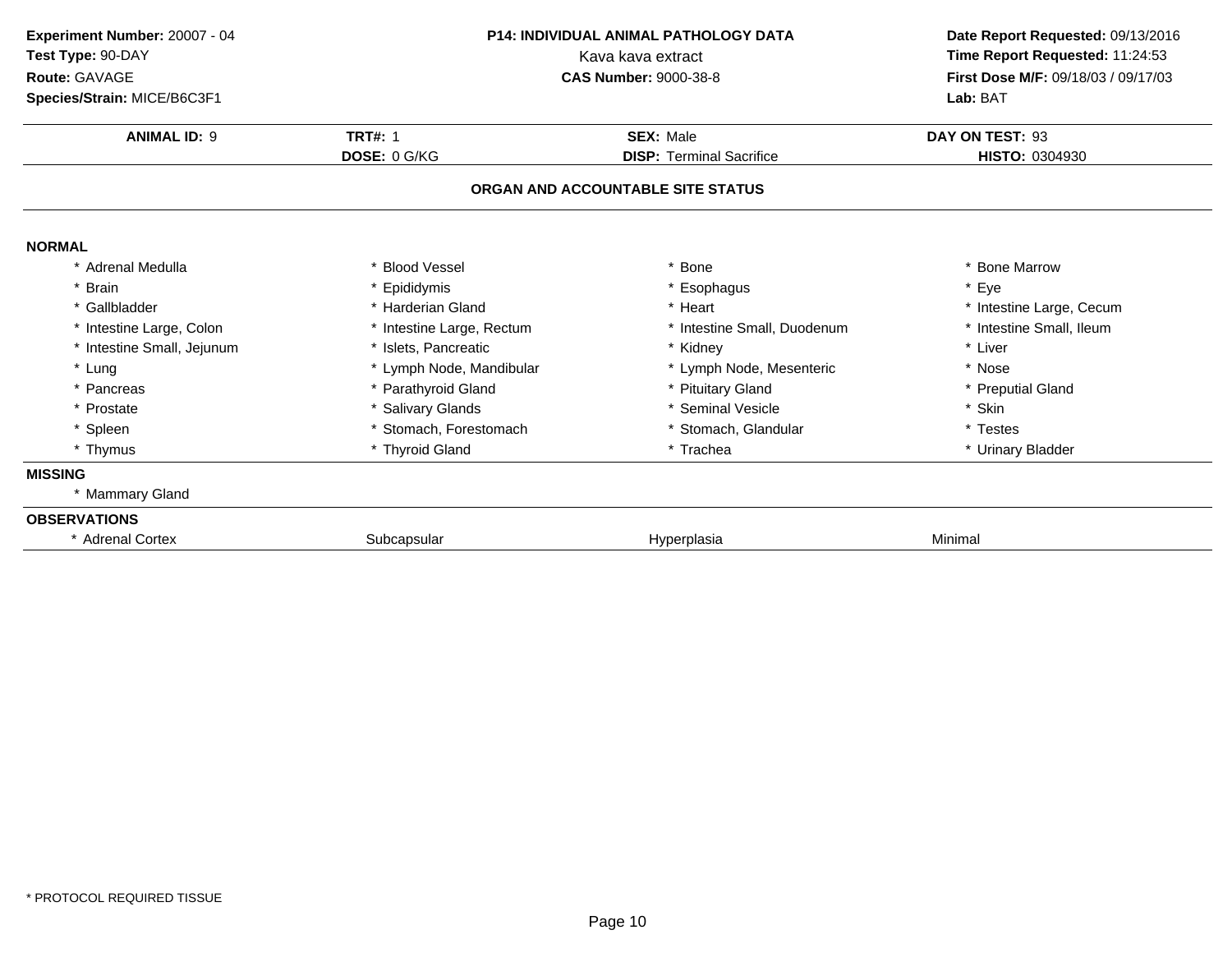| Experiment Number: 20007 - 04<br>Test Type: 90-DAY<br>Route: GAVAGE<br>Species/Strain: MICE/B6C3F1 | <b>P14: INDIVIDUAL ANIMAL PATHOLOGY DATA</b><br>Kava kava extract<br><b>CAS Number: 9000-38-8</b> |                                                     | Date Report Requested: 09/13/2016<br>Time Report Requested: 11:24:53<br>First Dose M/F: 09/18/03 / 09/17/03<br>Lab: BAT |  |
|----------------------------------------------------------------------------------------------------|---------------------------------------------------------------------------------------------------|-----------------------------------------------------|-------------------------------------------------------------------------------------------------------------------------|--|
| <b>ANIMAL ID: 10</b>                                                                               | <b>TRT#: 1</b><br>DOSE: 0 G/KG                                                                    | <b>SEX: Male</b><br><b>DISP: Terminal Sacrifice</b> | DAY ON TEST: 93<br>HISTO: 0304931                                                                                       |  |
|                                                                                                    |                                                                                                   | ORGAN AND ACCOUNTABLE SITE STATUS                   |                                                                                                                         |  |
| <b>NORMAL</b>                                                                                      |                                                                                                   |                                                     |                                                                                                                         |  |
| * Adrenal Cortex                                                                                   | * Adrenal Medulla                                                                                 | * Blood Vessel                                      | * Bone                                                                                                                  |  |
| * Bone Marrow                                                                                      | * Brain                                                                                           | * Epididymis                                        | * Esophagus                                                                                                             |  |
| * Eye                                                                                              | * Gallbladder                                                                                     | * Harderian Gland                                   | * Heart                                                                                                                 |  |
| * Intestine Large, Cecum                                                                           | * Intestine Large, Colon                                                                          | * Intestine Large, Rectum                           | * Intestine Small, Duodenum                                                                                             |  |
| * Intestine Small, Ileum                                                                           | * Intestine Small, Jejunum                                                                        | * Islets, Pancreatic                                | * Kidney                                                                                                                |  |
| * Lung                                                                                             | * Lymph Node, Mandibular                                                                          | * Lymph Node, Mesenteric                            | * Nose                                                                                                                  |  |
| * Pancreas                                                                                         | * Pituitary Gland                                                                                 | * Preputial Gland                                   | * Prostate                                                                                                              |  |
| * Salivary Glands                                                                                  | * Seminal Vesicle                                                                                 | * Skin                                              | * Spleen                                                                                                                |  |
| * Stomach, Forestomach                                                                             | * Stomach, Glandular                                                                              | * Testes                                            | * Thymus                                                                                                                |  |
| * Thyroid Gland                                                                                    | * Trachea                                                                                         | * Urinary Bladder                                   |                                                                                                                         |  |
| <b>MISSING</b>                                                                                     |                                                                                                   |                                                     |                                                                                                                         |  |
| * Mammary Gland                                                                                    |                                                                                                   |                                                     |                                                                                                                         |  |
| <b>OBSERVATIONS</b>                                                                                |                                                                                                   |                                                     |                                                                                                                         |  |
| * Liver                                                                                            |                                                                                                   | Inflammation                                        | Chronic, Minimal                                                                                                        |  |
| * Parathyroid Gland                                                                                |                                                                                                   | Cyst                                                |                                                                                                                         |  |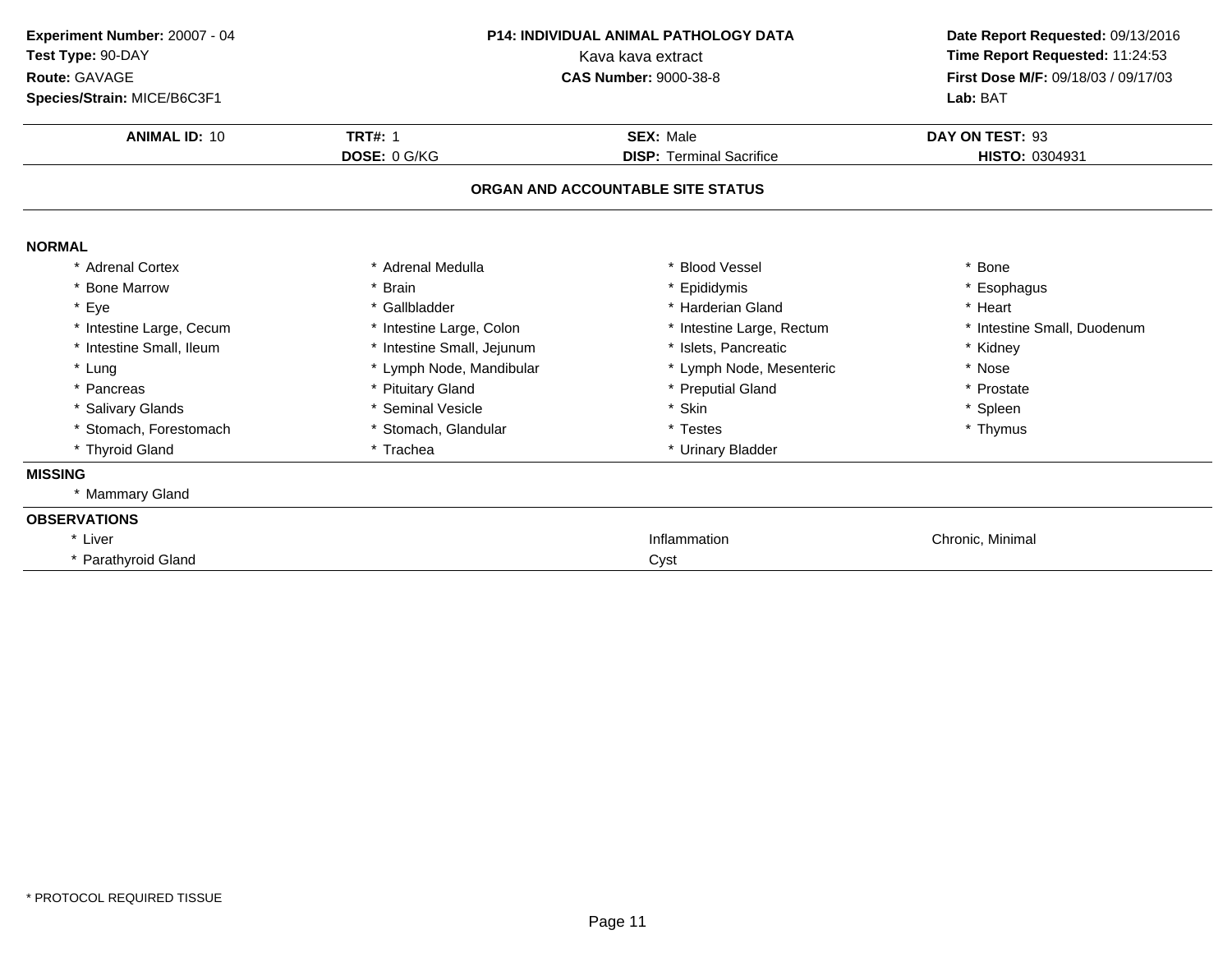| Experiment Number: 20007 - 04<br>Test Type: 90-DAY<br>Route: GAVAGE<br>Species/Strain: MICE/B6C3F1 | <b>P14: INDIVIDUAL ANIMAL PATHOLOGY DATA</b><br>Kava kava extract<br><b>CAS Number: 9000-38-8</b> |                                                     | Date Report Requested: 09/13/2016<br>Time Report Requested: 11:24:53<br>First Dose M/F: 09/18/03 / 09/17/03<br>Lab: BAT |
|----------------------------------------------------------------------------------------------------|---------------------------------------------------------------------------------------------------|-----------------------------------------------------|-------------------------------------------------------------------------------------------------------------------------|
| <b>ANIMAL ID: 11</b>                                                                               | <b>TRT#: 3</b><br><b>DOSE: 0.125 G/KG</b>                                                         | <b>SEX: Male</b><br><b>DISP: Terminal Sacrifice</b> | DAY ON TEST: 93<br><b>HISTO: 0304932</b>                                                                                |
|                                                                                                    |                                                                                                   | ORGAN AND ACCOUNTABLE SITE STATUS                   |                                                                                                                         |
| <b>NORMAL</b><br><b>Bone Marrow</b>                                                                | Spleen                                                                                            | Thymus                                              |                                                                                                                         |
| <b>OBSERVATIONS</b>                                                                                |                                                                                                   |                                                     |                                                                                                                         |
| * Liver                                                                                            |                                                                                                   | Inflammation                                        | Chronic, Minimal                                                                                                        |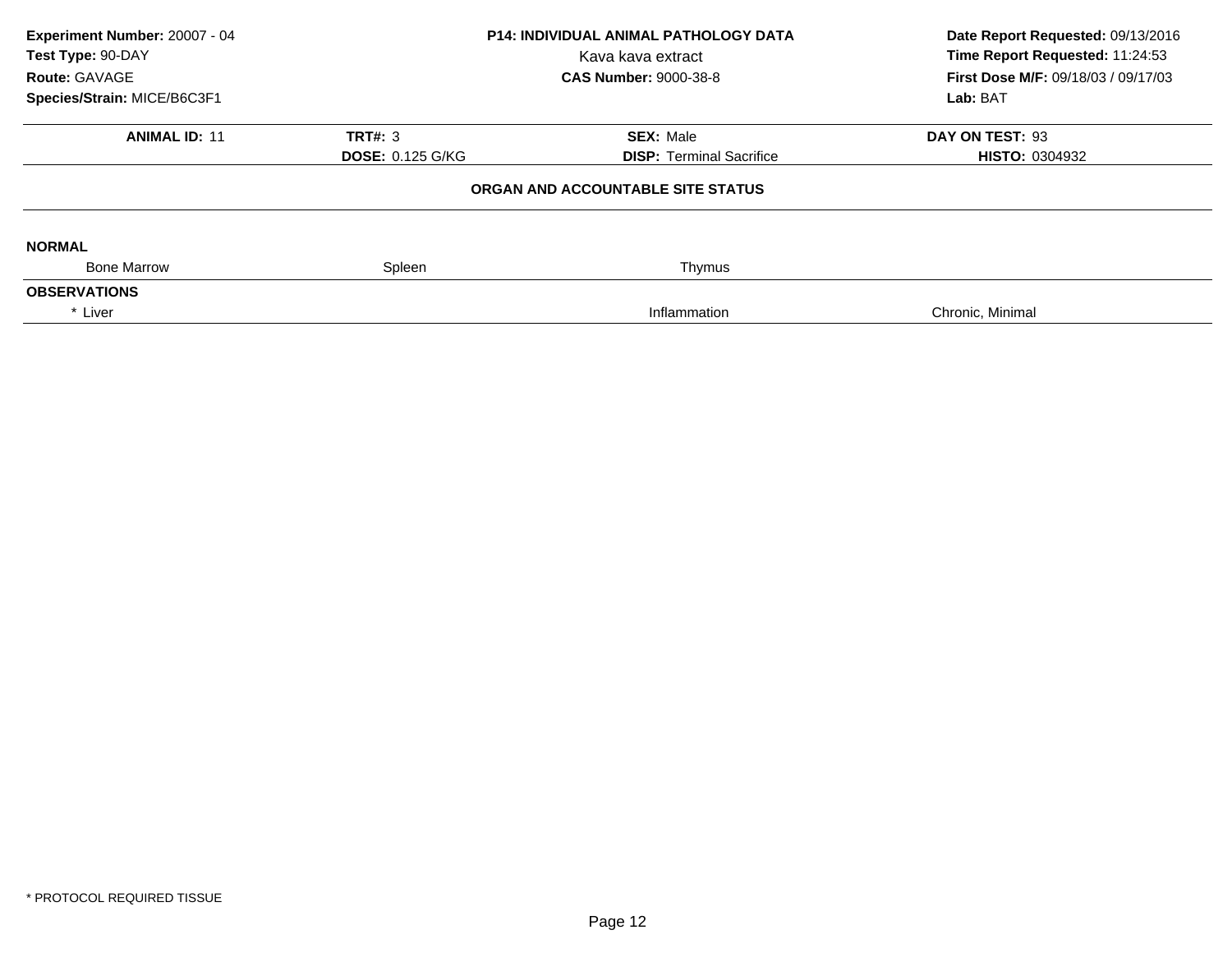| Experiment Number: 20007 - 04<br>Test Type: 90-DAY<br>Route: GAVAGE<br>Species/Strain: MICE/B6C3F1 | <b>P14: INDIVIDUAL ANIMAL PATHOLOGY DATA</b><br>Kava kava extract<br><b>CAS Number: 9000-38-8</b> |                                                     | Date Report Requested: 09/13/2016<br>Time Report Requested: 11:24:53<br>First Dose M/F: 09/18/03 / 09/17/03<br>Lab: BAT |
|----------------------------------------------------------------------------------------------------|---------------------------------------------------------------------------------------------------|-----------------------------------------------------|-------------------------------------------------------------------------------------------------------------------------|
| <b>ANIMAL ID: 12</b>                                                                               | <b>TRT#: 3</b><br><b>DOSE: 0.125 G/KG</b>                                                         | <b>SEX: Male</b><br><b>DISP: Terminal Sacrifice</b> | DAY ON TEST: 93<br><b>HISTO: 0304933</b>                                                                                |
|                                                                                                    |                                                                                                   | ORGAN AND ACCOUNTABLE SITE STATUS                   |                                                                                                                         |
| <b>NORMAL</b>                                                                                      |                                                                                                   |                                                     |                                                                                                                         |
| <b>Bone Marrow</b><br><b>OBSERVATIONS</b>                                                          | Spleen                                                                                            | Thymus                                              |                                                                                                                         |
| * Liver                                                                                            |                                                                                                   | Inflammation                                        | Chronic, Minimal                                                                                                        |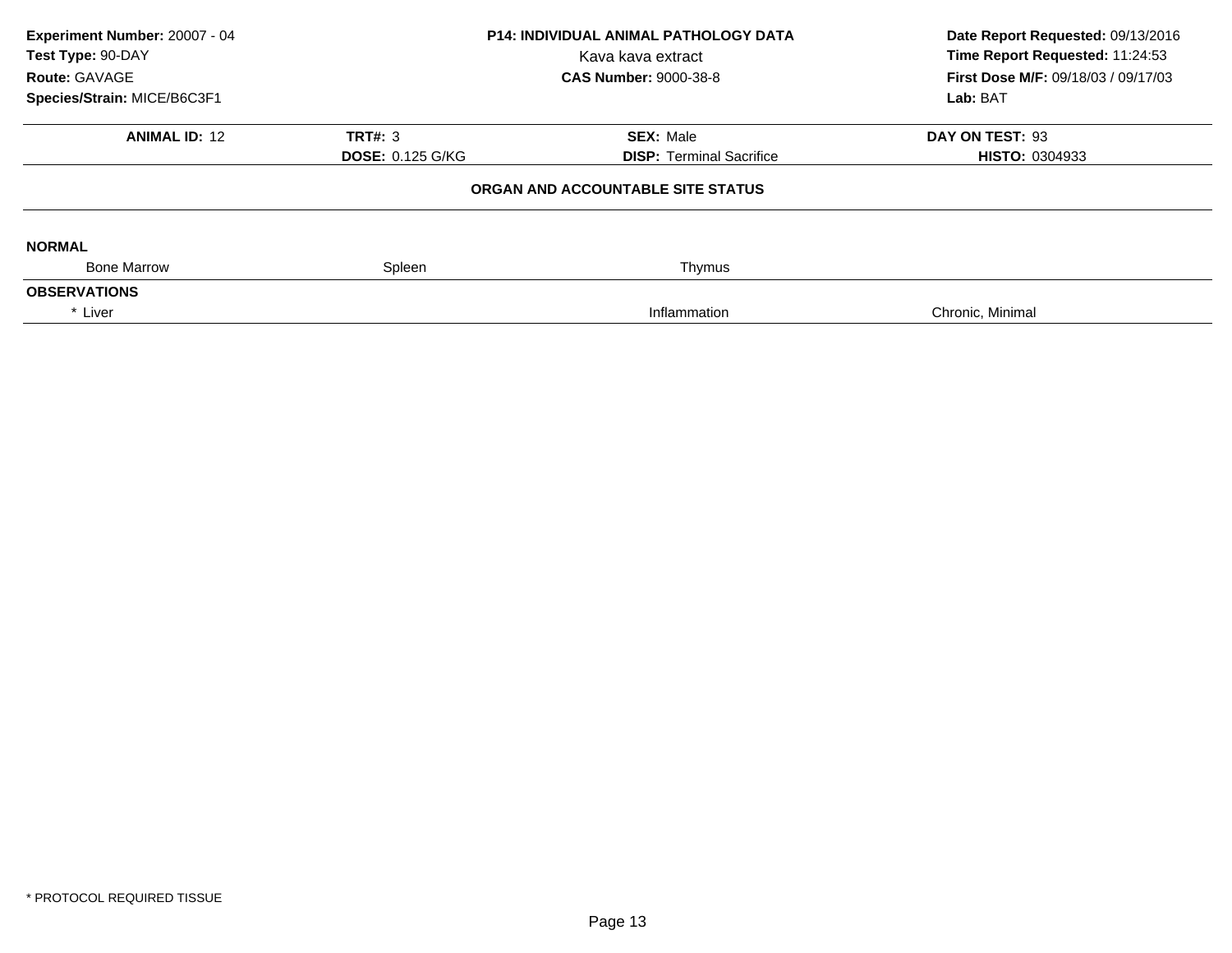| Experiment Number: 20007 - 04<br>Test Type: 90-DAY<br>Route: GAVAGE<br>Species/Strain: MICE/B6C3F1 | <b>P14: INDIVIDUAL ANIMAL PATHOLOGY DATA</b><br>Kava kava extract<br><b>CAS Number: 9000-38-8</b> |                                                     | Date Report Requested: 09/13/2016<br>Time Report Requested: 11:24:53<br><b>First Dose M/F: 09/18/03 / 09/17/03</b><br>Lab: BAT |  |  |
|----------------------------------------------------------------------------------------------------|---------------------------------------------------------------------------------------------------|-----------------------------------------------------|--------------------------------------------------------------------------------------------------------------------------------|--|--|
| <b>ANIMAL ID: 13</b>                                                                               | TRT#: 3<br><b>DOSE: 0.125 G/KG</b>                                                                | <b>SEX: Male</b><br><b>DISP:</b> Terminal Sacrifice | DAY ON TEST: 93<br><b>HISTO: 0304934</b>                                                                                       |  |  |
| ORGAN AND ACCOUNTABLE SITE STATUS                                                                  |                                                                                                   |                                                     |                                                                                                                                |  |  |
| <b>NORMAL</b>                                                                                      |                                                                                                   |                                                     |                                                                                                                                |  |  |
| <b>Bone Marrow</b>                                                                                 | * Liver                                                                                           | Spleen                                              | Thymus                                                                                                                         |  |  |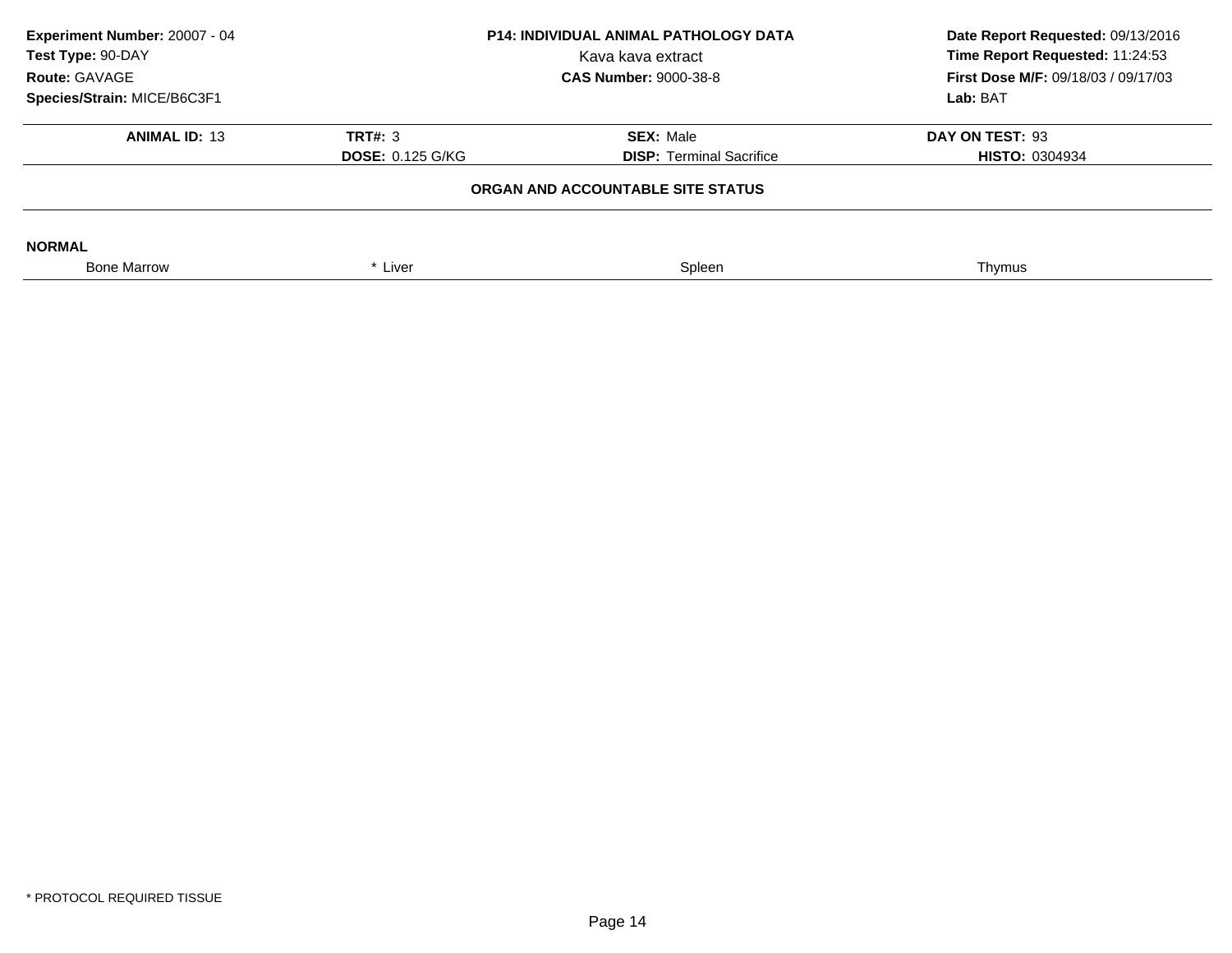| Experiment Number: 20007 - 04<br>Test Type: 90-DAY<br>Route: GAVAGE<br>Species/Strain: MICE/B6C3F1 | <b>P14: INDIVIDUAL ANIMAL PATHOLOGY DATA</b><br>Kava kava extract<br><b>CAS Number: 9000-38-8</b> |                                                     | Date Report Requested: 09/13/2016<br>Time Report Requested: 11:24:53<br>First Dose M/F: 09/18/03 / 09/17/03<br>Lab: BAT |
|----------------------------------------------------------------------------------------------------|---------------------------------------------------------------------------------------------------|-----------------------------------------------------|-------------------------------------------------------------------------------------------------------------------------|
| <b>ANIMAL ID: 14</b>                                                                               | <b>TRT#: 3</b><br><b>DOSE: 0.125 G/KG</b>                                                         | <b>SEX: Male</b><br><b>DISP: Terminal Sacrifice</b> | DAY ON TEST: 93<br><b>HISTO: 0304935</b>                                                                                |
|                                                                                                    |                                                                                                   | ORGAN AND ACCOUNTABLE SITE STATUS                   |                                                                                                                         |
| <b>NORMAL</b><br><b>Bone Marrow</b>                                                                | Spleen                                                                                            | Thymus                                              |                                                                                                                         |
| <b>OBSERVATIONS</b>                                                                                |                                                                                                   |                                                     |                                                                                                                         |
| * Liver                                                                                            |                                                                                                   | Inflammation                                        | Chronic, Minimal                                                                                                        |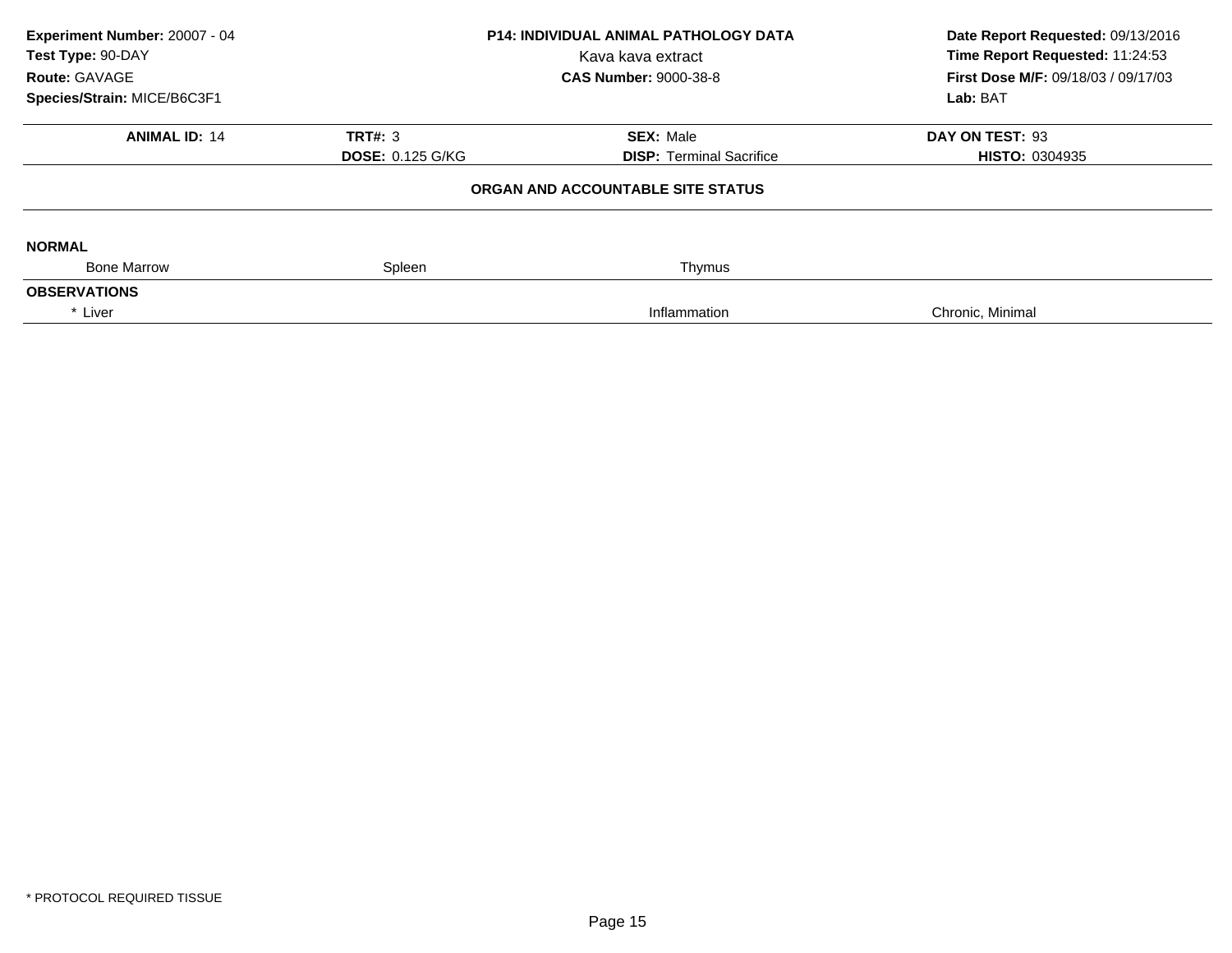| Experiment Number: 20007 - 04<br>Test Type: 90-DAY<br>Route: GAVAGE<br>Species/Strain: MICE/B6C3F1 | <b>P14: INDIVIDUAL ANIMAL PATHOLOGY DATA</b><br>Kava kava extract<br><b>CAS Number: 9000-38-8</b> |                                                     | Date Report Requested: 09/13/2016<br>Time Report Requested: 11:24:53<br><b>First Dose M/F: 09/18/03 / 09/17/03</b><br>Lab: BAT |
|----------------------------------------------------------------------------------------------------|---------------------------------------------------------------------------------------------------|-----------------------------------------------------|--------------------------------------------------------------------------------------------------------------------------------|
| <b>ANIMAL ID: 15</b>                                                                               | TRT#: 3<br><b>DOSE: 0.125 G/KG</b>                                                                | <b>SEX: Male</b><br><b>DISP:</b> Terminal Sacrifice | DAY ON TEST: 93<br><b>HISTO: 0304936</b>                                                                                       |
|                                                                                                    |                                                                                                   | ORGAN AND ACCOUNTABLE SITE STATUS                   |                                                                                                                                |
| <b>NORMAL</b>                                                                                      |                                                                                                   |                                                     |                                                                                                                                |
| <b>Bone Marrow</b>                                                                                 | * Liver                                                                                           | Spleen                                              | Thymus                                                                                                                         |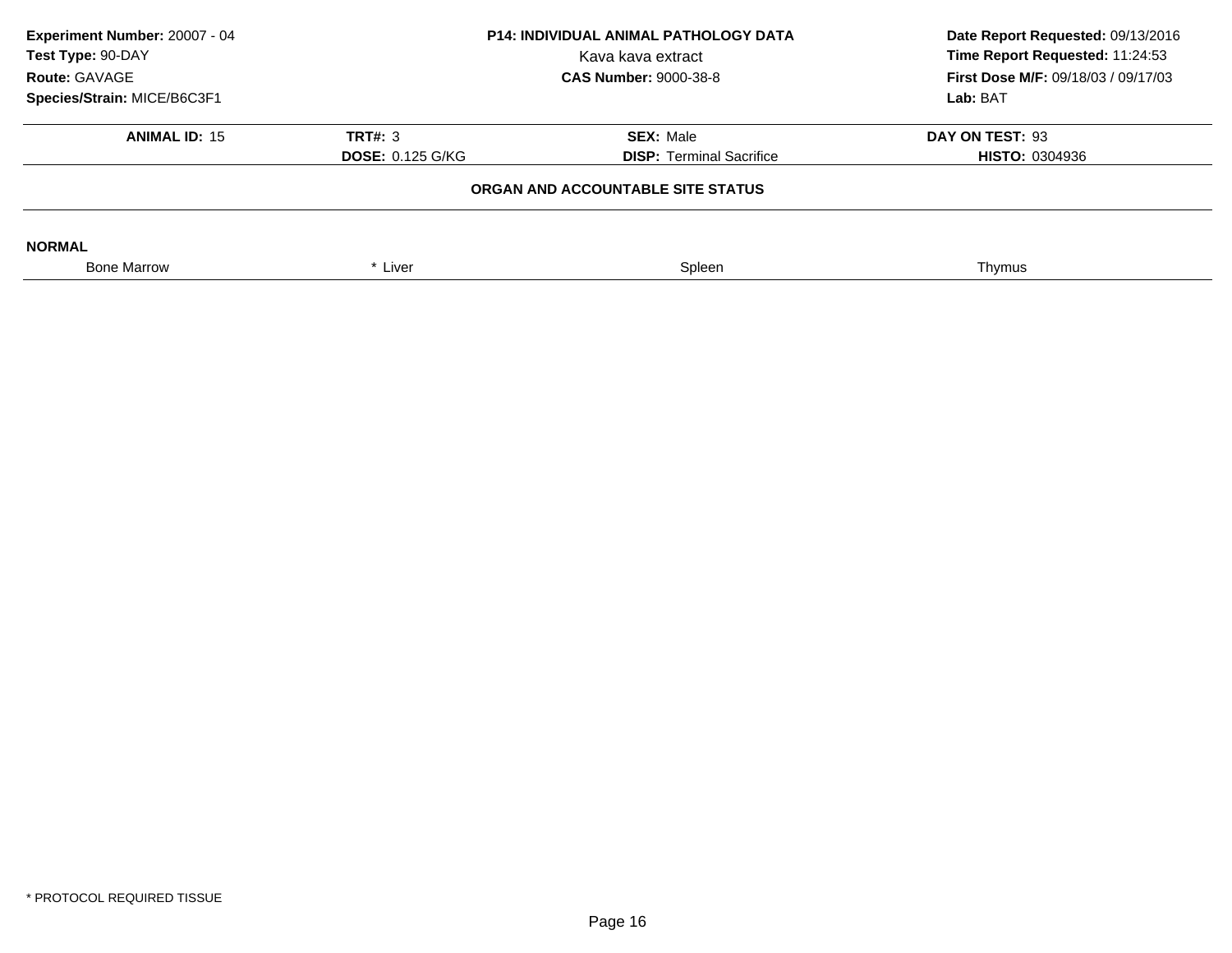| Experiment Number: 20007 - 04<br>Test Type: 90-DAY<br>Route: GAVAGE<br>Species/Strain: MICE/B6C3F1 | <b>P14: INDIVIDUAL ANIMAL PATHOLOGY DATA</b><br>Kava kava extract<br><b>CAS Number: 9000-38-8</b> |                                                     | Date Report Requested: 09/13/2016<br>Time Report Requested: 11:24:53<br><b>First Dose M/F: 09/18/03 / 09/17/03</b><br>Lab: BAT |
|----------------------------------------------------------------------------------------------------|---------------------------------------------------------------------------------------------------|-----------------------------------------------------|--------------------------------------------------------------------------------------------------------------------------------|
| <b>ANIMAL ID: 16</b>                                                                               | <b>TRT#: 3</b><br><b>DOSE: 0.125 G/KG</b>                                                         | <b>SEX: Male</b><br><b>DISP:</b> Terminal Sacrifice | DAY ON TEST: 93<br><b>HISTO: 0304937</b>                                                                                       |
|                                                                                                    |                                                                                                   | ORGAN AND ACCOUNTABLE SITE STATUS                   |                                                                                                                                |
| <b>NORMAL</b>                                                                                      |                                                                                                   |                                                     |                                                                                                                                |
| <b>Bone Marrow</b><br><b>OBSERVATIONS</b>                                                          | Spleen                                                                                            | Thymus                                              |                                                                                                                                |
| * Liver                                                                                            |                                                                                                   | Inflammation                                        | Chronic, Minimal                                                                                                               |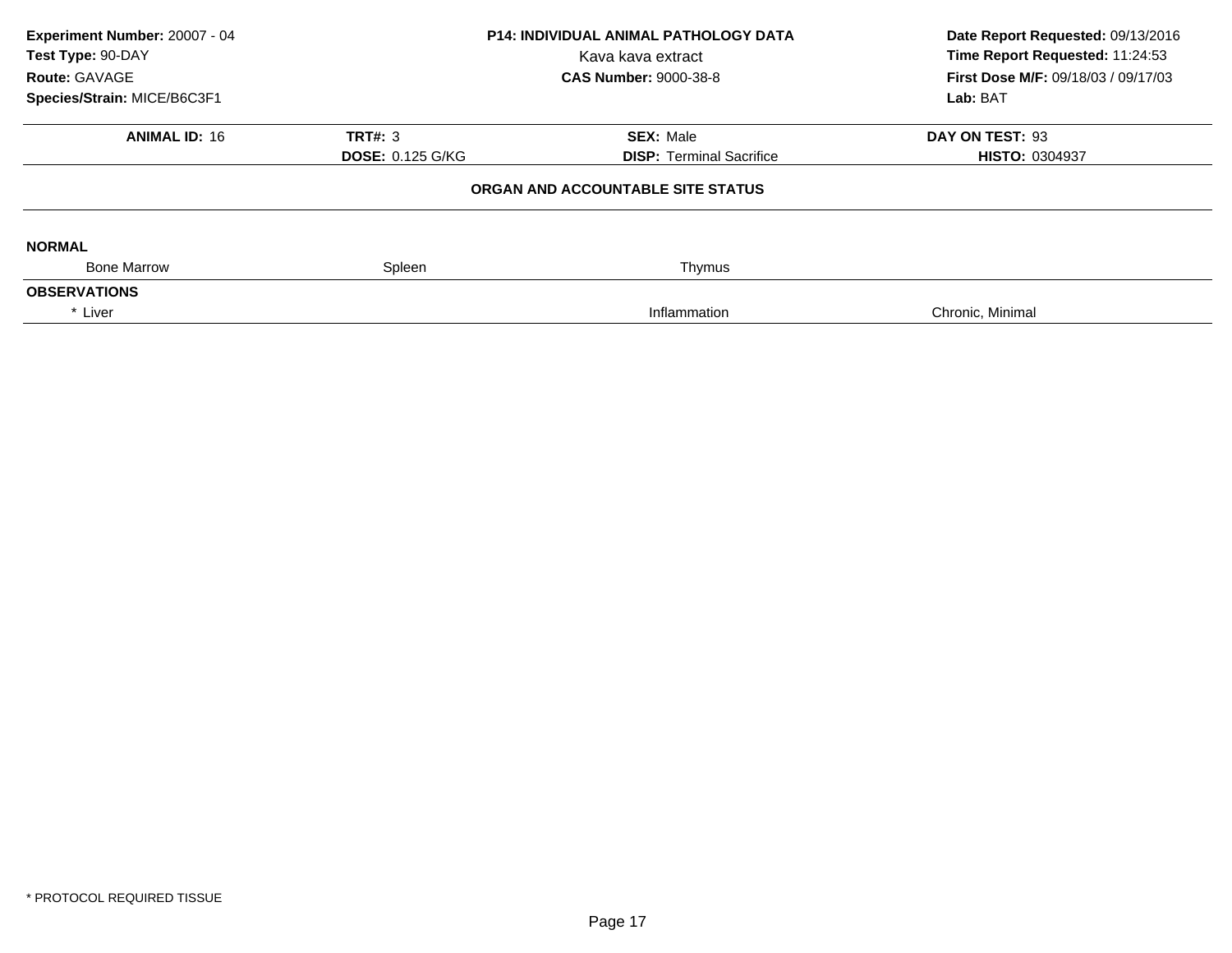| Experiment Number: 20007 - 04<br>Test Type: 90-DAY<br>Route: GAVAGE | <b>P14: INDIVIDUAL ANIMAL PATHOLOGY DATA</b><br>Kava kava extract<br><b>CAS Number: 9000-38-8</b> |                                 | Date Report Requested: 09/13/2016<br>Time Report Requested: 11:24:53<br><b>First Dose M/F: 09/18/03 / 09/17/03</b> |  |  |
|---------------------------------------------------------------------|---------------------------------------------------------------------------------------------------|---------------------------------|--------------------------------------------------------------------------------------------------------------------|--|--|
| Species/Strain: MICE/B6C3F1                                         |                                                                                                   |                                 | Lab: BAT                                                                                                           |  |  |
| <b>ANIMAL ID: 17</b>                                                | TRT#: 3                                                                                           | <b>SEX: Male</b>                | DAY ON TEST: 93                                                                                                    |  |  |
|                                                                     | <b>DOSE: 0.125 G/KG</b>                                                                           | <b>DISP:</b> Terminal Sacrifice | <b>HISTO: 0304938</b>                                                                                              |  |  |
| ORGAN AND ACCOUNTABLE SITE STATUS                                   |                                                                                                   |                                 |                                                                                                                    |  |  |
| <b>NORMAL</b>                                                       |                                                                                                   |                                 |                                                                                                                    |  |  |
| <b>Bone Marrow</b>                                                  | * Liver                                                                                           | Spleen                          | Thymus                                                                                                             |  |  |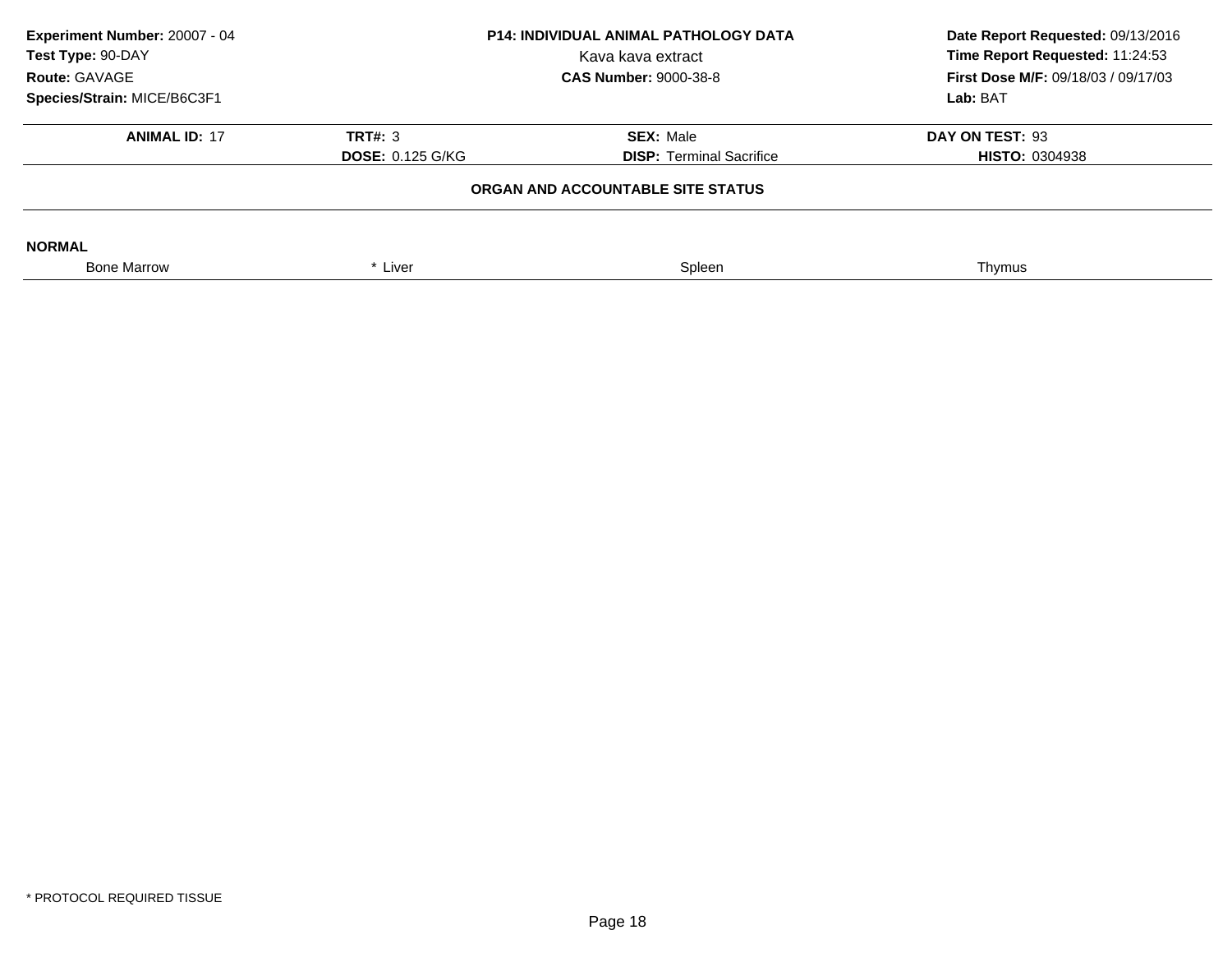| Experiment Number: 20007 - 04<br>Test Type: 90-DAY<br>Route: GAVAGE<br>Species/Strain: MICE/B6C3F1 | <b>P14: INDIVIDUAL ANIMAL PATHOLOGY DATA</b><br>Kava kava extract<br><b>CAS Number: 9000-38-8</b> |                                                     | Date Report Requested: 09/13/2016<br>Time Report Requested: 11:24:53<br><b>First Dose M/F: 09/18/03 / 09/17/03</b><br>Lab: BAT |
|----------------------------------------------------------------------------------------------------|---------------------------------------------------------------------------------------------------|-----------------------------------------------------|--------------------------------------------------------------------------------------------------------------------------------|
| <b>ANIMAL ID: 18</b>                                                                               | <b>TRT#: 3</b><br><b>DOSE: 0.125 G/KG</b>                                                         | <b>SEX: Male</b><br><b>DISP:</b> Terminal Sacrifice | DAY ON TEST: 93<br><b>HISTO: 0304939</b>                                                                                       |
|                                                                                                    |                                                                                                   | ORGAN AND ACCOUNTABLE SITE STATUS                   |                                                                                                                                |
| <b>NORMAL</b>                                                                                      |                                                                                                   |                                                     |                                                                                                                                |
| <b>Bone Marrow</b><br><b>OBSERVATIONS</b>                                                          | Spleen                                                                                            | Thymus                                              |                                                                                                                                |
| * Liver                                                                                            |                                                                                                   | Inflammation                                        | Chronic, Minimal                                                                                                               |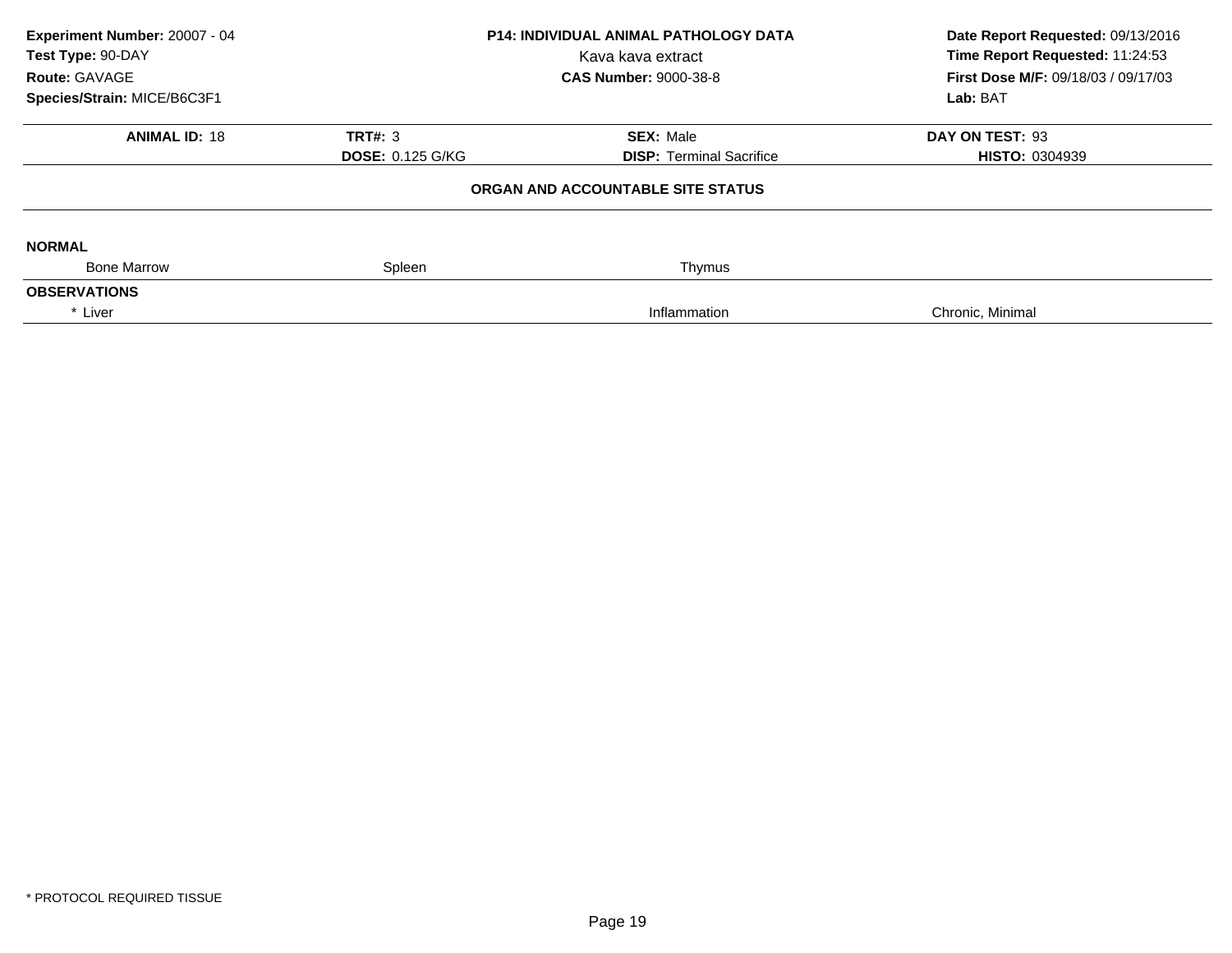| Experiment Number: 20007 - 04<br>Test Type: 90-DAY<br>Route: GAVAGE<br>Species/Strain: MICE/B6C3F1 | <b>P14: INDIVIDUAL ANIMAL PATHOLOGY DATA</b><br>Kava kava extract<br><b>CAS Number: 9000-38-8</b> |                                                     | Date Report Requested: 09/13/2016<br>Time Report Requested: 11:24:53<br><b>First Dose M/F: 09/18/03 / 09/17/03</b><br>Lab: BAT |
|----------------------------------------------------------------------------------------------------|---------------------------------------------------------------------------------------------------|-----------------------------------------------------|--------------------------------------------------------------------------------------------------------------------------------|
| <b>ANIMAL ID: 19</b>                                                                               | <b>TRT#: 3</b><br><b>DOSE: 0.125 G/KG</b>                                                         | <b>SEX: Male</b><br><b>DISP:</b> Terminal Sacrifice | DAY ON TEST: 93<br><b>HISTO: 0304940</b>                                                                                       |
|                                                                                                    |                                                                                                   | ORGAN AND ACCOUNTABLE SITE STATUS                   |                                                                                                                                |
| <b>NORMAL</b>                                                                                      |                                                                                                   |                                                     |                                                                                                                                |
| <b>Bone Marrow</b><br><b>OBSERVATIONS</b>                                                          | Spleen                                                                                            | Thymus                                              |                                                                                                                                |
| * Liver                                                                                            |                                                                                                   | Inflammation                                        | Chronic, Minimal                                                                                                               |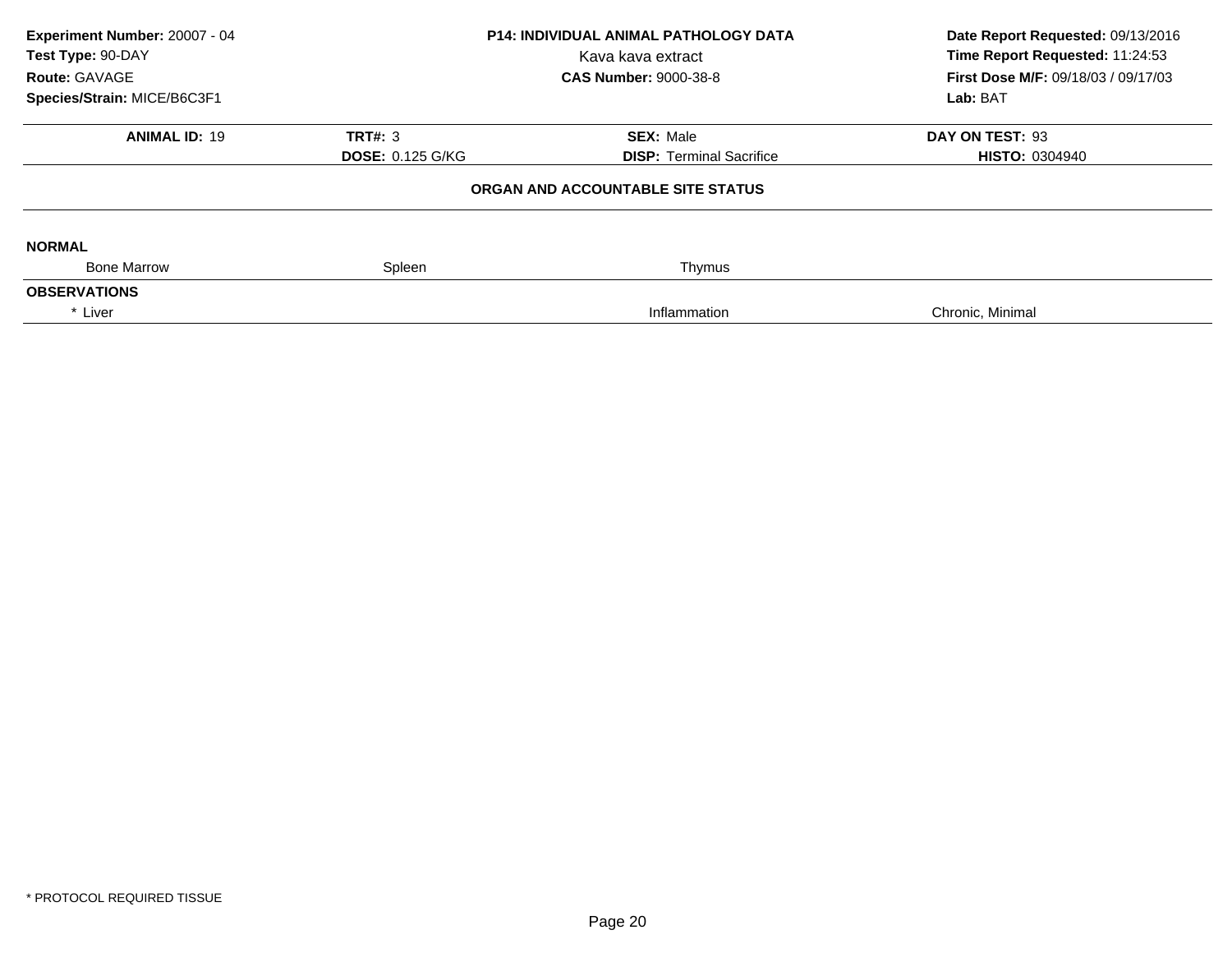| Experiment Number: 20007 - 04<br>Test Type: 90-DAY<br><b>Route: GAVAGE</b> |                         | <b>P14: INDIVIDUAL ANIMAL PATHOLOGY DATA</b><br>Kava kava extract<br><b>CAS Number: 9000-38-8</b> | Date Report Requested: 09/13/2016<br>Time Report Requested: 11:24:53<br><b>First Dose M/F: 09/18/03 / 09/17/03</b> |  |
|----------------------------------------------------------------------------|-------------------------|---------------------------------------------------------------------------------------------------|--------------------------------------------------------------------------------------------------------------------|--|
| Species/Strain: MICE/B6C3F1                                                |                         |                                                                                                   | Lab: BAT                                                                                                           |  |
| <b>ANIMAL ID: 20</b>                                                       | <b>TRT#: 3</b>          | <b>SEX: Male</b>                                                                                  | DAY ON TEST: 93                                                                                                    |  |
|                                                                            | <b>DOSE: 0.125 G/KG</b> | <b>DISP:</b> Terminal Sacrifice                                                                   | <b>HISTO: 0304941</b>                                                                                              |  |
|                                                                            |                         | ORGAN AND ACCOUNTABLE SITE STATUS                                                                 |                                                                                                                    |  |
| <b>NORMAL</b>                                                              |                         |                                                                                                   |                                                                                                                    |  |
| <b>Bone Marrow</b>                                                         | Spleen                  | Thymus                                                                                            |                                                                                                                    |  |
| <b>OBSERVATIONS</b>                                                        |                         |                                                                                                   |                                                                                                                    |  |
| * Liver                                                                    |                         | Inflammation                                                                                      | Chronic, Minimal                                                                                                   |  |
|                                                                            |                         | <b>Necrosis</b>                                                                                   | Minimal                                                                                                            |  |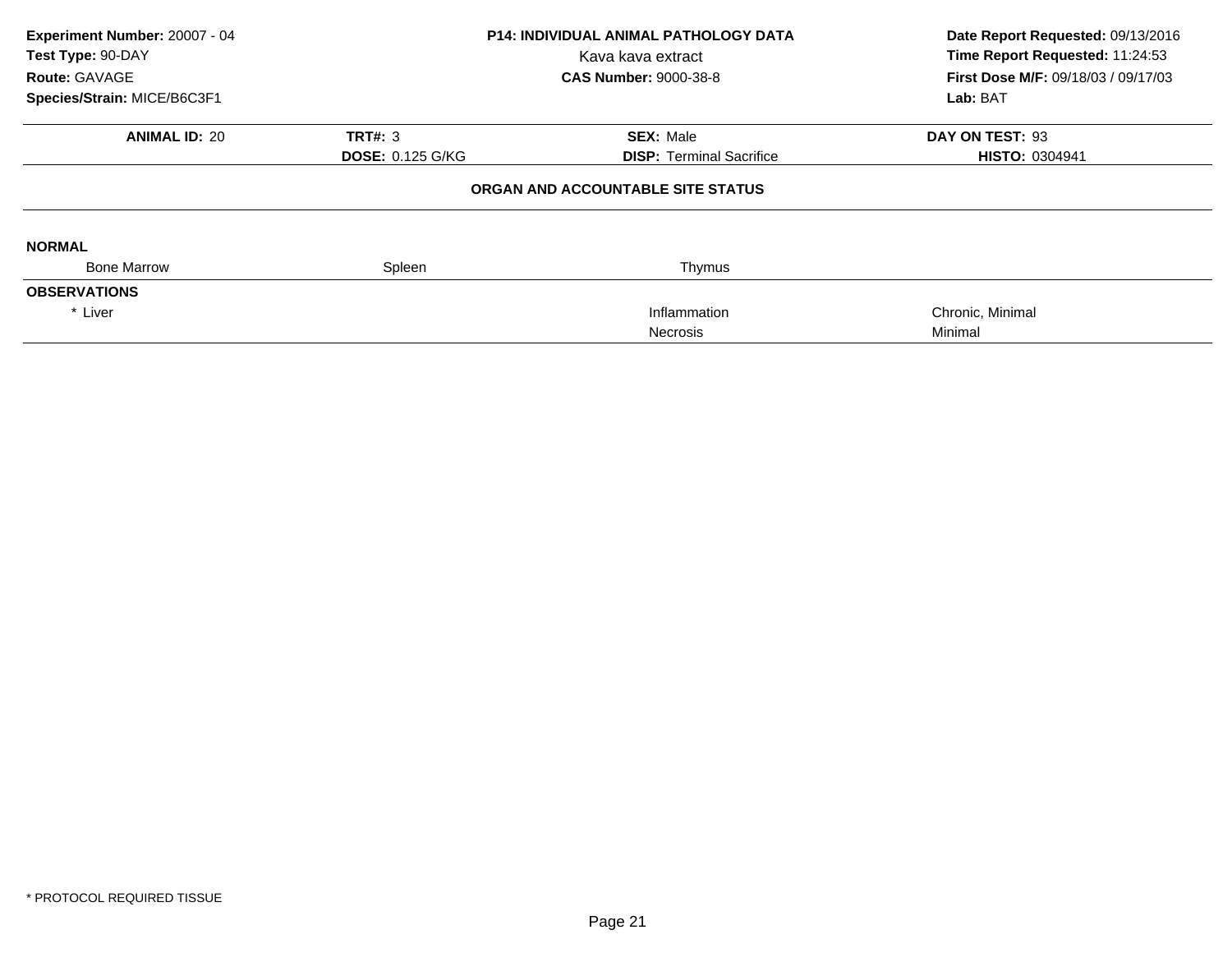| Experiment Number: 20007 - 04<br>Test Type: 90-DAY<br>Route: GAVAGE<br>Species/Strain: MICE/B6C3F1 | <b>P14: INDIVIDUAL ANIMAL PATHOLOGY DATA</b><br>Kava kava extract<br><b>CAS Number: 9000-38-8</b> |                                                     | Date Report Requested: 09/13/2016<br>Time Report Requested: 11:24:53<br>First Dose M/F: 09/18/03 / 09/17/03<br>Lab: BAT |
|----------------------------------------------------------------------------------------------------|---------------------------------------------------------------------------------------------------|-----------------------------------------------------|-------------------------------------------------------------------------------------------------------------------------|
| <b>ANIMAL ID: 21</b>                                                                               | <b>TRT#: 5</b><br><b>DOSE: 0.25 G/KG</b>                                                          | <b>SEX: Male</b><br><b>DISP: Terminal Sacrifice</b> | DAY ON TEST: 93<br><b>HISTO: 0304942</b>                                                                                |
|                                                                                                    |                                                                                                   | ORGAN AND ACCOUNTABLE SITE STATUS                   |                                                                                                                         |
| <b>NORMAL</b>                                                                                      |                                                                                                   |                                                     |                                                                                                                         |
| <b>Bone Marrow</b><br><b>OBSERVATIONS</b>                                                          | Spleen                                                                                            | Thymus                                              |                                                                                                                         |
| * Liver                                                                                            |                                                                                                   | Inflammation                                        | Chronic, Minimal                                                                                                        |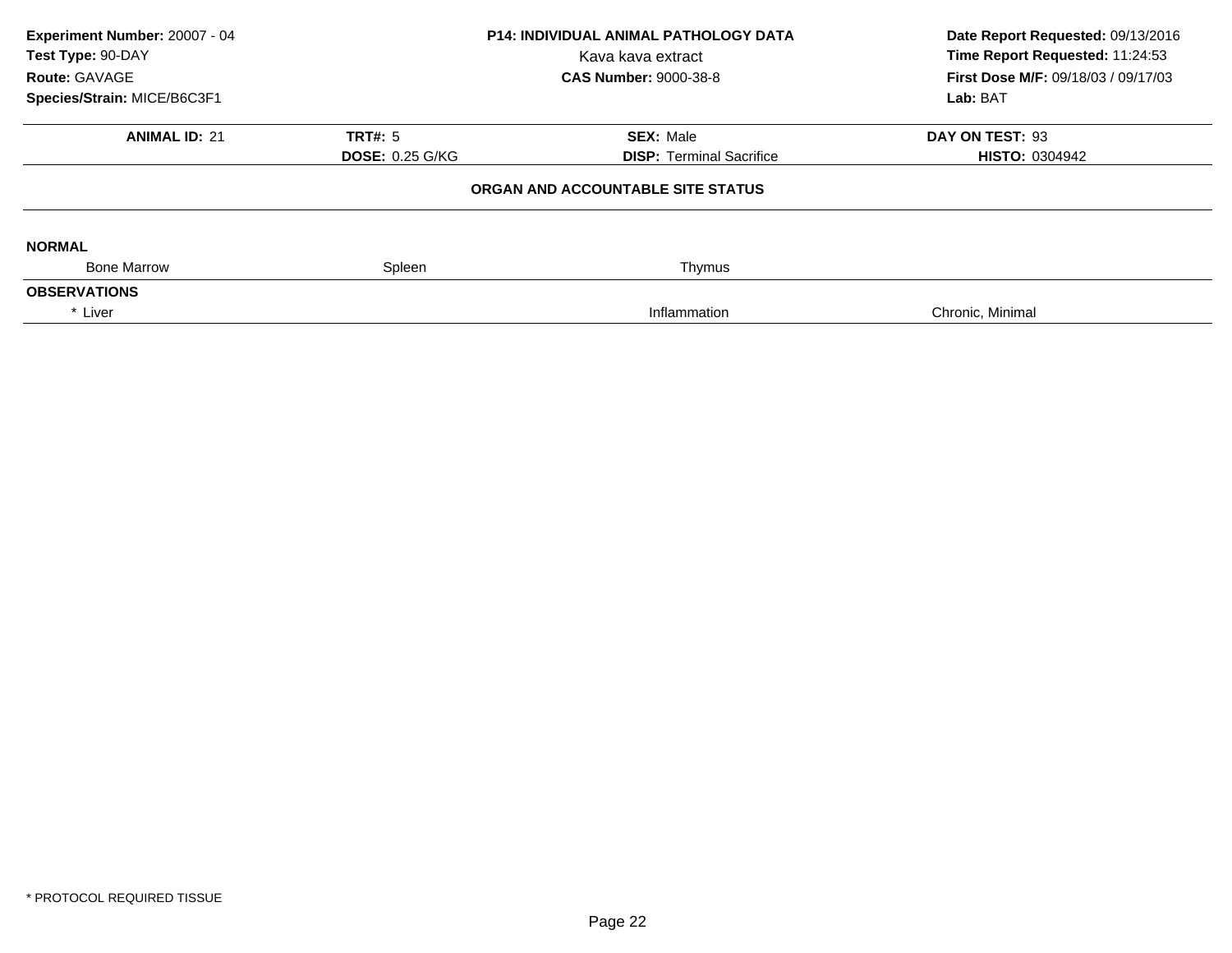| Experiment Number: 20007 - 04<br>Test Type: 90-DAY<br>Route: GAVAGE |                        | <b>P14: INDIVIDUAL ANIMAL PATHOLOGY DATA</b><br>Kava kava extract<br><b>CAS Number: 9000-38-8</b> | Date Report Requested: 09/13/2016<br>Time Report Requested: 11:24:53<br><b>First Dose M/F: 09/18/03 / 09/17/03</b> |
|---------------------------------------------------------------------|------------------------|---------------------------------------------------------------------------------------------------|--------------------------------------------------------------------------------------------------------------------|
| Species/Strain: MICE/B6C3F1                                         |                        |                                                                                                   | Lab: BAT                                                                                                           |
| <b>ANIMAL ID: 22</b>                                                | TRT#: 5                | <b>SEX: Male</b>                                                                                  | DAY ON TEST: 93                                                                                                    |
|                                                                     | <b>DOSE: 0.25 G/KG</b> | <b>DISP:</b> Terminal Sacrifice                                                                   | <b>HISTO: 0304943</b>                                                                                              |
|                                                                     |                        | ORGAN AND ACCOUNTABLE SITE STATUS                                                                 |                                                                                                                    |
| <b>NORMAL</b>                                                       |                        |                                                                                                   |                                                                                                                    |
| <b>Bone Marrow</b>                                                  | * Liver                | Spleen                                                                                            | Thymus                                                                                                             |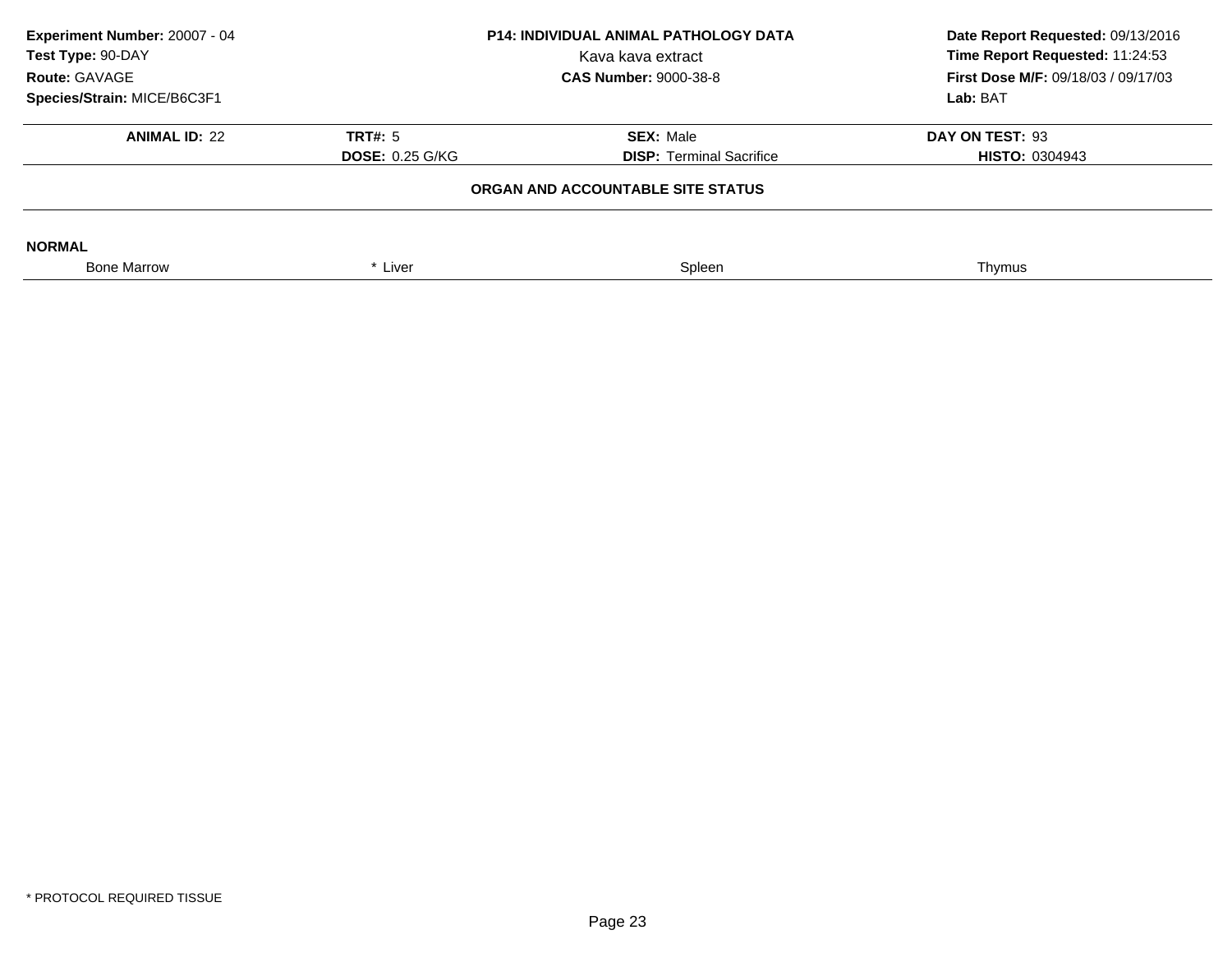| Experiment Number: 20007 - 04<br>Test Type: 90-DAY<br>Route: GAVAGE |                        | <b>P14: INDIVIDUAL ANIMAL PATHOLOGY DATA</b><br>Kava kava extract<br><b>CAS Number: 9000-38-8</b> | Date Report Requested: 09/13/2016<br>Time Report Requested: 11:24:53<br><b>First Dose M/F: 09/18/03 / 09/17/03</b> |
|---------------------------------------------------------------------|------------------------|---------------------------------------------------------------------------------------------------|--------------------------------------------------------------------------------------------------------------------|
| Species/Strain: MICE/B6C3F1                                         |                        |                                                                                                   | Lab: BAT                                                                                                           |
| <b>ANIMAL ID: 23</b>                                                | TRT#: 5                | <b>SEX: Male</b>                                                                                  | DAY ON TEST: 93                                                                                                    |
|                                                                     | <b>DOSE: 0.25 G/KG</b> | <b>DISP:</b> Terminal Sacrifice                                                                   | <b>HISTO: 0304944</b>                                                                                              |
|                                                                     |                        | ORGAN AND ACCOUNTABLE SITE STATUS                                                                 |                                                                                                                    |
| <b>NORMAL</b>                                                       |                        |                                                                                                   |                                                                                                                    |
| <b>Bone Marrow</b>                                                  | * Liver                | Spleen                                                                                            | Thymus                                                                                                             |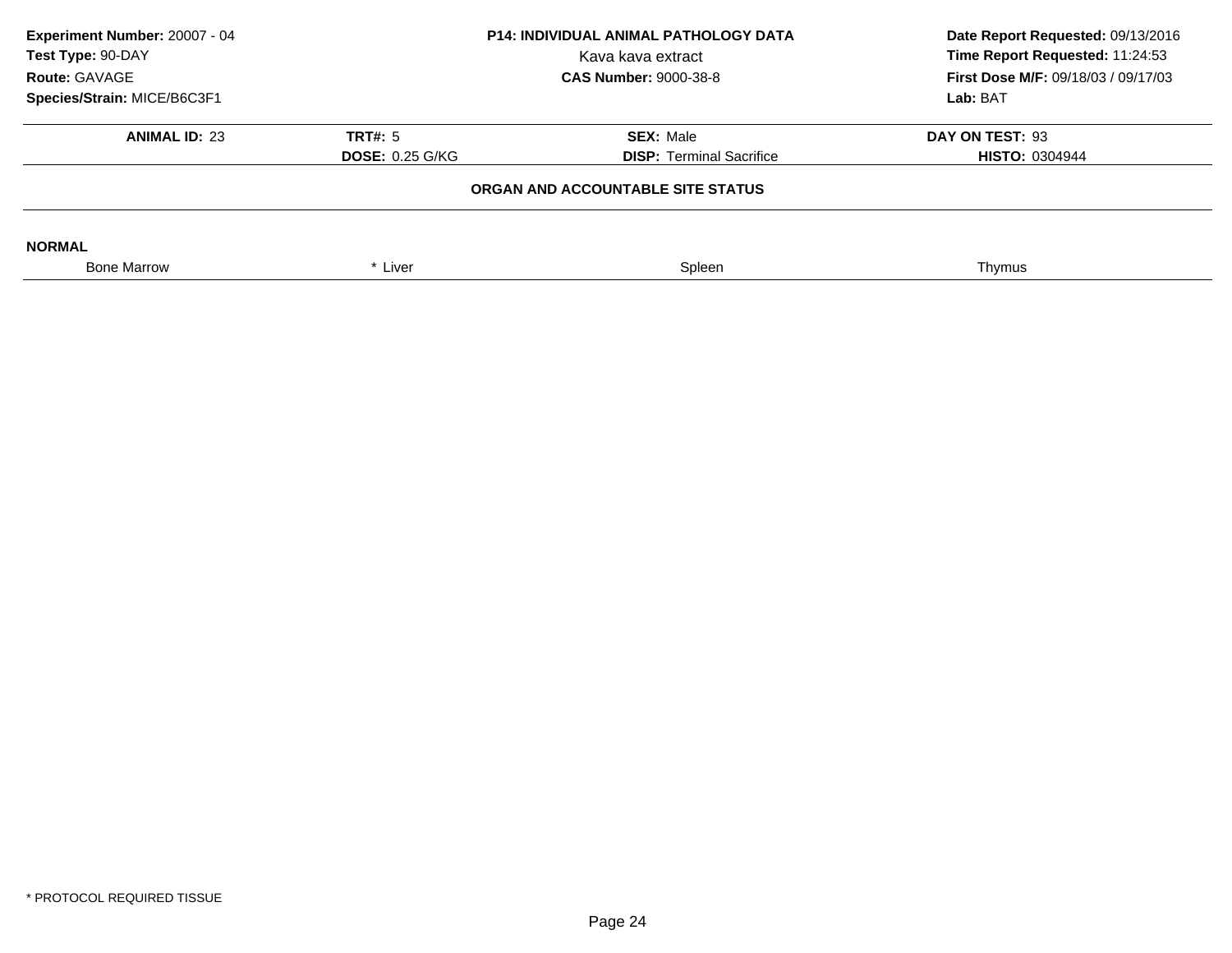| Experiment Number: 20007 - 04<br>Test Type: 90-DAY<br>Route: GAVAGE<br>Species/Strain: MICE/B6C3F1 | <b>P14: INDIVIDUAL ANIMAL PATHOLOGY DATA</b><br>Kava kava extract<br><b>CAS Number: 9000-38-8</b> |                                                     | Date Report Requested: 09/13/2016<br>Time Report Requested: 11:24:53<br>First Dose M/F: 09/18/03 / 09/17/03<br>Lab: BAT |
|----------------------------------------------------------------------------------------------------|---------------------------------------------------------------------------------------------------|-----------------------------------------------------|-------------------------------------------------------------------------------------------------------------------------|
| <b>ANIMAL ID: 24</b>                                                                               | <b>TRT#: 5</b><br><b>DOSE: 0.25 G/KG</b>                                                          | <b>SEX: Male</b><br><b>DISP: Terminal Sacrifice</b> | DAY ON TEST: 93<br><b>HISTO: 0304945</b>                                                                                |
|                                                                                                    |                                                                                                   | ORGAN AND ACCOUNTABLE SITE STATUS                   |                                                                                                                         |
| <b>NORMAL</b><br><b>Bone Marrow</b>                                                                | Spleen                                                                                            | Thymus                                              |                                                                                                                         |
| <b>OBSERVATIONS</b>                                                                                |                                                                                                   |                                                     |                                                                                                                         |
| * Liver                                                                                            |                                                                                                   | Inflammation                                        | Chronic, Minimal                                                                                                        |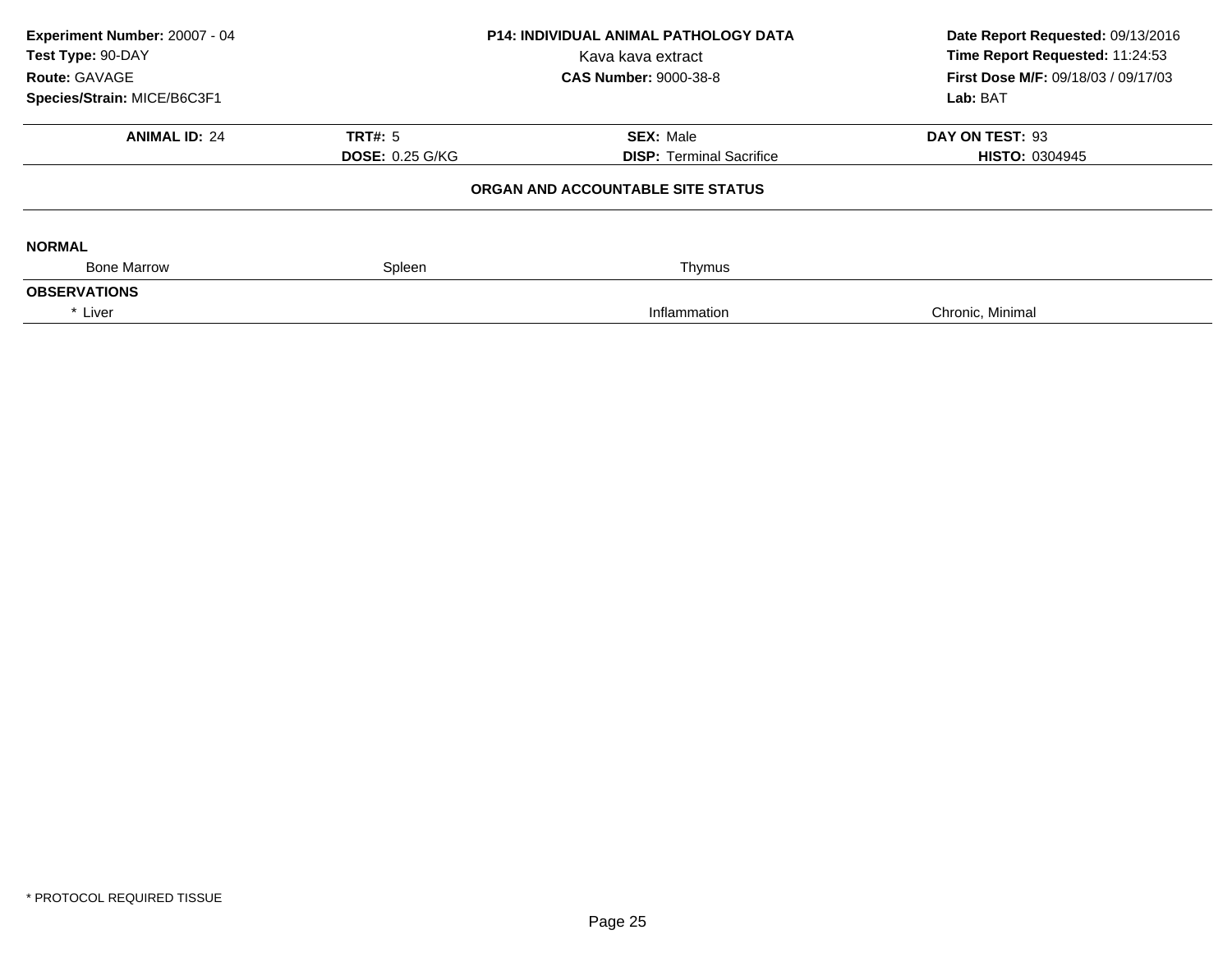| Experiment Number: 20007 - 04<br>Test Type: 90-DAY<br>Route: GAVAGE | <b>P14: INDIVIDUAL ANIMAL PATHOLOGY DATA</b><br>Kava kava extract<br><b>CAS Number: 9000-38-8</b> |                                   | Date Report Requested: 09/13/2016<br>Time Report Requested: 11:24:53<br><b>First Dose M/F: 09/18/03 / 09/17/03</b> |
|---------------------------------------------------------------------|---------------------------------------------------------------------------------------------------|-----------------------------------|--------------------------------------------------------------------------------------------------------------------|
| Species/Strain: MICE/B6C3F1                                         |                                                                                                   |                                   | Lab: BAT                                                                                                           |
| <b>ANIMAL ID: 25</b>                                                | TRT#: 5                                                                                           | <b>SEX: Male</b>                  | DAY ON TEST: 93                                                                                                    |
|                                                                     | <b>DOSE: 0.25 G/KG</b>                                                                            | <b>DISP:</b> Terminal Sacrifice   | <b>HISTO: 0304946</b>                                                                                              |
|                                                                     |                                                                                                   | ORGAN AND ACCOUNTABLE SITE STATUS |                                                                                                                    |
| <b>NORMAL</b>                                                       |                                                                                                   |                                   |                                                                                                                    |
| <b>Bone Marrow</b>                                                  | * Liver                                                                                           | Spleen                            | Thymus                                                                                                             |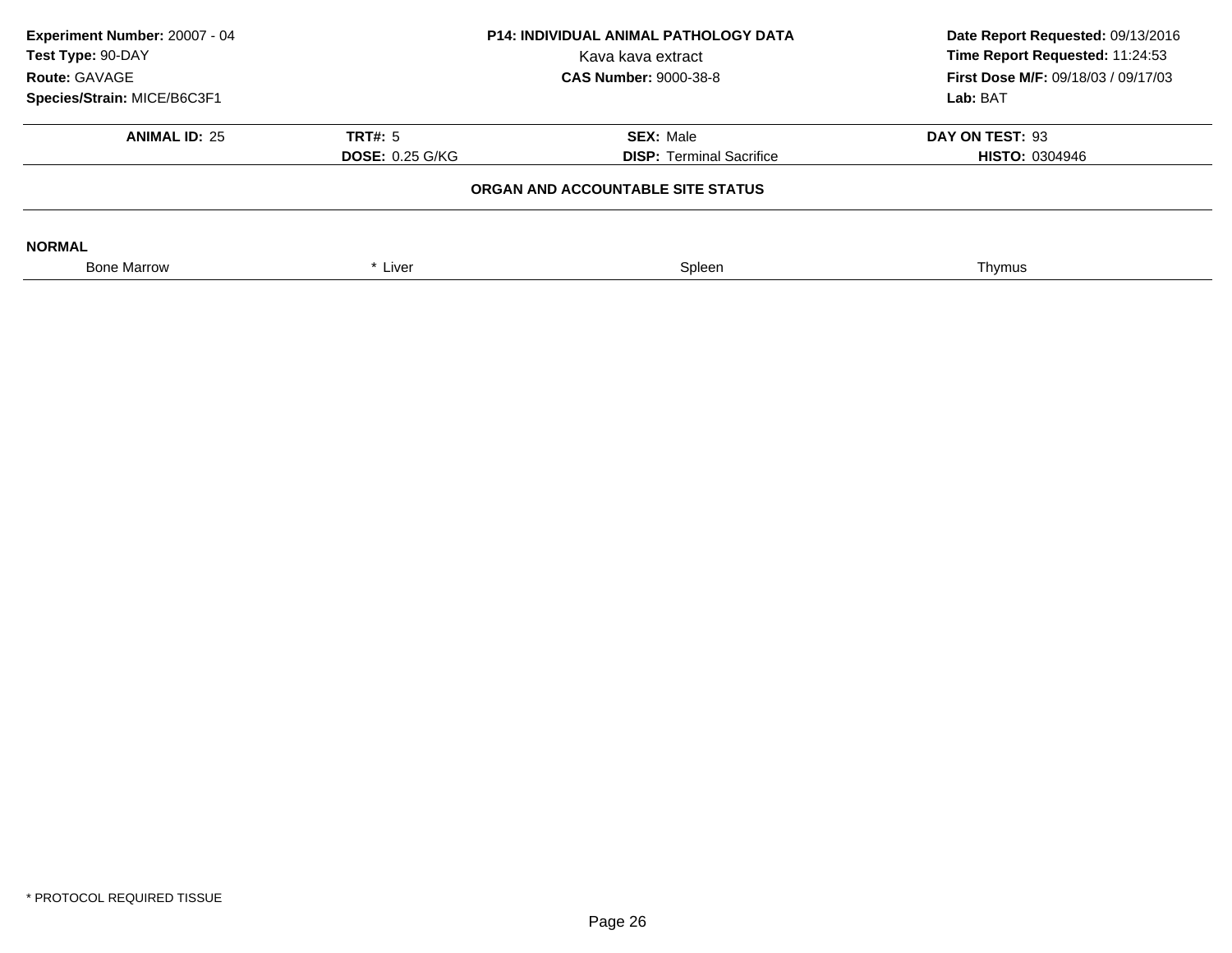| Experiment Number: 20007 - 04<br>Test Type: 90-DAY<br>Route: GAVAGE<br>Species/Strain: MICE/B6C3F1 | <b>P14: INDIVIDUAL ANIMAL PATHOLOGY DATA</b><br>Kava kava extract<br><b>CAS Number: 9000-38-8</b> |                                                     | Date Report Requested: 09/13/2016<br>Time Report Requested: 11:24:53<br>First Dose M/F: 09/18/03 / 09/17/03<br>Lab: BAT |
|----------------------------------------------------------------------------------------------------|---------------------------------------------------------------------------------------------------|-----------------------------------------------------|-------------------------------------------------------------------------------------------------------------------------|
| <b>ANIMAL ID: 26</b>                                                                               | <b>TRT#: 5</b><br><b>DOSE: 0.25 G/KG</b>                                                          | <b>SEX: Male</b><br><b>DISP:</b> Terminal Sacrifice | DAY ON TEST: 93<br><b>HISTO: 0304947</b>                                                                                |
|                                                                                                    |                                                                                                   | ORGAN AND ACCOUNTABLE SITE STATUS                   |                                                                                                                         |
| <b>NORMAL</b><br><b>Bone Marrow</b>                                                                | Spleen                                                                                            | Thymus                                              |                                                                                                                         |
| <b>OBSERVATIONS</b>                                                                                |                                                                                                   |                                                     |                                                                                                                         |
| * Liver                                                                                            |                                                                                                   | Inflammation                                        | Chronic, Minimal                                                                                                        |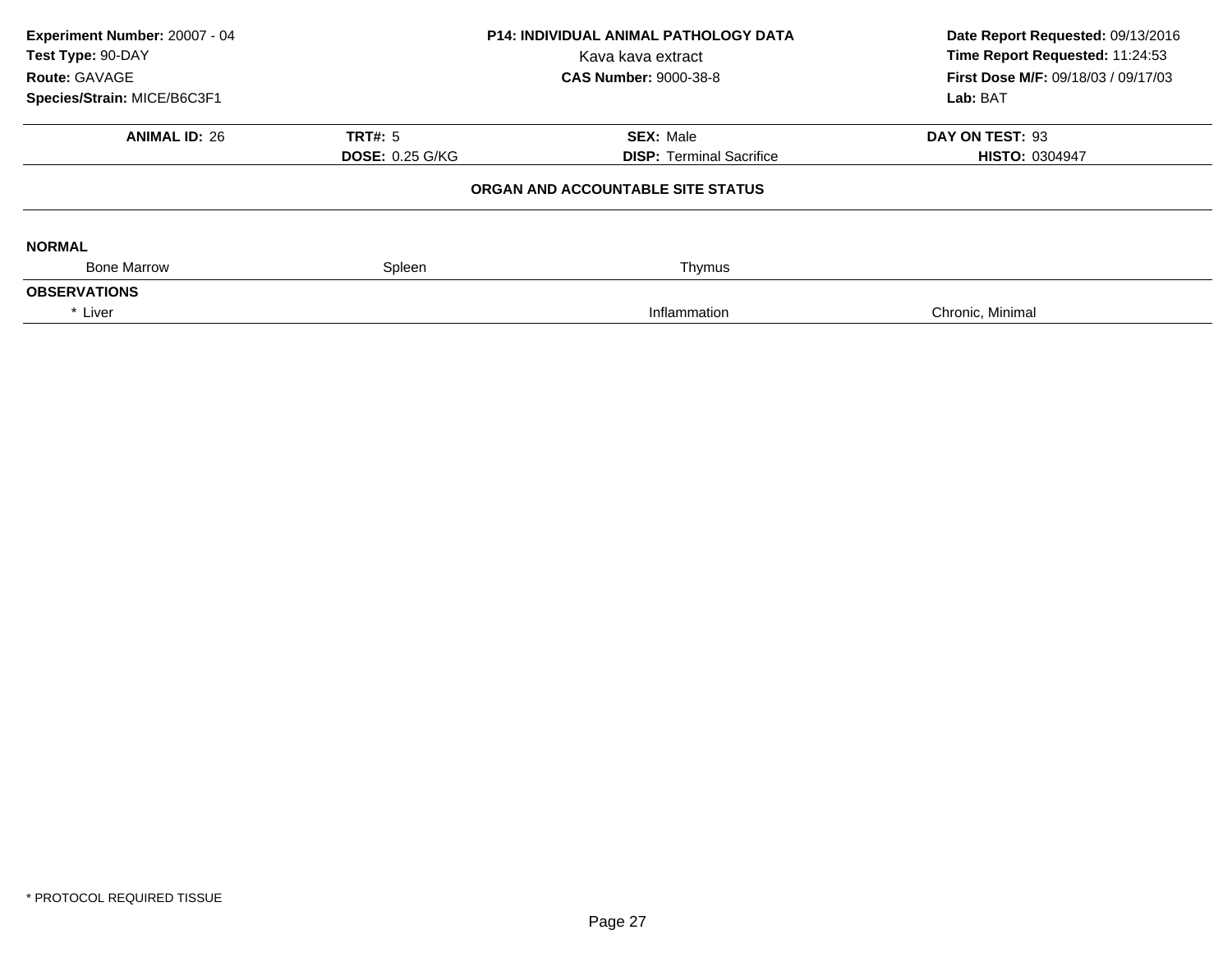| Experiment Number: 20007 - 04<br><b>P14: INDIVIDUAL ANIMAL PATHOLOGY DATA</b><br>Test Type: 90-DAY<br>Kava kava extract<br>Route: GAVAGE<br><b>CAS Number: 9000-38-8</b> |                        | Date Report Requested: 09/13/2016<br>Time Report Requested: 11:24:53<br><b>First Dose M/F: 09/18/03 / 09/17/03</b> |                       |
|--------------------------------------------------------------------------------------------------------------------------------------------------------------------------|------------------------|--------------------------------------------------------------------------------------------------------------------|-----------------------|
| Species/Strain: MICE/B6C3F1                                                                                                                                              |                        |                                                                                                                    | Lab: BAT              |
| <b>ANIMAL ID: 27</b>                                                                                                                                                     | TRT#: 5                | <b>SEX: Male</b>                                                                                                   | DAY ON TEST: 93       |
|                                                                                                                                                                          | <b>DOSE: 0.25 G/KG</b> | <b>DISP:</b> Terminal Sacrifice                                                                                    | <b>HISTO: 0304948</b> |
|                                                                                                                                                                          |                        | ORGAN AND ACCOUNTABLE SITE STATUS                                                                                  |                       |
| <b>NORMAL</b>                                                                                                                                                            |                        |                                                                                                                    |                       |
| <b>Bone Marrow</b>                                                                                                                                                       | * Liver                | Spleen                                                                                                             | Thymus                |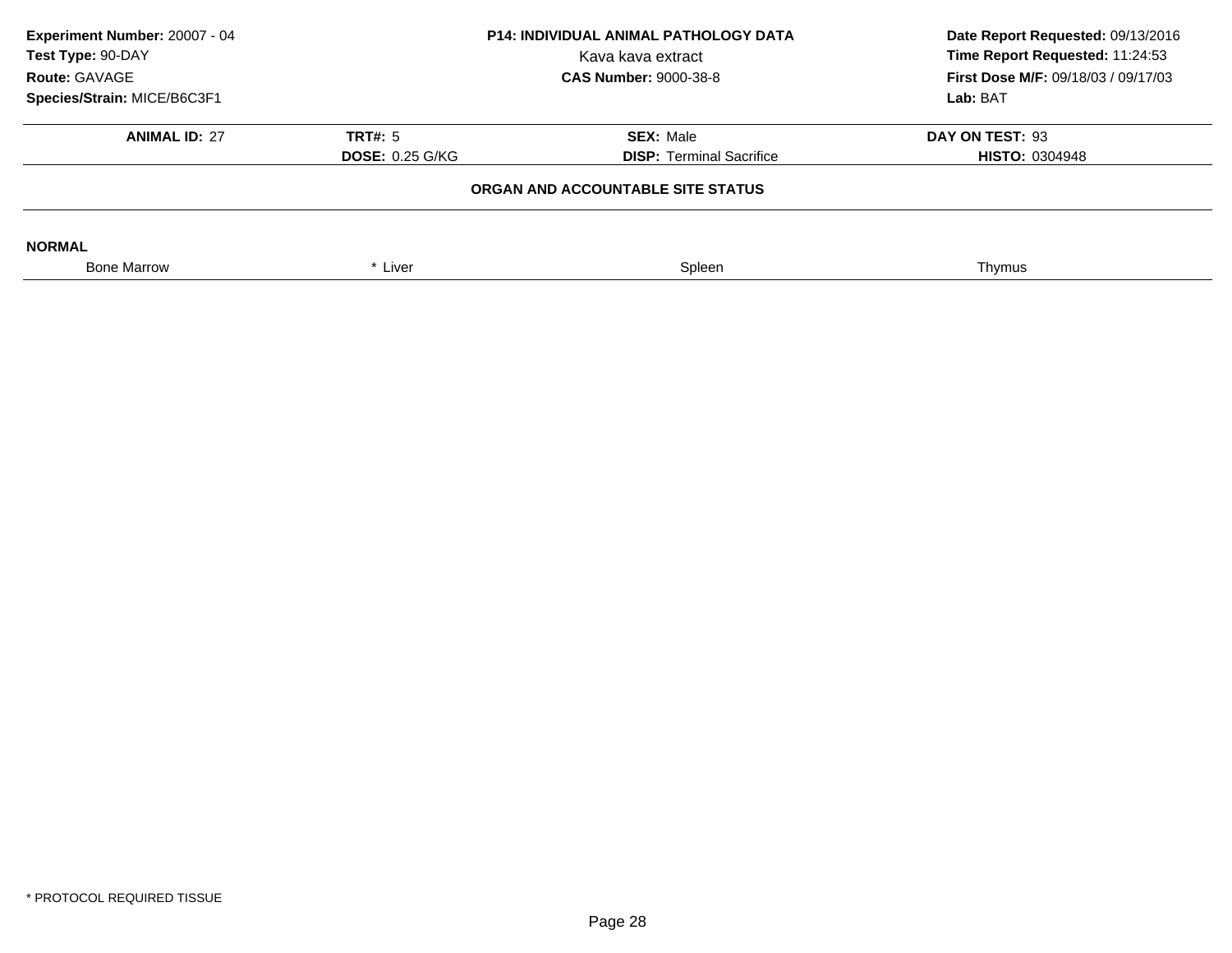| Experiment Number: 20007 - 04<br>Test Type: 90-DAY<br>Route: GAVAGE | <b>P14: INDIVIDUAL ANIMAL PATHOLOGY DATA</b><br>Kava kava extract<br><b>CAS Number: 9000-38-8</b> |                                   | Date Report Requested: 09/13/2016<br>Time Report Requested: 11:24:53<br><b>First Dose M/F: 09/18/03 / 09/17/03</b> |
|---------------------------------------------------------------------|---------------------------------------------------------------------------------------------------|-----------------------------------|--------------------------------------------------------------------------------------------------------------------|
| Species/Strain: MICE/B6C3F1                                         |                                                                                                   |                                   | Lab: BAT                                                                                                           |
| <b>ANIMAL ID: 28</b>                                                | TRT#: 5                                                                                           | <b>SEX: Male</b>                  | DAY ON TEST: 93                                                                                                    |
|                                                                     | <b>DOSE: 0.25 G/KG</b>                                                                            | <b>DISP:</b> Terminal Sacrifice   | <b>HISTO: 0304949</b>                                                                                              |
|                                                                     |                                                                                                   | ORGAN AND ACCOUNTABLE SITE STATUS |                                                                                                                    |
| <b>NORMAL</b>                                                       |                                                                                                   |                                   |                                                                                                                    |
| <b>Bone Marrow</b>                                                  | * Liver                                                                                           | Spleen                            | Thymus                                                                                                             |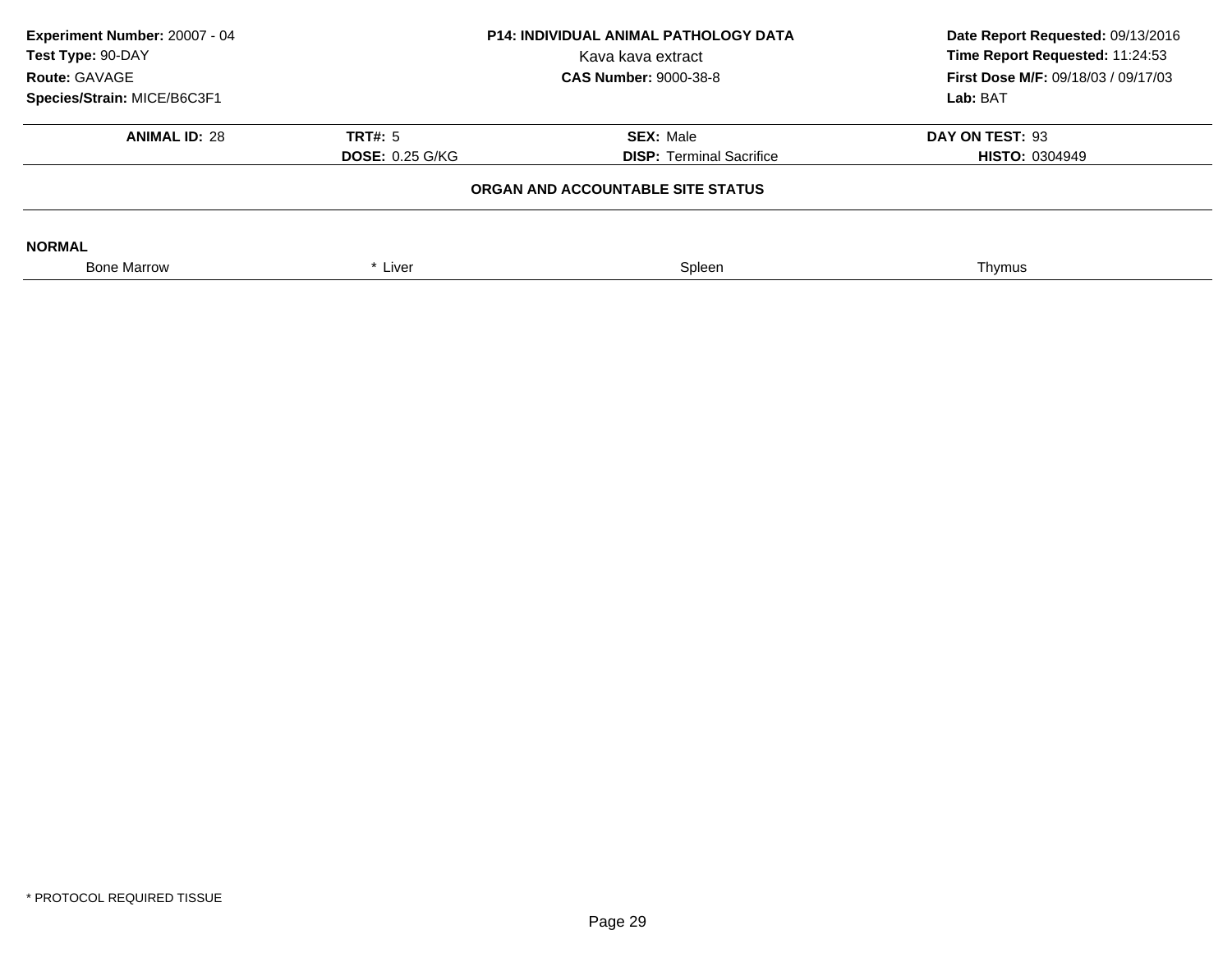| Experiment Number: 20007 - 04<br>Test Type: 90-DAY<br>Route: GAVAGE<br>Species/Strain: MICE/B6C3F1 | <b>P14: INDIVIDUAL ANIMAL PATHOLOGY DATA</b><br>Kava kava extract<br><b>CAS Number: 9000-38-8</b> |                                                     | Date Report Requested: 09/13/2016<br>Time Report Requested: 11:24:53<br>First Dose M/F: 09/18/03 / 09/17/03<br>Lab: BAT |
|----------------------------------------------------------------------------------------------------|---------------------------------------------------------------------------------------------------|-----------------------------------------------------|-------------------------------------------------------------------------------------------------------------------------|
| <b>ANIMAL ID: 29</b>                                                                               | <b>TRT#: 5</b><br><b>DOSE: 0.25 G/KG</b>                                                          | <b>SEX: Male</b><br><b>DISP:</b> Terminal Sacrifice | DAY ON TEST: 93<br><b>HISTO: 0304950</b>                                                                                |
|                                                                                                    |                                                                                                   | ORGAN AND ACCOUNTABLE SITE STATUS                   |                                                                                                                         |
| <b>NORMAL</b><br><b>Bone Marrow</b>                                                                | Spleen                                                                                            | Thymus                                              |                                                                                                                         |
| <b>OBSERVATIONS</b>                                                                                |                                                                                                   |                                                     |                                                                                                                         |
| * Liver                                                                                            |                                                                                                   | Inflammation                                        | Chronic, Minimal                                                                                                        |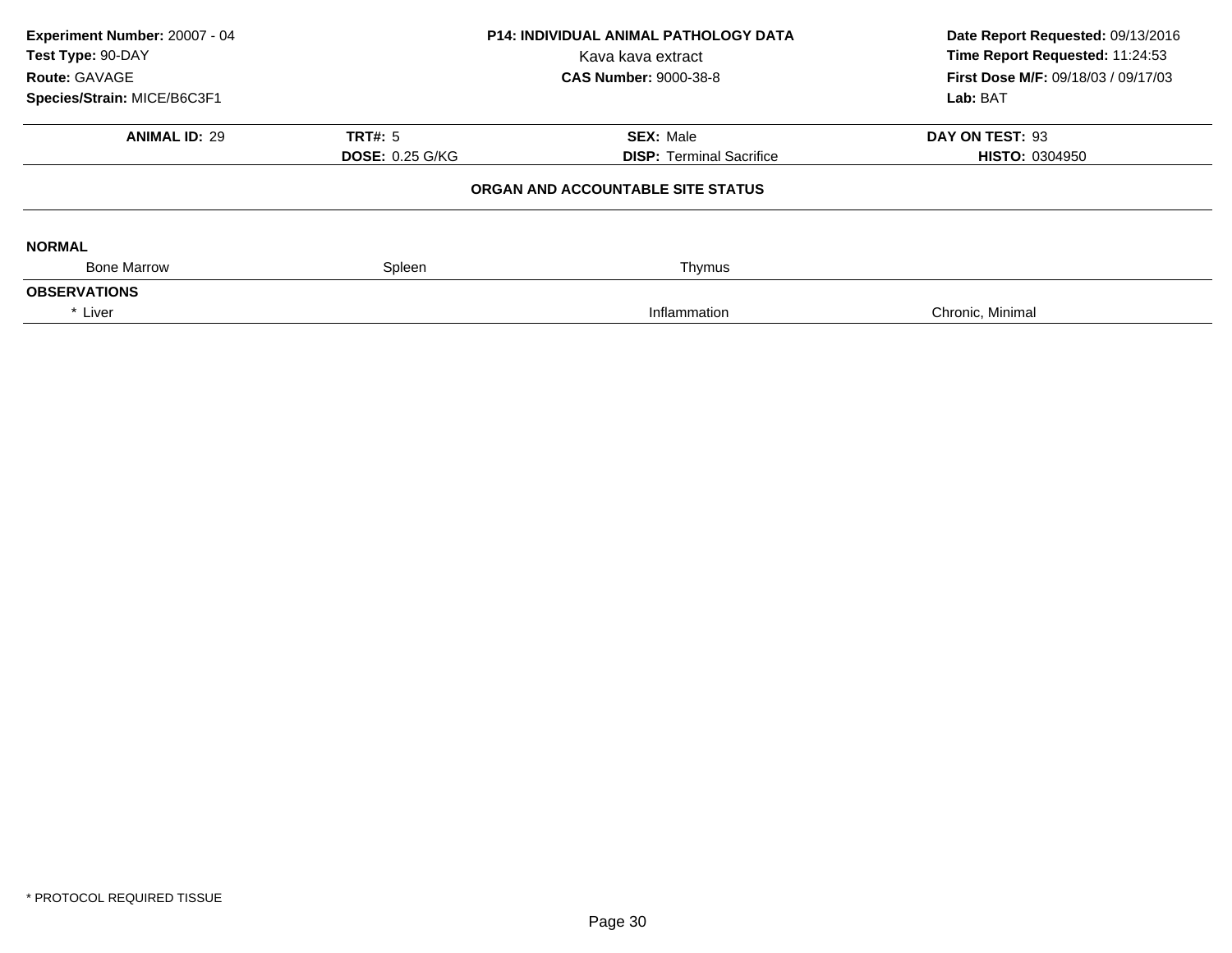| Experiment Number: 20007 - 04<br><b>P14: INDIVIDUAL ANIMAL PATHOLOGY DATA</b><br>Test Type: 90-DAY<br>Kava kava extract<br>Route: GAVAGE<br><b>CAS Number: 9000-38-8</b> |                        | Date Report Requested: 09/13/2016<br>Time Report Requested: 11:24:53<br><b>First Dose M/F: 09/18/03 / 09/17/03</b> |                       |
|--------------------------------------------------------------------------------------------------------------------------------------------------------------------------|------------------------|--------------------------------------------------------------------------------------------------------------------|-----------------------|
| Species/Strain: MICE/B6C3F1                                                                                                                                              |                        |                                                                                                                    | Lab: BAT              |
| <b>ANIMAL ID: 30</b>                                                                                                                                                     | TRT#: 5                | <b>SEX: Male</b>                                                                                                   | DAY ON TEST: 93       |
|                                                                                                                                                                          | <b>DOSE: 0.25 G/KG</b> | <b>DISP:</b> Terminal Sacrifice                                                                                    | <b>HISTO: 0304951</b> |
|                                                                                                                                                                          |                        | ORGAN AND ACCOUNTABLE SITE STATUS                                                                                  |                       |
| <b>NORMAL</b>                                                                                                                                                            |                        |                                                                                                                    |                       |
| <b>Bone Marrow</b>                                                                                                                                                       | * Liver                | Spleen                                                                                                             | Thymus                |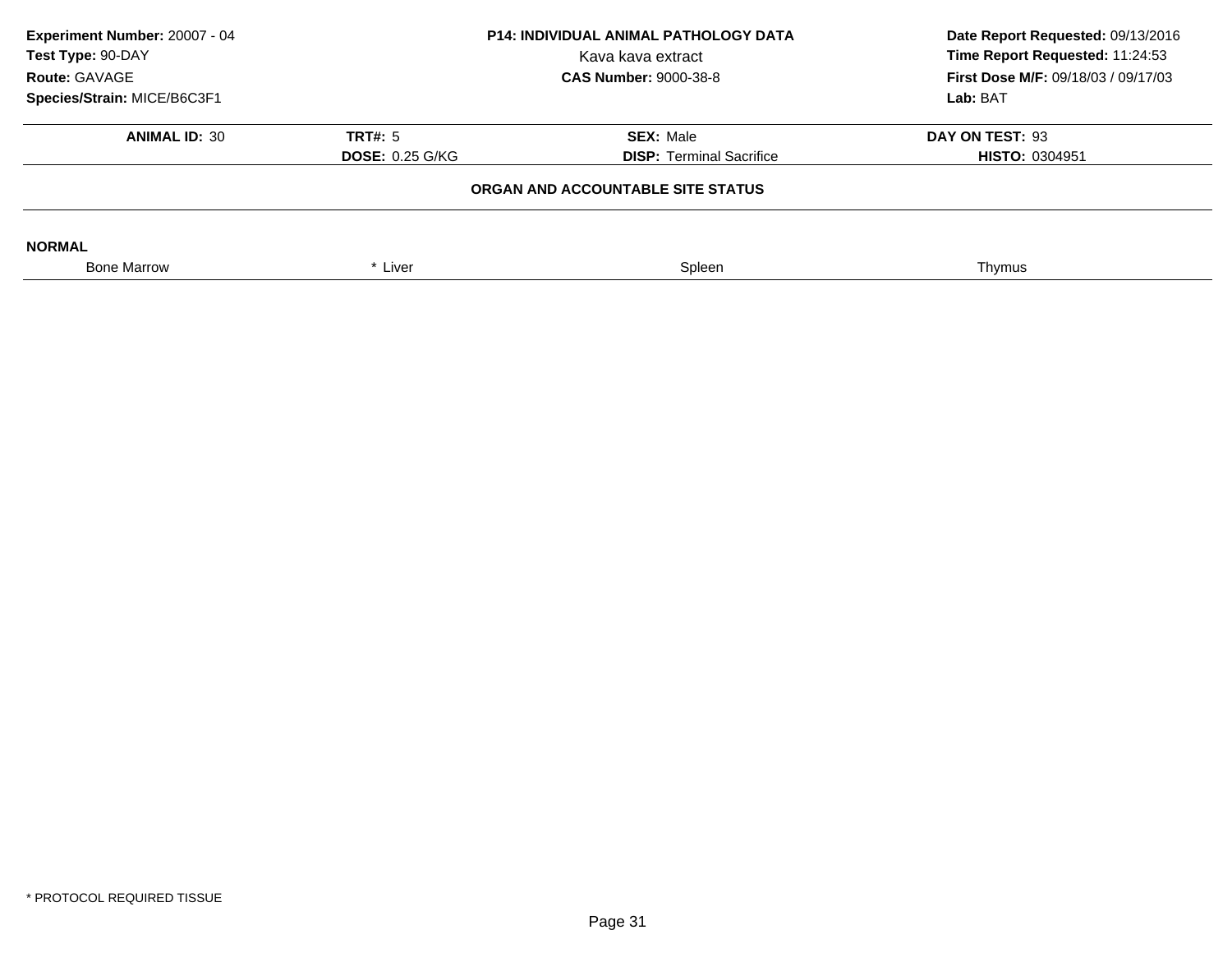| Experiment Number: 20007 - 04<br>Test Type: 90-DAY<br>Route: GAVAGE | <b>P14: INDIVIDUAL ANIMAL PATHOLOGY DATA</b><br>Kava kava extract<br><b>CAS Number: 9000-38-8</b> |                                   | Date Report Requested: 09/13/2016<br>Time Report Requested: 11:24:53<br><b>First Dose M/F: 09/18/03 / 09/17/03</b> |  |
|---------------------------------------------------------------------|---------------------------------------------------------------------------------------------------|-----------------------------------|--------------------------------------------------------------------------------------------------------------------|--|
| Species/Strain: MICE/B6C3F1                                         |                                                                                                   |                                   | Lab: BAT                                                                                                           |  |
| <b>ANIMAL ID: 31</b>                                                | <b>TRT#: 7</b>                                                                                    | <b>SEX: Male</b>                  | DAY ON TEST: 93                                                                                                    |  |
|                                                                     | <b>DOSE: 0.5 G/KG</b>                                                                             | <b>DISP:</b> Terminal Sacrifice   | <b>HISTO: 0304952</b>                                                                                              |  |
|                                                                     |                                                                                                   | ORGAN AND ACCOUNTABLE SITE STATUS |                                                                                                                    |  |
| <b>NORMAL</b>                                                       |                                                                                                   |                                   |                                                                                                                    |  |
| <b>Bone Marrow</b>                                                  | Spleen                                                                                            | Thymus                            |                                                                                                                    |  |
| <b>OBSERVATIONS</b>                                                 |                                                                                                   |                                   |                                                                                                                    |  |
| * Liver                                                             | Centrilobular                                                                                     | Hypertrophy                       | Minimal                                                                                                            |  |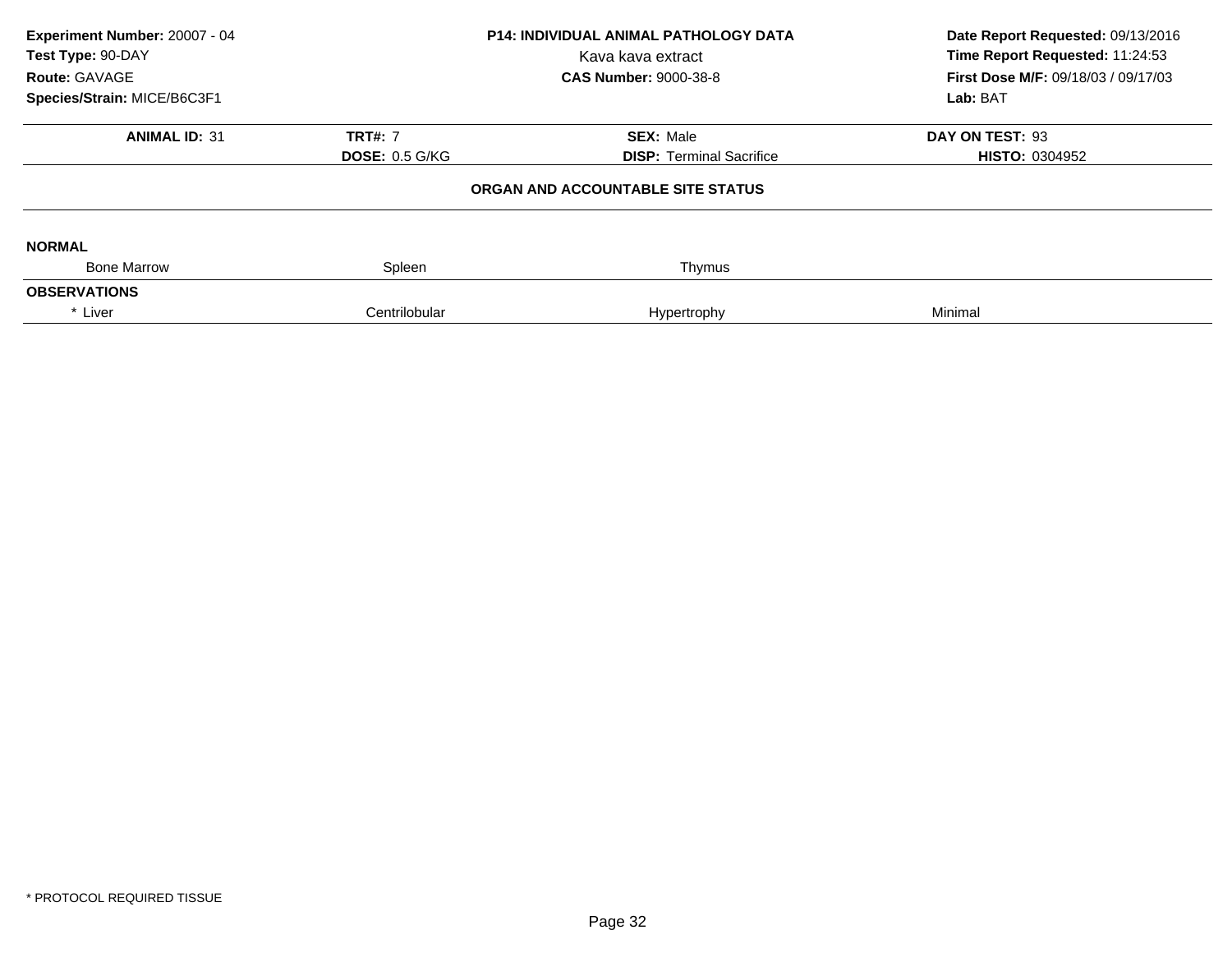| Experiment Number: 20007 - 04<br>Test Type: 90-DAY<br>Route: GAVAGE<br>Species/Strain: MICE/B6C3F1 |                       | <b>P14: INDIVIDUAL ANIMAL PATHOLOGY DATA</b><br>Kava kava extract<br><b>CAS Number: 9000-38-8</b> | Date Report Requested: 09/13/2016<br>Time Report Requested: 11:24:53<br>First Dose M/F: 09/18/03 / 09/17/03<br>Lab: BAT |
|----------------------------------------------------------------------------------------------------|-----------------------|---------------------------------------------------------------------------------------------------|-------------------------------------------------------------------------------------------------------------------------|
| <b>ANIMAL ID: 32</b>                                                                               | <b>TRT#: 7</b>        | <b>SEX: Male</b>                                                                                  | DAY ON TEST: 93                                                                                                         |
|                                                                                                    | <b>DOSE: 0.5 G/KG</b> | <b>DISP:</b> Terminal Sacrifice                                                                   | <b>HISTO: 0304953</b>                                                                                                   |
|                                                                                                    |                       | ORGAN AND ACCOUNTABLE SITE STATUS                                                                 |                                                                                                                         |
| <b>NORMAL</b>                                                                                      |                       |                                                                                                   |                                                                                                                         |
| <b>Bone Marrow</b>                                                                                 | Spleen                | Thymus                                                                                            |                                                                                                                         |
| <b>OBSERVATIONS</b>                                                                                |                       |                                                                                                   |                                                                                                                         |
| * Liver                                                                                            | Centrilobular         | Hypertrophy                                                                                       | Minimal                                                                                                                 |
|                                                                                                    |                       | Inflammation                                                                                      | Chronic, Minimal                                                                                                        |
|                                                                                                    |                       |                                                                                                   |                                                                                                                         |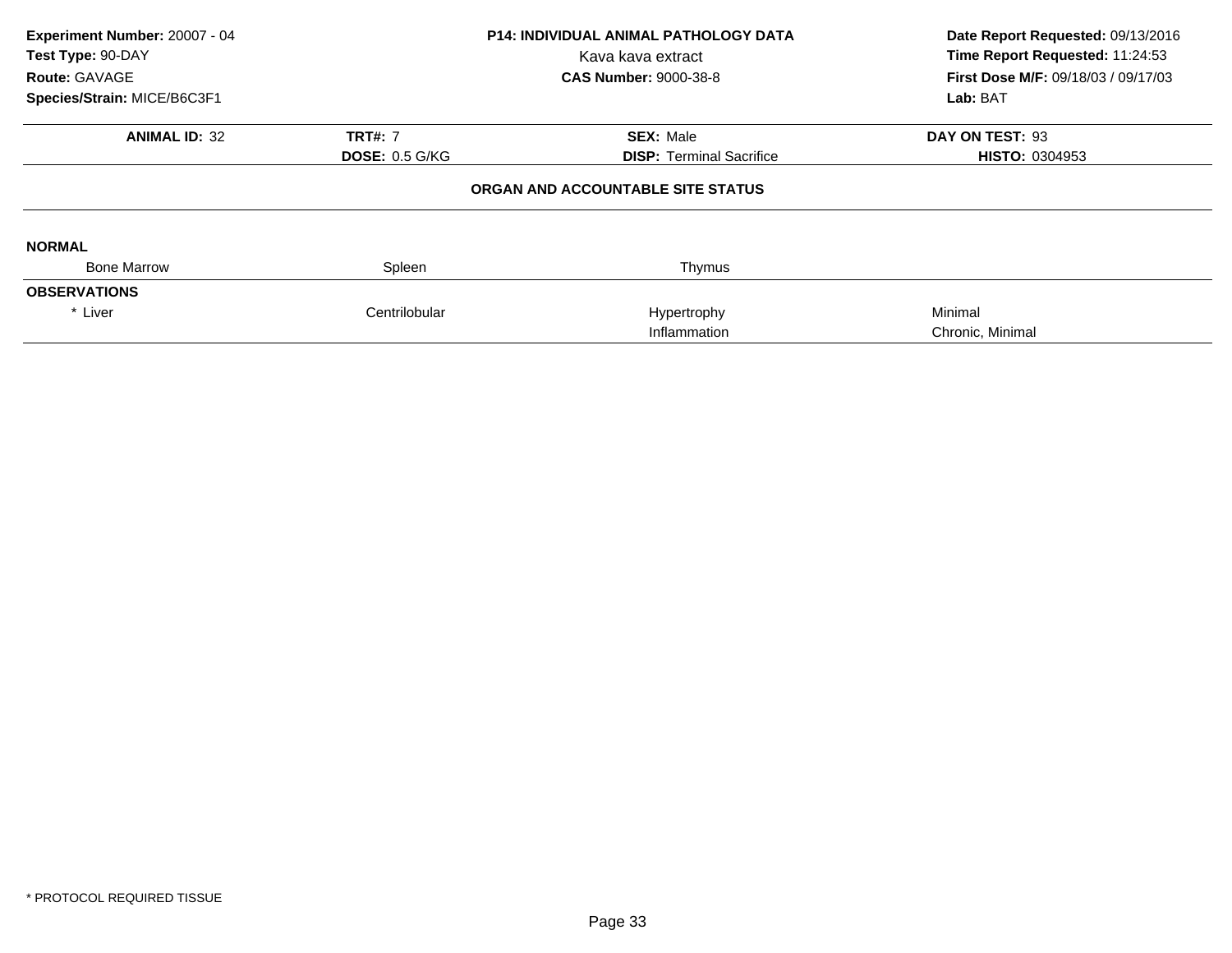| Experiment Number: 20007 - 04<br>Test Type: 90-DAY<br>Route: GAVAGE<br>Species/Strain: MICE/B6C3F1 |                       | <b>P14: INDIVIDUAL ANIMAL PATHOLOGY DATA</b><br>Kava kava extract<br><b>CAS Number: 9000-38-8</b> | Date Report Requested: 09/13/2016<br>Time Report Requested: 11:24:53<br>First Dose M/F: 09/18/03 / 09/17/03<br>Lab: BAT |
|----------------------------------------------------------------------------------------------------|-----------------------|---------------------------------------------------------------------------------------------------|-------------------------------------------------------------------------------------------------------------------------|
| <b>ANIMAL ID: 33</b>                                                                               | <b>TRT#: 7</b>        | <b>SEX: Male</b>                                                                                  | DAY ON TEST: 93                                                                                                         |
|                                                                                                    | <b>DOSE: 0.5 G/KG</b> | <b>DISP:</b> Terminal Sacrifice                                                                   | <b>HISTO: 0304954</b>                                                                                                   |
|                                                                                                    |                       | ORGAN AND ACCOUNTABLE SITE STATUS                                                                 |                                                                                                                         |
| <b>NORMAL</b>                                                                                      |                       |                                                                                                   |                                                                                                                         |
| <b>Bone Marrow</b>                                                                                 | Spleen                | Thymus                                                                                            |                                                                                                                         |
| <b>OBSERVATIONS</b>                                                                                |                       |                                                                                                   |                                                                                                                         |
| * Liver                                                                                            | Centrilobular         | Hypertrophy                                                                                       | Minimal                                                                                                                 |
|                                                                                                    |                       | Inflammation                                                                                      | Chronic, Minimal                                                                                                        |
|                                                                                                    |                       |                                                                                                   |                                                                                                                         |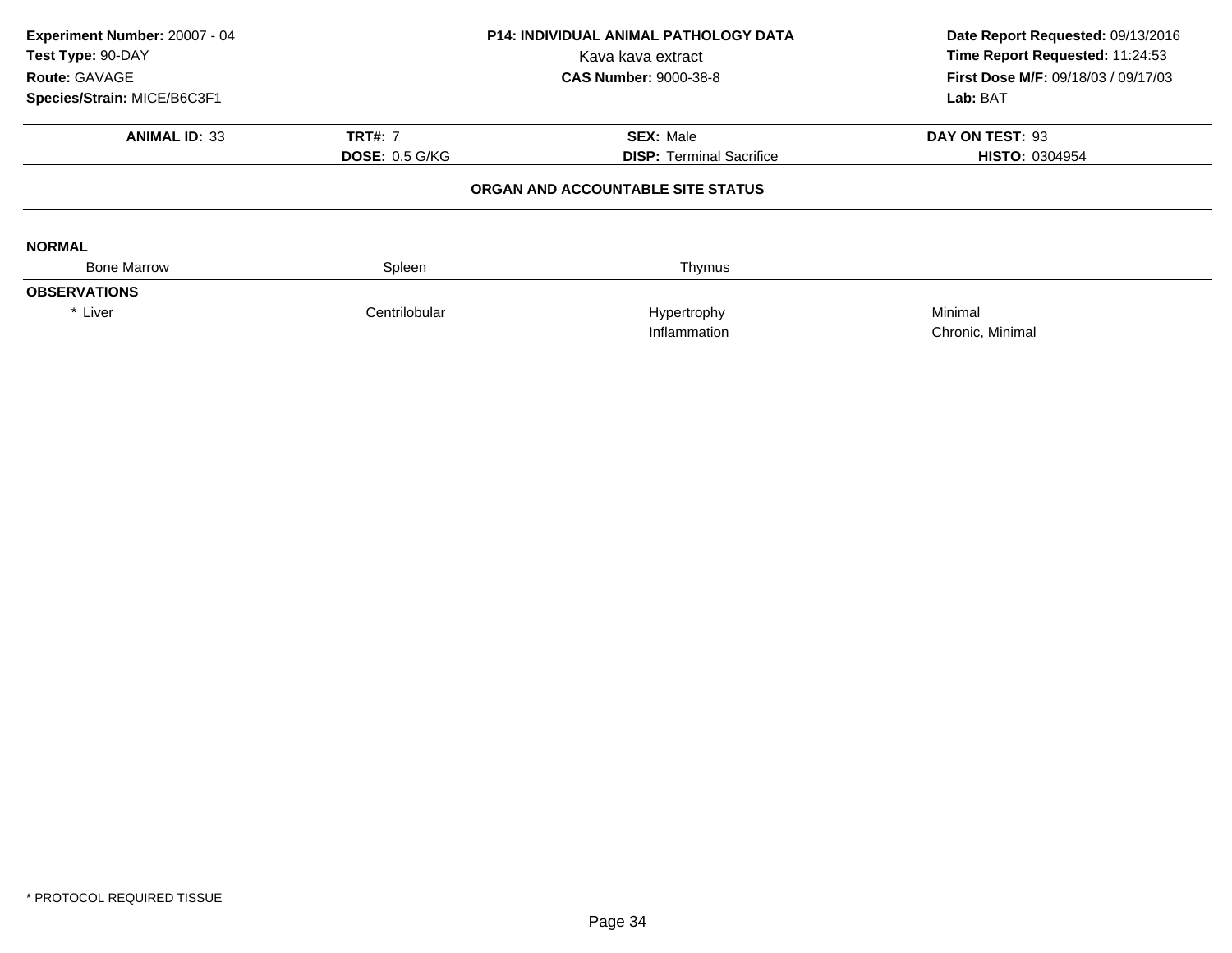| Experiment Number: 20007 - 04<br>Test Type: 90-DAY |                       | <b>P14: INDIVIDUAL ANIMAL PATHOLOGY DATA</b><br>Kava kava extract | Date Report Requested: 09/13/2016<br>Time Report Requested: 11:24:53 |  |
|----------------------------------------------------|-----------------------|-------------------------------------------------------------------|----------------------------------------------------------------------|--|
| Route: GAVAGE                                      |                       | <b>CAS Number: 9000-38-8</b>                                      | First Dose M/F: 09/18/03 / 09/17/03                                  |  |
| Species/Strain: MICE/B6C3F1                        |                       |                                                                   | Lab: BAT                                                             |  |
| <b>ANIMAL ID: 34</b>                               | <b>TRT#: 7</b>        | <b>SEX: Male</b>                                                  | DAY ON TEST: 93                                                      |  |
|                                                    | <b>DOSE: 0.5 G/KG</b> | <b>DISP:</b> Terminal Sacrifice                                   | <b>HISTO: 0304955</b>                                                |  |
|                                                    |                       | ORGAN AND ACCOUNTABLE SITE STATUS                                 |                                                                      |  |
| <b>NORMAL</b>                                      |                       |                                                                   |                                                                      |  |
| <b>Bone Marrow</b>                                 | Spleen                | Thymus                                                            |                                                                      |  |
| <b>OBSERVATIONS</b>                                |                       |                                                                   |                                                                      |  |
| * Liver                                            | Centrilobular         | Hypertrophy                                                       | Minimal                                                              |  |
|                                                    |                       | Inflammation                                                      | Chronic, Minimal                                                     |  |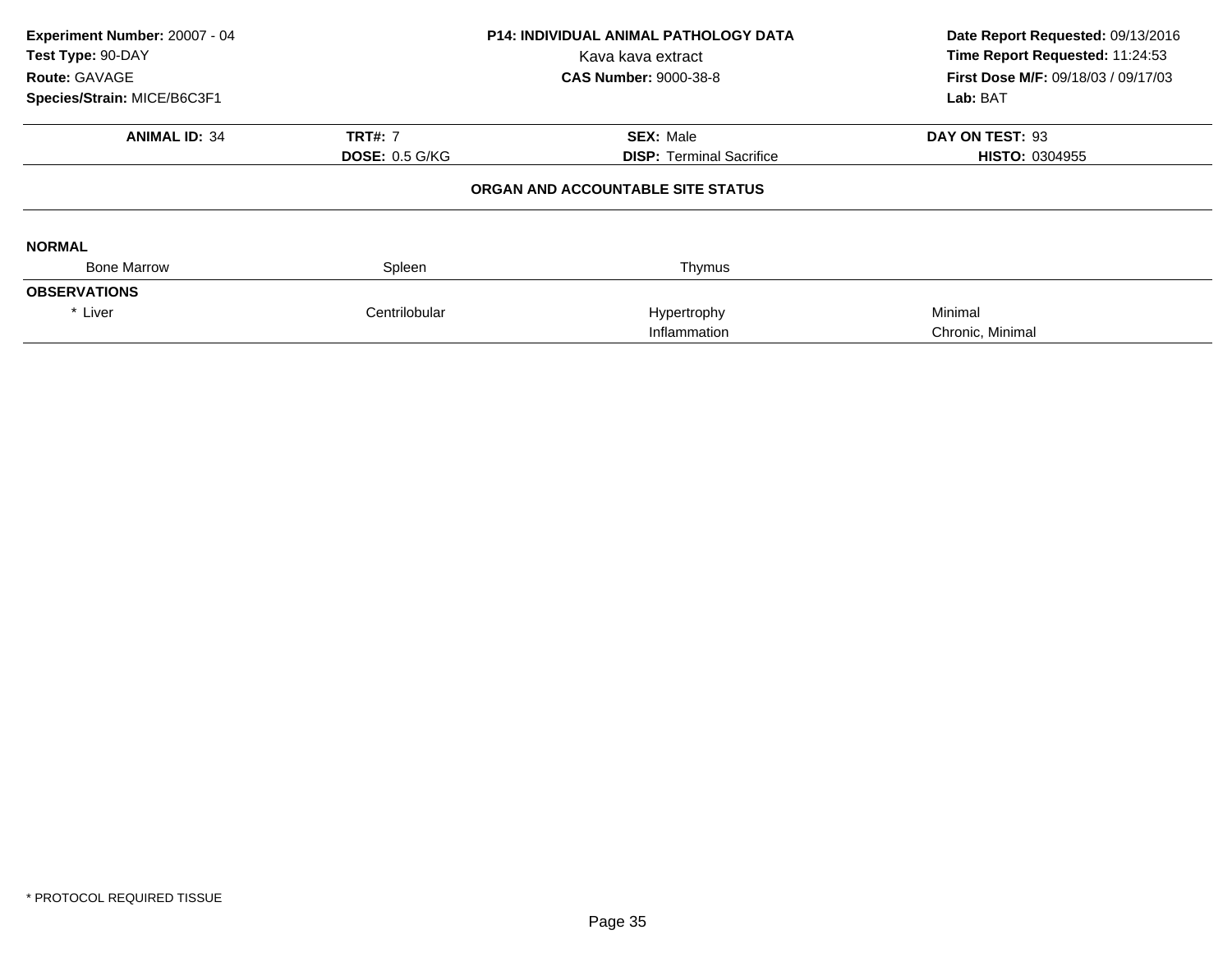| Experiment Number: 20007 - 04<br>Test Type: 90-DAY<br>Route: GAVAGE<br>Species/Strain: MICE/B6C3F1 |                       | <b>P14: INDIVIDUAL ANIMAL PATHOLOGY DATA</b><br>Kava kava extract<br><b>CAS Number: 9000-38-8</b> | Date Report Requested: 09/13/2016<br>Time Report Requested: 11:24:53<br>First Dose M/F: 09/18/03 / 09/17/03<br>Lab: BAT |
|----------------------------------------------------------------------------------------------------|-----------------------|---------------------------------------------------------------------------------------------------|-------------------------------------------------------------------------------------------------------------------------|
| <b>ANIMAL ID: 35</b>                                                                               | <b>TRT#: 7</b>        | <b>SEX: Male</b><br><b>DISP:</b> Terminal Sacrifice                                               | DAY ON TEST: 93                                                                                                         |
|                                                                                                    | <b>DOSE: 0.5 G/KG</b> | ORGAN AND ACCOUNTABLE SITE STATUS                                                                 | <b>HISTO: 0304956</b>                                                                                                   |
| <b>NORMAL</b>                                                                                      |                       |                                                                                                   |                                                                                                                         |
| <b>Bone Marrow</b>                                                                                 | Spleen                | Thymus                                                                                            |                                                                                                                         |
| <b>OBSERVATIONS</b>                                                                                |                       |                                                                                                   |                                                                                                                         |
| * Liver                                                                                            | Centrilobular         | Hypertrophy<br>Inflammation                                                                       | Minimal<br>Chronic, Minimal                                                                                             |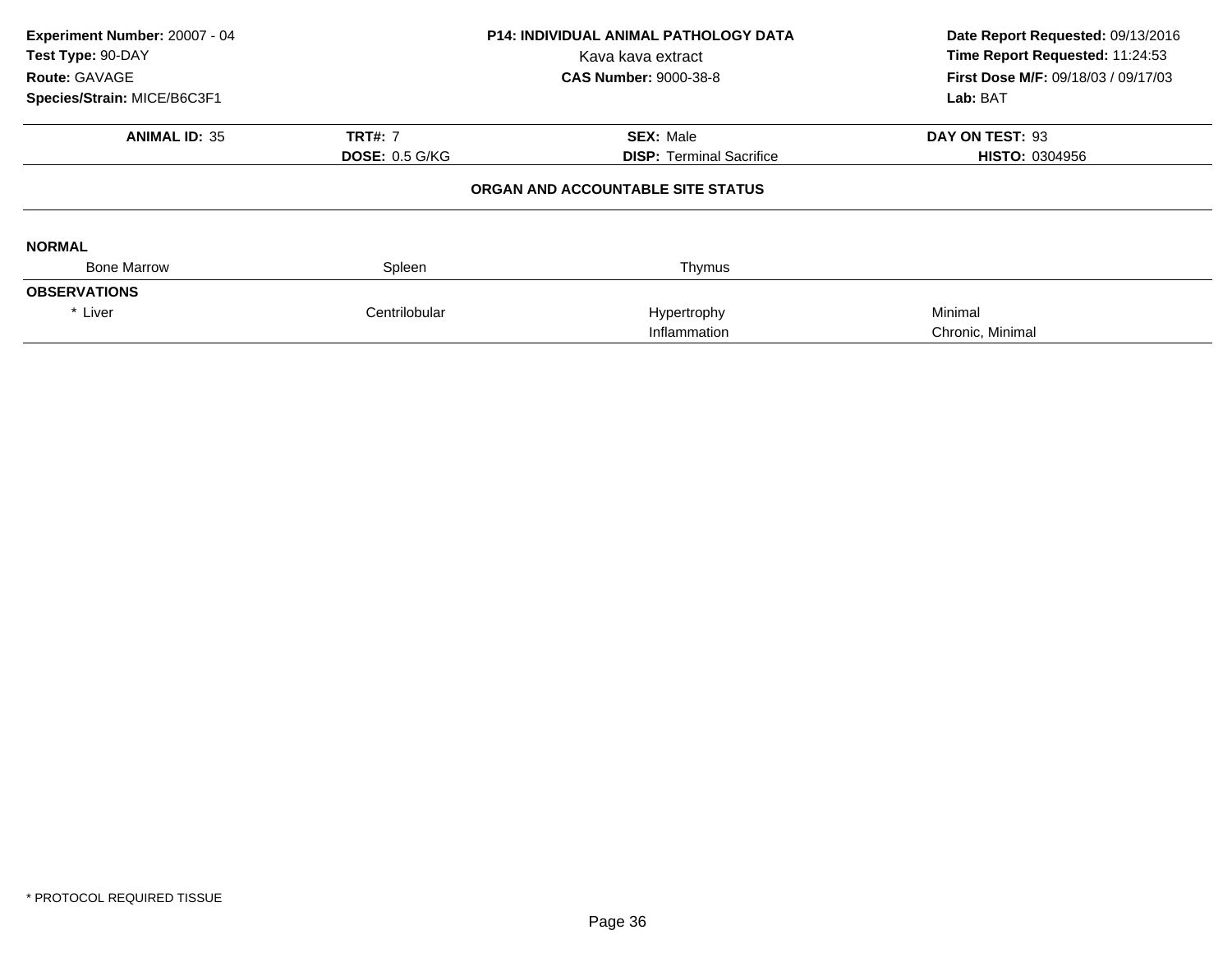| Experiment Number: 20007 - 04<br>Test Type: 90-DAY<br>Route: GAVAGE<br>Species/Strain: MICE/B6C3F1 | <b>P14: INDIVIDUAL ANIMAL PATHOLOGY DATA</b><br>Kava kava extract<br><b>CAS Number: 9000-38-8</b> |                                                     | Date Report Requested: 09/13/2016<br>Time Report Requested: 11:24:53<br>First Dose M/F: 09/18/03 / 09/17/03<br>Lab: BAT |  |
|----------------------------------------------------------------------------------------------------|---------------------------------------------------------------------------------------------------|-----------------------------------------------------|-------------------------------------------------------------------------------------------------------------------------|--|
| <b>ANIMAL ID: 36</b>                                                                               | <b>TRT#: 7</b><br><b>DOSE: 0.5 G/KG</b>                                                           | <b>SEX: Male</b><br><b>DISP:</b> Terminal Sacrifice | DAY ON TEST: 93<br><b>HISTO: 0304957</b>                                                                                |  |
|                                                                                                    |                                                                                                   | ORGAN AND ACCOUNTABLE SITE STATUS                   |                                                                                                                         |  |
| <b>NORMAL</b>                                                                                      |                                                                                                   |                                                     |                                                                                                                         |  |
| <b>Bone Marrow</b>                                                                                 | Spleen                                                                                            | Thymus                                              |                                                                                                                         |  |
| <b>OBSERVATIONS</b>                                                                                |                                                                                                   |                                                     |                                                                                                                         |  |
| * Liver                                                                                            | Centrilobular                                                                                     | Hypertrophy<br>Inflammation                         | Minimal<br>Chronic, Minimal                                                                                             |  |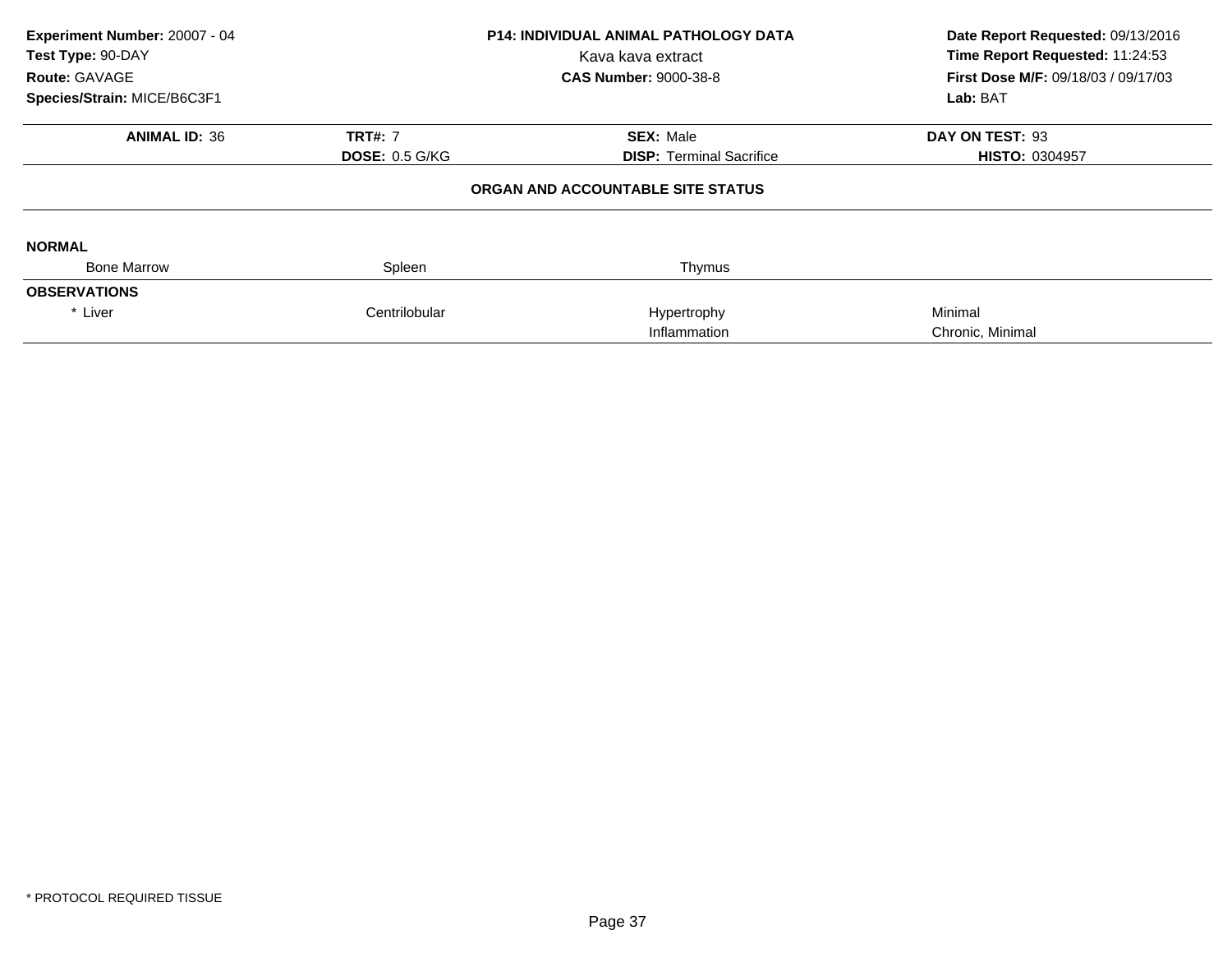| Experiment Number: 20007 - 04<br>Test Type: 90-DAY<br>Route: GAVAGE | <b>P14: INDIVIDUAL ANIMAL PATHOLOGY DATA</b><br>Kava kava extract<br><b>CAS Number: 9000-38-8</b> |                                   | Date Report Requested: 09/13/2016<br>Time Report Requested: 11:24:53<br><b>First Dose M/F: 09/18/03 / 09/17/03</b> |  |
|---------------------------------------------------------------------|---------------------------------------------------------------------------------------------------|-----------------------------------|--------------------------------------------------------------------------------------------------------------------|--|
| Species/Strain: MICE/B6C3F1                                         |                                                                                                   |                                   | Lab: BAT                                                                                                           |  |
| <b>ANIMAL ID: 37</b>                                                | <b>TRT#: 7</b>                                                                                    | <b>SEX: Male</b>                  | DAY ON TEST: 93                                                                                                    |  |
|                                                                     | <b>DOSE: 0.5 G/KG</b>                                                                             | <b>DISP:</b> Terminal Sacrifice   | <b>HISTO: 0304958</b>                                                                                              |  |
|                                                                     |                                                                                                   | ORGAN AND ACCOUNTABLE SITE STATUS |                                                                                                                    |  |
| <b>NORMAL</b>                                                       |                                                                                                   |                                   |                                                                                                                    |  |
| <b>Bone Marrow</b>                                                  | Spleen                                                                                            | Thymus                            |                                                                                                                    |  |
| <b>OBSERVATIONS</b>                                                 |                                                                                                   |                                   |                                                                                                                    |  |
| * Liver                                                             | Centrilobular                                                                                     | Hypertrophy                       | Minimal                                                                                                            |  |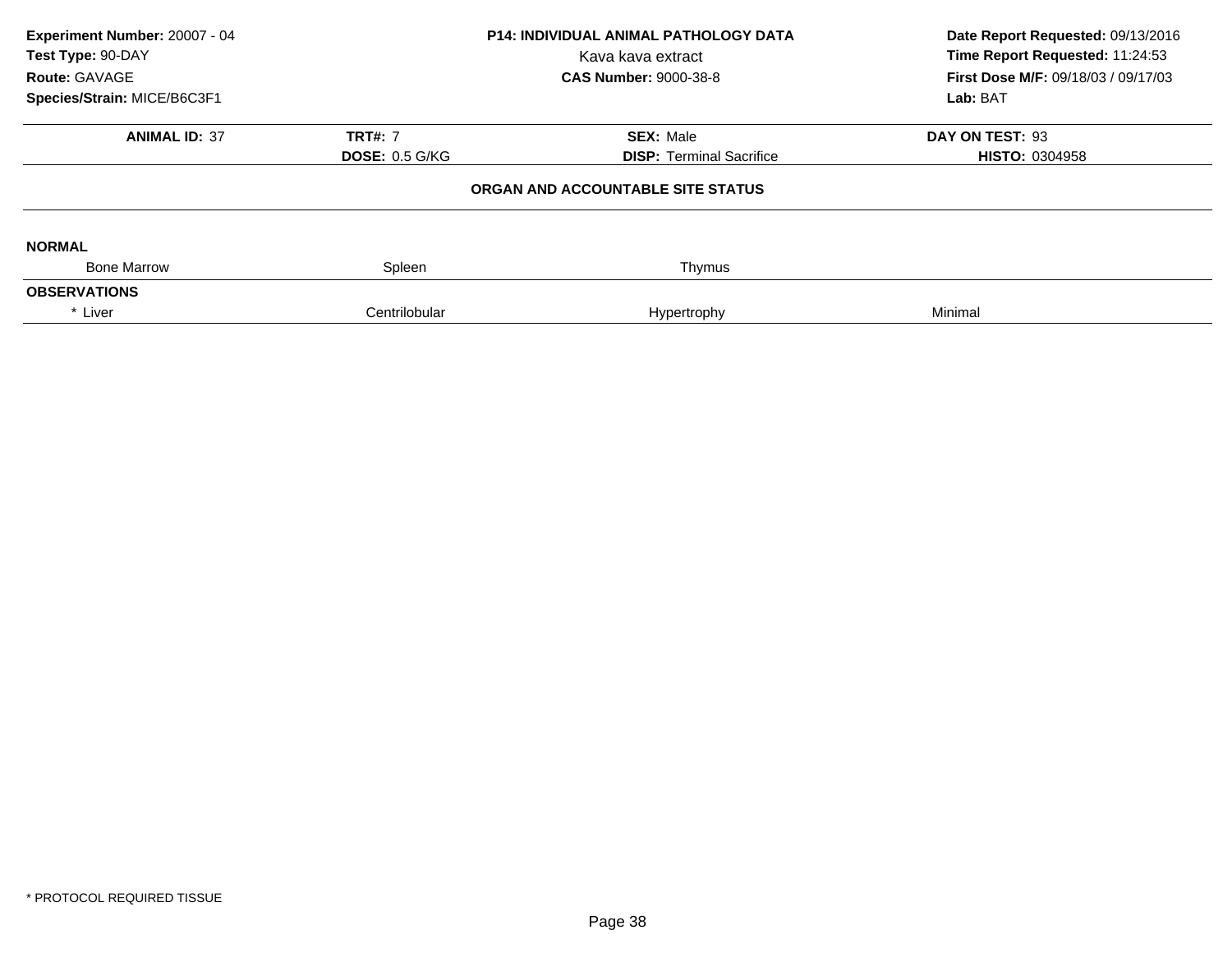| Experiment Number: 20007 - 04 |                       | <b>P14: INDIVIDUAL ANIMAL PATHOLOGY DATA</b> | Date Report Requested: 09/13/2016          |  |
|-------------------------------|-----------------------|----------------------------------------------|--------------------------------------------|--|
| Test Type: 90-DAY             |                       | Kava kava extract                            | Time Report Requested: 11:24:53            |  |
| <b>Route: GAVAGE</b>          |                       | <b>CAS Number: 9000-38-8</b>                 | <b>First Dose M/F: 09/18/03 / 09/17/03</b> |  |
| Species/Strain: MICE/B6C3F1   |                       |                                              | Lab: BAT                                   |  |
| <b>ANIMAL ID: 38</b>          | <b>TRT#: 7</b>        | <b>SEX: Male</b>                             | DAY ON TEST: 93                            |  |
|                               | <b>DOSE: 0.5 G/KG</b> | <b>DISP: Terminal Sacrifice</b>              | <b>HISTO: 0304959</b>                      |  |
|                               |                       | ORGAN AND ACCOUNTABLE SITE STATUS            |                                            |  |
| <b>NORMAL</b>                 |                       |                                              |                                            |  |
| <b>Bone Marrow</b>            | Spleen                | Thymus                                       |                                            |  |
| <b>OBSERVATIONS</b>           |                       |                                              |                                            |  |
| * Liver                       |                       | Inflammation                                 | Chronic, Minimal                           |  |
|                               |                       | <b>Necrosis</b>                              | Minimal                                    |  |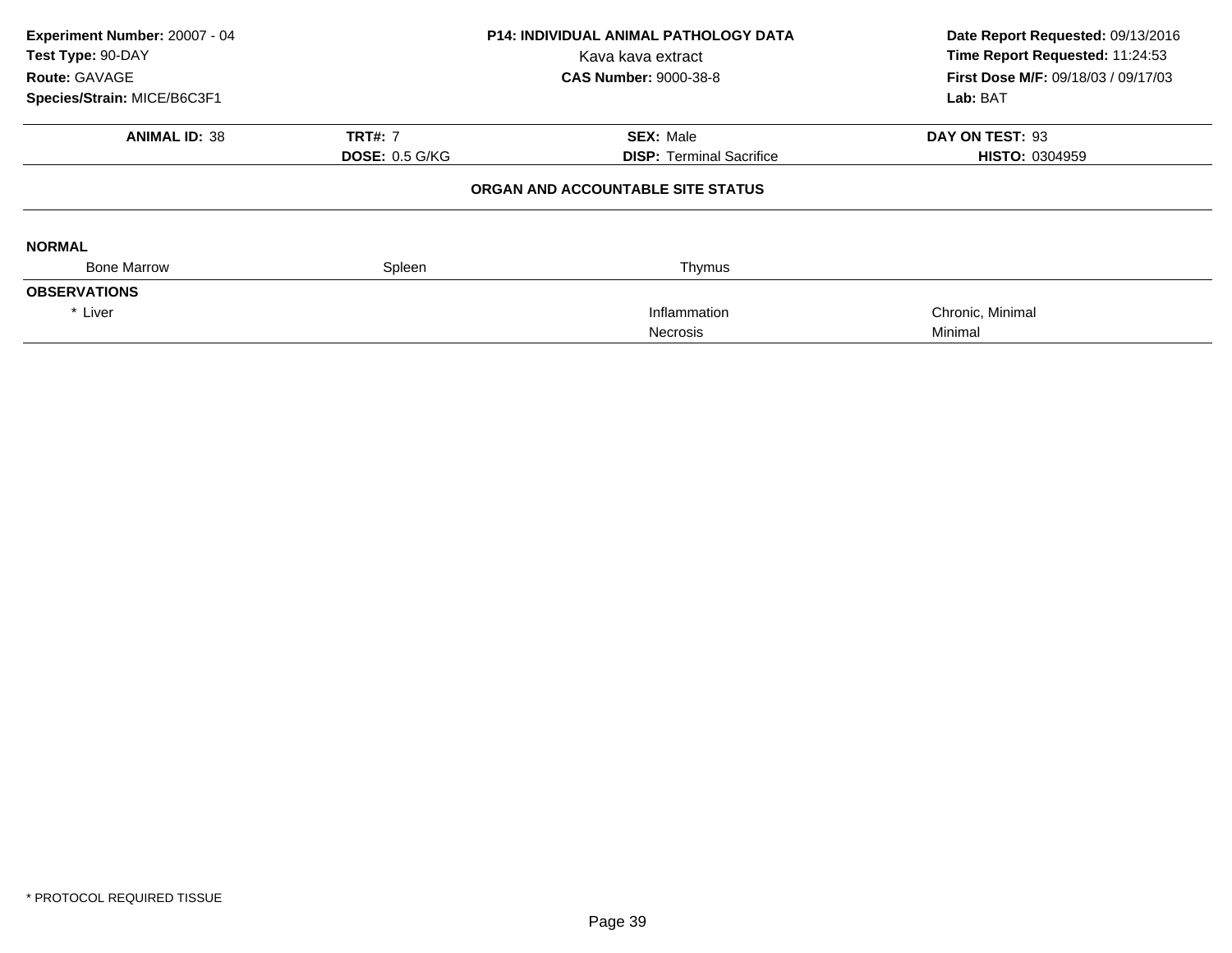| Experiment Number: 20007 - 04<br>Test Type: 90-DAY<br>Route: GAVAGE<br>Species/Strain: MICE/B6C3F1 | <b>P14: INDIVIDUAL ANIMAL PATHOLOGY DATA</b><br>Kava kava extract<br><b>CAS Number: 9000-38-8</b> |                                                     | Date Report Requested: 09/13/2016<br>Time Report Requested: 11:24:53<br>First Dose M/F: 09/18/03 / 09/17/03<br>Lab: BAT |  |
|----------------------------------------------------------------------------------------------------|---------------------------------------------------------------------------------------------------|-----------------------------------------------------|-------------------------------------------------------------------------------------------------------------------------|--|
| <b>ANIMAL ID: 39</b>                                                                               | <b>TRT#: 7</b><br><b>DOSE: 0.5 G/KG</b>                                                           | <b>SEX: Male</b><br><b>DISP: Terminal Sacrifice</b> | DAY ON TEST: 93<br><b>HISTO: 0304960</b>                                                                                |  |
|                                                                                                    |                                                                                                   | ORGAN AND ACCOUNTABLE SITE STATUS                   |                                                                                                                         |  |
| <b>NORMAL</b>                                                                                      |                                                                                                   |                                                     |                                                                                                                         |  |
| <b>Bone Marrow</b><br><b>OBSERVATIONS</b>                                                          | Spleen                                                                                            | Thymus                                              |                                                                                                                         |  |
| * Liver                                                                                            | Centrilobular                                                                                     | Hypertrophy                                         | Minimal                                                                                                                 |  |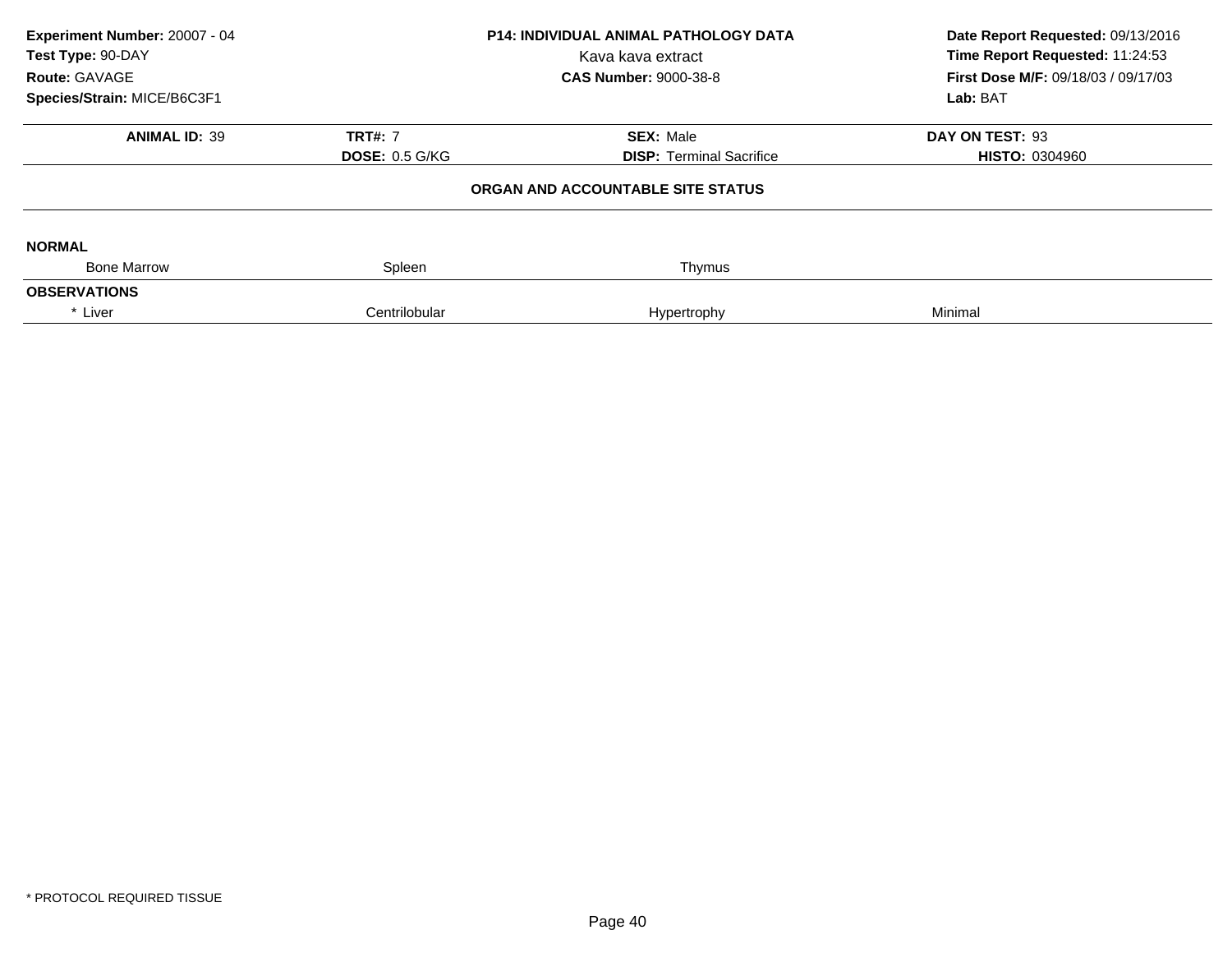| Experiment Number: 20007 - 04<br>Test Type: 90-DAY<br>Route: GAVAGE<br>Species/Strain: MICE/B6C3F1 | <b>P14: INDIVIDUAL ANIMAL PATHOLOGY DATA</b><br>Kava kava extract<br><b>CAS Number: 9000-38-8</b> |                                                     | Date Report Requested: 09/13/2016<br>Time Report Requested: 11:24:53<br>First Dose M/F: 09/18/03 / 09/17/03<br>Lab: BAT |  |
|----------------------------------------------------------------------------------------------------|---------------------------------------------------------------------------------------------------|-----------------------------------------------------|-------------------------------------------------------------------------------------------------------------------------|--|
| <b>ANIMAL ID: 40</b>                                                                               | <b>TRT#: 7</b><br><b>DOSE: 0.5 G/KG</b>                                                           | <b>SEX: Male</b><br><b>DISP:</b> Terminal Sacrifice | DAY ON TEST: 93<br><b>HISTO: 0304961</b>                                                                                |  |
|                                                                                                    |                                                                                                   | ORGAN AND ACCOUNTABLE SITE STATUS                   |                                                                                                                         |  |
| <b>NORMAL</b>                                                                                      |                                                                                                   |                                                     |                                                                                                                         |  |
| <b>Bone Marrow</b>                                                                                 | Spleen                                                                                            | Thymus                                              |                                                                                                                         |  |
| <b>OBSERVATIONS</b>                                                                                |                                                                                                   |                                                     |                                                                                                                         |  |
| * Liver                                                                                            | Centrilobular                                                                                     | Hypertrophy<br>Inflammation                         | Minimal<br>Chronic, Minimal                                                                                             |  |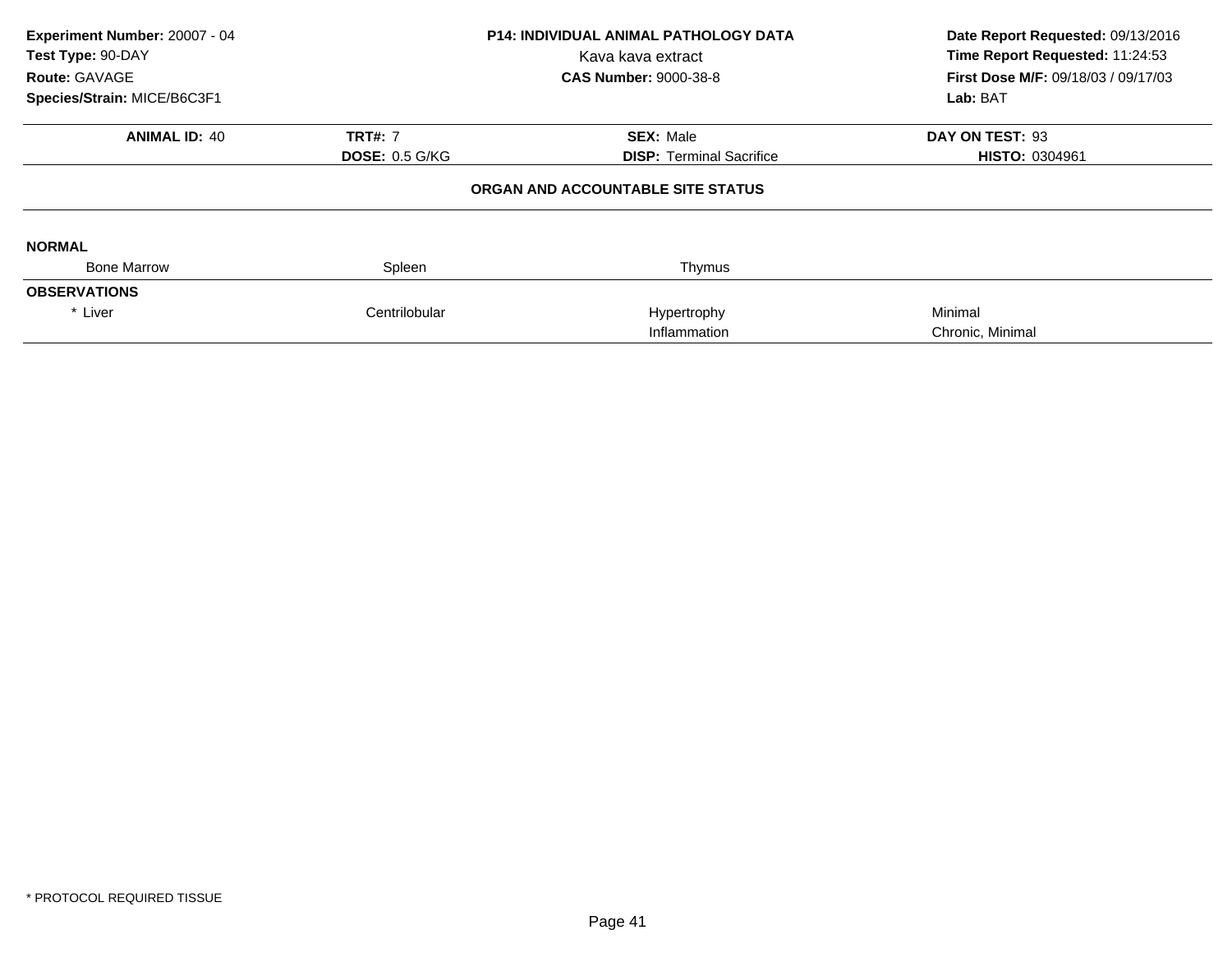| Experiment Number: 20007 - 04 |                       | <b>P14: INDIVIDUAL ANIMAL PATHOLOGY DATA</b> | Date Report Requested: 09/13/2016          |  |
|-------------------------------|-----------------------|----------------------------------------------|--------------------------------------------|--|
| Test Type: 90-DAY             |                       | Kava kava extract                            | Time Report Requested: 11:24:53            |  |
| <b>Route: GAVAGE</b>          |                       | <b>CAS Number: 9000-38-8</b>                 | <b>First Dose M/F: 09/18/03 / 09/17/03</b> |  |
| Species/Strain: MICE/B6C3F1   |                       |                                              | Lab: BAT                                   |  |
| <b>ANIMAL ID: 41</b>          | <b>TRT#: 9</b>        | <b>SEX: Male</b>                             | DAY ON TEST: 93                            |  |
|                               | <b>DOSE: 1.0 G/KG</b> | <b>DISP:</b> Terminal Sacrifice              | <b>HISTO: 0304962</b>                      |  |
|                               |                       | ORGAN AND ACCOUNTABLE SITE STATUS            |                                            |  |
| <b>NORMAL</b>                 |                       |                                              |                                            |  |
| <b>Bone Marrow</b>            | Spleen                | Thymus                                       |                                            |  |
| <b>OBSERVATIONS</b>           |                       |                                              |                                            |  |
| * Liver                       | Centrilobular         | Hypertrophy                                  | Mild                                       |  |
|                               |                       | Inflammation                                 | Chronic, Minimal                           |  |
|                               |                       | Necrosis                                     | Minimal                                    |  |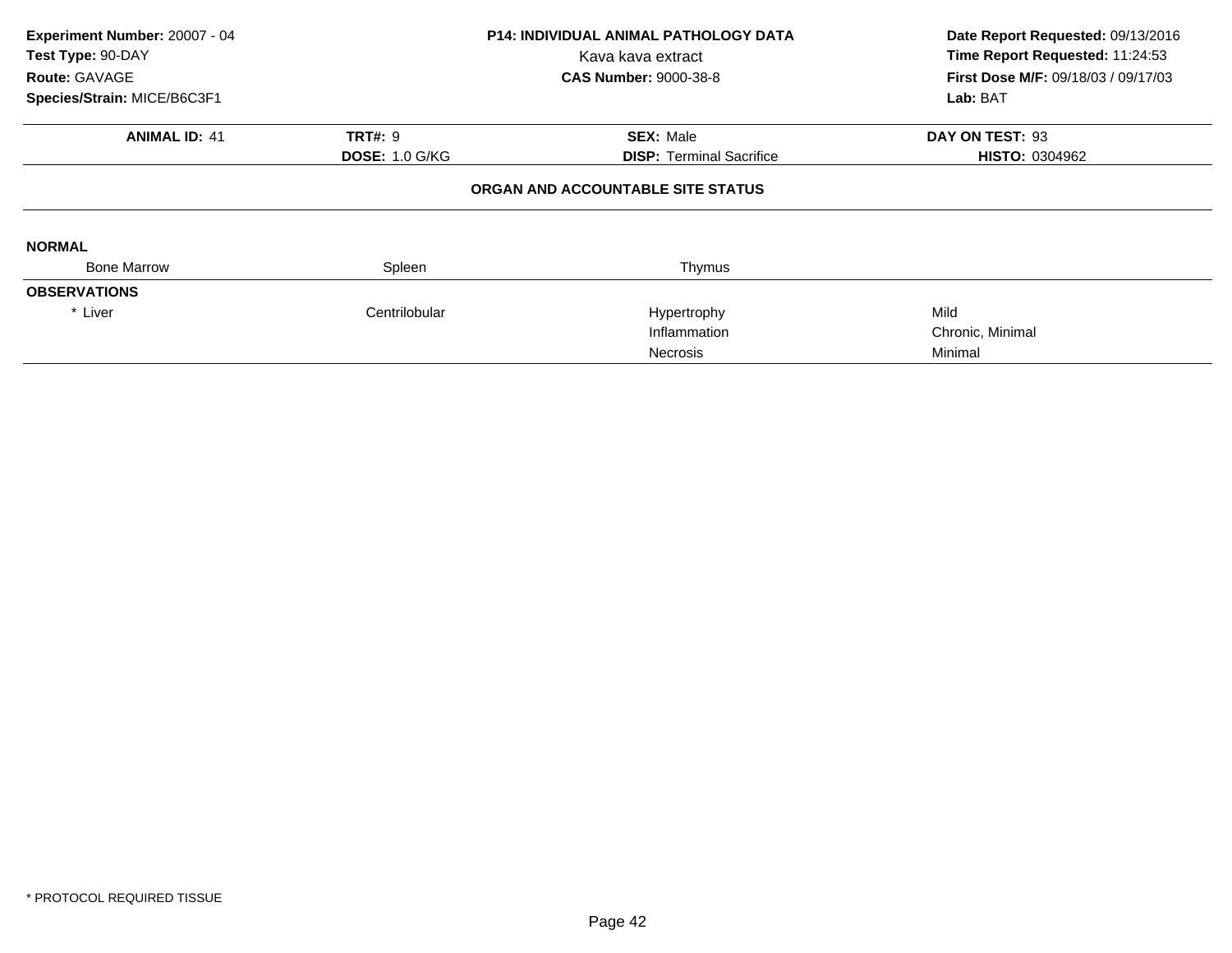| Experiment Number: 20007 - 04<br>Test Type: 90-DAY<br>Route: GAVAGE | <b>P14: INDIVIDUAL ANIMAL PATHOLOGY DATA</b><br>Kava kava extract<br><b>CAS Number: 9000-38-8</b> |                                                     | Date Report Requested: 09/13/2016<br>Time Report Requested: 11:24:53<br><b>First Dose M/F: 09/18/03 / 09/17/03</b> |  |
|---------------------------------------------------------------------|---------------------------------------------------------------------------------------------------|-----------------------------------------------------|--------------------------------------------------------------------------------------------------------------------|--|
| Species/Strain: MICE/B6C3F1<br><b>ANIMAL ID: 42</b>                 | <b>TRT#: 9</b><br><b>DOSE: 1.0 G/KG</b>                                                           | <b>SEX: Male</b><br><b>DISP:</b> Terminal Sacrifice | Lab: BAT<br>DAY ON TEST: 93<br><b>HISTO: 0304963</b>                                                               |  |
|                                                                     |                                                                                                   | ORGAN AND ACCOUNTABLE SITE STATUS                   |                                                                                                                    |  |
| <b>NORMAL</b>                                                       |                                                                                                   |                                                     |                                                                                                                    |  |
| <b>Bone Marrow</b><br><b>OBSERVATIONS</b>                           | Spleen                                                                                            | Thymus                                              |                                                                                                                    |  |
| * Liver                                                             | Centrilobular                                                                                     | Hypertrophy                                         | Mild                                                                                                               |  |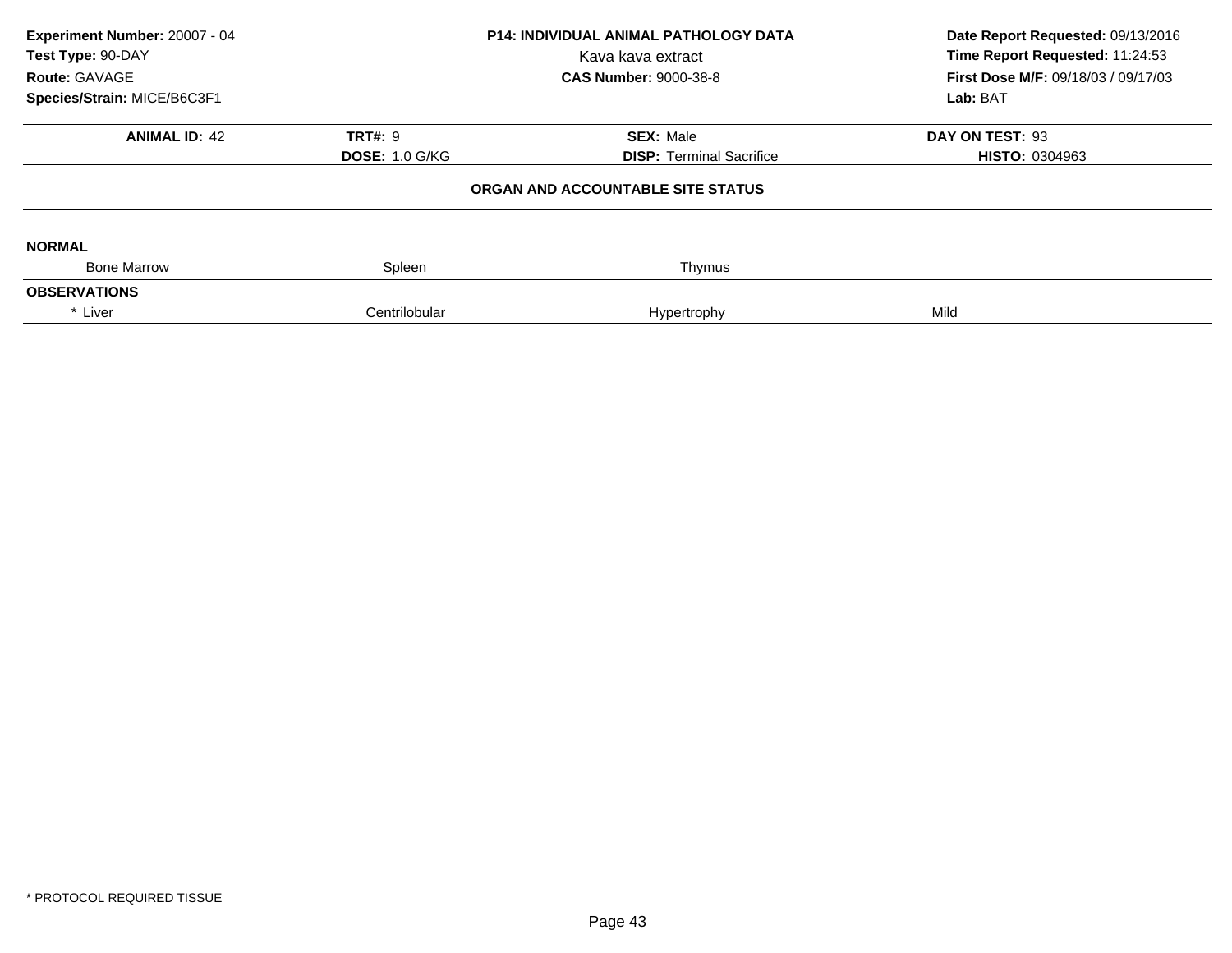| Experiment Number: 20007 - 04<br>Test Type: 90-DAY<br>Route: GAVAGE | <b>P14: INDIVIDUAL ANIMAL PATHOLOGY DATA</b><br>Kava kava extract<br><b>CAS Number: 9000-38-8</b> |                                   | Date Report Requested: 09/13/2016<br>Time Report Requested: 11:24:53<br><b>First Dose M/F: 09/18/03 / 09/17/03</b> |  |
|---------------------------------------------------------------------|---------------------------------------------------------------------------------------------------|-----------------------------------|--------------------------------------------------------------------------------------------------------------------|--|
| Species/Strain: MICE/B6C3F1                                         |                                                                                                   |                                   | Lab: BAT                                                                                                           |  |
| <b>ANIMAL ID: 43</b>                                                | <b>TRT#: 9</b>                                                                                    | <b>SEX: Male</b>                  | DAY ON TEST: 93                                                                                                    |  |
|                                                                     | <b>DOSE: 1.0 G/KG</b>                                                                             | <b>DISP: Terminal Sacrifice</b>   | <b>HISTO: 0304964</b>                                                                                              |  |
|                                                                     |                                                                                                   | ORGAN AND ACCOUNTABLE SITE STATUS |                                                                                                                    |  |
| <b>NORMAL</b>                                                       |                                                                                                   |                                   |                                                                                                                    |  |
| <b>Bone Marrow</b>                                                  | Spleen                                                                                            | Thymus                            |                                                                                                                    |  |
| <b>OBSERVATIONS</b>                                                 |                                                                                                   |                                   |                                                                                                                    |  |
| * Liver                                                             | Centrilobular                                                                                     | Hypertrophy                       | Mild                                                                                                               |  |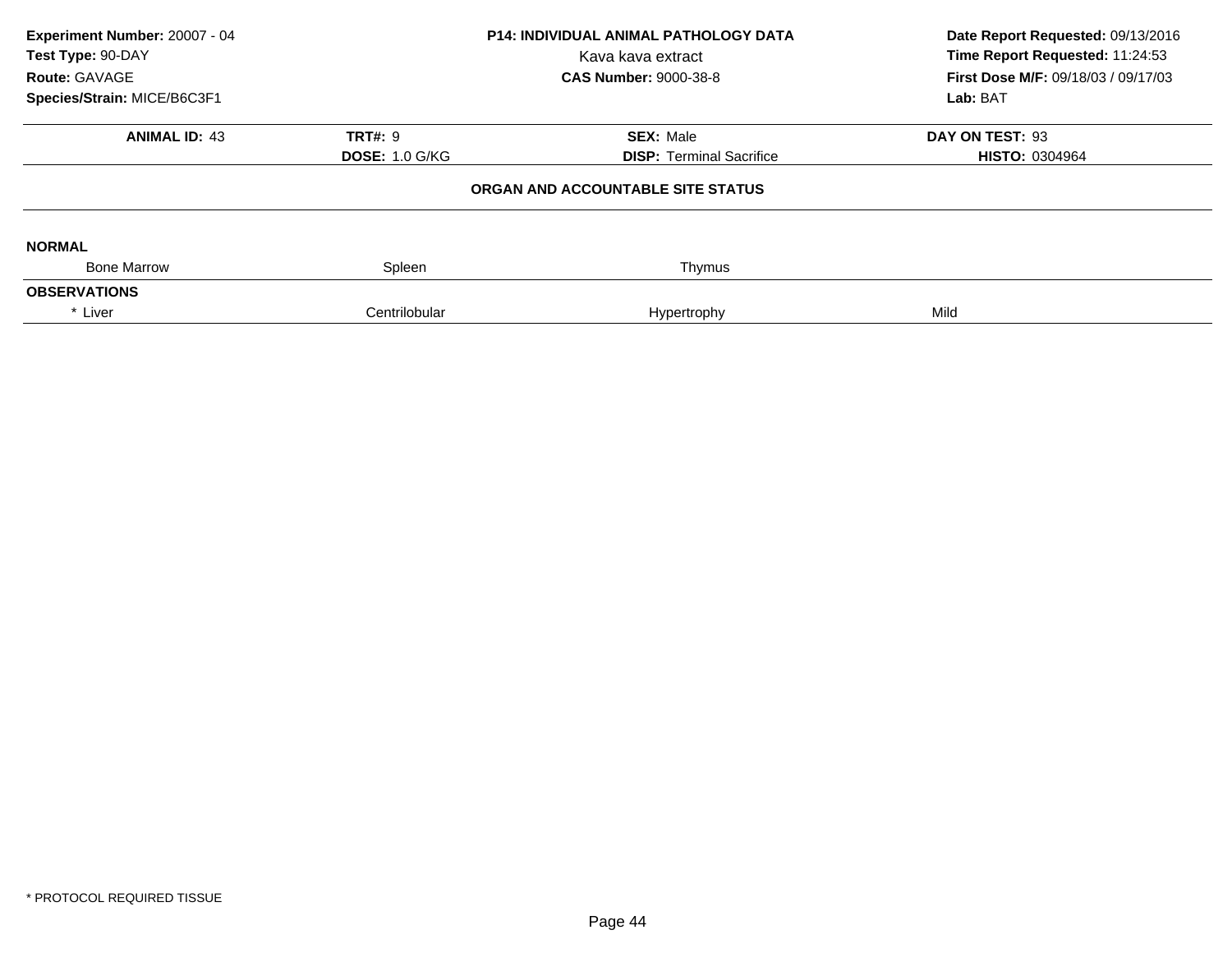| Experiment Number: 20007 - 04<br>Test Type: 90-DAY<br>Route: GAVAGE<br>Species/Strain: MICE/B6C3F1 | <b>P14: INDIVIDUAL ANIMAL PATHOLOGY DATA</b><br>Kava kava extract<br><b>CAS Number: 9000-38-8</b> |                                   | Date Report Requested: 09/13/2016<br>Time Report Requested: 11:24:53<br>First Dose M/F: 09/18/03 / 09/17/03<br>Lab: BAT |  |
|----------------------------------------------------------------------------------------------------|---------------------------------------------------------------------------------------------------|-----------------------------------|-------------------------------------------------------------------------------------------------------------------------|--|
| <b>ANIMAL ID: 44</b>                                                                               | <b>TRT#: 9</b>                                                                                    | <b>SEX: Male</b>                  | DAY ON TEST: 93                                                                                                         |  |
|                                                                                                    | <b>DOSE: 1.0 G/KG</b>                                                                             | <b>DISP: Terminal Sacrifice</b>   | <b>HISTO: 0304965</b>                                                                                                   |  |
|                                                                                                    |                                                                                                   | ORGAN AND ACCOUNTABLE SITE STATUS |                                                                                                                         |  |
| <b>NORMAL</b>                                                                                      |                                                                                                   |                                   |                                                                                                                         |  |
| <b>Bone Marrow</b>                                                                                 | Spleen                                                                                            | Thymus                            |                                                                                                                         |  |
| <b>OBSERVATIONS</b>                                                                                |                                                                                                   |                                   |                                                                                                                         |  |
| * Liver                                                                                            | Centrilobular                                                                                     | Hypertrophy                       | Mild                                                                                                                    |  |
|                                                                                                    |                                                                                                   | Inflammation                      | Chronic, Minimal                                                                                                        |  |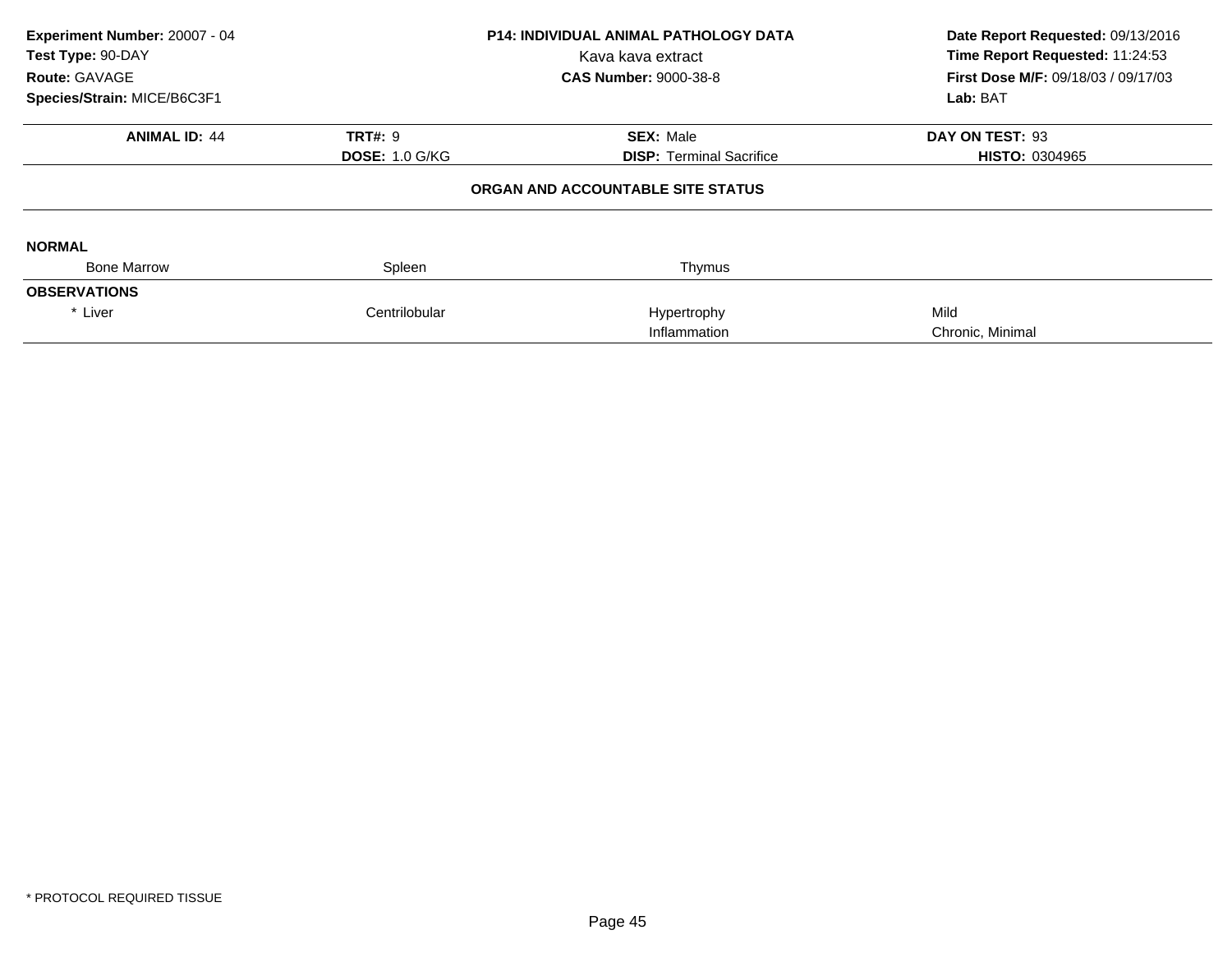| Experiment Number: 20007 - 04<br>Test Type: 90-DAY<br>Route: GAVAGE<br>Species/Strain: MICE/B6C3F1 | <b>P14: INDIVIDUAL ANIMAL PATHOLOGY DATA</b><br>Kava kava extract<br><b>CAS Number: 9000-38-8</b> |                                                     | Date Report Requested: 09/13/2016<br>Time Report Requested: 11:24:53<br>First Dose M/F: 09/18/03 / 09/17/03<br>Lab: BAT |  |
|----------------------------------------------------------------------------------------------------|---------------------------------------------------------------------------------------------------|-----------------------------------------------------|-------------------------------------------------------------------------------------------------------------------------|--|
| <b>ANIMAL ID: 45</b>                                                                               | <b>TRT#: 9</b><br><b>DOSE: 1.0 G/KG</b>                                                           | <b>SEX: Male</b><br><b>DISP:</b> Terminal Sacrifice | DAY ON TEST: 93<br><b>HISTO: 0304966</b>                                                                                |  |
|                                                                                                    |                                                                                                   | ORGAN AND ACCOUNTABLE SITE STATUS                   |                                                                                                                         |  |
| <b>NORMAL</b>                                                                                      |                                                                                                   |                                                     |                                                                                                                         |  |
| <b>Bone Marrow</b>                                                                                 | Spleen                                                                                            | Thymus                                              |                                                                                                                         |  |
| <b>OBSERVATIONS</b>                                                                                |                                                                                                   |                                                     |                                                                                                                         |  |
| * Liver                                                                                            | Centrilobular                                                                                     | Hypertrophy<br>Inflammation                         | Mild<br>Chronic, Minimal                                                                                                |  |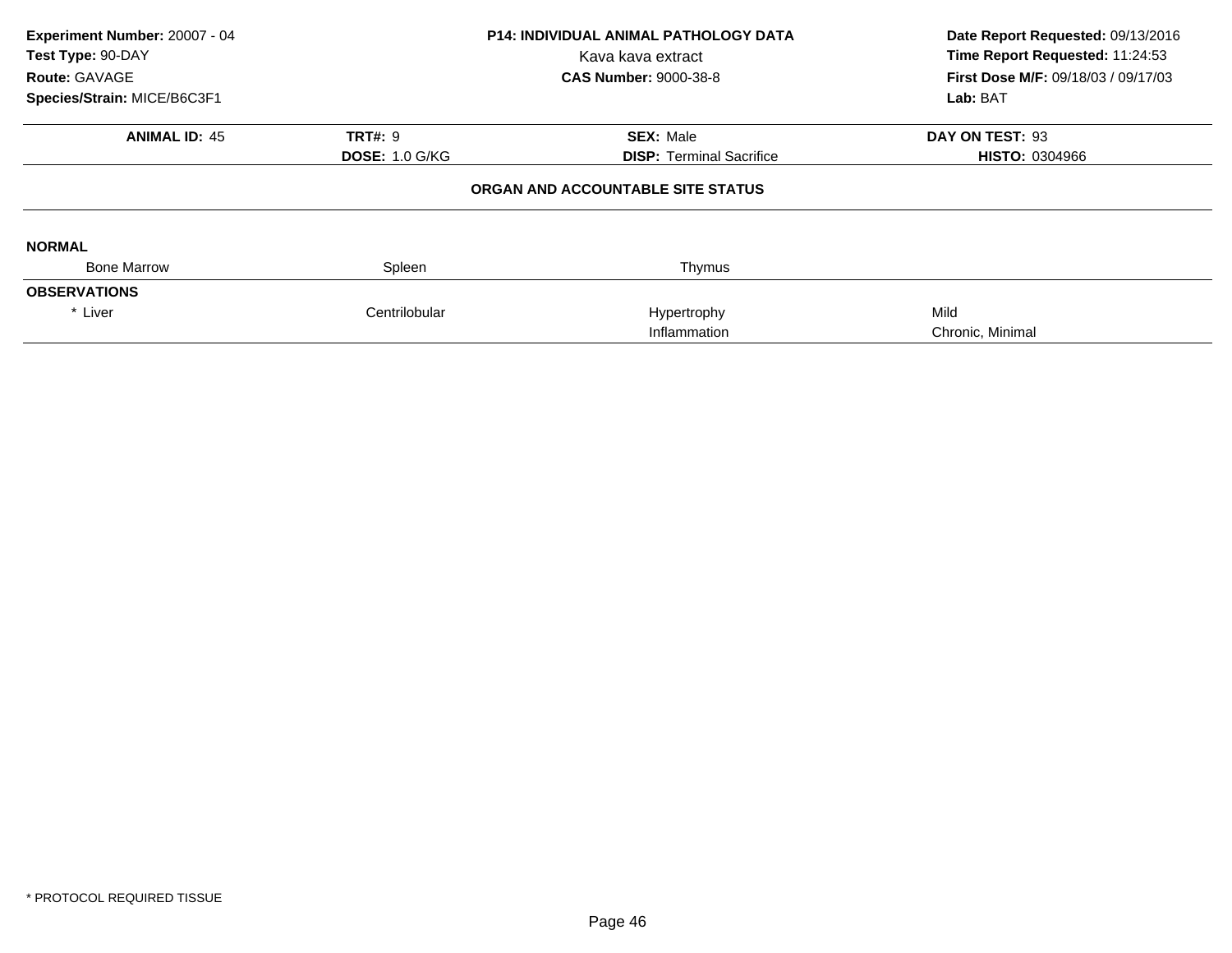| Experiment Number: 20007 - 04<br>Test Type: 90-DAY<br>Route: GAVAGE<br>Species/Strain: MICE/B6C3F1 | <b>P14: INDIVIDUAL ANIMAL PATHOLOGY DATA</b><br>Kava kava extract<br><b>CAS Number: 9000-38-8</b> |                                                     | Date Report Requested: 09/13/2016<br>Time Report Requested: 11:24:53<br>First Dose M/F: 09/18/03 / 09/17/03<br>Lab: BAT |  |
|----------------------------------------------------------------------------------------------------|---------------------------------------------------------------------------------------------------|-----------------------------------------------------|-------------------------------------------------------------------------------------------------------------------------|--|
| <b>ANIMAL ID: 46</b>                                                                               | <b>TRT#: 9</b><br><b>DOSE: 1.0 G/KG</b>                                                           | <b>SEX: Male</b><br><b>DISP:</b> Terminal Sacrifice | DAY ON TEST: 93<br><b>HISTO: 0304967</b>                                                                                |  |
|                                                                                                    |                                                                                                   | ORGAN AND ACCOUNTABLE SITE STATUS                   |                                                                                                                         |  |
| <b>NORMAL</b>                                                                                      |                                                                                                   |                                                     |                                                                                                                         |  |
| <b>Bone Marrow</b>                                                                                 | Spleen                                                                                            | Thymus                                              |                                                                                                                         |  |
| <b>OBSERVATIONS</b>                                                                                |                                                                                                   |                                                     |                                                                                                                         |  |
| * Liver                                                                                            | Centrilobular                                                                                     | Hypertrophy<br>Inflammation                         | Mild<br>Chronic, Minimal                                                                                                |  |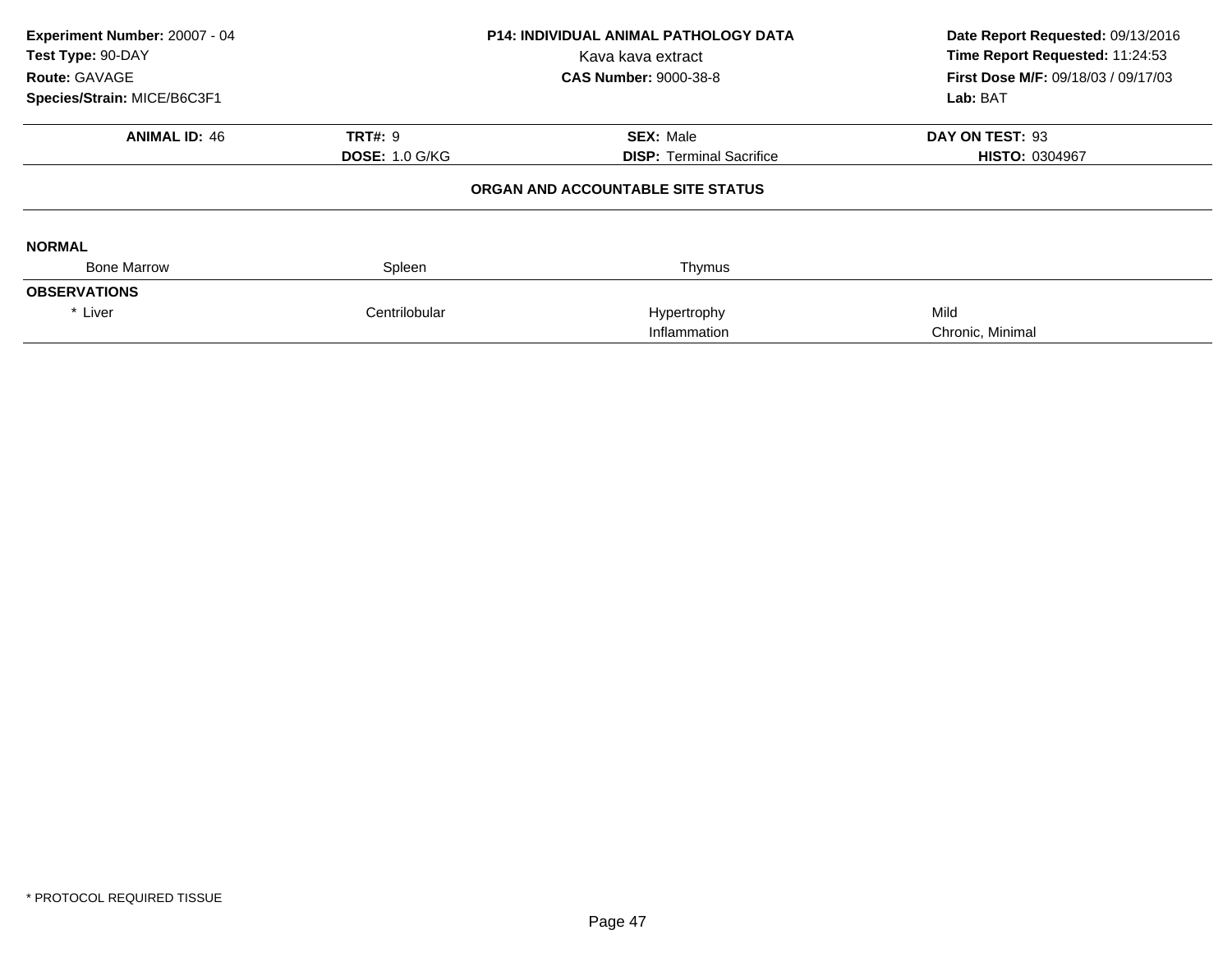| Experiment Number: 20007 - 04<br>Test Type: 90-DAY<br>Route: GAVAGE | <b>P14: INDIVIDUAL ANIMAL PATHOLOGY DATA</b><br>Kava kava extract<br><b>CAS Number: 9000-38-8</b> |                                   | Date Report Requested: 09/13/2016<br>Time Report Requested: 11:24:53<br><b>First Dose M/F: 09/18/03 / 09/17/03</b> |  |
|---------------------------------------------------------------------|---------------------------------------------------------------------------------------------------|-----------------------------------|--------------------------------------------------------------------------------------------------------------------|--|
| Species/Strain: MICE/B6C3F1                                         |                                                                                                   |                                   | Lab: BAT                                                                                                           |  |
| <b>ANIMAL ID: 47</b>                                                | <b>TRT#: 9</b>                                                                                    | <b>SEX: Male</b>                  | DAY ON TEST: 93                                                                                                    |  |
|                                                                     | <b>DOSE: 1.0 G/KG</b>                                                                             | <b>DISP:</b> Terminal Sacrifice   | <b>HISTO: 0304968</b>                                                                                              |  |
|                                                                     |                                                                                                   | ORGAN AND ACCOUNTABLE SITE STATUS |                                                                                                                    |  |
| <b>NORMAL</b>                                                       |                                                                                                   |                                   |                                                                                                                    |  |
| <b>Bone Marrow</b>                                                  | Spleen                                                                                            | Thymus                            |                                                                                                                    |  |
| <b>OBSERVATIONS</b>                                                 |                                                                                                   |                                   |                                                                                                                    |  |
| * Liver                                                             | Centrilobular                                                                                     | Hypertrophy                       | Mild                                                                                                               |  |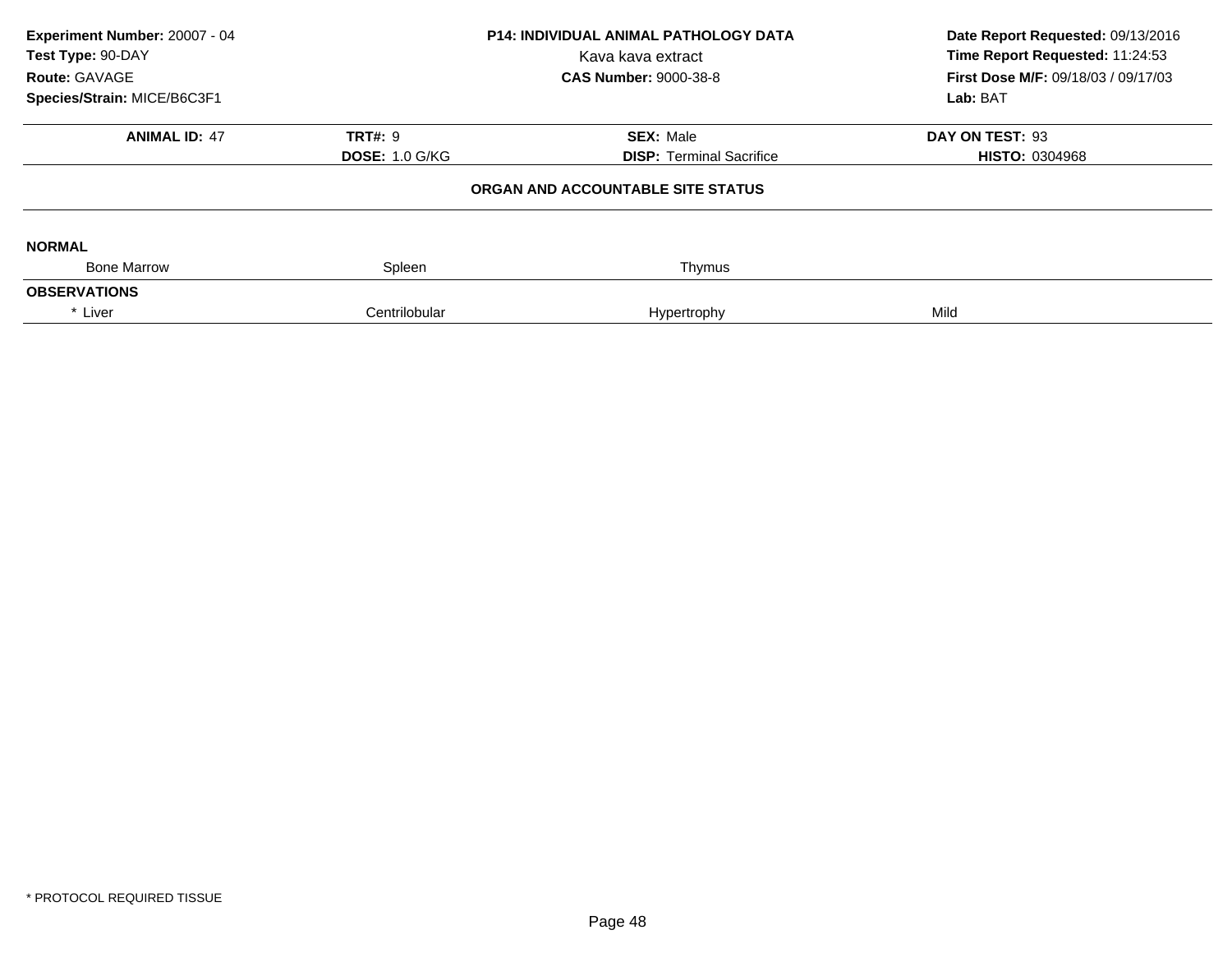| Experiment Number: 20007 - 04<br>Test Type: 90-DAY<br>Route: GAVAGE<br>Species/Strain: MICE/B6C3F1 |                       | <b>P14: INDIVIDUAL ANIMAL PATHOLOGY DATA</b><br>Kava kava extract<br><b>CAS Number: 9000-38-8</b> | Date Report Requested: 09/13/2016<br>Time Report Requested: 11:24:53<br>First Dose M/F: 09/18/03 / 09/17/03<br>Lab: BAT |  |
|----------------------------------------------------------------------------------------------------|-----------------------|---------------------------------------------------------------------------------------------------|-------------------------------------------------------------------------------------------------------------------------|--|
| <b>ANIMAL ID: 48</b>                                                                               | <b>TRT#: 9</b>        | <b>SEX: Male</b>                                                                                  | DAY ON TEST: 93                                                                                                         |  |
|                                                                                                    | <b>DOSE: 1.0 G/KG</b> | <b>DISP:</b> Terminal Sacrifice                                                                   | <b>HISTO: 0304969</b>                                                                                                   |  |
|                                                                                                    |                       | ORGAN AND ACCOUNTABLE SITE STATUS                                                                 |                                                                                                                         |  |
| <b>NORMAL</b>                                                                                      |                       |                                                                                                   |                                                                                                                         |  |
| <b>Bone Marrow</b>                                                                                 | Spleen                | Thymus                                                                                            |                                                                                                                         |  |
| <b>OBSERVATIONS</b>                                                                                |                       |                                                                                                   |                                                                                                                         |  |
| * Liver                                                                                            | Centrilobular         | Hypertrophy                                                                                       | Mild                                                                                                                    |  |
|                                                                                                    |                       | Inflammation                                                                                      | Chronic, Minimal                                                                                                        |  |
|                                                                                                    |                       |                                                                                                   |                                                                                                                         |  |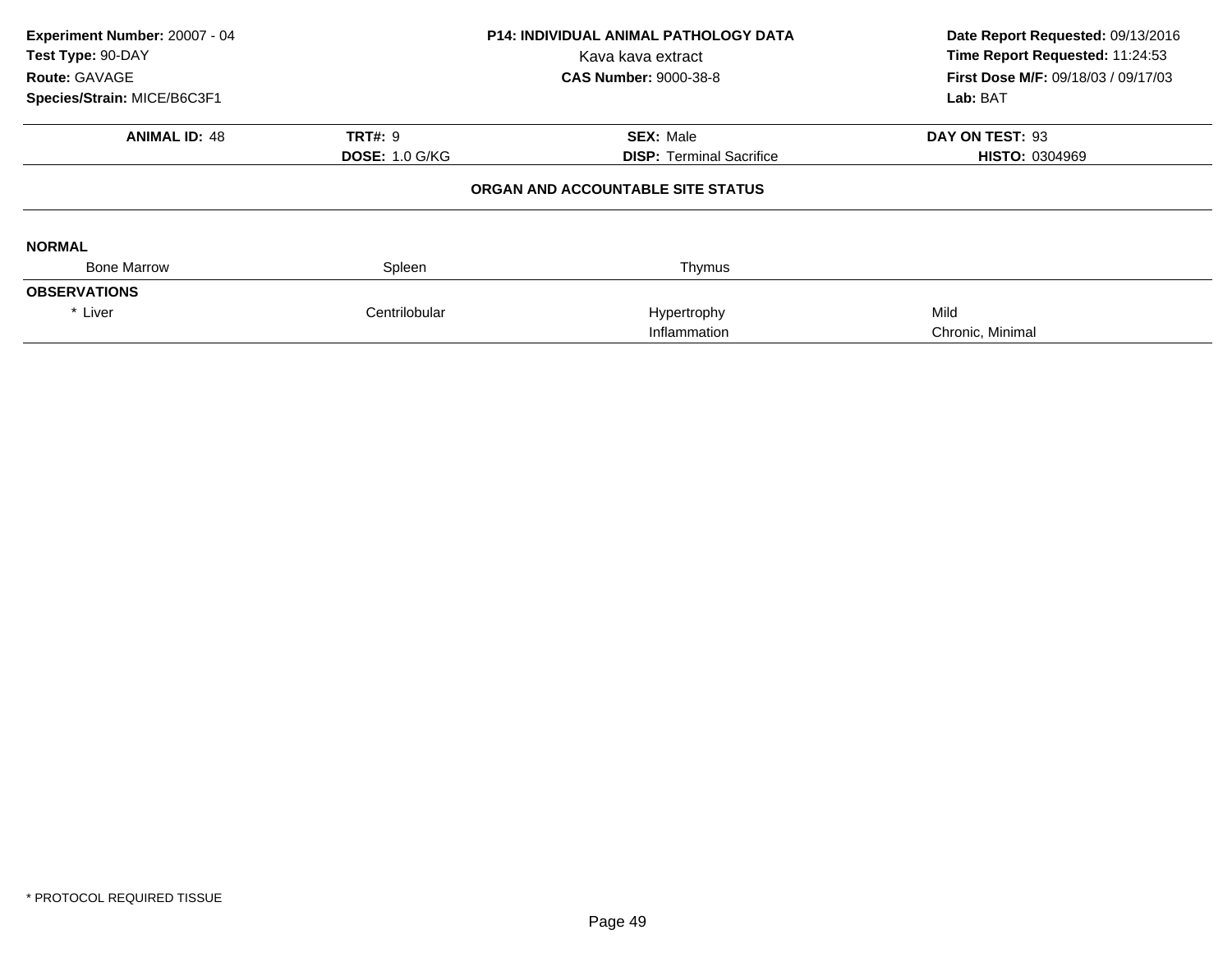| Experiment Number: 20007 - 04<br>Test Type: 90-DAY<br>Route: GAVAGE<br>Species/Strain: MICE/B6C3F1 |                       | <b>P14: INDIVIDUAL ANIMAL PATHOLOGY DATA</b><br>Kava kava extract<br><b>CAS Number: 9000-38-8</b> | Date Report Requested: 09/13/2016<br>Time Report Requested: 11:24:53<br>First Dose M/F: 09/18/03 / 09/17/03<br>Lab: BAT |  |
|----------------------------------------------------------------------------------------------------|-----------------------|---------------------------------------------------------------------------------------------------|-------------------------------------------------------------------------------------------------------------------------|--|
| <b>ANIMAL ID: 49</b>                                                                               | <b>TRT#: 9</b>        | <b>SEX: Male</b>                                                                                  | DAY ON TEST: 93                                                                                                         |  |
|                                                                                                    | <b>DOSE: 1.0 G/KG</b> | <b>DISP:</b> Terminal Sacrifice<br>ORGAN AND ACCOUNTABLE SITE STATUS                              | <b>HISTO: 0304970</b>                                                                                                   |  |
|                                                                                                    |                       |                                                                                                   |                                                                                                                         |  |
| <b>NORMAL</b>                                                                                      |                       |                                                                                                   |                                                                                                                         |  |
| <b>Bone Marrow</b>                                                                                 | Spleen                | Thymus                                                                                            |                                                                                                                         |  |
| <b>OBSERVATIONS</b>                                                                                |                       |                                                                                                   |                                                                                                                         |  |
| * Liver                                                                                            | Centrilobular         | Hypertrophy<br>Inflammation                                                                       | Mild<br>Chronic, Minimal                                                                                                |  |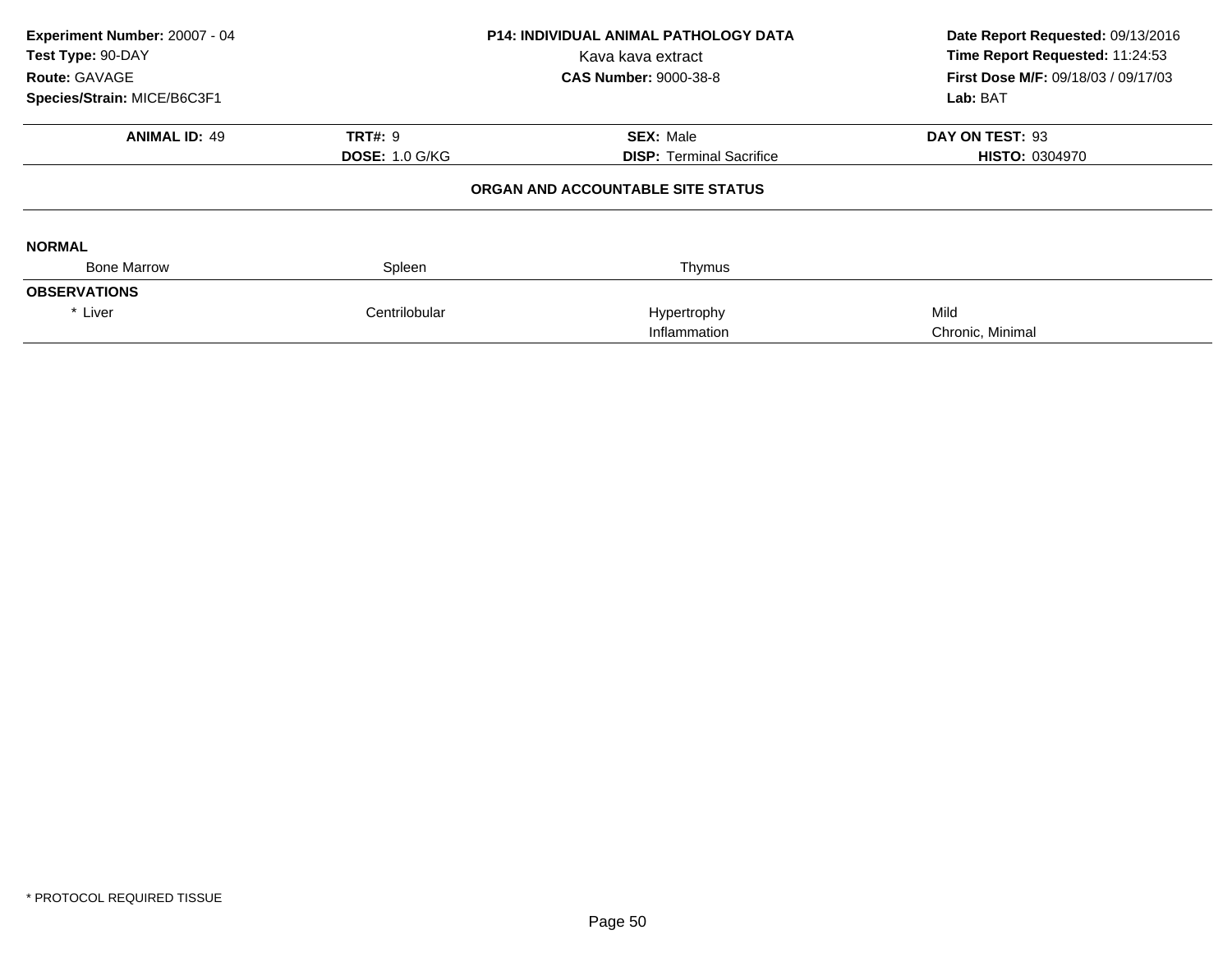| Experiment Number: 20007 - 04<br>Test Type: 90-DAY<br>Route: GAVAGE<br>Species/Strain: MICE/B6C3F1 |                       | <b>P14: INDIVIDUAL ANIMAL PATHOLOGY DATA</b><br>Kava kava extract<br><b>CAS Number: 9000-38-8</b> | Date Report Requested: 09/13/2016<br>Time Report Requested: 11:24:53<br>First Dose M/F: 09/18/03 / 09/17/03 |  |
|----------------------------------------------------------------------------------------------------|-----------------------|---------------------------------------------------------------------------------------------------|-------------------------------------------------------------------------------------------------------------|--|
|                                                                                                    |                       |                                                                                                   | Lab: BAT                                                                                                    |  |
| <b>ANIMAL ID: 50</b>                                                                               | <b>TRT#: 9</b>        | <b>SEX: Male</b>                                                                                  | DAY ON TEST: 93                                                                                             |  |
|                                                                                                    | <b>DOSE: 1.0 G/KG</b> | <b>DISP: Terminal Sacrifice</b>                                                                   | <b>HISTO: 0304971</b>                                                                                       |  |
|                                                                                                    |                       | ORGAN AND ACCOUNTABLE SITE STATUS                                                                 |                                                                                                             |  |
| <b>NORMAL</b>                                                                                      |                       |                                                                                                   |                                                                                                             |  |
| <b>Bone Marrow</b>                                                                                 | Spleen                | Thymus                                                                                            |                                                                                                             |  |
| <b>OBSERVATIONS</b>                                                                                |                       |                                                                                                   |                                                                                                             |  |
| * Liver                                                                                            | Centrilobular         | Hypertrophy                                                                                       | Mild                                                                                                        |  |
|                                                                                                    |                       | Inflammation                                                                                      | Chronic, Minimal                                                                                            |  |
|                                                                                                    |                       |                                                                                                   |                                                                                                             |  |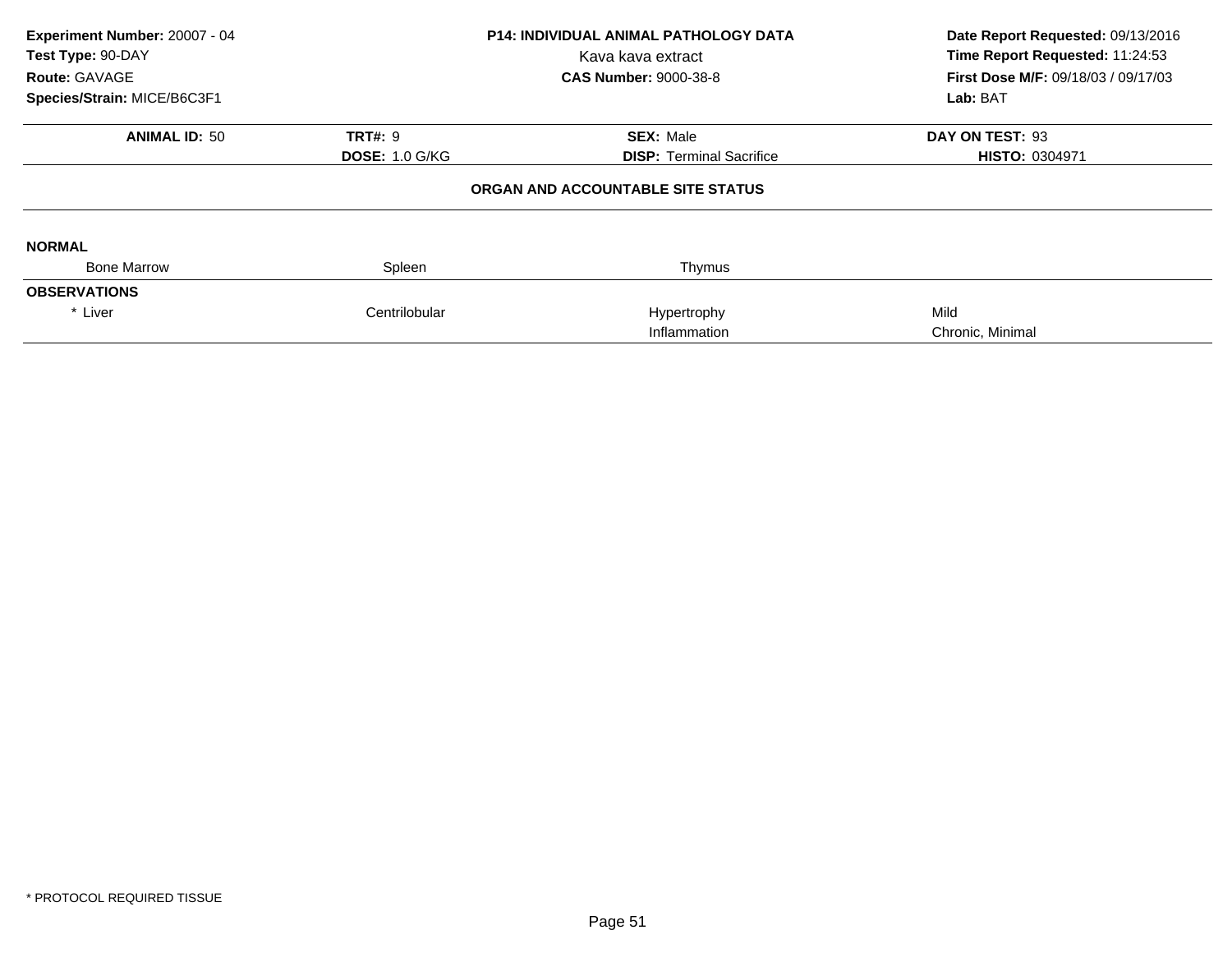| Date Report Requested: 09/13/2016   |
|-------------------------------------|
| Time Report Requested: 11:24:53     |
| First Dose M/F: 09/18/03 / 09/17/03 |
|                                     |
|                                     |
|                                     |
|                                     |
|                                     |
|                                     |
|                                     |
|                                     |
| * Intestine Small, Duodenum         |
|                                     |
|                                     |
|                                     |
|                                     |
|                                     |
|                                     |
|                                     |
|                                     |
|                                     |
|                                     |
|                                     |
|                                     |
|                                     |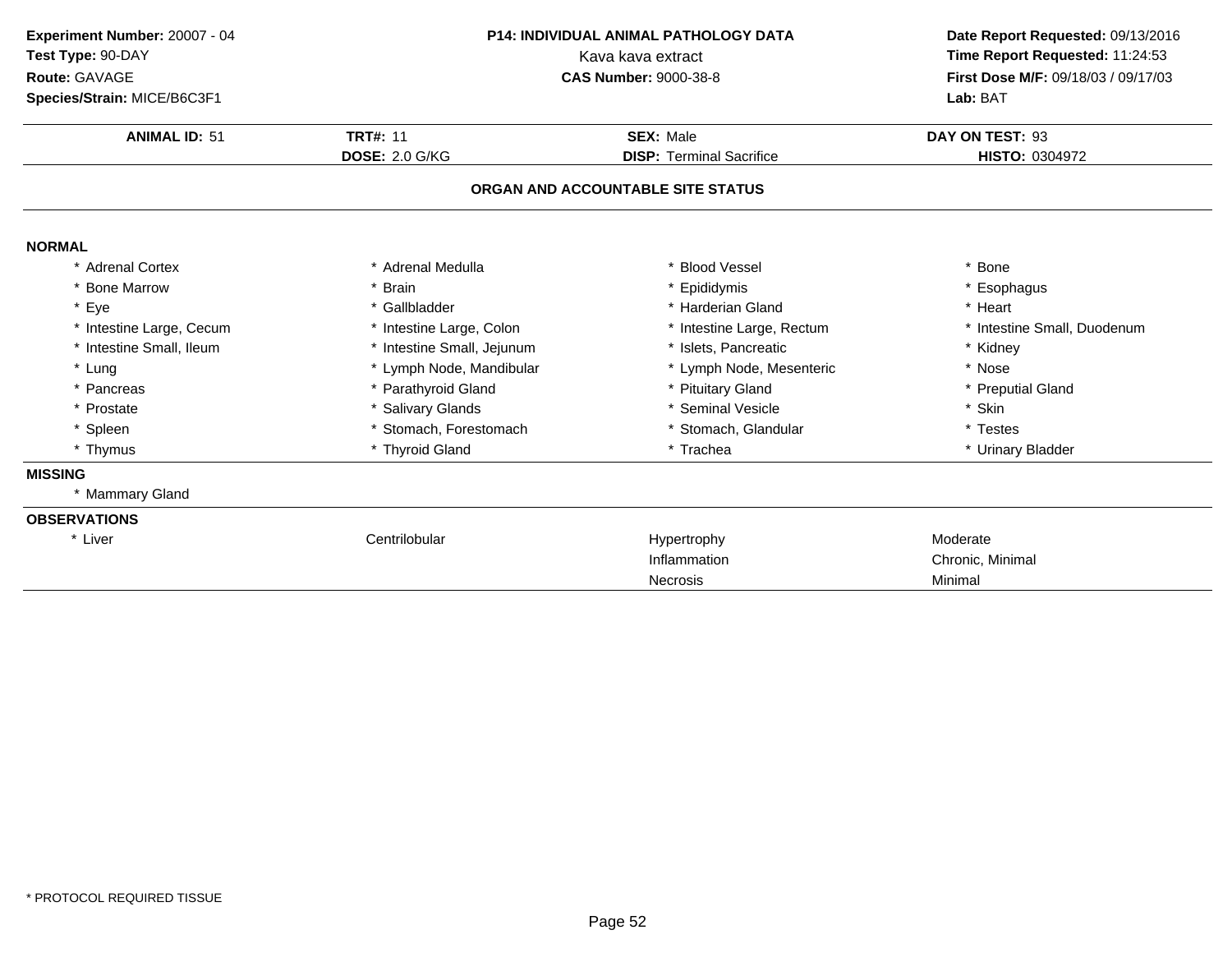| Experiment Number: 20007 - 04<br>Test Type: 90-DAY<br>Route: GAVAGE<br>Species/Strain: MICE/B6C3F1 | P14: INDIVIDUAL ANIMAL PATHOLOGY DATA<br>Kava kava extract<br><b>CAS Number: 9000-38-8</b> |                                   | Date Report Requested: 09/13/2016<br>Time Report Requested: 11:24:53<br>First Dose M/F: 09/18/03 / 09/17/03<br>Lab: BAT |
|----------------------------------------------------------------------------------------------------|--------------------------------------------------------------------------------------------|-----------------------------------|-------------------------------------------------------------------------------------------------------------------------|
| <b>ANIMAL ID: 52</b>                                                                               | <b>TRT#: 11</b>                                                                            | <b>SEX: Male</b>                  | DAY ON TEST: 93                                                                                                         |
|                                                                                                    | <b>DOSE: 2.0 G/KG</b>                                                                      | <b>DISP: Terminal Sacrifice</b>   | HISTO: 0304973                                                                                                          |
|                                                                                                    |                                                                                            | ORGAN AND ACCOUNTABLE SITE STATUS |                                                                                                                         |
| <b>NORMAL</b>                                                                                      |                                                                                            |                                   |                                                                                                                         |
| * Adrenal Medulla                                                                                  | * Blood Vessel                                                                             | <b>Bone</b>                       | * Bone Marrow                                                                                                           |
| * Brain                                                                                            | * Epididymis                                                                               | * Esophagus                       | * Eye                                                                                                                   |
| * Gallbladder                                                                                      | * Harderian Gland                                                                          | * Heart                           | * Intestine Large, Cecum                                                                                                |
| * Intestine Large, Colon                                                                           | * Intestine Large, Rectum                                                                  | * Intestine Small, Duodenum       | * Intestine Small, Ileum                                                                                                |
| * Intestine Small, Jejunum                                                                         | * Islets, Pancreatic                                                                       | * Kidney                          | * Lung                                                                                                                  |
| * Lymph Node, Mandibular                                                                           | * Lymph Node, Mesenteric                                                                   | * Nose                            | * Pancreas                                                                                                              |
| * Parathyroid Gland                                                                                | * Pituitary Gland                                                                          | * Preputial Gland                 | * Prostate                                                                                                              |
| * Salivary Glands                                                                                  | * Seminal Vesicle                                                                          | * Skin                            | * Spleen                                                                                                                |
| * Stomach, Forestomach                                                                             | * Testes                                                                                   | * Thymus                          | * Thyroid Gland                                                                                                         |
| * Trachea                                                                                          | * Urinary Bladder                                                                          |                                   |                                                                                                                         |
| <b>MISSING</b>                                                                                     |                                                                                            |                                   |                                                                                                                         |
| * Mammary Gland                                                                                    |                                                                                            |                                   |                                                                                                                         |
| <b>OBSERVATIONS</b>                                                                                |                                                                                            |                                   |                                                                                                                         |
| * Adrenal Cortex                                                                                   | Subcapsular                                                                                | Hyperplasia                       | Minimal                                                                                                                 |
|                                                                                                    |                                                                                            | Hypertrophy                       | Minimal                                                                                                                 |
| * Liver                                                                                            | Centrilobular                                                                              | Hypertrophy                       | Moderate                                                                                                                |
|                                                                                                    |                                                                                            | Inflammation                      | Chronic, Minimal                                                                                                        |
|                                                                                                    |                                                                                            | Necrosis                          | Minimal                                                                                                                 |
| * Stomach, Glandular                                                                               |                                                                                            | Inflammation                      | Minimal                                                                                                                 |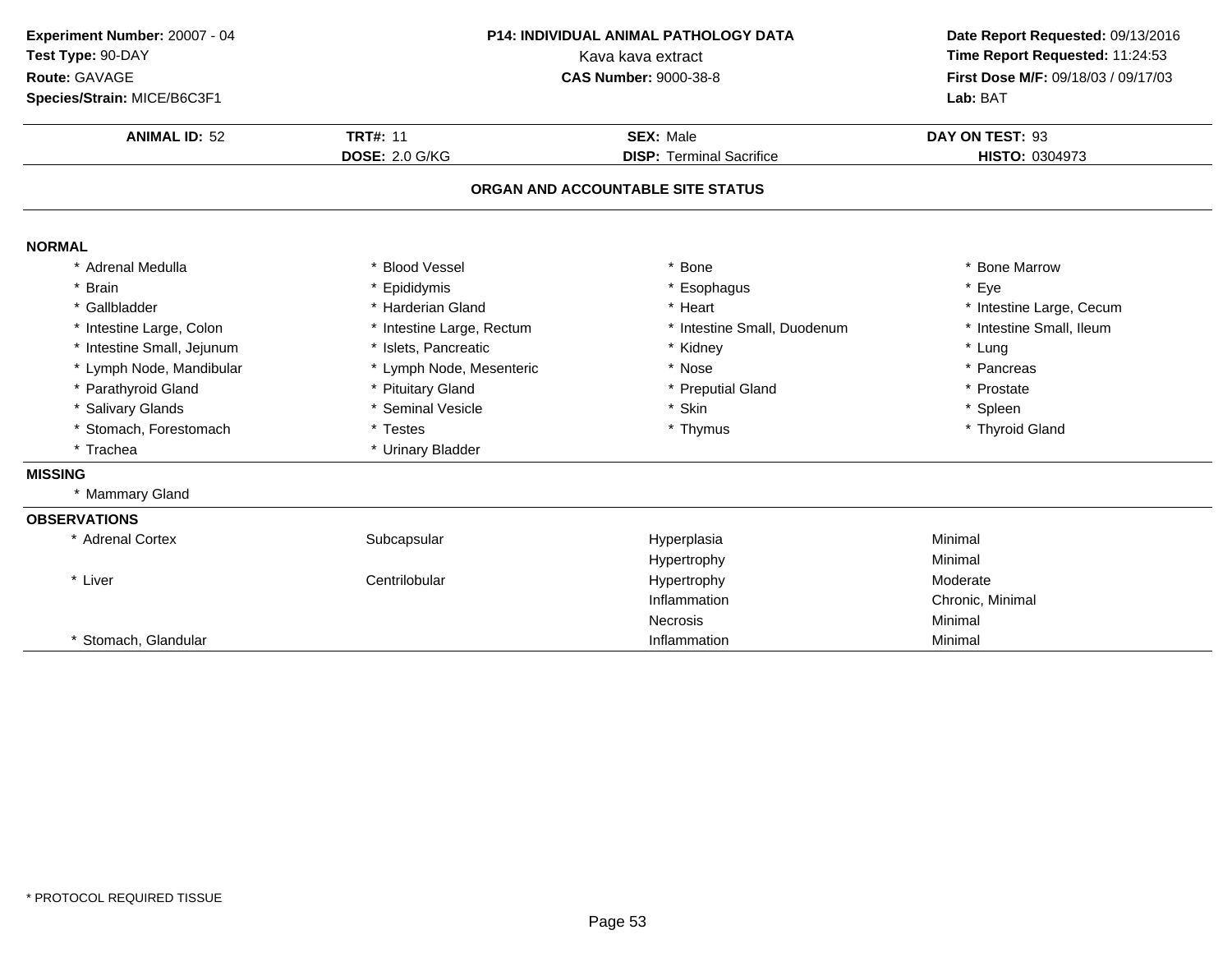| Experiment Number: 20007 - 04<br>Test Type: 90-DAY<br>Route: GAVAGE<br>Species/Strain: MICE/B6C3F1 |                           | <b>P14: INDIVIDUAL ANIMAL PATHOLOGY DATA</b><br>Kava kava extract<br><b>CAS Number: 9000-38-8</b> | Date Report Requested: 09/13/2016<br>Time Report Requested: 11:24:53<br>First Dose M/F: 09/18/03 / 09/17/03<br>Lab: BAT |  |
|----------------------------------------------------------------------------------------------------|---------------------------|---------------------------------------------------------------------------------------------------|-------------------------------------------------------------------------------------------------------------------------|--|
| <b>ANIMAL ID: 53</b>                                                                               | <b>TRT#: 11</b>           | <b>SEX: Male</b>                                                                                  | DAY ON TEST: 93                                                                                                         |  |
|                                                                                                    | <b>DOSE: 2.0 G/KG</b>     | <b>DISP: Terminal Sacrifice</b>                                                                   | HISTO: 0304974                                                                                                          |  |
|                                                                                                    |                           | ORGAN AND ACCOUNTABLE SITE STATUS                                                                 |                                                                                                                         |  |
| <b>NORMAL</b>                                                                                      |                           |                                                                                                   |                                                                                                                         |  |
| * Adrenal Medulla                                                                                  | * Blood Vessel            | <b>Bone</b>                                                                                       | * Bone Marrow                                                                                                           |  |
| * Brain                                                                                            | * Epididymis              | * Esophagus                                                                                       | * Eye                                                                                                                   |  |
| * Gallbladder                                                                                      | * Harderian Gland         | * Heart                                                                                           | * Intestine Large, Cecum                                                                                                |  |
| * Intestine Large, Colon                                                                           | * Intestine Large, Rectum | Intestine Small, Duodenum                                                                         | * Intestine Small, Ileum                                                                                                |  |
| * Intestine Small, Jejunum                                                                         | * Islets, Pancreatic      | * Kidney                                                                                          | * Lung                                                                                                                  |  |
| * Lymph Node, Mandibular                                                                           | * Lymph Node, Mesenteric  | * Nose                                                                                            | * Pancreas                                                                                                              |  |
| * Parathyroid Gland                                                                                | * Pituitary Gland         | * Preputial Gland                                                                                 | * Prostate                                                                                                              |  |
| * Salivary Glands                                                                                  | * Seminal Vesicle         | * Skin                                                                                            | * Spleen                                                                                                                |  |
| * Stomach, Forestomach                                                                             | * Stomach, Glandular      | * Testes                                                                                          | * Thymus                                                                                                                |  |
| * Thyroid Gland                                                                                    | * Trachea                 | * Urinary Bladder                                                                                 |                                                                                                                         |  |
| <b>MISSING</b>                                                                                     |                           |                                                                                                   |                                                                                                                         |  |
| * Mammary Gland                                                                                    |                           |                                                                                                   |                                                                                                                         |  |
| <b>OBSERVATIONS</b>                                                                                |                           |                                                                                                   |                                                                                                                         |  |
| * Adrenal Cortex                                                                                   | Subcapsular               | Hyperplasia                                                                                       | Minimal                                                                                                                 |  |
| * Liver                                                                                            | Centrilobular             | Hypertrophy                                                                                       | Moderate                                                                                                                |  |
|                                                                                                    |                           | Inflammation                                                                                      | Chronic, Minimal                                                                                                        |  |
|                                                                                                    |                           | <b>Necrosis</b>                                                                                   | Minimal                                                                                                                 |  |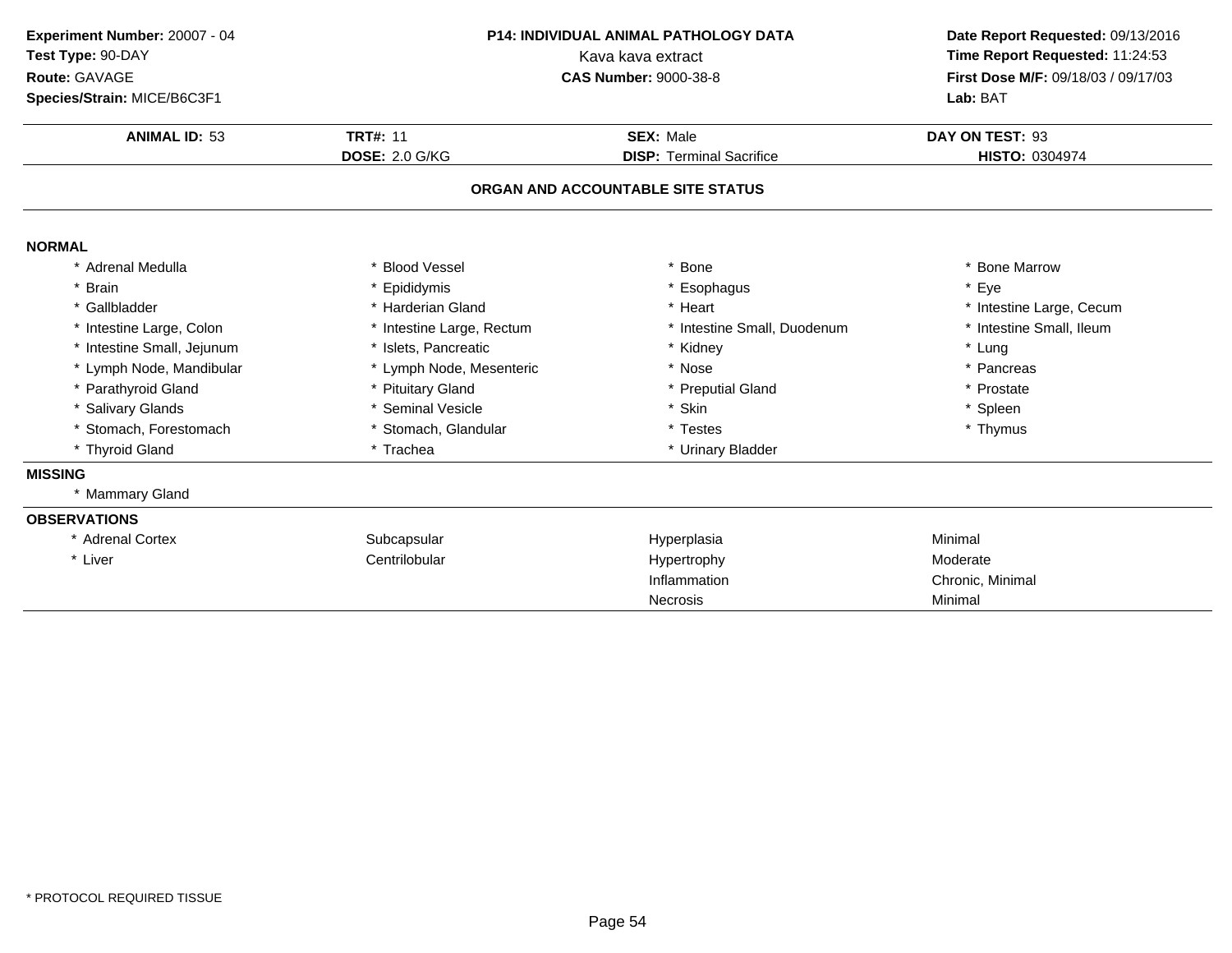| Experiment Number: 20007 - 04<br>Test Type: 90-DAY<br>Route: GAVAGE<br>Species/Strain: MICE/B6C3F1 |                           | <b>P14: INDIVIDUAL ANIMAL PATHOLOGY DATA</b><br>Kava kava extract<br><b>CAS Number: 9000-38-8</b> |                          |
|----------------------------------------------------------------------------------------------------|---------------------------|---------------------------------------------------------------------------------------------------|--------------------------|
| <b>ANIMAL ID: 54</b>                                                                               | <b>TRT#: 11</b>           | <b>SEX: Male</b>                                                                                  | DAY ON TEST: 93          |
|                                                                                                    | <b>DOSE: 2.0 G/KG</b>     | <b>DISP: Terminal Sacrifice</b>                                                                   | HISTO: 0304975           |
|                                                                                                    |                           | ORGAN AND ACCOUNTABLE SITE STATUS                                                                 |                          |
| <b>NORMAL</b>                                                                                      |                           |                                                                                                   |                          |
| * Adrenal Medulla                                                                                  | * Blood Vessel            | * Bone                                                                                            | * Bone Marrow            |
| * Brain                                                                                            | * Epididymis              | * Esophagus                                                                                       | * Eye                    |
| * Gallbladder                                                                                      | * Harderian Gland         | * Heart                                                                                           | * Intestine Large, Cecum |
| * Intestine Large, Colon                                                                           | * Intestine Large, Rectum | * Intestine Small, Duodenum                                                                       | * Intestine Small, Ileum |
| * Intestine Small, Jejunum                                                                         | * Islets. Pancreatic      | * Kidney                                                                                          | * Lung                   |
| * Lymph Node, Mandibular                                                                           | * Lymph Node, Mesenteric  | * Nose                                                                                            | * Pancreas               |
| * Pituitary Gland                                                                                  | * Preputial Gland         | * Prostate                                                                                        | * Salivary Glands        |
| * Seminal Vesicle                                                                                  | * Skin                    | * Spleen                                                                                          | * Stomach, Forestomach   |
| * Stomach, Glandular                                                                               | * Testes                  | * Thymus                                                                                          | * Thyroid Gland          |
| * Trachea                                                                                          | * Urinary Bladder         |                                                                                                   |                          |
| <b>MISSING</b>                                                                                     |                           |                                                                                                   |                          |
| * Mammary Gland                                                                                    | * Parathyroid Gland       |                                                                                                   |                          |
| <b>OBSERVATIONS</b>                                                                                |                           |                                                                                                   |                          |
| * Adrenal Cortex                                                                                   | Subcapsular               | Hyperplasia                                                                                       | Minimal                  |
| * Liver                                                                                            | Centrilobular             | Hypertrophy                                                                                       | Moderate                 |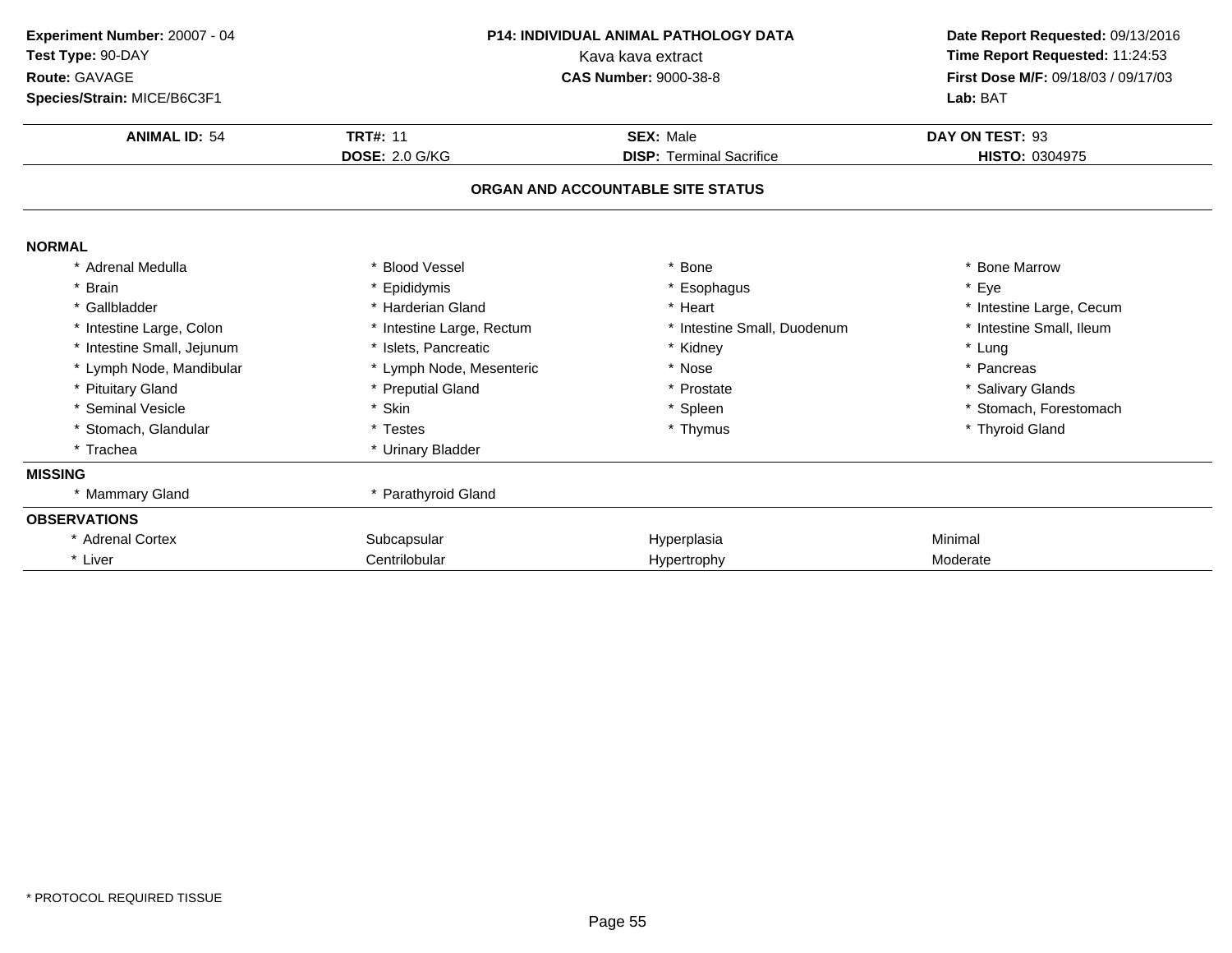| Experiment Number: 20007 - 04<br>Test Type: 90-DAY<br>Route: GAVAGE<br>Species/Strain: MICE/B6C3F1<br><b>ANIMAL ID: 55</b> | P14: INDIVIDUAL ANIMAL PATHOLOGY DATA<br>Kava kava extract<br><b>CAS Number: 9000-38-8</b><br><b>TRT#: 11</b><br><b>SEX: Male</b><br><b>DOSE: 2.0 G/KG</b><br><b>DISP: Terminal Sacrifice</b> |                                   | Date Report Requested: 09/13/2016<br>Time Report Requested: 11:24:53<br>First Dose M/F: 09/18/03 / 09/17/03<br>Lab: BAT<br>DAY ON TEST: 93<br>HISTO: 0304976 |
|----------------------------------------------------------------------------------------------------------------------------|-----------------------------------------------------------------------------------------------------------------------------------------------------------------------------------------------|-----------------------------------|--------------------------------------------------------------------------------------------------------------------------------------------------------------|
|                                                                                                                            |                                                                                                                                                                                               | ORGAN AND ACCOUNTABLE SITE STATUS |                                                                                                                                                              |
| <b>NORMAL</b>                                                                                                              |                                                                                                                                                                                               |                                   |                                                                                                                                                              |
| * Adrenal Medulla                                                                                                          | * Blood Vessel                                                                                                                                                                                | * Bone                            | * Bone Marrow                                                                                                                                                |
| * Brain                                                                                                                    | * Epididymis                                                                                                                                                                                  | * Esophagus                       | * Eye                                                                                                                                                        |
| * Gallbladder                                                                                                              | * Harderian Gland                                                                                                                                                                             | * Heart                           | * Intestine Large, Cecum                                                                                                                                     |
| * Intestine Large, Colon                                                                                                   | * Intestine Large, Rectum                                                                                                                                                                     | * Intestine Small, Duodenum       | * Intestine Small, Ileum                                                                                                                                     |
| * Intestine Small, Jejunum                                                                                                 | * Islets, Pancreatic                                                                                                                                                                          | * Kidney                          | * Lung                                                                                                                                                       |
| * Lymph Node, Mandibular                                                                                                   | * Lymph Node, Mesenteric                                                                                                                                                                      | * Nose                            | * Pancreas                                                                                                                                                   |
| * Pituitary Gland                                                                                                          | * Preputial Gland                                                                                                                                                                             | * Prostate                        | * Salivary Glands                                                                                                                                            |
| * Seminal Vesicle                                                                                                          | * Skin                                                                                                                                                                                        | * Spleen                          | * Stomach, Forestomach                                                                                                                                       |
| * Stomach, Glandular                                                                                                       | * Testes                                                                                                                                                                                      | * Thymus                          | * Thyroid Gland                                                                                                                                              |
| * Trachea                                                                                                                  | * Urinary Bladder                                                                                                                                                                             |                                   |                                                                                                                                                              |
| <b>MISSING</b>                                                                                                             |                                                                                                                                                                                               |                                   |                                                                                                                                                              |
| * Mammary Gland                                                                                                            | * Parathyroid Gland                                                                                                                                                                           |                                   |                                                                                                                                                              |
| <b>OBSERVATIONS</b>                                                                                                        |                                                                                                                                                                                               |                                   |                                                                                                                                                              |
| * Adrenal Cortex                                                                                                           | Subcapsular                                                                                                                                                                                   | Hyperplasia                       | Minimal                                                                                                                                                      |
| * Liver                                                                                                                    | Centrilobular                                                                                                                                                                                 | Hypertrophy                       | Mild                                                                                                                                                         |
|                                                                                                                            |                                                                                                                                                                                               | Inflammation                      | Chronic, Minimal                                                                                                                                             |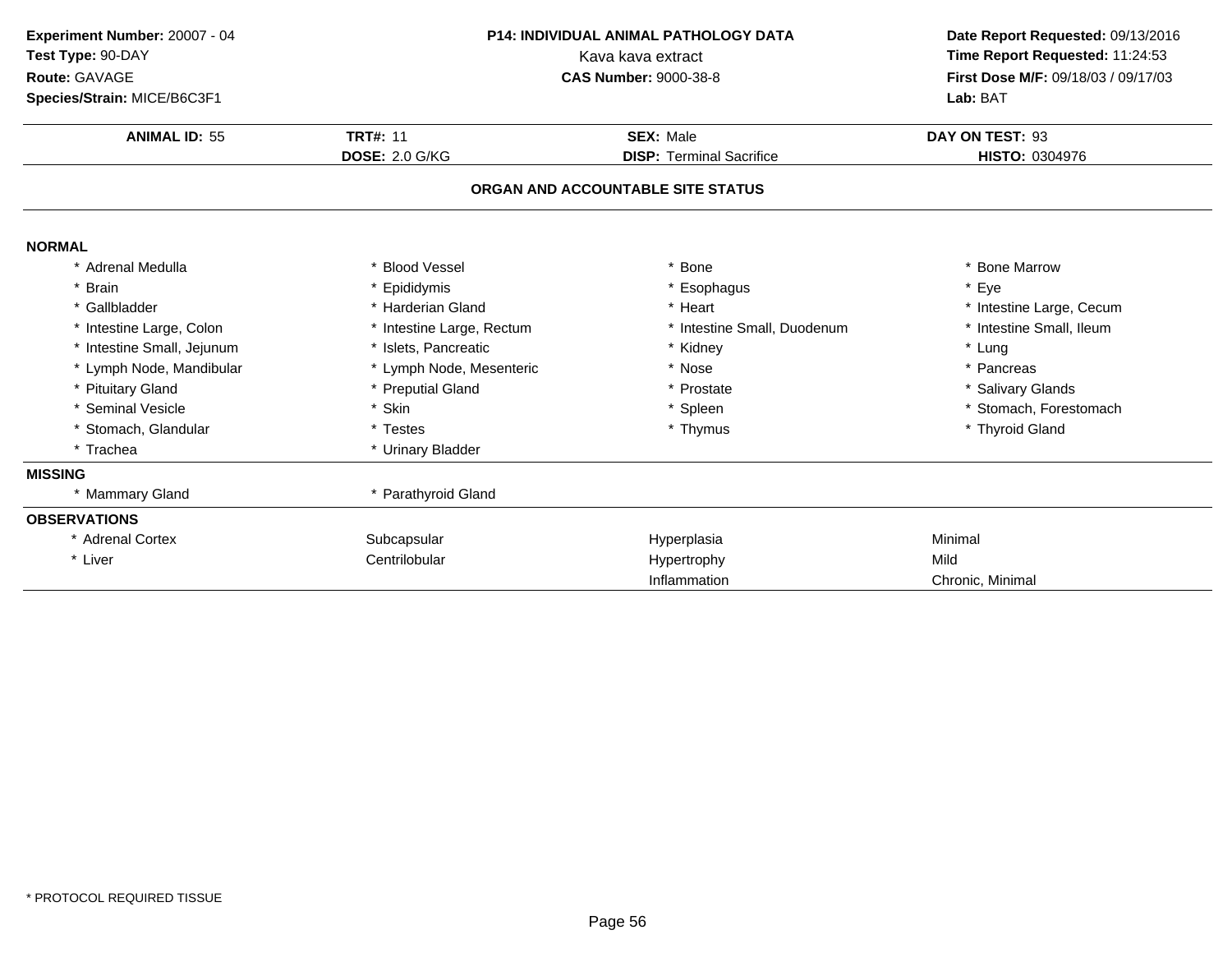| Experiment Number: 20007 - 04 |                            | P14: INDIVIDUAL ANIMAL PATHOLOGY DATA | Date Report Requested: 09/13/2016 |  |
|-------------------------------|----------------------------|---------------------------------------|-----------------------------------|--|
| Test Type: 90-DAY             | Kava kava extract          |                                       | Time Report Requested: 11:24:53   |  |
| Route: GAVAGE                 |                            | <b>CAS Number: 9000-38-8</b>          |                                   |  |
| Species/Strain: MICE/B6C3F1   |                            |                                       |                                   |  |
| <b>ANIMAL ID: 56</b>          | <b>TRT#: 11</b>            | <b>SEX: Male</b>                      | DAY ON TEST: 6                    |  |
|                               | <b>DOSE: 2.0 G/KG</b>      | <b>DISP: Natural Death</b>            | <b>HISTO: 0304977</b>             |  |
|                               |                            | ORGAN AND ACCOUNTABLE SITE STATUS     |                                   |  |
| <b>NORMAL</b>                 |                            |                                       |                                   |  |
| * Adrenal Cortex              | * Adrenal Medulla          | * Blood Vessel                        | * Bone                            |  |
| * Bone Marrow                 | * Brain                    | * Epididymis                          | * Esophagus                       |  |
| * Eye                         | * Gallbladder              | * Harderian Gland                     | * Heart                           |  |
| * Intestine Large, Cecum      | * Intestine Large, Colon   | * Intestine Large, Rectum             | * Intestine Small, Duodenum       |  |
| * Intestine Small, Ileum      | * Intestine Small, Jejunum | * Islets, Pancreatic                  | * Kidney                          |  |
| * Lung                        | * Lymph Node, Mandibular   | * Lymph Node, Mesenteric              | * Nose                            |  |
| * Pancreas                    | * Parathyroid Gland        | * Pituitary Gland                     | * Preputial Gland                 |  |
| * Prostate                    | * Salivary Glands          | * Seminal Vesicle                     | * Skin                            |  |
| * Spleen                      | * Stomach, Glandular       | * Testes                              | * Thymus                          |  |
| * Thyroid Gland               | * Trachea                  | * Urinary Bladder                     |                                   |  |
| <b>MISSING</b>                |                            |                                       |                                   |  |
| * Mammary Gland               |                            |                                       |                                   |  |
| <b>OBSERVATIONS</b>           |                            |                                       |                                   |  |
| * Liver                       | Centrilobular              | Hypertrophy                           | Minimal                           |  |
| * Stomach, Forestomach        |                            | Inflammation                          | Chronic, Mild                     |  |
|                               |                            | Mineralization                        | Minimal                           |  |
| PRIMARY CAUSE OF DEATH        | - UNCERTAIN                |                                       |                                   |  |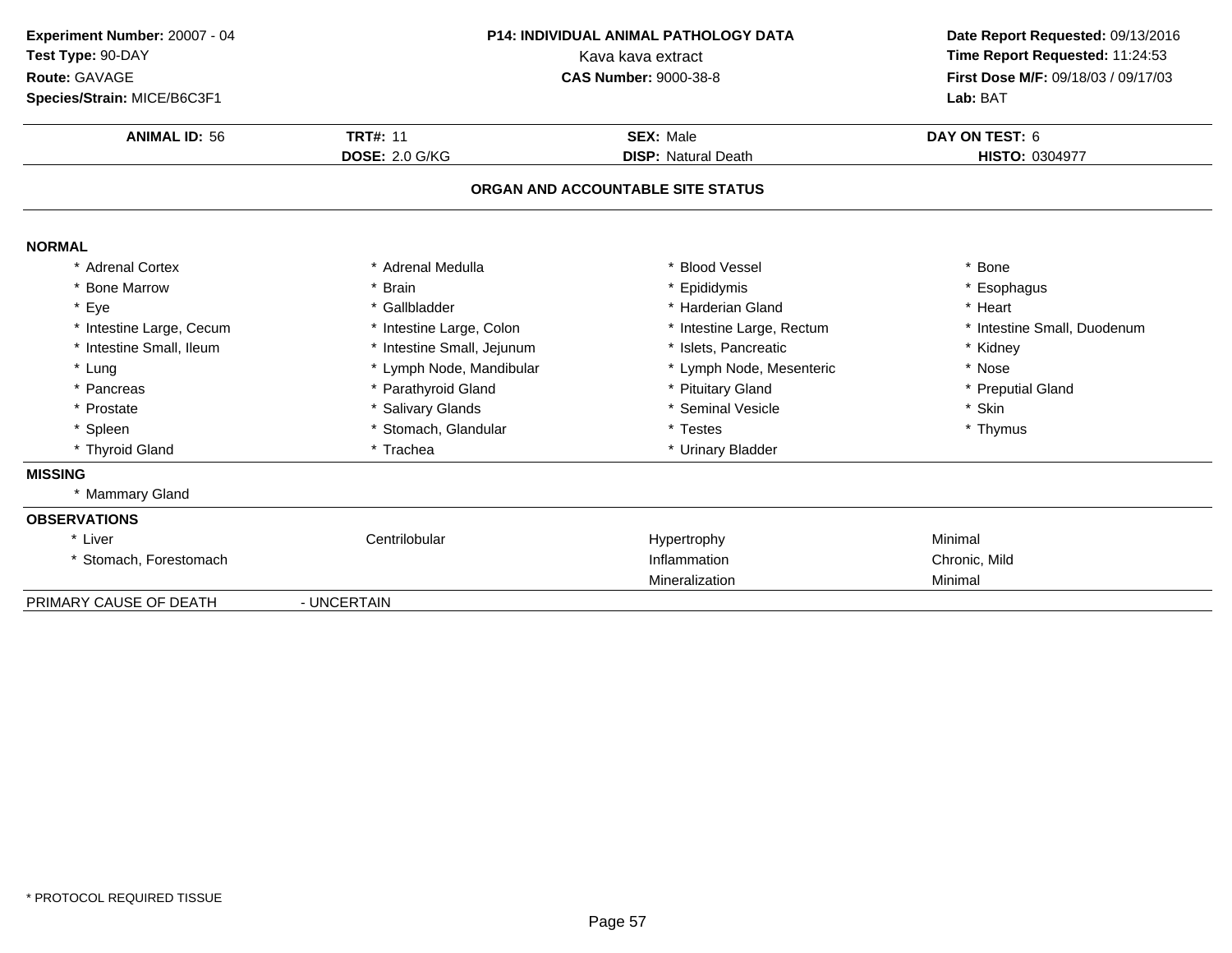| Experiment Number: 20007 - 04   | P14: INDIVIDUAL ANIMAL PATHOLOGY DATA             |                                                                        | Date Report Requested: 09/13/2016 |  |
|---------------------------------|---------------------------------------------------|------------------------------------------------------------------------|-----------------------------------|--|
| Test Type: 90-DAY               |                                                   | Time Report Requested: 11:24:53<br>First Dose M/F: 09/18/03 / 09/17/03 |                                   |  |
| Route: GAVAGE                   | Kava kava extract<br><b>CAS Number: 9000-38-8</b> |                                                                        |                                   |  |
| Species/Strain: MICE/B6C3F1     |                                                   |                                                                        | Lab: BAT                          |  |
| <b>ANIMAL ID: 57</b>            | <b>TRT#: 11</b>                                   | <b>SEX: Male</b>                                                       | DAY ON TEST: 2                    |  |
|                                 | <b>DOSE: 2.0 G/KG</b>                             | <b>DISP: Natural Death</b>                                             | HISTO: 0304978                    |  |
|                                 |                                                   | ORGAN AND ACCOUNTABLE SITE STATUS                                      |                                   |  |
| <b>NORMAL</b>                   |                                                   |                                                                        |                                   |  |
| * Adrenal Cortex                | * Adrenal Medulla                                 | * Blood Vessel                                                         | * Bone                            |  |
| * Bone Marrow                   | * Brain                                           | * Epididymis                                                           | * Esophagus                       |  |
| * Eye                           | * Gallbladder                                     | * Harderian Gland                                                      | * Heart                           |  |
| * Intestine Large, Cecum        | * Intestine Large, Colon                          | * Intestine Large, Rectum                                              | * Intestine Small, Duodenum       |  |
| * Intestine Small, Ileum        | * Intestine Small, Jejunum                        | * Islets, Pancreatic                                                   | * Kidney                          |  |
| * Lung                          | * Lymph Node, Mandibular                          | * Lymph Node, Mesenteric                                               | * Nose                            |  |
| * Pancreas                      | * Pituitary Gland                                 | * Preputial Gland                                                      | * Prostate                        |  |
| * Salivary Glands               | * Seminal Vesicle                                 | * Skin                                                                 | * Spleen                          |  |
| * Stomach, Forestomach          | * Stomach, Glandular                              | * Testes                                                               | * Thyroid Gland                   |  |
| * Trachea                       | * Urinary Bladder                                 |                                                                        |                                   |  |
| <b>MISSING</b>                  |                                                   |                                                                        |                                   |  |
| * Mammary Gland                 | * Parathyroid Gland                               |                                                                        |                                   |  |
| <b>OBSERVATIONS</b>             |                                                   |                                                                        |                                   |  |
| * Eye                           |                                                   |                                                                        |                                   |  |
| Note: Optic nerves were missing |                                                   |                                                                        |                                   |  |
| * Liver                         |                                                   | Necrosis                                                               | Minimal                           |  |
| * Thymus                        |                                                   | Necrosis                                                               | Minimal                           |  |
| PRIMARY CAUSE OF DEATH          | - UNCERTAIN                                       |                                                                        |                                   |  |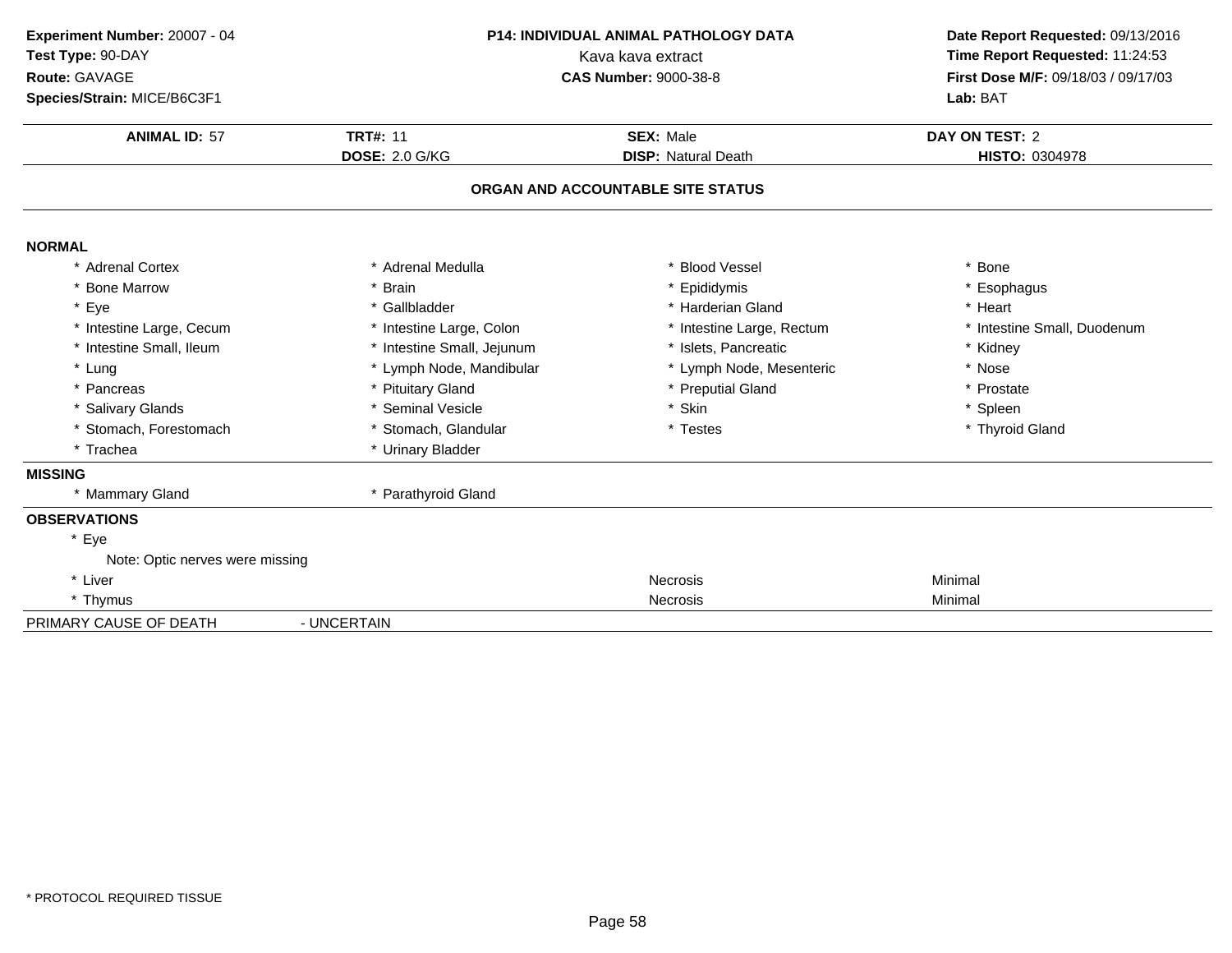| Experiment Number: 20007 - 04<br>Test Type: 90-DAY<br>Route: GAVAGE<br>Species/Strain: MICE/B6C3F1 | <b>P14: INDIVIDUAL ANIMAL PATHOLOGY DATA</b><br>Kava kava extract<br><b>CAS Number: 9000-38-8</b> |                                                     | Date Report Requested: 09/13/2016<br>Time Report Requested: 11:24:53<br>First Dose M/F: 09/18/03 / 09/17/03<br>Lab: BAT |
|----------------------------------------------------------------------------------------------------|---------------------------------------------------------------------------------------------------|-----------------------------------------------------|-------------------------------------------------------------------------------------------------------------------------|
| <b>ANIMAL ID: 58</b>                                                                               | <b>TRT#: 11</b><br><b>DOSE: 2.0 G/KG</b>                                                          | <b>SEX: Male</b><br><b>DISP: Terminal Sacrifice</b> | DAY ON TEST: 93<br>HISTO: 0304979                                                                                       |
|                                                                                                    |                                                                                                   | ORGAN AND ACCOUNTABLE SITE STATUS                   |                                                                                                                         |
| <b>NORMAL</b>                                                                                      |                                                                                                   |                                                     |                                                                                                                         |
| * Adrenal Medulla                                                                                  | * Blood Vessel                                                                                    | * Bone                                              | * Bone Marrow                                                                                                           |
| <b>Brain</b>                                                                                       | * Epididymis                                                                                      | * Esophagus                                         | * Eye                                                                                                                   |
| * Gallbladder                                                                                      | * Harderian Gland                                                                                 | * Heart                                             | * Intestine Large, Cecum                                                                                                |
| * Intestine Large, Colon                                                                           | * Intestine Large, Rectum                                                                         | * Intestine Small, Duodenum                         | * Intestine Small, Ileum                                                                                                |
| * Intestine Small, Jejunum                                                                         | * Islets, Pancreatic                                                                              | * Kidney                                            | * Lung                                                                                                                  |
| * Lymph Node, Mandibular                                                                           | * Lymph Node, Mesenteric                                                                          | * Nose                                              | * Pancreas                                                                                                              |
| * Parathyroid Gland                                                                                | * Pituitary Gland                                                                                 | * Preputial Gland                                   | * Prostate                                                                                                              |
| * Salivary Glands                                                                                  | * Seminal Vesicle                                                                                 | * Skin                                              | * Spleen                                                                                                                |
| * Stomach, Forestomach                                                                             | * Stomach, Glandular                                                                              | * Testes                                            | * Thymus                                                                                                                |
| * Thyroid Gland                                                                                    | * Trachea                                                                                         | * Urinary Bladder                                   |                                                                                                                         |
| <b>MISSING</b>                                                                                     |                                                                                                   |                                                     |                                                                                                                         |
| * Mammary Gland                                                                                    |                                                                                                   |                                                     |                                                                                                                         |
| <b>OBSERVATIONS</b>                                                                                |                                                                                                   |                                                     |                                                                                                                         |
| * Adrenal Cortex                                                                                   | Subcapsular                                                                                       | Hyperplasia                                         | Minimal                                                                                                                 |
|                                                                                                    |                                                                                                   | Hypertrophy                                         | Focal, Minimal                                                                                                          |
| * Liver                                                                                            | Centrilobular                                                                                     | Hypertrophy                                         | Moderate                                                                                                                |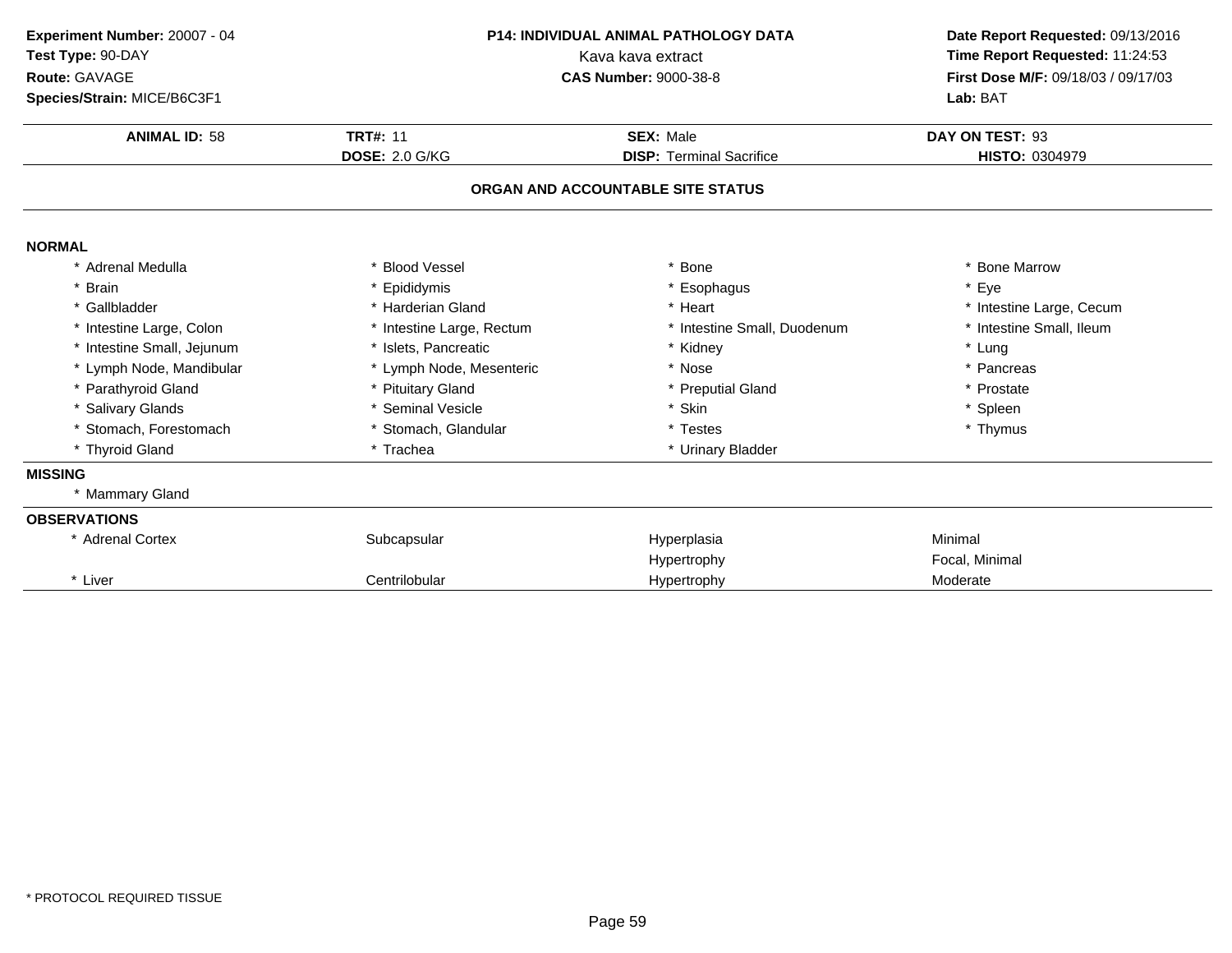| Experiment Number: 20007 - 04<br>Test Type: 90-DAY<br>Route: GAVAGE | P14: INDIVIDUAL ANIMAL PATHOLOGY DATA<br>Kava kava extract<br><b>CAS Number: 9000-38-8</b> |                                   | Date Report Requested: 09/13/2016<br>Time Report Requested: 11:24:53<br>First Dose M/F: 09/18/03 / 09/17/03 |
|---------------------------------------------------------------------|--------------------------------------------------------------------------------------------|-----------------------------------|-------------------------------------------------------------------------------------------------------------|
| Species/Strain: MICE/B6C3F1                                         |                                                                                            |                                   | Lab: BAT                                                                                                    |
| <b>ANIMAL ID: 59</b>                                                | <b>TRT#: 11</b>                                                                            | <b>SEX: Male</b>                  | DAY ON TEST: 3                                                                                              |
|                                                                     | <b>DOSE: 2.0 G/KG</b>                                                                      | <b>DISP: Natural Death</b>        | <b>HISTO: 0304980</b>                                                                                       |
|                                                                     |                                                                                            | ORGAN AND ACCOUNTABLE SITE STATUS |                                                                                                             |
| <b>NORMAL</b>                                                       |                                                                                            |                                   |                                                                                                             |
| * Adrenal Cortex                                                    | * Adrenal Medulla                                                                          | * Blood Vessel                    | * Bone                                                                                                      |
| <b>Bone Marrow</b>                                                  | * Brain                                                                                    | * Epididymis                      | * Esophagus                                                                                                 |
| * Eye                                                               | * Gallbladder                                                                              | * Harderian Gland                 | * Heart                                                                                                     |
| * Intestine Large, Cecum                                            | * Intestine Large, Colon                                                                   | * Intestine Large, Rectum         | * Intestine Small, Duodenum                                                                                 |
| * Intestine Small, Ileum                                            | * Intestine Small, Jejunum                                                                 | * Islets, Pancreatic              | * Kidney                                                                                                    |
| * Liver                                                             | * Lymph Node, Mandibular                                                                   | * Lymph Node, Mesenteric          | * Nose                                                                                                      |
| * Pancreas                                                          | * Parathyroid Gland                                                                        | * Pituitary Gland                 | * Preputial Gland                                                                                           |
| * Prostate                                                          | * Salivary Glands                                                                          | * Seminal Vesicle                 | * Skin                                                                                                      |
| * Spleen                                                            | * Stomach, Forestomach                                                                     | * Stomach, Glandular              | * Thyroid Gland                                                                                             |
| * Trachea                                                           | * Urinary Bladder                                                                          |                                   |                                                                                                             |
| <b>MISSING</b>                                                      |                                                                                            |                                   |                                                                                                             |
| * Mammary Gland                                                     |                                                                                            |                                   |                                                                                                             |
| <b>OBSERVATIONS</b>                                                 |                                                                                            |                                   |                                                                                                             |
| * Adren Cortex                                                      |                                                                                            |                                   |                                                                                                             |
| Note: One adrenal gland was missing                                 |                                                                                            |                                   |                                                                                                             |
| * Epididymis                                                        |                                                                                            |                                   |                                                                                                             |
| Note: One epididymis has markedly decreased sperm in lumen          |                                                                                            |                                   |                                                                                                             |
| * Lung                                                              |                                                                                            | Congestion                        | Moderate                                                                                                    |
| [ Congestion<br>$TGLs = 2-3$ ]                                      |                                                                                            |                                   |                                                                                                             |
| * Testes                                                            |                                                                                            | Hypoplasia                        | Moderate                                                                                                    |
| [Hypoplasia<br>$TGLs = 1-7$                                         |                                                                                            |                                   |                                                                                                             |
| * Thymus                                                            |                                                                                            | <b>Necrosis</b>                   | Mild                                                                                                        |
| PRIMARY CAUSE OF DEATH                                              | - UNCERTAIN                                                                                |                                   |                                                                                                             |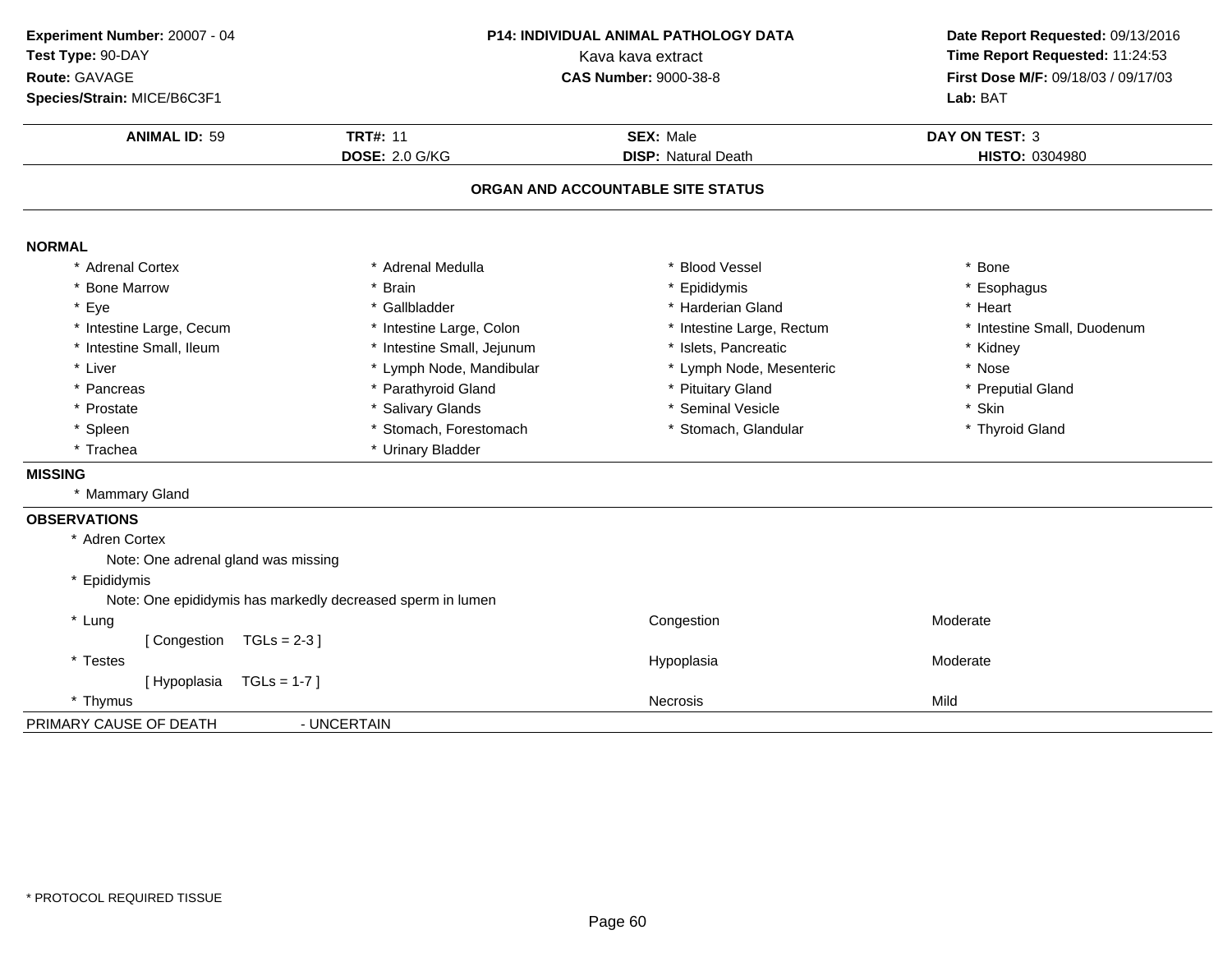| Experiment Number: 20007 - 04<br>Test Type: 90-DAY<br>Route: GAVAGE<br>Species/Strain: MICE/B6C3F1<br><b>ANIMAL ID: 60</b> | <b>TRT#: 11</b>           | <b>P14: INDIVIDUAL ANIMAL PATHOLOGY DATA</b><br>Kava kava extract<br><b>CAS Number: 9000-38-8</b><br><b>SEX: Male</b> | Date Report Requested: 09/13/2016<br>Time Report Requested: 11:24:53<br>First Dose M/F: 09/18/03 / 09/17/03<br>Lab: BAT<br><b>DAY ON TEST: 3</b> |
|----------------------------------------------------------------------------------------------------------------------------|---------------------------|-----------------------------------------------------------------------------------------------------------------------|--------------------------------------------------------------------------------------------------------------------------------------------------|
|                                                                                                                            | <b>DOSE: 2.0 G/KG</b>     | <b>DISP: Natural Death</b>                                                                                            | HISTO: 0304981                                                                                                                                   |
|                                                                                                                            |                           | ORGAN AND ACCOUNTABLE SITE STATUS                                                                                     |                                                                                                                                                  |
| <b>NORMAL</b>                                                                                                              |                           |                                                                                                                       |                                                                                                                                                  |
| * Adrenal Medulla                                                                                                          | * Blood Vessel            | Bone                                                                                                                  | <b>Bone Marrow</b>                                                                                                                               |
| <b>Brain</b>                                                                                                               | * Epididymis              | * Esophagus                                                                                                           | * Eye                                                                                                                                            |
| * Gallbladder                                                                                                              | * Harderian Gland         | * Heart                                                                                                               | * Intestine Large, Cecum                                                                                                                         |
| * Intestine Large, Colon                                                                                                   | * Intestine Large, Rectum | * Intestine Small, Duodenum                                                                                           | * Intestine Small, Ileum                                                                                                                         |
| * Intestine Small, Jejunum                                                                                                 | * Islets, Pancreatic      | * Kidney                                                                                                              | * Liver                                                                                                                                          |
| * Lymph Node, Mandibular                                                                                                   | * Lymph Node, Mesenteric  | * Nose                                                                                                                | * Pancreas                                                                                                                                       |
| * Parathyroid Gland                                                                                                        | * Pituitary Gland         | * Preputial Gland                                                                                                     | * Prostate                                                                                                                                       |
| * Salivary Glands                                                                                                          | * Seminal Vesicle         | * Skin                                                                                                                | * Spleen                                                                                                                                         |
| * Stomach, Forestomach                                                                                                     | * Stomach, Glandular      | * Testes                                                                                                              | * Thyroid Gland                                                                                                                                  |
| * Trachea                                                                                                                  | * Urinary Bladder         |                                                                                                                       |                                                                                                                                                  |
| <b>MISSING</b>                                                                                                             |                           |                                                                                                                       |                                                                                                                                                  |
| * Mammary Gland                                                                                                            |                           |                                                                                                                       |                                                                                                                                                  |
| <b>OBSERVATIONS</b>                                                                                                        |                           |                                                                                                                       |                                                                                                                                                  |
| * Adrenal Cortex                                                                                                           | Subcapsular               | Hyperplasia                                                                                                           | Minimal                                                                                                                                          |
| * Lung                                                                                                                     |                           | Congestion                                                                                                            | Moderate                                                                                                                                         |
| [ Congestion<br>$TGLs = 1-3$                                                                                               |                           |                                                                                                                       |                                                                                                                                                  |
| * Thymus                                                                                                                   |                           | <b>Necrosis</b>                                                                                                       | Mild                                                                                                                                             |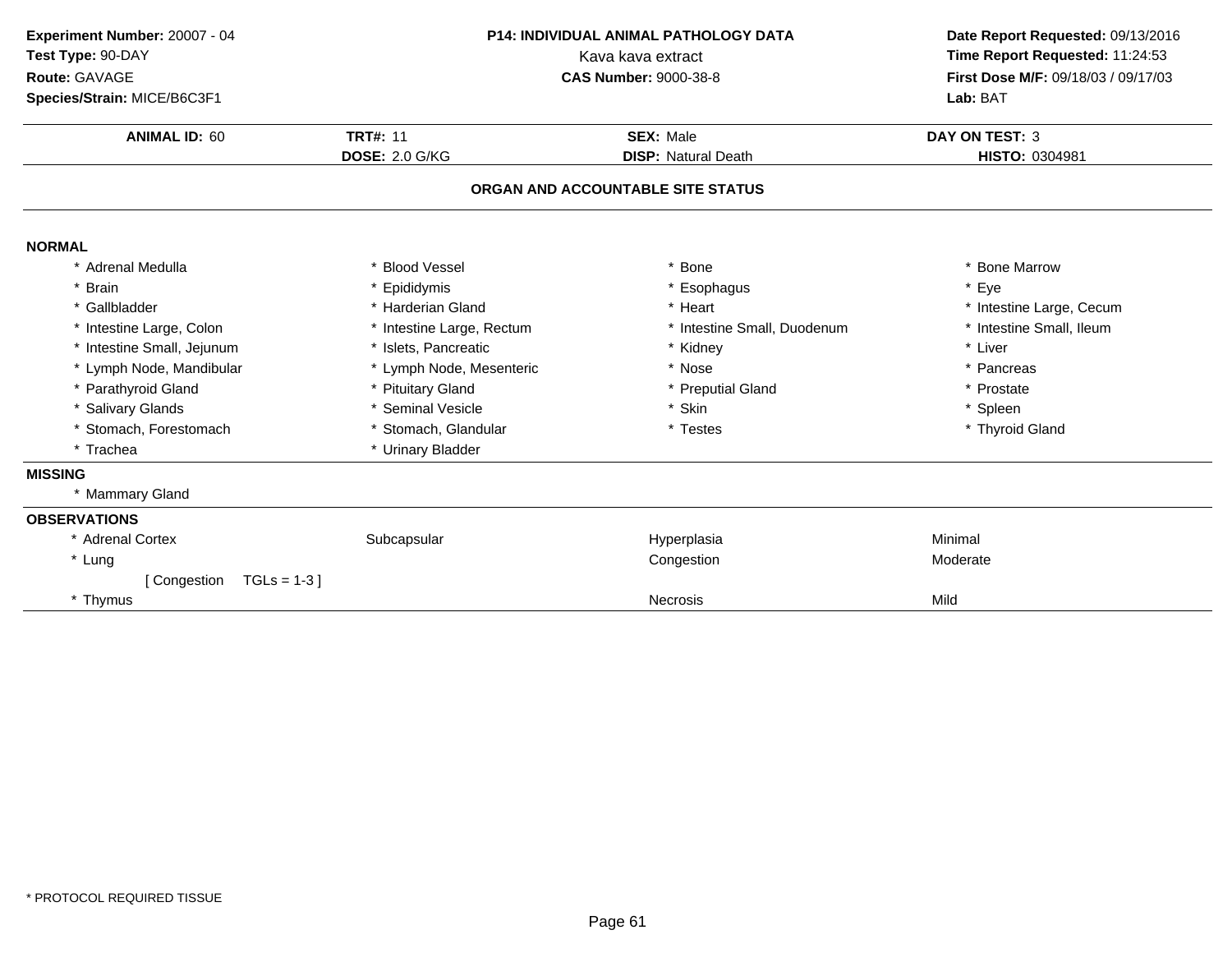| Experiment Number: 20007 - 04 | <b>P14: INDIVIDUAL ANIMAL PATHOLOGY DATA</b><br>Kava kava extract |                                   | Date Report Requested: 09/13/2016   |
|-------------------------------|-------------------------------------------------------------------|-----------------------------------|-------------------------------------|
| Test Type: 90-DAY             |                                                                   |                                   | Time Report Requested: 11:24:53     |
| Route: GAVAGE                 |                                                                   | <b>CAS Number: 9000-38-8</b>      | First Dose M/F: 09/18/03 / 09/17/03 |
| Species/Strain: MICE/B6C3F1   |                                                                   |                                   | Lab: BAT                            |
| <b>ANIMAL ID: 61</b>          | TRT#: $2$                                                         | <b>SEX: Female</b>                | DAY ON TEST: 93                     |
|                               | DOSE: 0 G/KG                                                      | <b>DISP: Terminal Sacrifice</b>   | HISTO: 0304982                      |
|                               |                                                                   | ORGAN AND ACCOUNTABLE SITE STATUS |                                     |
| <b>NORMAL</b>                 |                                                                   |                                   |                                     |
| * Adrenal Medulla             | * Blood Vessel                                                    | Bone                              | * Bone Marrow                       |
| * Brain                       | * Clitoral Gland                                                  | * Esophagus                       | * Eye                               |
| * Gallbladder                 | * Harderian Gland                                                 | * Heart                           | * Intestine Large, Cecum            |
| * Intestine Large, Colon      | * Intestine Large, Rectum                                         | * Intestine Small, Duodenum       | * Intestine Small, Ileum            |
| * Intestine Small, Jejunum    | * Islets, Pancreatic                                              | * Kidney                          | * Lung                              |
| * Lymph Node, Mandibular      | * Lymph Node, Mesenteric                                          | * Mammary Gland                   | * Nose                              |
| * Ovary                       | * Pancreas                                                        | * Parathyroid Gland               | * Pituitary Gland                   |
| * Salivary Glands             | * Skin                                                            | * Spleen                          | * Stomach, Forestomach              |
| * Stomach, Glandular          | * Thymus                                                          | * Thyroid Gland                   | * Trachea                           |
| * Urinary Bladder             | * Uterus                                                          |                                   |                                     |
| <b>OBSERVATIONS</b>           |                                                                   |                                   |                                     |
| * Adrenal Cortex              | Subcapsular                                                       | Hyperplasia                       | Mild                                |
| * Liver                       |                                                                   | Inflammation                      | Chronic, Minimal                    |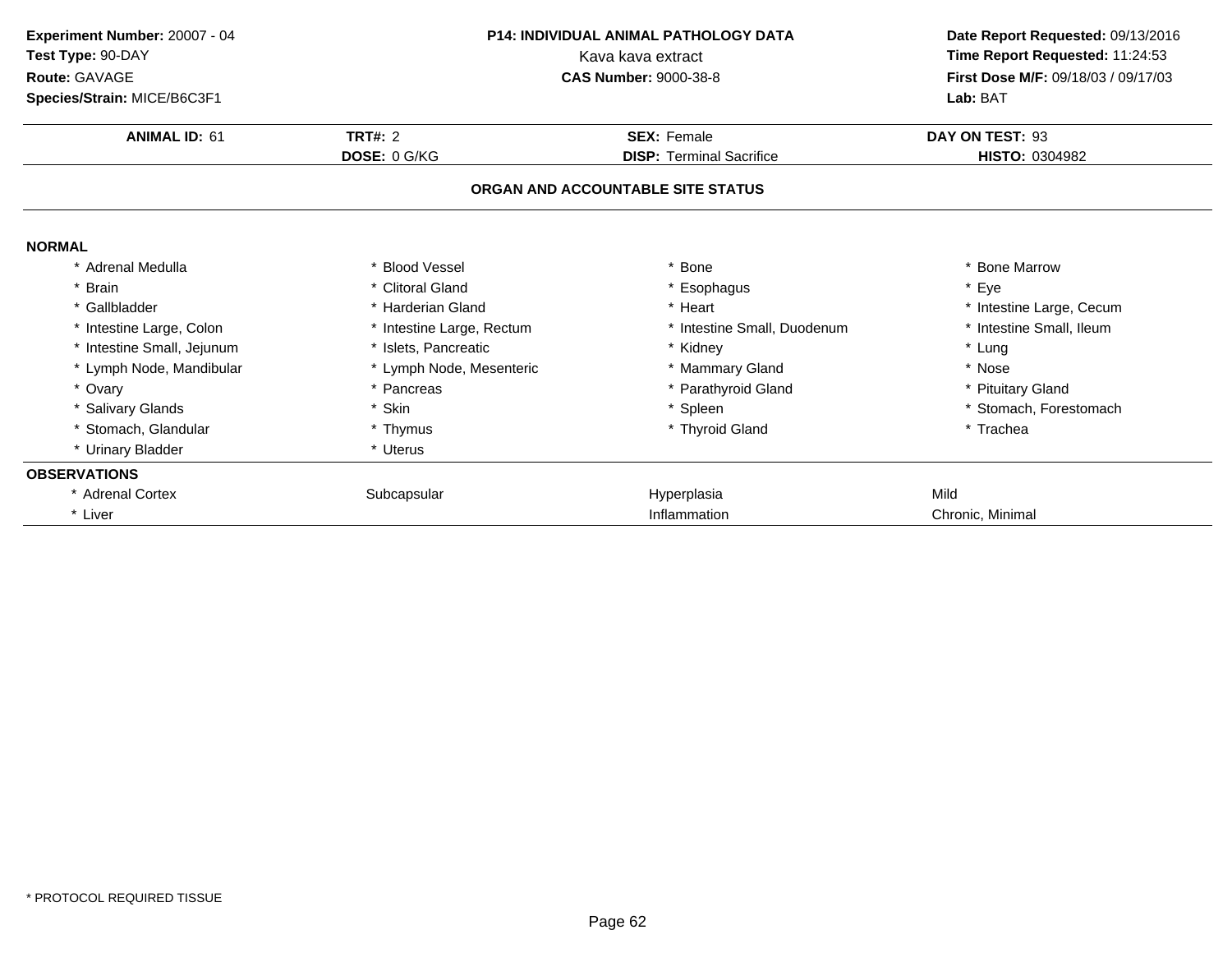| Experiment Number: 20007 - 04<br>Test Type: 90-DAY<br>Route: GAVAGE<br>Species/Strain: MICE/B6C3F1 | <b>P14: INDIVIDUAL ANIMAL PATHOLOGY DATA</b><br>Kava kava extract<br><b>CAS Number: 9000-38-8</b> |                                   | Date Report Requested: 09/13/2016<br>Time Report Requested: 11:24:53<br>First Dose M/F: 09/18/03 / 09/17/03<br>Lab: BAT |
|----------------------------------------------------------------------------------------------------|---------------------------------------------------------------------------------------------------|-----------------------------------|-------------------------------------------------------------------------------------------------------------------------|
| <b>ANIMAL ID: 62</b>                                                                               | <b>TRT#: 2</b>                                                                                    | <b>SEX: Female</b>                | DAY ON TEST: 93                                                                                                         |
|                                                                                                    | DOSE: 0 G/KG                                                                                      | <b>DISP: Terminal Sacrifice</b>   | HISTO: 0304983                                                                                                          |
|                                                                                                    |                                                                                                   | ORGAN AND ACCOUNTABLE SITE STATUS |                                                                                                                         |
| <b>NORMAL</b>                                                                                      |                                                                                                   |                                   |                                                                                                                         |
| * Adrenal Medulla                                                                                  | * Blood Vessel                                                                                    | * Bone                            | * Bone Marrow                                                                                                           |
| * Brain                                                                                            | * Clitoral Gland                                                                                  | Esophagus                         | * Eye                                                                                                                   |
| * Gallbladder                                                                                      | * Harderian Gland                                                                                 | * Heart                           | * Intestine Large, Cecum                                                                                                |
| * Intestine Large, Colon                                                                           | * Intestine Large, Rectum                                                                         | * Intestine Small, Duodenum       | * Intestine Small, Ileum                                                                                                |
| * Intestine Small, Jejunum                                                                         | * Islets, Pancreatic                                                                              | * Kidney                          | * Lung                                                                                                                  |
| * Lymph Node, Mandibular                                                                           | * Lymph Node, Mesenteric                                                                          | * Mammary Gland                   | * Nose                                                                                                                  |
| * Ovary                                                                                            | * Pancreas                                                                                        | * Pituitary Gland                 | * Salivary Glands                                                                                                       |
| * Skin                                                                                             | * Spleen                                                                                          | * Stomach, Forestomach            | * Stomach, Glandular                                                                                                    |
| * Thymus                                                                                           | * Thyroid Gland                                                                                   | * Trachea                         | * Urinary Bladder                                                                                                       |
| * Uterus                                                                                           |                                                                                                   |                                   |                                                                                                                         |
| <b>MISSING</b>                                                                                     |                                                                                                   |                                   |                                                                                                                         |
| * Parathyroid Gland                                                                                |                                                                                                   |                                   |                                                                                                                         |
| <b>OBSERVATIONS</b>                                                                                |                                                                                                   |                                   |                                                                                                                         |
| * Adrenal Cortex                                                                                   | Subcapsular                                                                                       | Hyperplasia                       | Minimal                                                                                                                 |
| * Liver                                                                                            |                                                                                                   | Inflammation                      | Chronic, Minimal                                                                                                        |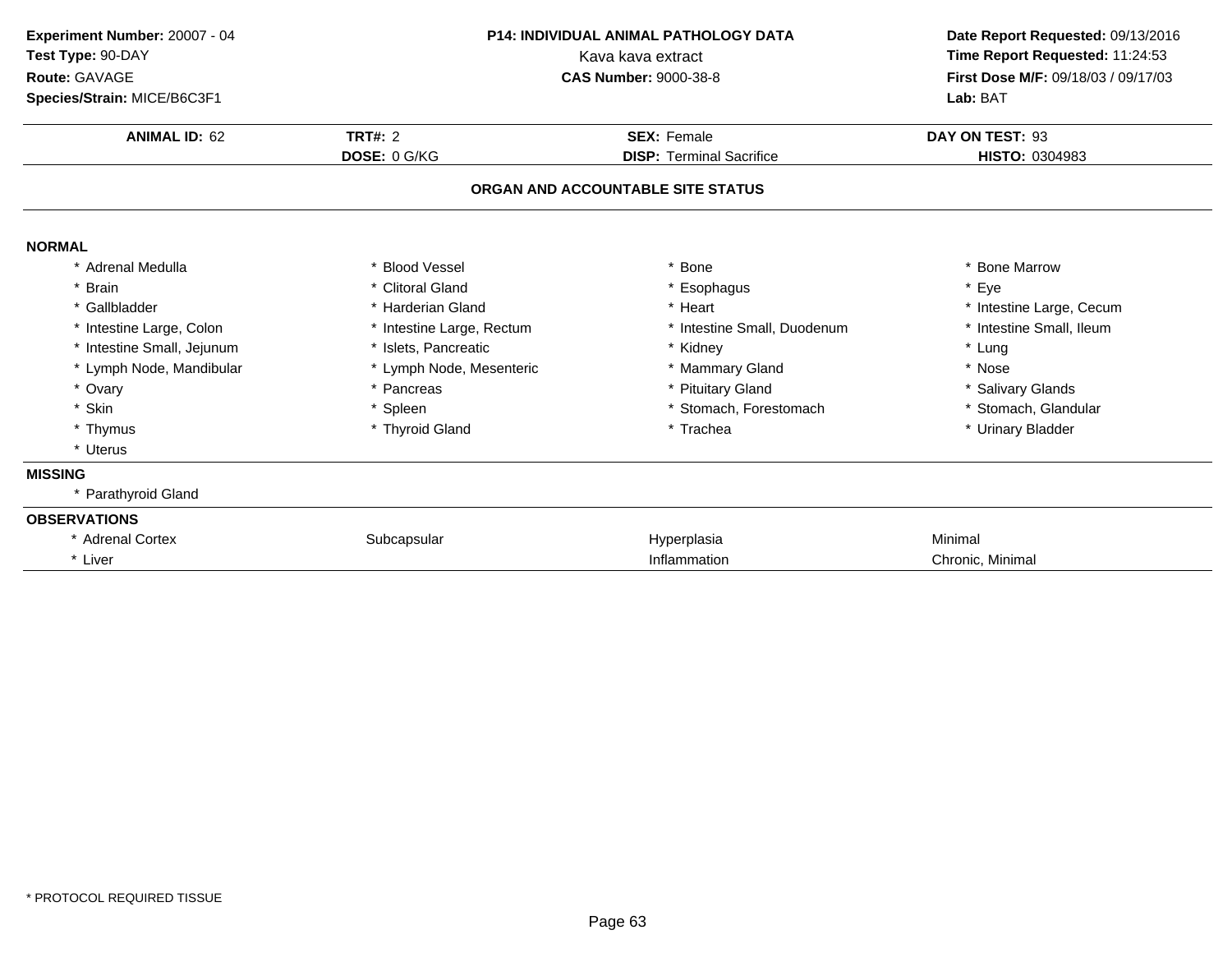| Experiment Number: 20007 - 04 | <b>P14: INDIVIDUAL ANIMAL PATHOLOGY DATA</b><br>Kava kava extract |                                   | Date Report Requested: 09/13/2016   |  |
|-------------------------------|-------------------------------------------------------------------|-----------------------------------|-------------------------------------|--|
| Test Type: 90-DAY             |                                                                   |                                   | Time Report Requested: 11:24:53     |  |
| Route: GAVAGE                 |                                                                   | <b>CAS Number: 9000-38-8</b>      | First Dose M/F: 09/18/03 / 09/17/03 |  |
| Species/Strain: MICE/B6C3F1   |                                                                   |                                   | Lab: BAT                            |  |
| <b>ANIMAL ID: 63</b>          | TRT#: $2$                                                         | <b>SEX: Female</b>                | DAY ON TEST: 93                     |  |
|                               | DOSE: 0 G/KG                                                      | <b>DISP: Terminal Sacrifice</b>   | HISTO: 0304984                      |  |
|                               |                                                                   | ORGAN AND ACCOUNTABLE SITE STATUS |                                     |  |
| <b>NORMAL</b>                 |                                                                   |                                   |                                     |  |
| * Adrenal Medulla             | * Blood Vessel                                                    | Bone                              | * Bone Marrow                       |  |
| * Brain                       | * Clitoral Gland                                                  | * Esophagus                       | * Eye                               |  |
| * Gallbladder                 | * Harderian Gland                                                 | * Heart                           | * Intestine Large, Cecum            |  |
| * Intestine Large, Colon      | * Intestine Large, Rectum                                         | * Intestine Small, Duodenum       | * Intestine Small, Ileum            |  |
| * Intestine Small, Jejunum    | * Islets, Pancreatic                                              | * Kidney                          | * Liver                             |  |
| * Lung                        | * Lymph Node, Mandibular                                          | * Lymph Node, Mesenteric          | * Mammary Gland                     |  |
| * Nose                        | * Ovary                                                           | * Pancreas                        | * Parathyroid Gland                 |  |
| * Pituitary Gland             | * Salivary Glands                                                 | * Skin                            | * Spleen                            |  |
| * Stomach, Forestomach        | * Thymus                                                          | * Thyroid Gland                   | * Trachea                           |  |
| * Urinary Bladder             | * Uterus                                                          |                                   |                                     |  |
| <b>OBSERVATIONS</b>           |                                                                   |                                   |                                     |  |
| * Adrenal Cortex              | Subcapsular                                                       | Hyperplasia                       | Minimal                             |  |
| * Stomach, Glandular          |                                                                   | Cyst                              |                                     |  |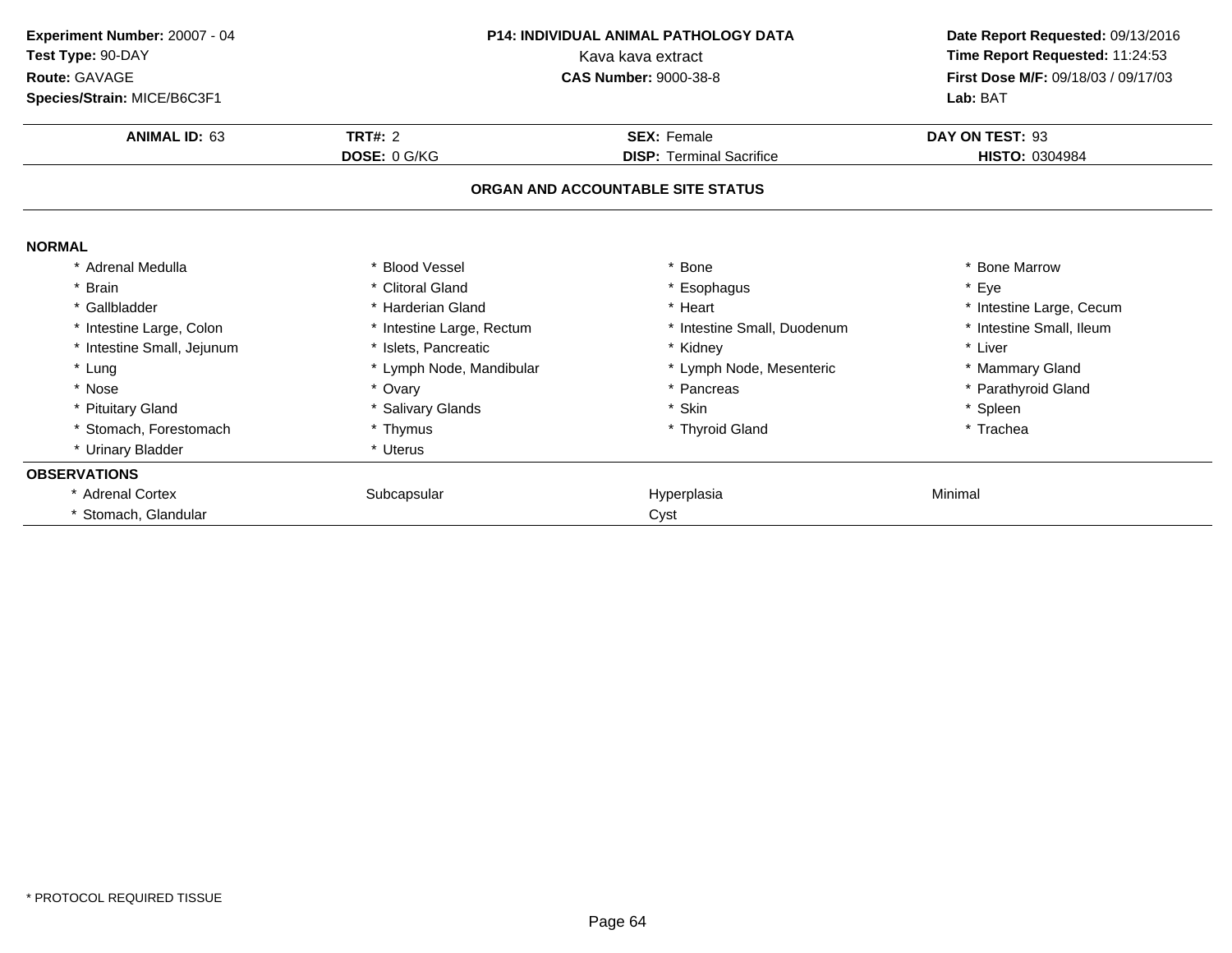| Experiment Number: 20007 - 04 | <b>P14: INDIVIDUAL ANIMAL PATHOLOGY DATA</b><br>Kava kava extract<br><b>CAS Number: 9000-38-8</b> |                                   | Date Report Requested: 09/13/2016                                      |  |
|-------------------------------|---------------------------------------------------------------------------------------------------|-----------------------------------|------------------------------------------------------------------------|--|
| Test Type: 90-DAY             |                                                                                                   |                                   | Time Report Requested: 11:24:53<br>First Dose M/F: 09/18/03 / 09/17/03 |  |
| Route: GAVAGE                 |                                                                                                   |                                   |                                                                        |  |
| Species/Strain: MICE/B6C3F1   |                                                                                                   |                                   | Lab: BAT                                                               |  |
| <b>ANIMAL ID: 64</b>          | TRT#: $2$                                                                                         | <b>SEX: Female</b>                | DAY ON TEST: 93                                                        |  |
|                               | DOSE: 0 G/KG                                                                                      | <b>DISP: Terminal Sacrifice</b>   | HISTO: 0304985                                                         |  |
|                               |                                                                                                   | ORGAN AND ACCOUNTABLE SITE STATUS |                                                                        |  |
| <b>NORMAL</b>                 |                                                                                                   |                                   |                                                                        |  |
| * Adrenal Medulla             | * Blood Vessel                                                                                    | * Bone                            | <b>Bone Marrow</b>                                                     |  |
| <b>Brain</b>                  | * Clitoral Gland                                                                                  | * Esophagus                       | * Eye                                                                  |  |
| * Gallbladder                 | * Harderian Gland                                                                                 | * Heart                           | * Intestine Large, Cecum                                               |  |
| * Intestine Large, Colon      | * Intestine Large, Rectum                                                                         | * Intestine Small, Duodenum       | * Intestine Small, Ileum                                               |  |
| * Intestine Small, Jejunum    | * Islets, Pancreatic                                                                              | * Kidney                          | * Lung                                                                 |  |
| * Lymph Node, Mandibular      | * Lymph Node, Mesenteric                                                                          | * Mammary Gland                   | * Nose                                                                 |  |
| * Ovary                       | * Pituitary Gland                                                                                 | * Salivary Glands                 | * Skin                                                                 |  |
| * Spleen                      | * Stomach, Forestomach                                                                            | * Stomach, Glandular              | * Thymus                                                               |  |
| * Thyroid Gland               | * Trachea                                                                                         | * Urinary Bladder                 | * Uterus                                                               |  |
| <b>MISSING</b>                |                                                                                                   |                                   |                                                                        |  |
| * Parathyroid Gland           |                                                                                                   |                                   |                                                                        |  |
| <b>OBSERVATIONS</b>           |                                                                                                   |                                   |                                                                        |  |
| * Adrenal Cortex              | Subcapsular                                                                                       | Hyperplasia                       | Mild                                                                   |  |
| * Liver                       |                                                                                                   | Inflammation                      | Chronic, Minimal                                                       |  |
| * Pancreas                    | Acinus                                                                                            | Vacuolization Cytoplasmic         | Mild                                                                   |  |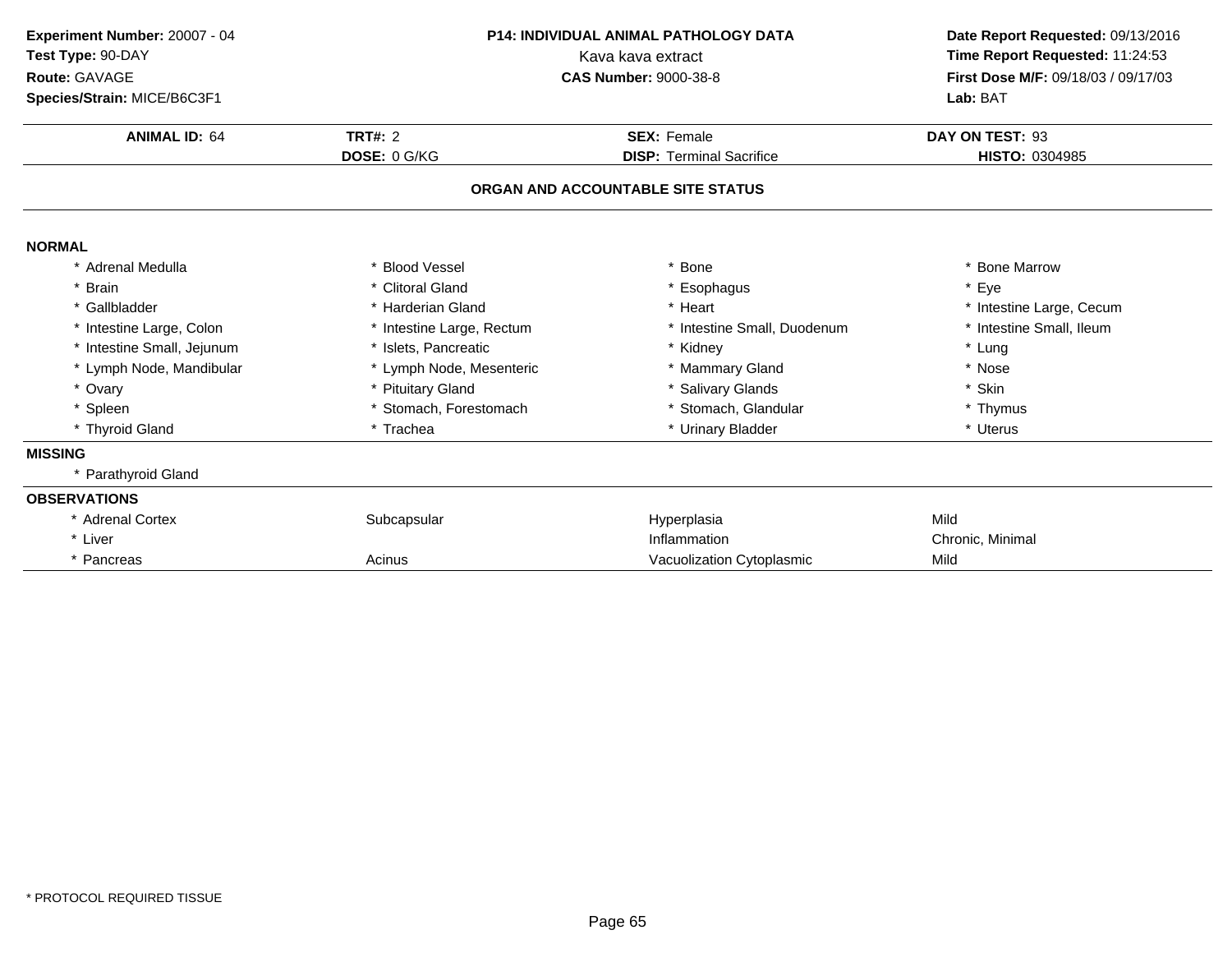| Experiment Number: 20007 - 04 | <b>P14: INDIVIDUAL ANIMAL PATHOLOGY DATA</b><br>Kava kava extract |                                   | Date Report Requested: 09/13/2016   |  |
|-------------------------------|-------------------------------------------------------------------|-----------------------------------|-------------------------------------|--|
| Test Type: 90-DAY             |                                                                   |                                   | Time Report Requested: 11:24:53     |  |
| Route: GAVAGE                 |                                                                   | <b>CAS Number: 9000-38-8</b>      | First Dose M/F: 09/18/03 / 09/17/03 |  |
| Species/Strain: MICE/B6C3F1   |                                                                   |                                   | Lab: BAT                            |  |
| <b>ANIMAL ID: 65</b>          | TRT#: $2$                                                         | <b>SEX: Female</b>                | DAY ON TEST: 93                     |  |
|                               | DOSE: 0 G/KG                                                      | <b>DISP: Terminal Sacrifice</b>   | HISTO: 0304986                      |  |
|                               |                                                                   | ORGAN AND ACCOUNTABLE SITE STATUS |                                     |  |
| <b>NORMAL</b>                 |                                                                   |                                   |                                     |  |
| * Adrenal Medulla             | * Blood Vessel                                                    | Bone                              | * Bone Marrow                       |  |
| * Brain                       | * Clitoral Gland                                                  | * Esophagus                       | * Eye                               |  |
| * Gallbladder                 | * Harderian Gland                                                 | * Heart                           | * Intestine Large, Cecum            |  |
| * Intestine Large, Colon      | * Intestine Large, Rectum                                         | * Intestine Small, Duodenum       | * Intestine Small, Ileum            |  |
| * Intestine Small, Jejunum    | * Islets, Pancreatic                                              | * Kidney                          | * Lung                              |  |
| * Lymph Node, Mandibular      | * Lymph Node, Mesenteric                                          | * Mammary Gland                   | * Nose                              |  |
| * Ovary                       | * Pancreas                                                        | * Parathyroid Gland               | * Pituitary Gland                   |  |
| * Salivary Glands             | * Skin                                                            | * Spleen                          | * Stomach, Forestomach              |  |
| * Stomach, Glandular          | * Thymus                                                          | * Thyroid Gland                   | * Trachea                           |  |
| * Urinary Bladder             | * Uterus                                                          |                                   |                                     |  |
| <b>OBSERVATIONS</b>           |                                                                   |                                   |                                     |  |
| * Adrenal Cortex              | Subcapsular                                                       | Hyperplasia                       | Mild                                |  |
| * Liver                       |                                                                   | Inflammation                      | Chronic, Minimal                    |  |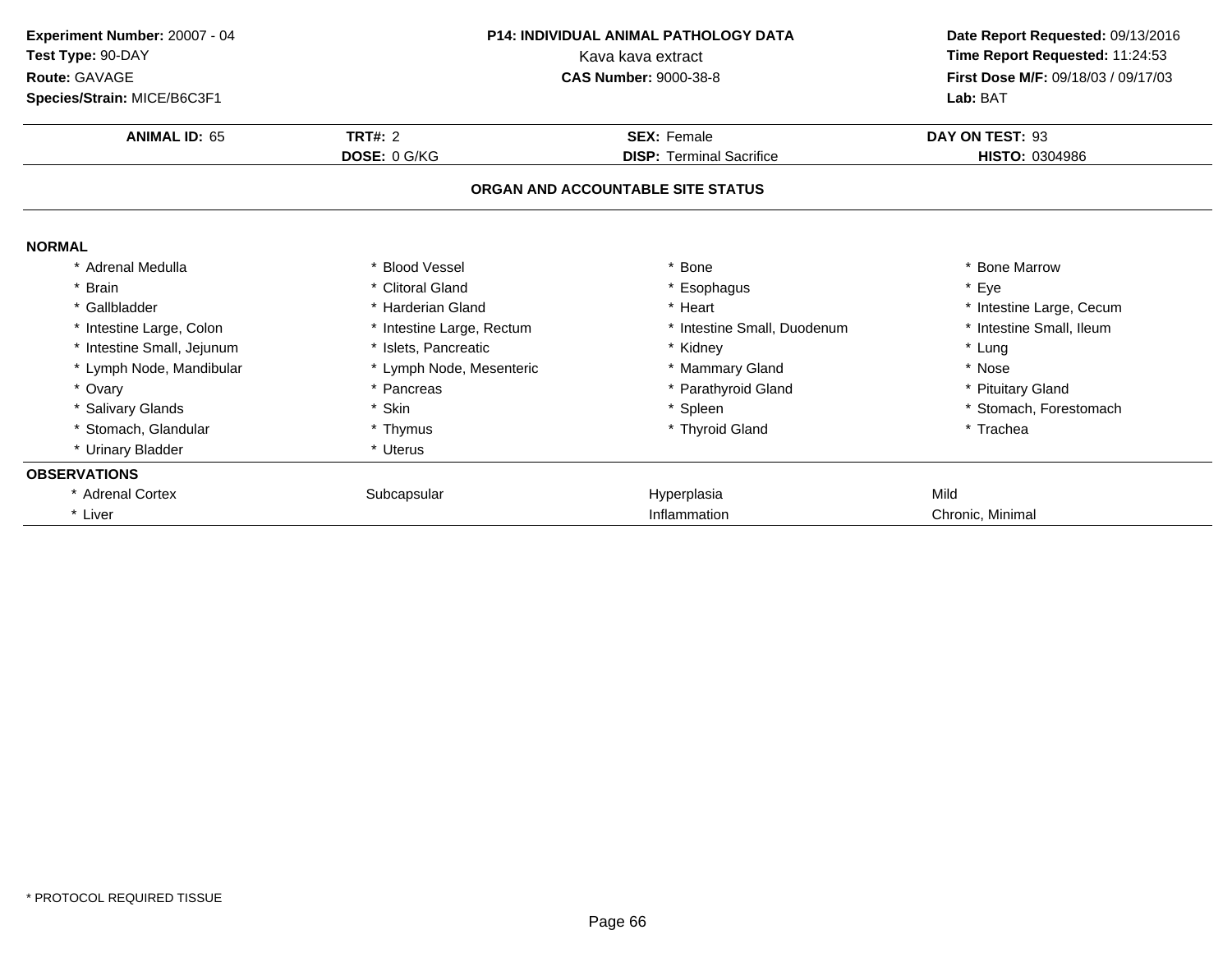| Experiment Number: 20007 - 04<br>Test Type: 90-DAY<br>Route: GAVAGE<br>Species/Strain: MICE/B6C3F1 | <b>P14: INDIVIDUAL ANIMAL PATHOLOGY DATA</b><br>Kava kava extract<br><b>CAS Number: 9000-38-8</b> |                                   | Date Report Requested: 09/13/2016<br>Time Report Requested: 11:24:53<br>First Dose M/F: 09/18/03 / 09/17/03<br>Lab: BAT |
|----------------------------------------------------------------------------------------------------|---------------------------------------------------------------------------------------------------|-----------------------------------|-------------------------------------------------------------------------------------------------------------------------|
| <b>ANIMAL ID: 66</b>                                                                               | <b>TRT#: 2</b>                                                                                    | <b>SEX: Female</b>                | DAY ON TEST: 93                                                                                                         |
|                                                                                                    | DOSE: 0 G/KG                                                                                      | <b>DISP: Terminal Sacrifice</b>   | HISTO: 0304987                                                                                                          |
|                                                                                                    |                                                                                                   | ORGAN AND ACCOUNTABLE SITE STATUS |                                                                                                                         |
| <b>NORMAL</b>                                                                                      |                                                                                                   |                                   |                                                                                                                         |
| * Adrenal Medulla                                                                                  | * Blood Vessel                                                                                    | * Bone                            | * Bone Marrow                                                                                                           |
| * Brain                                                                                            | * Clitoral Gland                                                                                  | Esophagus                         | * Eye                                                                                                                   |
| * Gallbladder                                                                                      | * Harderian Gland                                                                                 | * Heart                           | * Intestine Large, Cecum                                                                                                |
| * Intestine Large, Colon                                                                           | * Intestine Large, Rectum                                                                         | * Intestine Small, Duodenum       | * Intestine Small, Ileum                                                                                                |
| * Intestine Small, Jejunum                                                                         | * Islets, Pancreatic                                                                              | * Kidney                          | * Lung                                                                                                                  |
| * Lymph Node, Mandibular                                                                           | * Lymph Node, Mesenteric                                                                          | * Mammary Gland                   | * Nose                                                                                                                  |
| * Ovary                                                                                            | * Pancreas                                                                                        | * Pituitary Gland                 | * Salivary Glands                                                                                                       |
| * Skin                                                                                             | * Spleen                                                                                          | * Stomach, Forestomach            | * Stomach, Glandular                                                                                                    |
| * Thymus                                                                                           | * Thyroid Gland                                                                                   | * Trachea                         | * Urinary Bladder                                                                                                       |
| * Uterus                                                                                           |                                                                                                   |                                   |                                                                                                                         |
| <b>MISSING</b>                                                                                     |                                                                                                   |                                   |                                                                                                                         |
| * Parathyroid Gland                                                                                |                                                                                                   |                                   |                                                                                                                         |
| <b>OBSERVATIONS</b>                                                                                |                                                                                                   |                                   |                                                                                                                         |
| * Adrenal Cortex                                                                                   | Subcapsular                                                                                       | Hyperplasia                       | Minimal                                                                                                                 |
| * Liver                                                                                            |                                                                                                   | Inflammation                      | Chronic, Minimal                                                                                                        |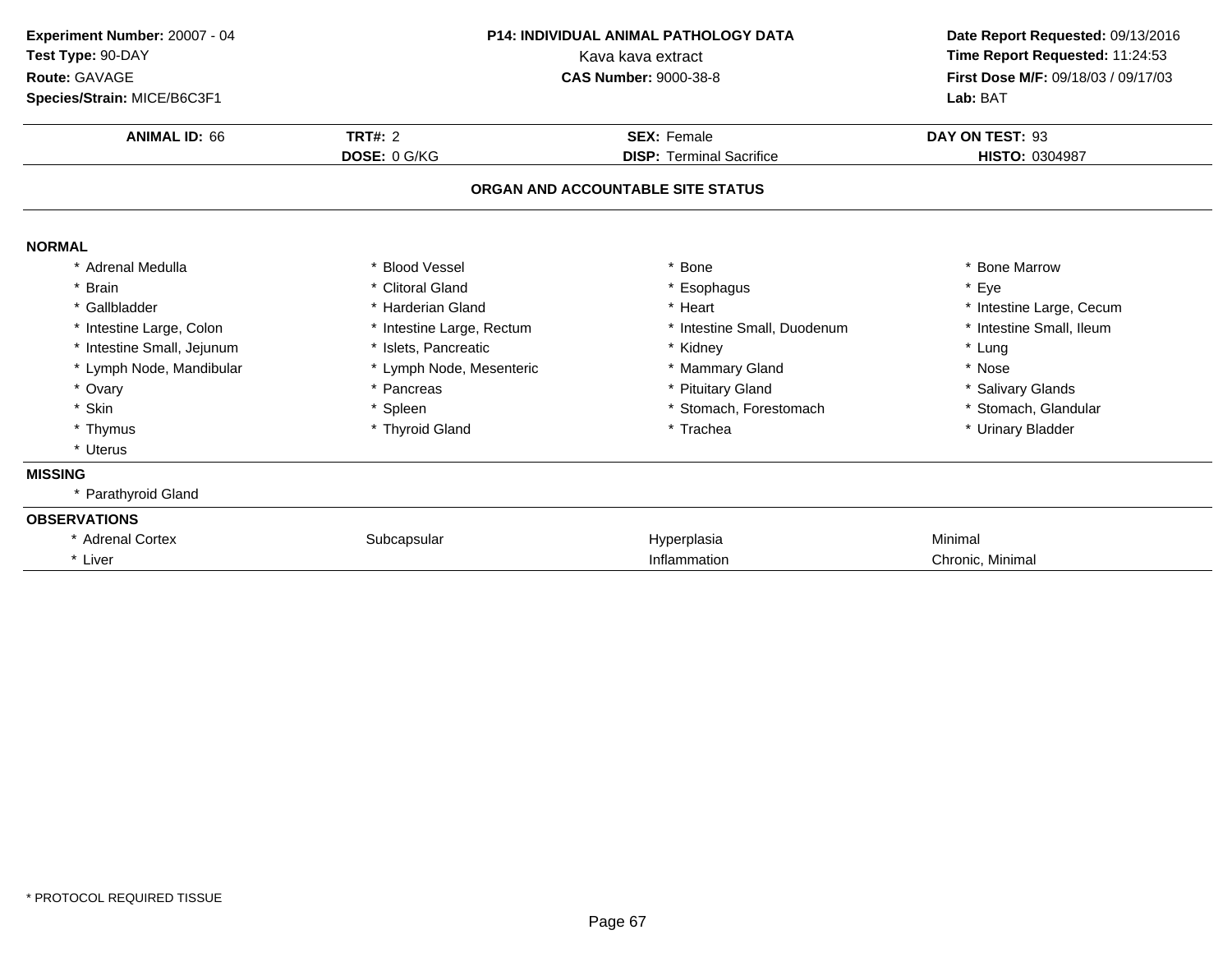| Experiment Number: 20007 - 04 | <b>P14: INDIVIDUAL ANIMAL PATHOLOGY DATA</b><br>Kava kava extract |                                   | Date Report Requested: 09/13/2016<br>Time Report Requested: 11:24:53 |  |
|-------------------------------|-------------------------------------------------------------------|-----------------------------------|----------------------------------------------------------------------|--|
| Test Type: 90-DAY             |                                                                   |                                   |                                                                      |  |
| Route: GAVAGE                 |                                                                   | <b>CAS Number: 9000-38-8</b>      | First Dose M/F: 09/18/03 / 09/17/03                                  |  |
| Species/Strain: MICE/B6C3F1   |                                                                   |                                   | Lab: BAT                                                             |  |
| <b>ANIMAL ID: 67</b>          | <b>TRT#: 2</b>                                                    | <b>SEX: Female</b>                | DAY ON TEST: 93                                                      |  |
|                               | DOSE: 0 G/KG                                                      | <b>DISP: Terminal Sacrifice</b>   | <b>HISTO: 0304988</b>                                                |  |
|                               |                                                                   | ORGAN AND ACCOUNTABLE SITE STATUS |                                                                      |  |
| <b>NORMAL</b>                 |                                                                   |                                   |                                                                      |  |
| * Adrenal Medulla             | * Blood Vessel                                                    | Bone                              | * Bone Marrow                                                        |  |
| * Brain                       | * Clitoral Gland                                                  | * Esophagus                       | * Eye                                                                |  |
| * Gallbladder                 | * Harderian Gland                                                 | * Heart                           | * Intestine Large, Cecum                                             |  |
| * Intestine Large, Colon      | * Intestine Large, Rectum                                         | * Intestine Small, Duodenum       | * Intestine Small, Ileum                                             |  |
| * Intestine Small, Jejunum    | * Islets, Pancreatic                                              | * Kidney                          | * Lung                                                               |  |
| * Lymph Node, Mandibular      | * Lymph Node, Mesenteric                                          | * Mammary Gland                   | * Nose                                                               |  |
| * Ovary                       | * Pancreas                                                        | * Parathyroid Gland               | * Pituitary Gland                                                    |  |
| * Salivary Glands             | * Skin                                                            | * Spleen                          | * Stomach, Forestomach                                               |  |
| * Stomach, Glandular          | * Thymus                                                          | * Thyroid Gland                   | * Trachea                                                            |  |
| * Urinary Bladder             | * Uterus                                                          |                                   |                                                                      |  |
| <b>OBSERVATIONS</b>           |                                                                   |                                   |                                                                      |  |
| * Adrenal Cortex              | Subcapsular                                                       | Hyperplasia                       | Minimal                                                              |  |
| * Liver                       |                                                                   | Inflammation                      | Chronic, Minimal                                                     |  |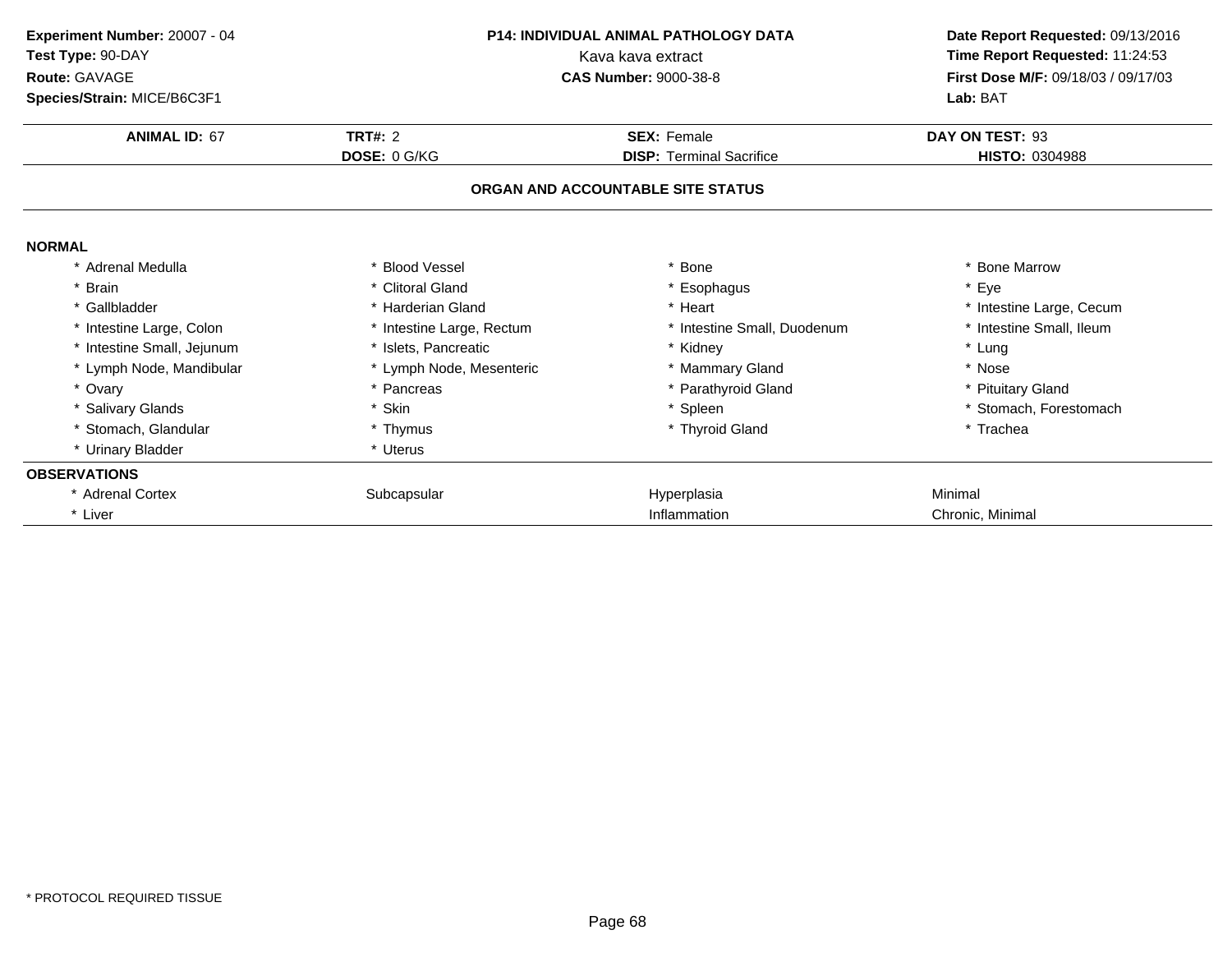| Experiment Number: 20007 - 04 | <b>P14: INDIVIDUAL ANIMAL PATHOLOGY DATA</b><br>Kava kava extract |                                   | Date Report Requested: 09/13/2016   |  |
|-------------------------------|-------------------------------------------------------------------|-----------------------------------|-------------------------------------|--|
| Test Type: 90-DAY             |                                                                   |                                   | Time Report Requested: 11:24:53     |  |
| Route: GAVAGE                 |                                                                   | <b>CAS Number: 9000-38-8</b>      | First Dose M/F: 09/18/03 / 09/17/03 |  |
| Species/Strain: MICE/B6C3F1   |                                                                   |                                   | Lab: BAT                            |  |
| <b>ANIMAL ID: 68</b>          | TRT#: $2$                                                         | <b>SEX: Female</b>                | DAY ON TEST: 93                     |  |
|                               | DOSE: 0 G/KG                                                      | <b>DISP: Terminal Sacrifice</b>   | HISTO: 0304989                      |  |
|                               |                                                                   | ORGAN AND ACCOUNTABLE SITE STATUS |                                     |  |
| <b>NORMAL</b>                 |                                                                   |                                   |                                     |  |
| * Adrenal Medulla             | * Blood Vessel                                                    | Bone                              | * Bone Marrow                       |  |
| * Brain                       | * Clitoral Gland                                                  | * Esophagus                       | * Eye                               |  |
| * Gallbladder                 | * Harderian Gland                                                 | * Heart                           | * Intestine Large, Cecum            |  |
| * Intestine Large, Colon      | * Intestine Large, Rectum                                         | * Intestine Small, Duodenum       | * Intestine Small, Ileum            |  |
| * Intestine Small, Jejunum    | * Islets, Pancreatic                                              | * Kidney                          | * Lung                              |  |
| * Lymph Node, Mandibular      | * Lymph Node, Mesenteric                                          | * Mammary Gland                   | * Nose                              |  |
| * Ovary                       | * Pancreas                                                        | * Parathyroid Gland               | * Pituitary Gland                   |  |
| * Salivary Glands             | * Skin                                                            | * Spleen                          | * Stomach, Forestomach              |  |
| * Stomach, Glandular          | * Thymus                                                          | * Thyroid Gland                   | * Trachea                           |  |
| * Urinary Bladder             | * Uterus                                                          |                                   |                                     |  |
| <b>OBSERVATIONS</b>           |                                                                   |                                   |                                     |  |
| * Adrenal Cortex              | Subcapsular                                                       | Hyperplasia                       | Minimal                             |  |
| * Liver                       |                                                                   | Inflammation                      | Chronic, Minimal                    |  |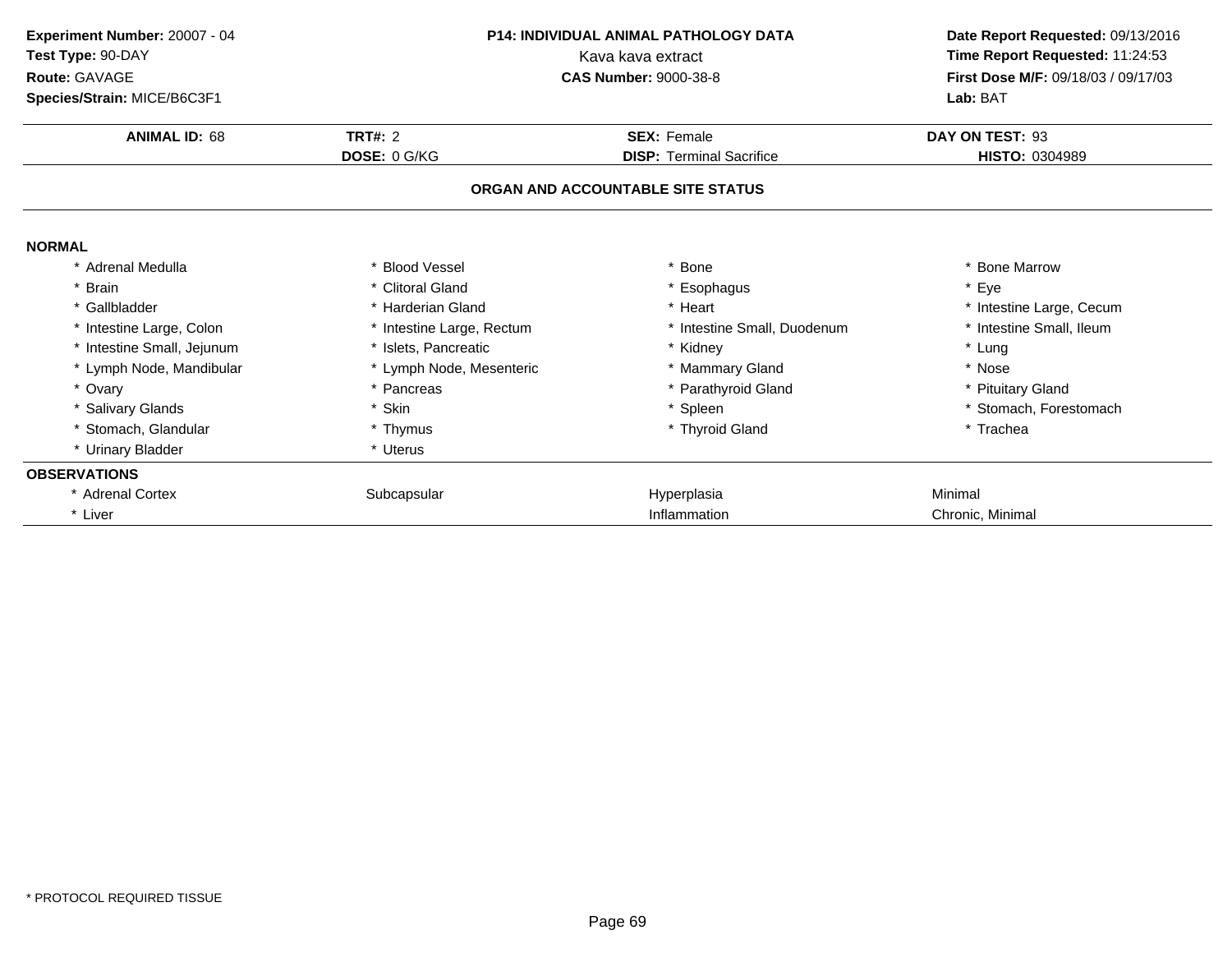| Experiment Number: 20007 - 04 | P14: INDIVIDUAL ANIMAL PATHOLOGY DATA<br>Kava kava extract |                                   | Date Report Requested: 09/13/2016<br>Time Report Requested: 11:24:53 |  |
|-------------------------------|------------------------------------------------------------|-----------------------------------|----------------------------------------------------------------------|--|
| Test Type: 90-DAY             |                                                            |                                   |                                                                      |  |
| Route: GAVAGE                 |                                                            | <b>CAS Number: 9000-38-8</b>      | First Dose M/F: 09/18/03 / 09/17/03                                  |  |
| Species/Strain: MICE/B6C3F1   |                                                            |                                   | Lab: BAT                                                             |  |
| <b>ANIMAL ID: 69</b>          | TRT#: $2$                                                  | <b>SEX: Female</b>                | DAY ON TEST: 93                                                      |  |
|                               | DOSE: 0 G/KG                                               | <b>DISP: Terminal Sacrifice</b>   | HISTO: 0304990                                                       |  |
|                               |                                                            | ORGAN AND ACCOUNTABLE SITE STATUS |                                                                      |  |
| <b>NORMAL</b>                 |                                                            |                                   |                                                                      |  |
| * Adrenal Medulla             | * Blood Vessel                                             | Bone                              | * Bone Marrow                                                        |  |
| * Brain                       | * Clitoral Gland                                           | * Esophagus                       | * Eye                                                                |  |
| * Gallbladder                 | * Harderian Gland                                          | * Heart                           | * Intestine Large, Cecum                                             |  |
| * Intestine Large, Colon      | * Intestine Large, Rectum                                  | * Intestine Small, Duodenum       | * Intestine Small, Ileum                                             |  |
| * Intestine Small, Jejunum    | * Islets. Pancreatic                                       | Kidney                            | * Lung                                                               |  |
| * Lymph Node, Mandibular      | * Lymph Node, Mesenteric                                   | * Mammary Gland                   | * Nose                                                               |  |
| * Ovary                       | * Pancreas                                                 | * Parathyroid Gland               | * Pituitary Gland                                                    |  |
| * Salivary Glands             | * Skin                                                     | * Spleen                          | * Stomach, Forestomach                                               |  |
| * Stomach, Glandular          | * Thymus                                                   | * Thyroid Gland                   | * Trachea                                                            |  |
| * Urinary Bladder             | * Uterus                                                   |                                   |                                                                      |  |
| <b>OBSERVATIONS</b>           |                                                            |                                   |                                                                      |  |
| * Adrenal Cortex              | Subcapsular                                                | Hyperplasia                       | Minimal                                                              |  |
| * Liver                       |                                                            | Inflammation                      | Chronic, Minimal                                                     |  |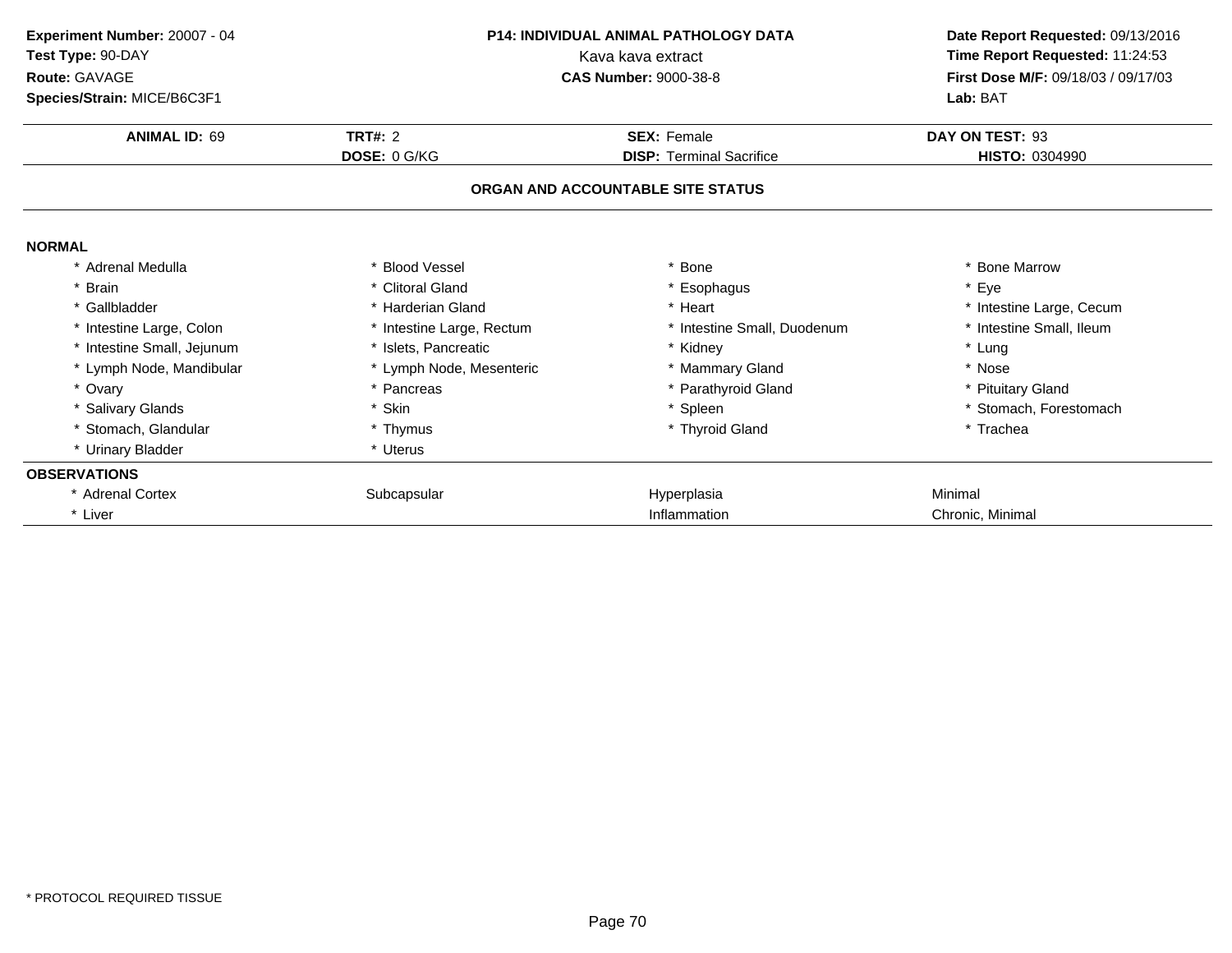| Experiment Number: 20007 - 04 | <b>P14: INDIVIDUAL ANIMAL PATHOLOGY DATA</b><br>Kava kava extract |                                   | Date Report Requested: 09/13/2016   |  |
|-------------------------------|-------------------------------------------------------------------|-----------------------------------|-------------------------------------|--|
| Test Type: 90-DAY             |                                                                   |                                   | Time Report Requested: 11:24:53     |  |
| Route: GAVAGE                 |                                                                   | <b>CAS Number: 9000-38-8</b>      | First Dose M/F: 09/18/03 / 09/17/03 |  |
| Species/Strain: MICE/B6C3F1   |                                                                   |                                   | Lab: BAT                            |  |
| <b>ANIMAL ID: 70</b>          | <b>TRT#: 2</b>                                                    | <b>SEX: Female</b>                | DAY ON TEST: 93                     |  |
|                               | DOSE: 0 G/KG                                                      | <b>DISP: Terminal Sacrifice</b>   | <b>HISTO: 0304991</b>               |  |
|                               |                                                                   | ORGAN AND ACCOUNTABLE SITE STATUS |                                     |  |
| <b>NORMAL</b>                 |                                                                   |                                   |                                     |  |
| * Adrenal Medulla             | * Blood Vessel                                                    | Bone                              | * Bone Marrow                       |  |
| * Brain                       | * Clitoral Gland                                                  | * Esophagus                       | * Eye                               |  |
| * Gallbladder                 | * Harderian Gland                                                 | * Heart                           | * Intestine Large, Cecum            |  |
| * Intestine Large, Colon      | * Intestine Large, Rectum                                         | * Intestine Small, Duodenum       | * Intestine Small, Ileum            |  |
| * Intestine Small, Jejunum    | * Islets. Pancreatic                                              | * Kidney                          | * Lung                              |  |
| * Lymph Node, Mandibular      | * Lymph Node, Mesenteric                                          | * Mammary Gland                   | * Nose                              |  |
| * Ovary                       | * Pancreas                                                        | * Parathyroid Gland               | * Pituitary Gland                   |  |
| * Salivary Glands             | * Skin                                                            | * Spleen                          | * Stomach, Forestomach              |  |
| * Stomach, Glandular          | * Thymus                                                          | * Thyroid Gland                   | * Trachea                           |  |
| * Urinary Bladder             | * Uterus                                                          |                                   |                                     |  |
| <b>OBSERVATIONS</b>           |                                                                   |                                   |                                     |  |
| * Adrenal Cortex              | Subcapsular                                                       | Hyperplasia                       | Minimal                             |  |
| * Liver                       |                                                                   | Inflammation                      | Chronic, Minimal                    |  |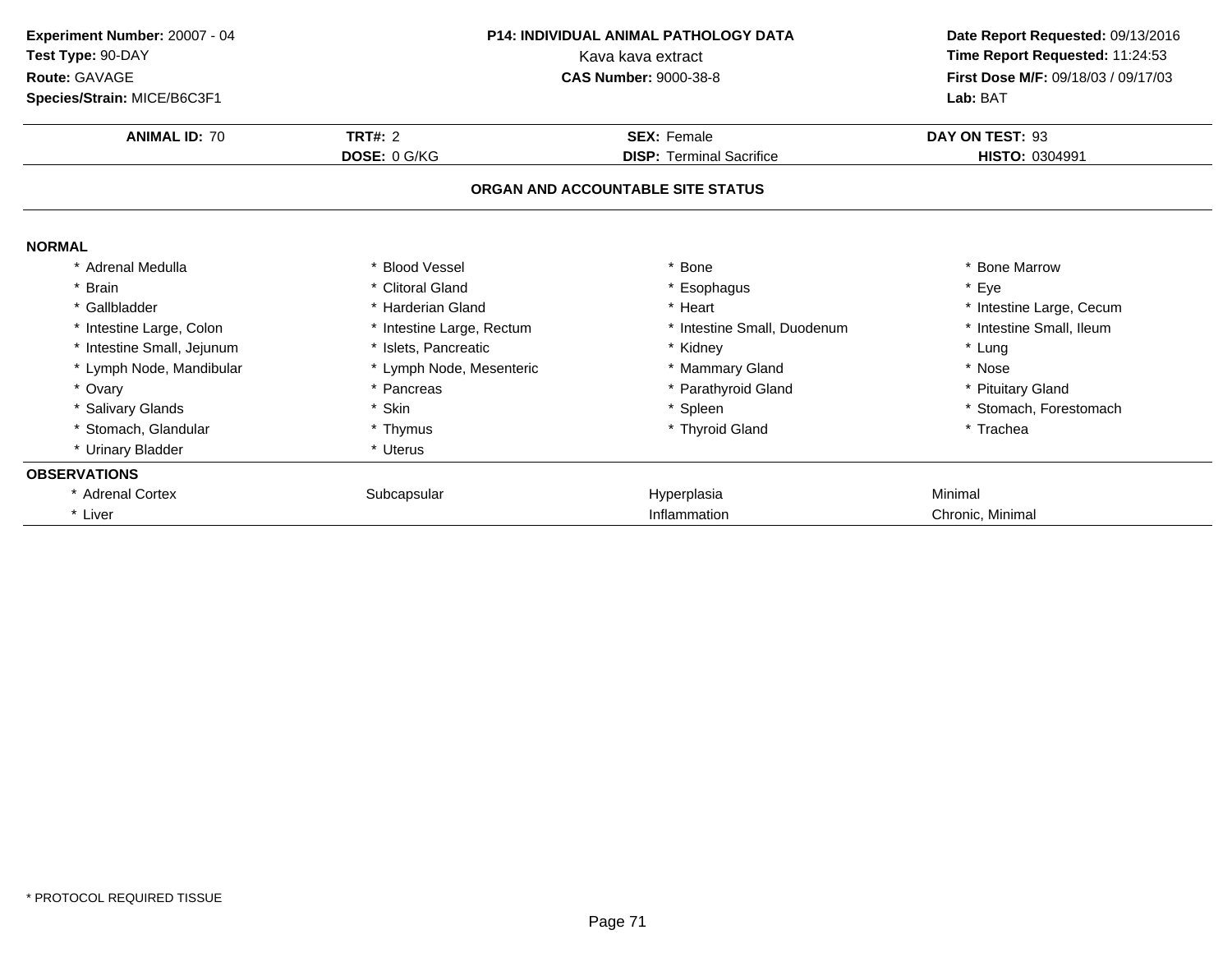| Experiment Number: 20007 - 04<br>Test Type: 90-DAY<br>Route: GAVAGE<br>Species/Strain: MICE/B6C3F1 | <b>P14: INDIVIDUAL ANIMAL PATHOLOGY DATA</b><br>Kava kava extract<br><b>CAS Number: 9000-38-8</b>  |              | Date Report Requested: 09/13/2016<br>Time Report Requested: 11:24:53<br>First Dose M/F: 09/18/03 / 09/17/03<br>Lab: BAT |
|----------------------------------------------------------------------------------------------------|----------------------------------------------------------------------------------------------------|--------------|-------------------------------------------------------------------------------------------------------------------------|
| <b>ANIMAL ID: 71</b>                                                                               | <b>TRT#: 4</b><br><b>SEX: Female</b><br><b>DOSE: 0.125 G/KG</b><br><b>DISP:</b> Terminal Sacrifice |              | DAY ON TEST: 93<br><b>HISTO: 0304992</b>                                                                                |
|                                                                                                    | ORGAN AND ACCOUNTABLE SITE STATUS                                                                  |              |                                                                                                                         |
| <b>NORMAL</b>                                                                                      |                                                                                                    |              |                                                                                                                         |
| <b>Bone Marrow</b>                                                                                 | Spleen                                                                                             | Thymus       |                                                                                                                         |
| <b>OBSERVATIONS</b>                                                                                |                                                                                                    |              |                                                                                                                         |
| Liver                                                                                              |                                                                                                    | Inflammation | Chronic, Minimal                                                                                                        |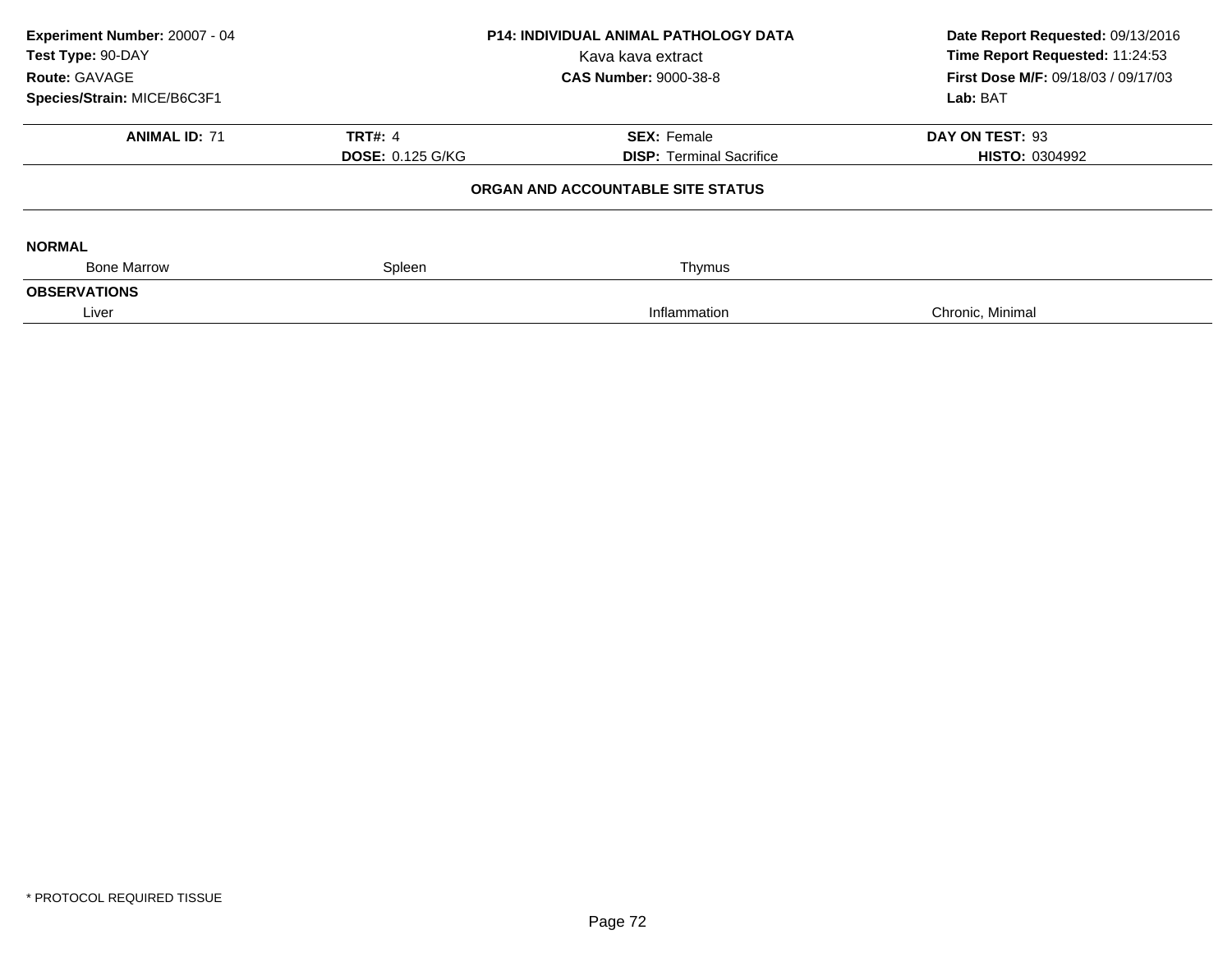| Experiment Number: 20007 - 04<br>Test Type: 90-DAY<br>Route: GAVAGE<br>Species/Strain: MICE/B6C3F1 | <b>P14: INDIVIDUAL ANIMAL PATHOLOGY DATA</b><br>Kava kava extract<br><b>CAS Number: 9000-38-8</b> |                                                       | Date Report Requested: 09/13/2016<br>Time Report Requested: 11:24:53<br>First Dose M/F: 09/18/03 / 09/17/03<br>Lab: BAT |
|----------------------------------------------------------------------------------------------------|---------------------------------------------------------------------------------------------------|-------------------------------------------------------|-------------------------------------------------------------------------------------------------------------------------|
| <b>ANIMAL ID: 72</b>                                                                               | <b>TRT#: 4</b><br><b>DOSE: 0.125 G/KG</b>                                                         | <b>SEX: Female</b><br><b>DISP:</b> Terminal Sacrifice | DAY ON TEST: 93<br><b>HISTO: 0304993</b>                                                                                |
|                                                                                                    |                                                                                                   | ORGAN AND ACCOUNTABLE SITE STATUS                     |                                                                                                                         |
| <b>NORMAL</b>                                                                                      |                                                                                                   |                                                       |                                                                                                                         |
| <b>Bone Marrow</b>                                                                                 | Spleen                                                                                            | Thymus                                                |                                                                                                                         |
| <b>OBSERVATIONS</b>                                                                                |                                                                                                   |                                                       |                                                                                                                         |
| Liver                                                                                              |                                                                                                   | Inflammation                                          | Chronic, Minimal                                                                                                        |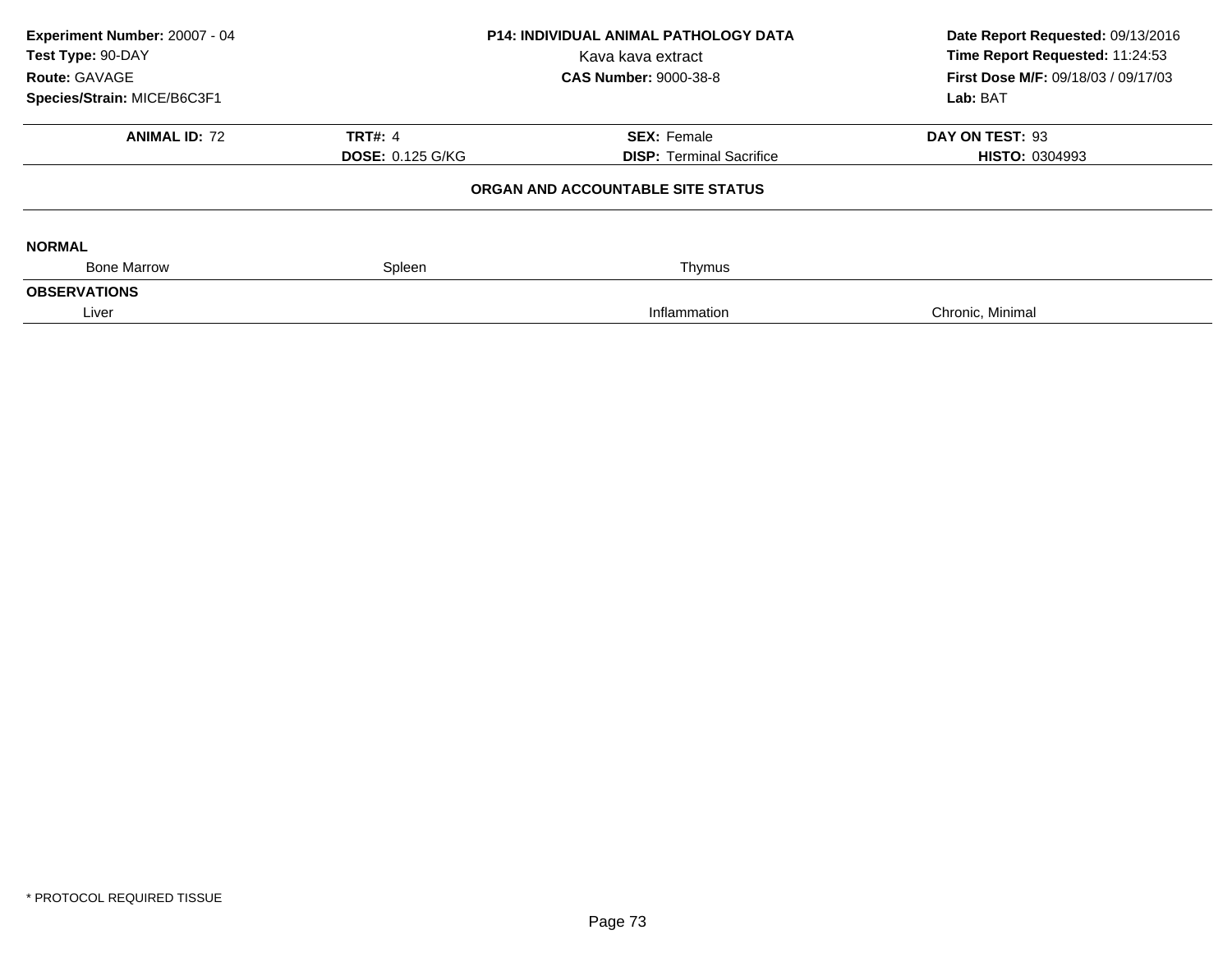|                                               |                                 | Date Report Requested: 09/13/2016<br>Time Report Requested: 11:24:53              |  |
|-----------------------------------------------|---------------------------------|-----------------------------------------------------------------------------------|--|
|                                               | Kava kava extract               |                                                                                   |  |
| Route: GAVAGE<br><b>CAS Number: 9000-38-8</b> |                                 | <b>First Dose M/F: 09/18/03 / 09/17/03</b>                                        |  |
|                                               |                                 | Lab: BAT                                                                          |  |
| <b>TRT#: 4</b>                                | <b>SEX: Female</b>              | DAY ON TEST: 93                                                                   |  |
| <b>DOSE: 0.125 G/KG</b>                       | <b>DISP: Terminal Sacrifice</b> | <b>HISTO: 0304994</b>                                                             |  |
|                                               |                                 |                                                                                   |  |
|                                               |                                 |                                                                                   |  |
| Spleen                                        | Thymus                          |                                                                                   |  |
|                                               |                                 |                                                                                   |  |
|                                               | Inflammation                    | Chronic, Minimal                                                                  |  |
|                                               |                                 | <b>P14: INDIVIDUAL ANIMAL PATHOLOGY DATA</b><br>ORGAN AND ACCOUNTABLE SITE STATUS |  |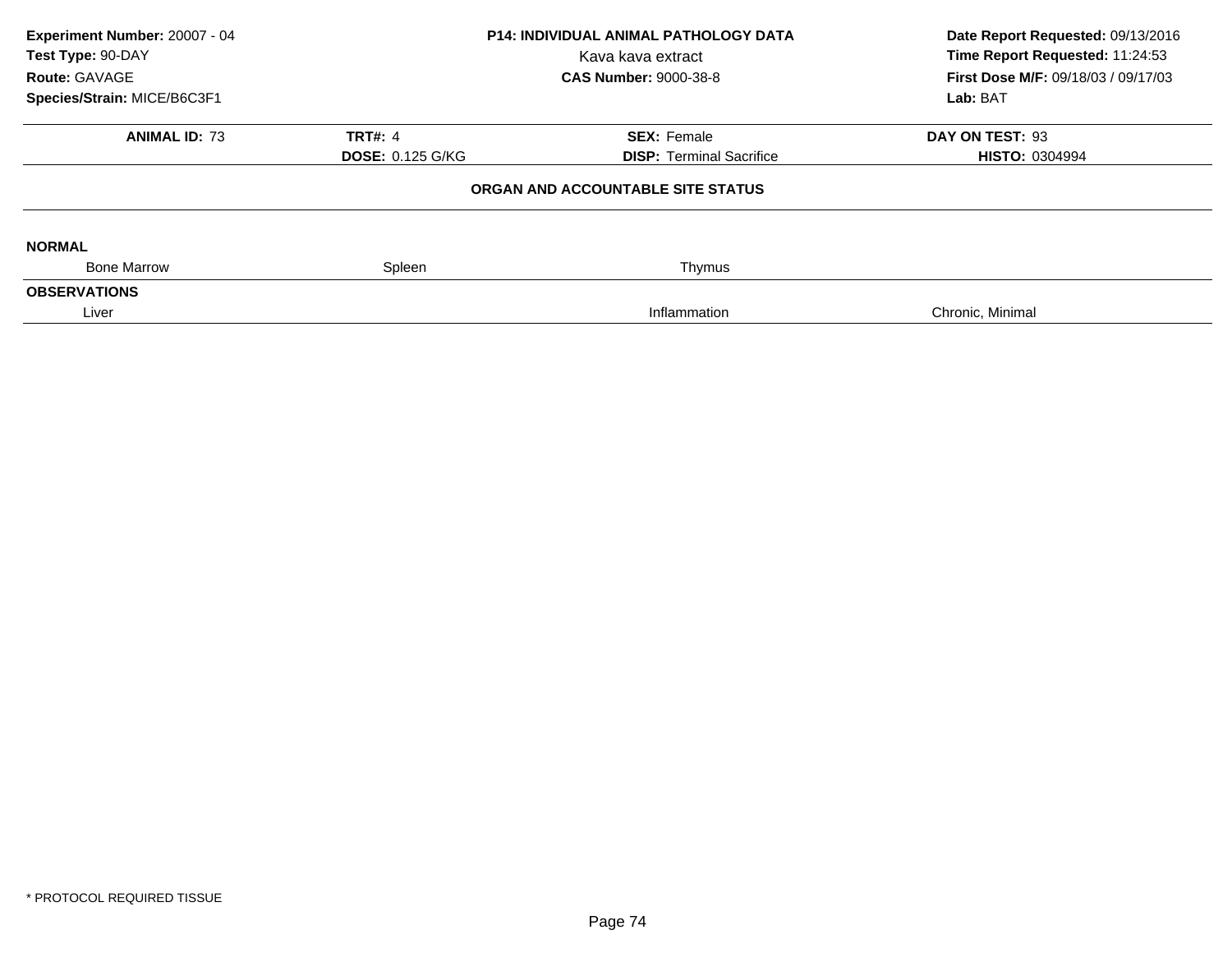| Experiment Number: 20007 - 04<br>Test Type: 90-DAY<br>Route: GAVAGE<br>Species/Strain: MICE/B6C3F1 | <b>P14: INDIVIDUAL ANIMAL PATHOLOGY DATA</b><br>Kava kava extract<br><b>CAS Number: 9000-38-8</b> |                                                       | Date Report Requested: 09/13/2016<br>Time Report Requested: 11:24:53<br>First Dose M/F: 09/18/03 / 09/17/03<br>Lab: BAT |
|----------------------------------------------------------------------------------------------------|---------------------------------------------------------------------------------------------------|-------------------------------------------------------|-------------------------------------------------------------------------------------------------------------------------|
| <b>ANIMAL ID: 74</b>                                                                               | <b>TRT#: 4</b><br><b>DOSE: 0.125 G/KG</b>                                                         | <b>SEX: Female</b><br><b>DISP:</b> Terminal Sacrifice | DAY ON TEST: 93<br><b>HISTO: 0304995</b>                                                                                |
|                                                                                                    |                                                                                                   | ORGAN AND ACCOUNTABLE SITE STATUS                     |                                                                                                                         |
| <b>NORMAL</b>                                                                                      |                                                                                                   |                                                       |                                                                                                                         |
| <b>Bone Marrow</b>                                                                                 | Spleen                                                                                            | Thymus                                                |                                                                                                                         |
| <b>OBSERVATIONS</b>                                                                                |                                                                                                   |                                                       |                                                                                                                         |
| Liver                                                                                              |                                                                                                   | Inflammation                                          | Chronic, Minimal                                                                                                        |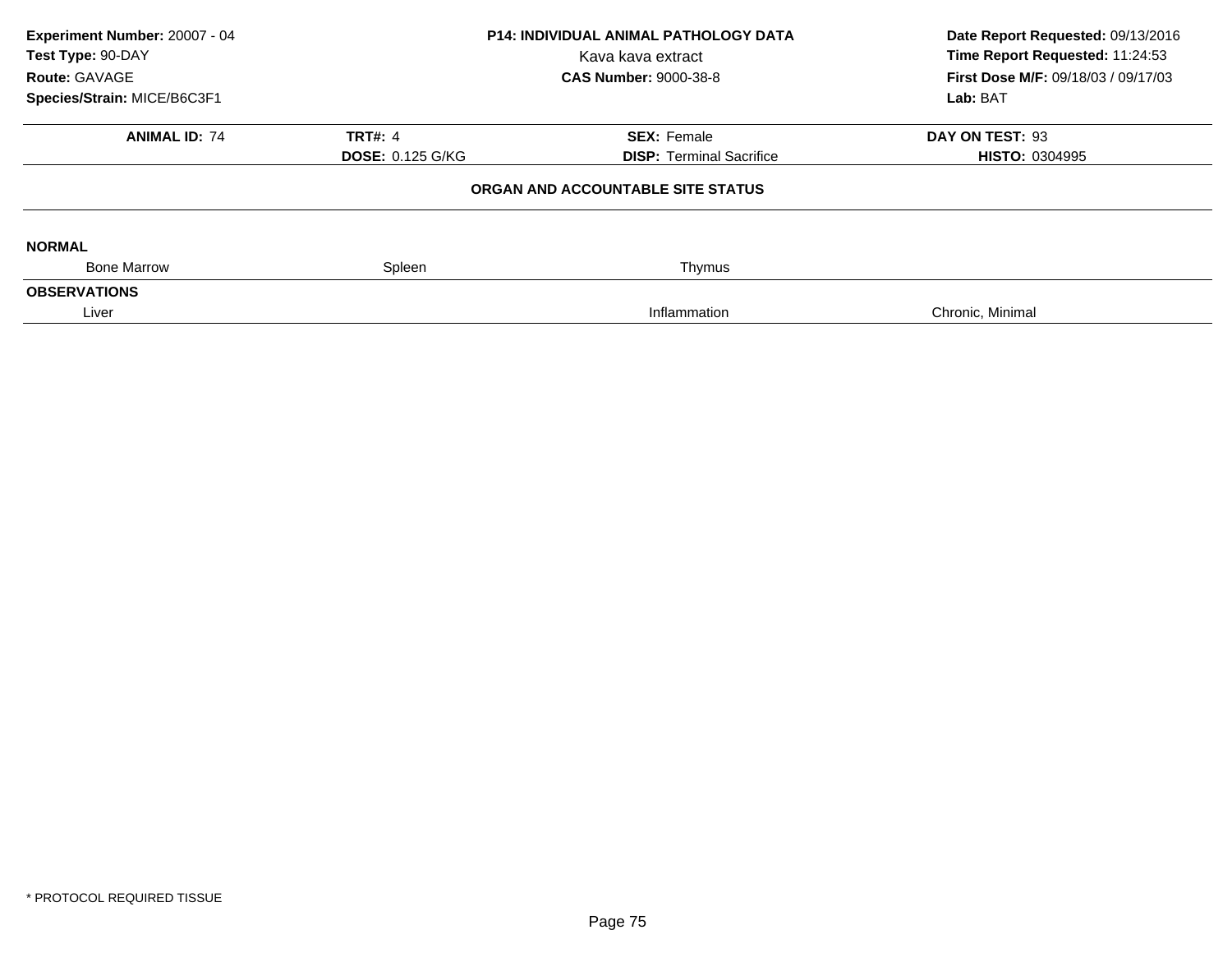| Experiment Number: 20007 - 04<br>Test Type: 90-DAY<br>Route: GAVAGE<br>Species/Strain: MICE/B6C3F1 | <b>P14: INDIVIDUAL ANIMAL PATHOLOGY DATA</b><br>Kava kava extract<br><b>CAS Number: 9000-38-8</b> |                                                       | Date Report Requested: 09/13/2016<br>Time Report Requested: 11:24:53<br>First Dose M/F: 09/18/03 / 09/17/03<br>Lab: BAT |
|----------------------------------------------------------------------------------------------------|---------------------------------------------------------------------------------------------------|-------------------------------------------------------|-------------------------------------------------------------------------------------------------------------------------|
| <b>ANIMAL ID: 75</b>                                                                               | <b>TRT#: 4</b><br><b>DOSE: 0.125 G/KG</b>                                                         | <b>SEX: Female</b><br><b>DISP:</b> Terminal Sacrifice | DAY ON TEST: 93<br><b>HISTO: 0304996</b>                                                                                |
|                                                                                                    |                                                                                                   | ORGAN AND ACCOUNTABLE SITE STATUS                     |                                                                                                                         |
| <b>NORMAL</b>                                                                                      |                                                                                                   |                                                       |                                                                                                                         |
| <b>Bone Marrow</b>                                                                                 | Spleen                                                                                            | Thymus                                                |                                                                                                                         |
| <b>OBSERVATIONS</b>                                                                                |                                                                                                   |                                                       |                                                                                                                         |
| Liver                                                                                              |                                                                                                   | Inflammation                                          | Chronic, Minimal                                                                                                        |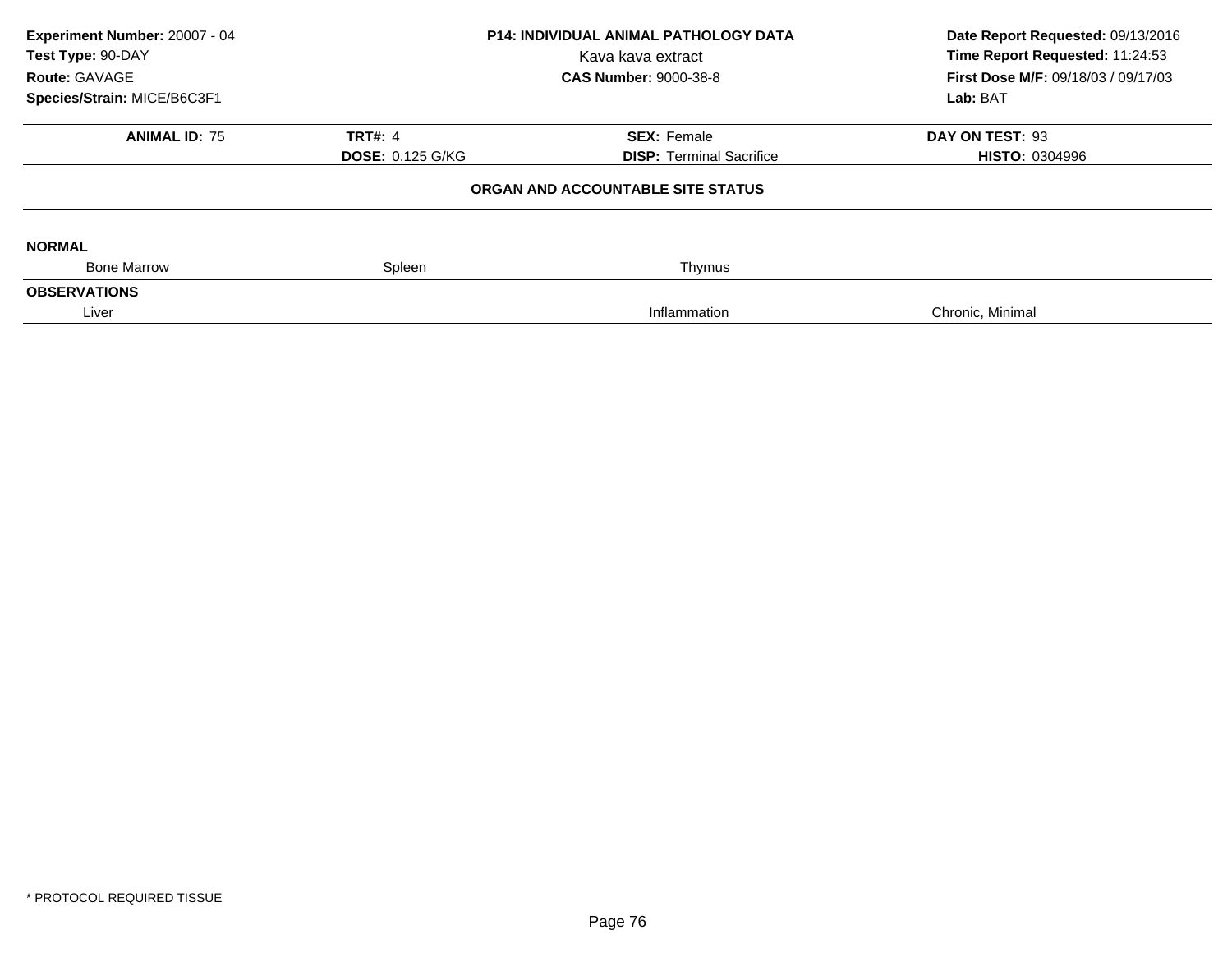| Experiment Number: 20007 - 04<br>Test Type: 90-DAY<br>Route: GAVAGE<br>Species/Strain: MICE/B6C3F1 | <b>P14: INDIVIDUAL ANIMAL PATHOLOGY DATA</b><br>Kava kava extract<br><b>CAS Number: 9000-38-8</b> |                                                       | Date Report Requested: 09/13/2016<br>Time Report Requested: 11:24:53<br>First Dose M/F: 09/18/03 / 09/17/03<br>Lab: BAT |
|----------------------------------------------------------------------------------------------------|---------------------------------------------------------------------------------------------------|-------------------------------------------------------|-------------------------------------------------------------------------------------------------------------------------|
| <b>ANIMAL ID: 76</b>                                                                               | <b>TRT#: 4</b><br><b>DOSE: 0.125 G/KG</b>                                                         | <b>SEX: Female</b><br><b>DISP:</b> Terminal Sacrifice | DAY ON TEST: 93<br><b>HISTO: 0304997</b>                                                                                |
|                                                                                                    |                                                                                                   | ORGAN AND ACCOUNTABLE SITE STATUS                     |                                                                                                                         |
| <b>NORMAL</b>                                                                                      |                                                                                                   |                                                       |                                                                                                                         |
| <b>Bone Marrow</b>                                                                                 | Spleen                                                                                            | Thymus                                                |                                                                                                                         |
| <b>OBSERVATIONS</b>                                                                                |                                                                                                   |                                                       |                                                                                                                         |
| Liver                                                                                              |                                                                                                   | Inflammation                                          | Chronic, Minimal                                                                                                        |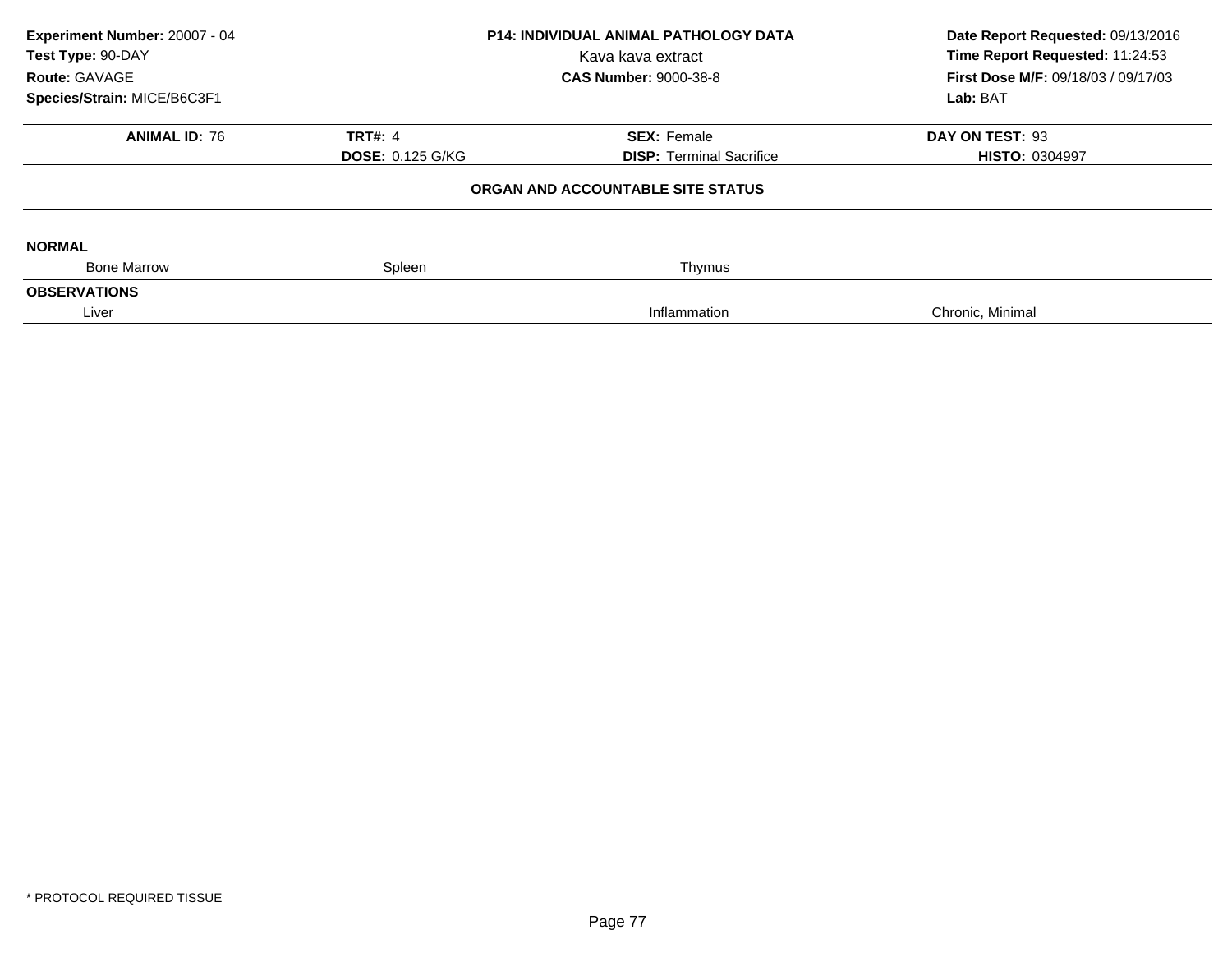| Experiment Number: 20007 - 04<br>Test Type: 90-DAY<br>Route: GAVAGE<br>Species/Strain: MICE/B6C3F1 | <b>P14: INDIVIDUAL ANIMAL PATHOLOGY DATA</b><br>Kava kava extract<br><b>CAS Number: 9000-38-8</b> |                                                       | Date Report Requested: 09/13/2016<br>Time Report Requested: 11:24:53<br>First Dose M/F: 09/18/03 / 09/17/03<br>Lab: BAT |
|----------------------------------------------------------------------------------------------------|---------------------------------------------------------------------------------------------------|-------------------------------------------------------|-------------------------------------------------------------------------------------------------------------------------|
| <b>ANIMAL ID: 77</b>                                                                               | <b>TRT#: 4</b><br><b>DOSE: 0.125 G/KG</b>                                                         | <b>SEX: Female</b><br><b>DISP:</b> Terminal Sacrifice | DAY ON TEST: 93<br><b>HISTO: 0304998</b>                                                                                |
|                                                                                                    |                                                                                                   | ORGAN AND ACCOUNTABLE SITE STATUS                     |                                                                                                                         |
| <b>NORMAL</b>                                                                                      |                                                                                                   |                                                       |                                                                                                                         |
| <b>Bone Marrow</b>                                                                                 | Spleen                                                                                            | Thymus                                                |                                                                                                                         |
| <b>OBSERVATIONS</b>                                                                                |                                                                                                   |                                                       |                                                                                                                         |
| Liver                                                                                              |                                                                                                   | Inflammation                                          | Chronic, Minimal                                                                                                        |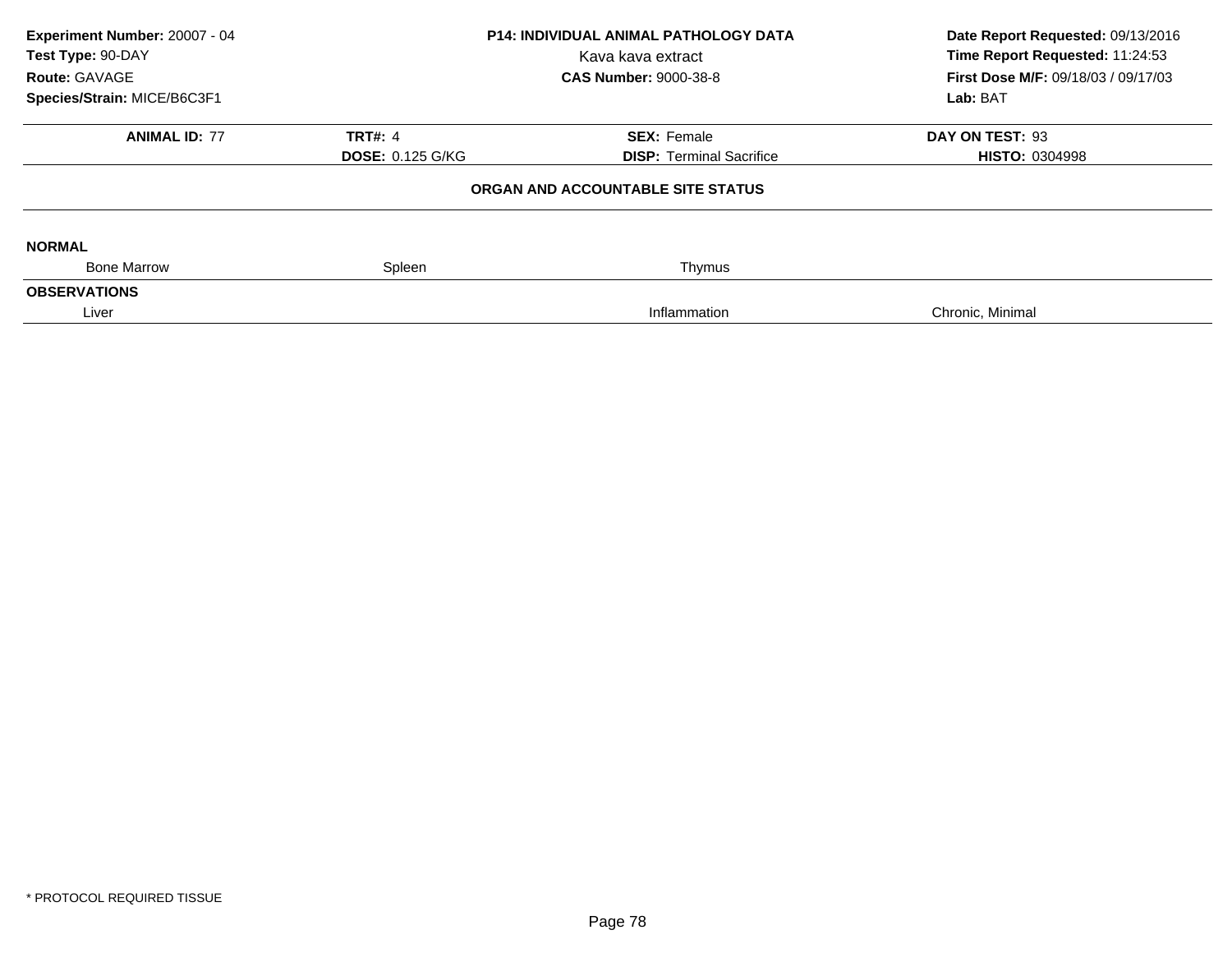|                         |                                 | Date Report Requested: 09/13/2016                                                 |  |
|-------------------------|---------------------------------|-----------------------------------------------------------------------------------|--|
|                         | Kava kava extract               | Time Report Requested: 11:24:53                                                   |  |
|                         | <b>CAS Number: 9000-38-8</b>    | <b>First Dose M/F: 09/18/03 / 09/17/03</b>                                        |  |
|                         |                                 | Lab: BAT                                                                          |  |
| <b>TRT#: 4</b>          | <b>SEX: Female</b>              | DAY ON TEST: 93                                                                   |  |
| <b>DOSE: 0.125 G/KG</b> | <b>DISP:</b> Terminal Sacrifice | <b>HISTO: 0304999</b>                                                             |  |
|                         |                                 |                                                                                   |  |
|                         |                                 |                                                                                   |  |
| Spleen                  | Thymus                          |                                                                                   |  |
|                         |                                 |                                                                                   |  |
|                         | Inflammation                    | Chronic, Minimal                                                                  |  |
|                         | <b>Necrosis</b>                 | Minimal                                                                           |  |
|                         |                                 | <b>P14: INDIVIDUAL ANIMAL PATHOLOGY DATA</b><br>ORGAN AND ACCOUNTABLE SITE STATUS |  |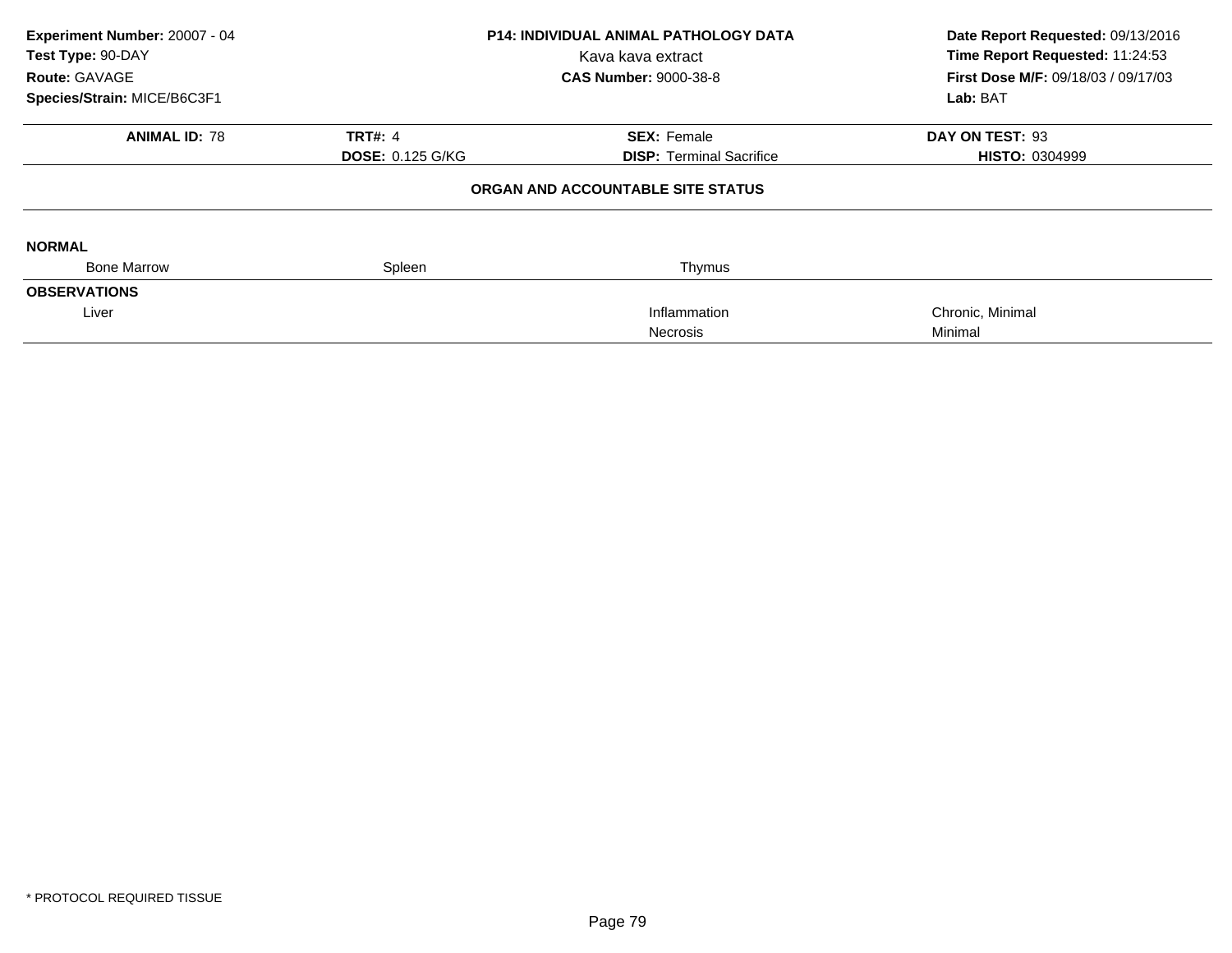| Experiment Number: 20007 - 04<br>Test Type: 90-DAY |                                               | <b>P14: INDIVIDUAL ANIMAL PATHOLOGY DATA</b><br>Kava kava extract | Date Report Requested: 09/13/2016<br>Time Report Requested: 11:24:53 |
|----------------------------------------------------|-----------------------------------------------|-------------------------------------------------------------------|----------------------------------------------------------------------|
|                                                    | Route: GAVAGE<br><b>CAS Number: 9000-38-8</b> |                                                                   | First Dose M/F: 09/18/03 / 09/17/03                                  |
| Species/Strain: MICE/B6C3F1                        |                                               |                                                                   | Lab: BAT                                                             |
| <b>ANIMAL ID: 79</b>                               | <b>TRT#: 4</b>                                | <b>SEX: Female</b>                                                | DAY ON TEST: 93                                                      |
|                                                    | <b>DOSE: 0.125 G/KG</b>                       | <b>DISP: Terminal Sacrifice</b>                                   | <b>HISTO: 0305000</b>                                                |
|                                                    |                                               | ORGAN AND ACCOUNTABLE SITE STATUS                                 |                                                                      |
| <b>NORMAL</b>                                      |                                               |                                                                   |                                                                      |
| <b>Bone Marrow</b>                                 | Spleen                                        | Thymus                                                            |                                                                      |
| <b>OBSERVATIONS</b>                                |                                               |                                                                   |                                                                      |
| Liver                                              |                                               | Inflammation                                                      | Chronic, Minimal                                                     |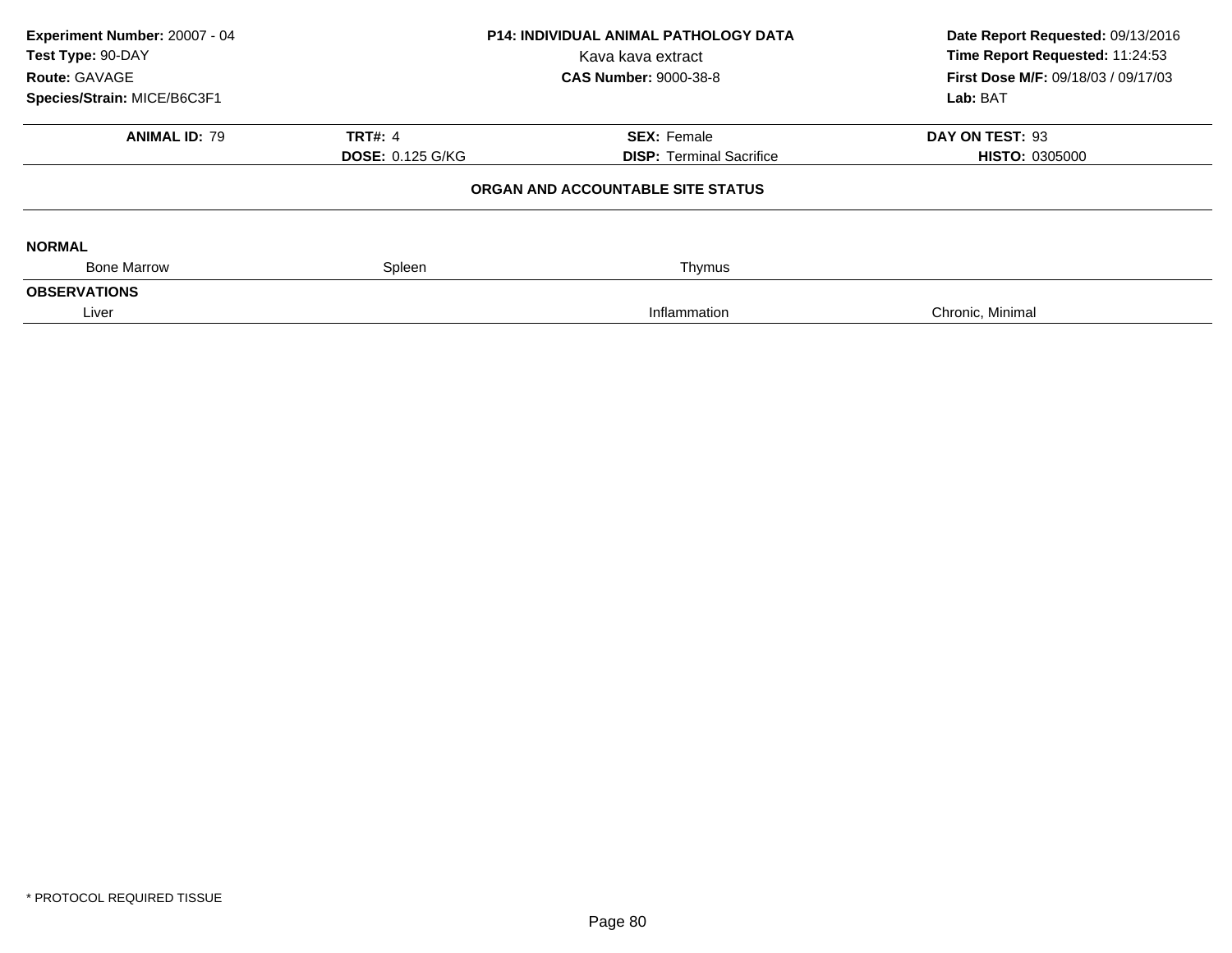| Experiment Number: 20007 - 04<br>Test Type: 90-DAY |                              | <b>P14: INDIVIDUAL ANIMAL PATHOLOGY DATA</b><br>Date Report Requested: 09/13/2016<br>Time Report Requested: 11:24:53<br>Kava kava extract |                                     |  |
|----------------------------------------------------|------------------------------|-------------------------------------------------------------------------------------------------------------------------------------------|-------------------------------------|--|
| Route: GAVAGE                                      | <b>CAS Number: 9000-38-8</b> |                                                                                                                                           | First Dose M/F: 09/18/03 / 09/17/03 |  |
| Species/Strain: MICE/B6C3F1                        |                              |                                                                                                                                           | Lab: BAT                            |  |
| <b>ANIMAL ID: 80</b>                               | <b>TRT#: 4</b>               | <b>SEX: Female</b>                                                                                                                        | DAY ON TEST: 93                     |  |
|                                                    | <b>DOSE: 0.125 G/KG</b>      | <b>DISP: Terminal Sacrifice</b>                                                                                                           | <b>HISTO: 0305001</b>               |  |
|                                                    |                              | ORGAN AND ACCOUNTABLE SITE STATUS                                                                                                         |                                     |  |
| <b>NORMAL</b>                                      |                              |                                                                                                                                           |                                     |  |
| <b>Bone Marrow</b>                                 | Spleen                       | Thymus                                                                                                                                    |                                     |  |
| <b>OBSERVATIONS</b>                                |                              |                                                                                                                                           |                                     |  |
| Liver                                              |                              | Inflammation                                                                                                                              | Chronic, Minimal                    |  |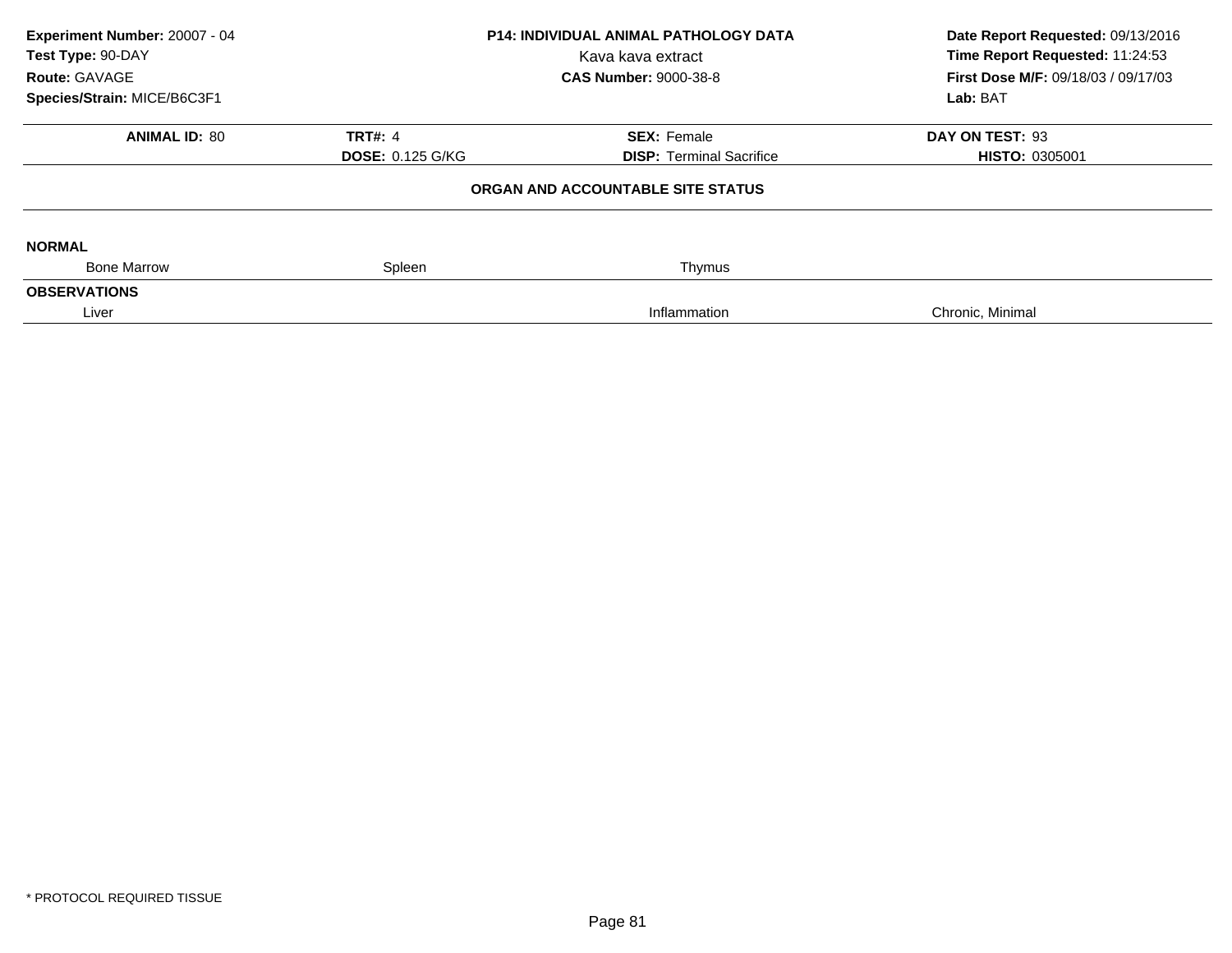| Experiment Number: 20007 - 04 |                        | <b>P14: INDIVIDUAL ANIMAL PATHOLOGY DATA</b> | Date Report Requested: 09/13/2016   |  |
|-------------------------------|------------------------|----------------------------------------------|-------------------------------------|--|
| Test Type: 90-DAY             |                        | Kava kava extract                            | Time Report Requested: 11:24:53     |  |
| Route: GAVAGE                 |                        | <b>CAS Number: 9000-38-8</b>                 | First Dose M/F: 09/18/03 / 09/17/03 |  |
| Species/Strain: MICE/B6C3F1   |                        |                                              | Lab: BAT                            |  |
| <b>ANIMAL ID: 81</b>          | <b>TRT#: 6</b>         | <b>SEX: Female</b>                           | DAY ON TEST: 93                     |  |
|                               | <b>DOSE: 0.25 G/KG</b> | <b>DISP:</b> Terminal Sacrifice              | <b>HISTO: 0305002</b>               |  |
|                               |                        | ORGAN AND ACCOUNTABLE SITE STATUS            |                                     |  |
| <b>NORMAL</b>                 |                        |                                              |                                     |  |
| <b>Bone Marrow</b>            | Spleen                 | Thymus                                       |                                     |  |
| <b>OBSERVATIONS</b>           |                        |                                              |                                     |  |
| Liver                         |                        | Inflammation                                 | Chronic, Minimal                    |  |
|                               |                        | <b>Necrosis</b>                              | Minimal                             |  |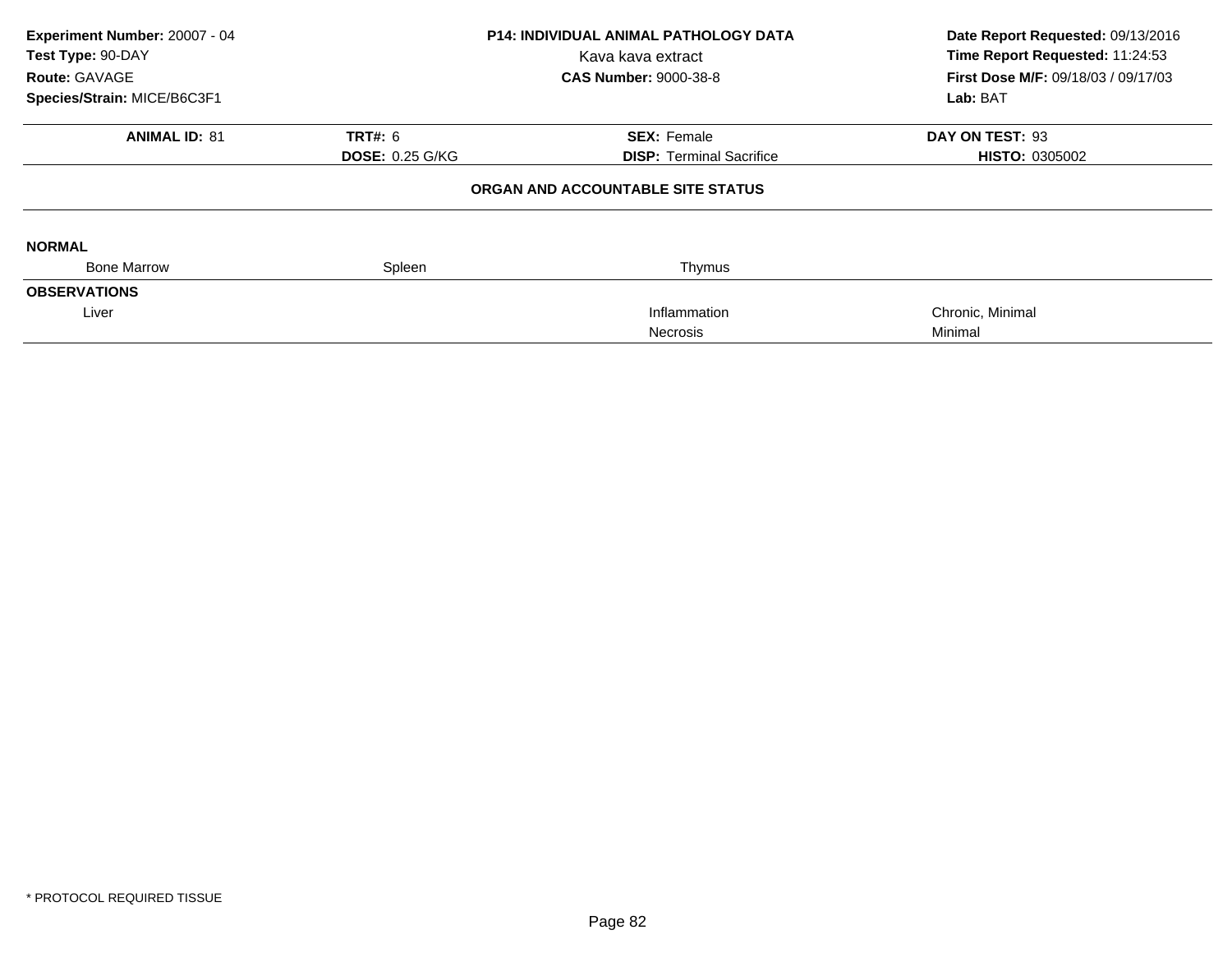| Experiment Number: 20007 - 04<br>Test Type: 90-DAY<br>Route: GAVAGE<br>Species/Strain: MICE/B6C3F1 | <b>P14: INDIVIDUAL ANIMAL PATHOLOGY DATA</b><br>Kava kava extract<br><b>CAS Number: 9000-38-8</b> |                                                       | Date Report Requested: 09/13/2016<br>Time Report Requested: 11:24:53<br>First Dose M/F: 09/18/03 / 09/17/03<br>Lab: BAT |
|----------------------------------------------------------------------------------------------------|---------------------------------------------------------------------------------------------------|-------------------------------------------------------|-------------------------------------------------------------------------------------------------------------------------|
| <b>ANIMAL ID: 82</b>                                                                               | <b>TRT#: 6</b><br><b>DOSE: 0.25 G/KG</b>                                                          | <b>SEX: Female</b><br><b>DISP: Terminal Sacrifice</b> | DAY ON TEST: 93<br><b>HISTO: 0305003</b>                                                                                |
|                                                                                                    |                                                                                                   | ORGAN AND ACCOUNTABLE SITE STATUS                     |                                                                                                                         |
| <b>NORMAL</b>                                                                                      |                                                                                                   |                                                       |                                                                                                                         |
| <b>Bone Marrow</b>                                                                                 | Spleen                                                                                            | Thymus                                                |                                                                                                                         |
| <b>OBSERVATIONS</b><br>Liver                                                                       |                                                                                                   | Inflammation                                          | Chronic, Minimal                                                                                                        |
|                                                                                                    |                                                                                                   |                                                       |                                                                                                                         |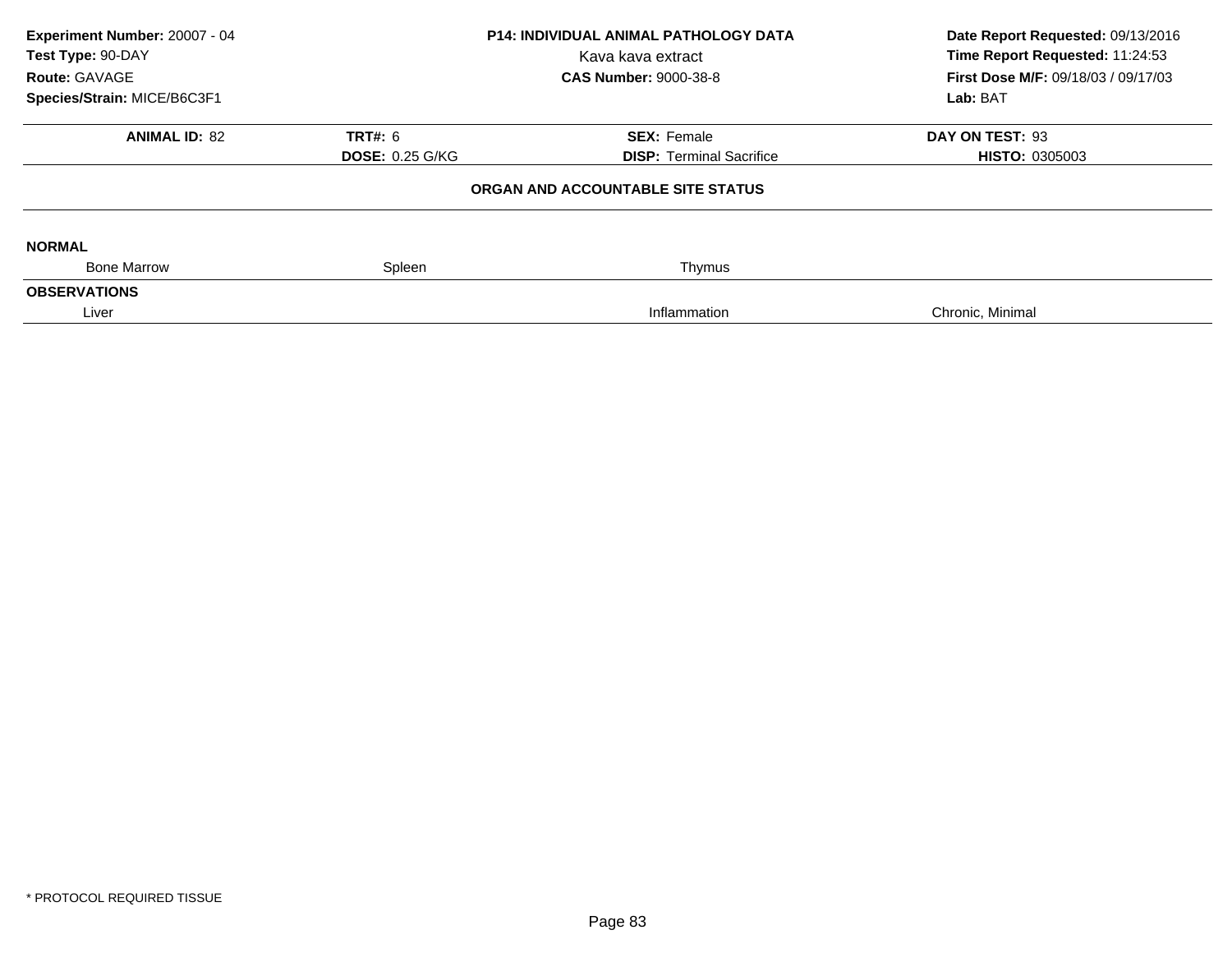| Experiment Number: 20007 - 04<br>Test Type: 90-DAY<br>Route: GAVAGE<br>Species/Strain: MICE/B6C3F1 | <b>P14: INDIVIDUAL ANIMAL PATHOLOGY DATA</b><br>Kava kava extract<br><b>CAS Number: 9000-38-8</b> |                                                       | Date Report Requested: 09/13/2016<br>Time Report Requested: 11:24:53<br>First Dose M/F: 09/18/03 / 09/17/03<br>Lab: BAT |
|----------------------------------------------------------------------------------------------------|---------------------------------------------------------------------------------------------------|-------------------------------------------------------|-------------------------------------------------------------------------------------------------------------------------|
| <b>ANIMAL ID: 83</b>                                                                               | <b>TRT#: 6</b><br><b>DOSE: 0.25 G/KG</b>                                                          | <b>SEX: Female</b><br><b>DISP: Terminal Sacrifice</b> | DAY ON TEST: 93<br><b>HISTO: 0305004</b>                                                                                |
|                                                                                                    |                                                                                                   | ORGAN AND ACCOUNTABLE SITE STATUS                     |                                                                                                                         |
| <b>NORMAL</b><br><b>Bone Marrow</b>                                                                |                                                                                                   |                                                       |                                                                                                                         |
| <b>OBSERVATIONS</b>                                                                                | Spleen                                                                                            | Thymus                                                |                                                                                                                         |
| Liver                                                                                              |                                                                                                   | Inflammation                                          | Chronic, Minimal                                                                                                        |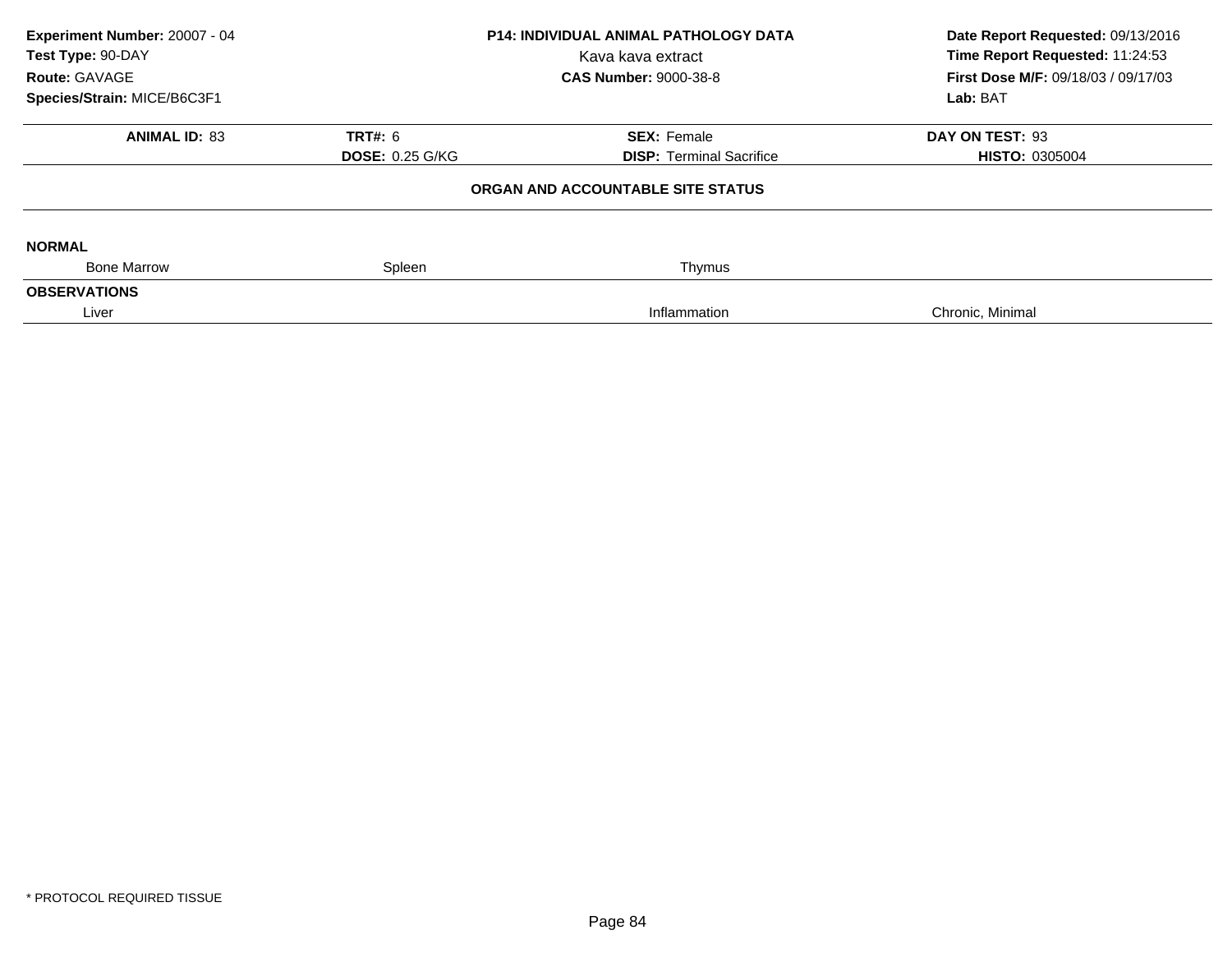| Experiment Number: 20007 - 04<br>Test Type: 90-DAY |                        | <b>P14: INDIVIDUAL ANIMAL PATHOLOGY DATA</b><br>Kava kava extract | Date Report Requested: 09/13/2016<br>Time Report Requested: 11:24:53 |
|----------------------------------------------------|------------------------|-------------------------------------------------------------------|----------------------------------------------------------------------|
| Route: GAVAGE                                      |                        | <b>CAS Number: 9000-38-8</b>                                      | <b>First Dose M/F: 09/18/03 / 09/17/03</b>                           |
| Species/Strain: MICE/B6C3F1                        |                        |                                                                   | Lab: BAT                                                             |
| <b>ANIMAL ID: 84</b>                               | <b>TRT#: 6</b>         | <b>SEX: Female</b>                                                | DAY ON TEST: 93                                                      |
|                                                    | <b>DOSE: 0.25 G/KG</b> | <b>DISP: Terminal Sacrifice</b>                                   | <b>HISTO: 0305005</b>                                                |
|                                                    |                        | ORGAN AND ACCOUNTABLE SITE STATUS                                 |                                                                      |
| <b>NORMAL</b>                                      |                        |                                                                   |                                                                      |
| <b>Bone Marrow</b>                                 | Spleen                 | Thymus                                                            |                                                                      |
| <b>OBSERVATIONS</b>                                |                        |                                                                   |                                                                      |
| Liver                                              |                        | Inflammation                                                      | Chronic, Minimal                                                     |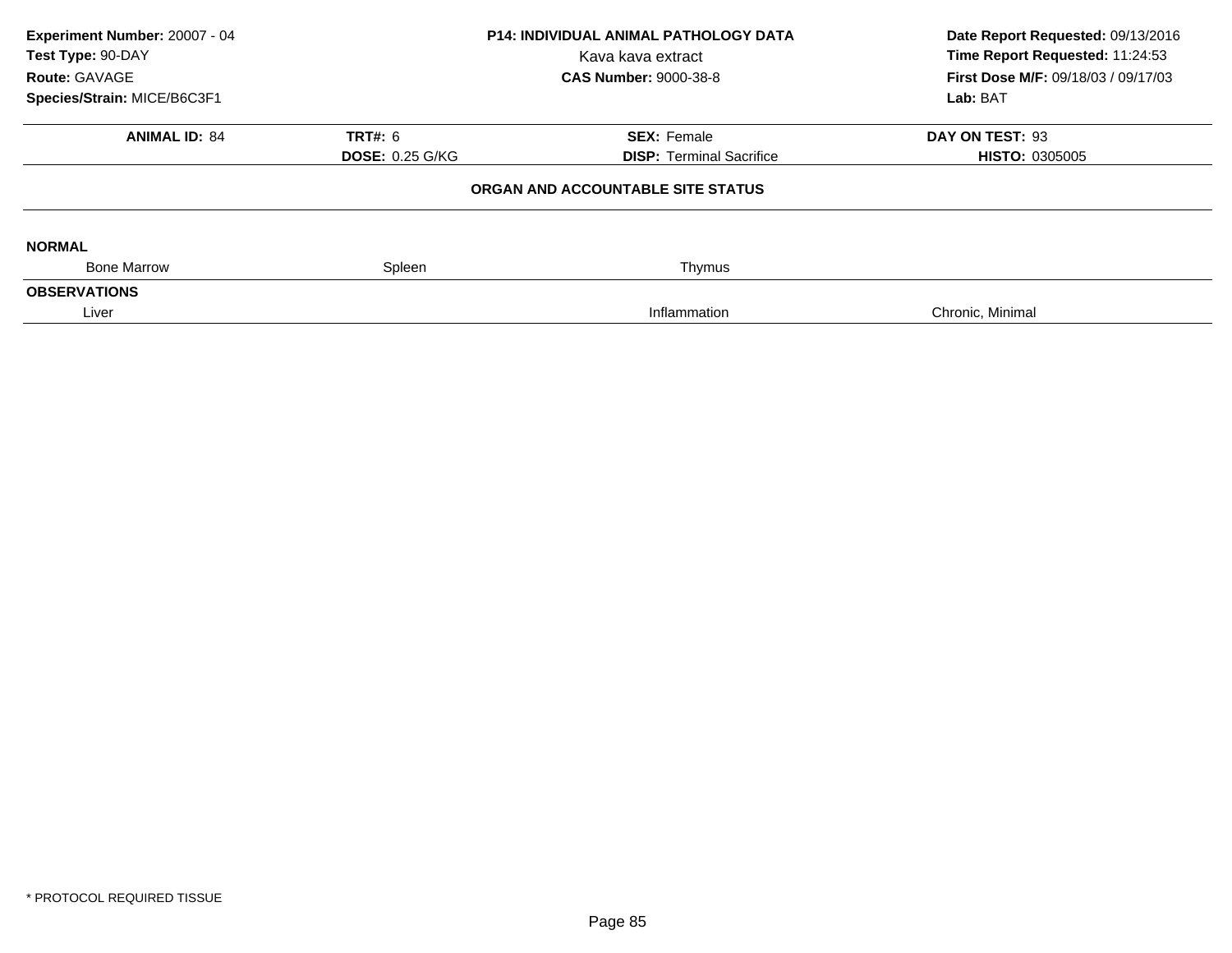| Experiment Number: 20007 - 04<br>Test Type: 90-DAY<br>Route: GAVAGE<br>Species/Strain: MICE/B6C3F1 | <b>P14: INDIVIDUAL ANIMAL PATHOLOGY DATA</b><br>Kava kava extract<br><b>CAS Number: 9000-38-8</b> |                                                       | Date Report Requested: 09/13/2016<br>Time Report Requested: 11:24:53<br>First Dose M/F: 09/18/03 / 09/17/03<br>Lab: BAT |
|----------------------------------------------------------------------------------------------------|---------------------------------------------------------------------------------------------------|-------------------------------------------------------|-------------------------------------------------------------------------------------------------------------------------|
| <b>ANIMAL ID: 85</b>                                                                               | <b>TRT#: 6</b><br><b>DOSE: 0.25 G/KG</b>                                                          | <b>SEX: Female</b><br><b>DISP: Terminal Sacrifice</b> | DAY ON TEST: 93<br><b>HISTO: 0305006</b>                                                                                |
|                                                                                                    |                                                                                                   | ORGAN AND ACCOUNTABLE SITE STATUS                     |                                                                                                                         |
| <b>NORMAL</b><br><b>Bone Marrow</b>                                                                |                                                                                                   |                                                       |                                                                                                                         |
| <b>OBSERVATIONS</b>                                                                                | Spleen                                                                                            | Thymus                                                |                                                                                                                         |
| Liver                                                                                              |                                                                                                   | Inflammation                                          | Chronic, Minimal                                                                                                        |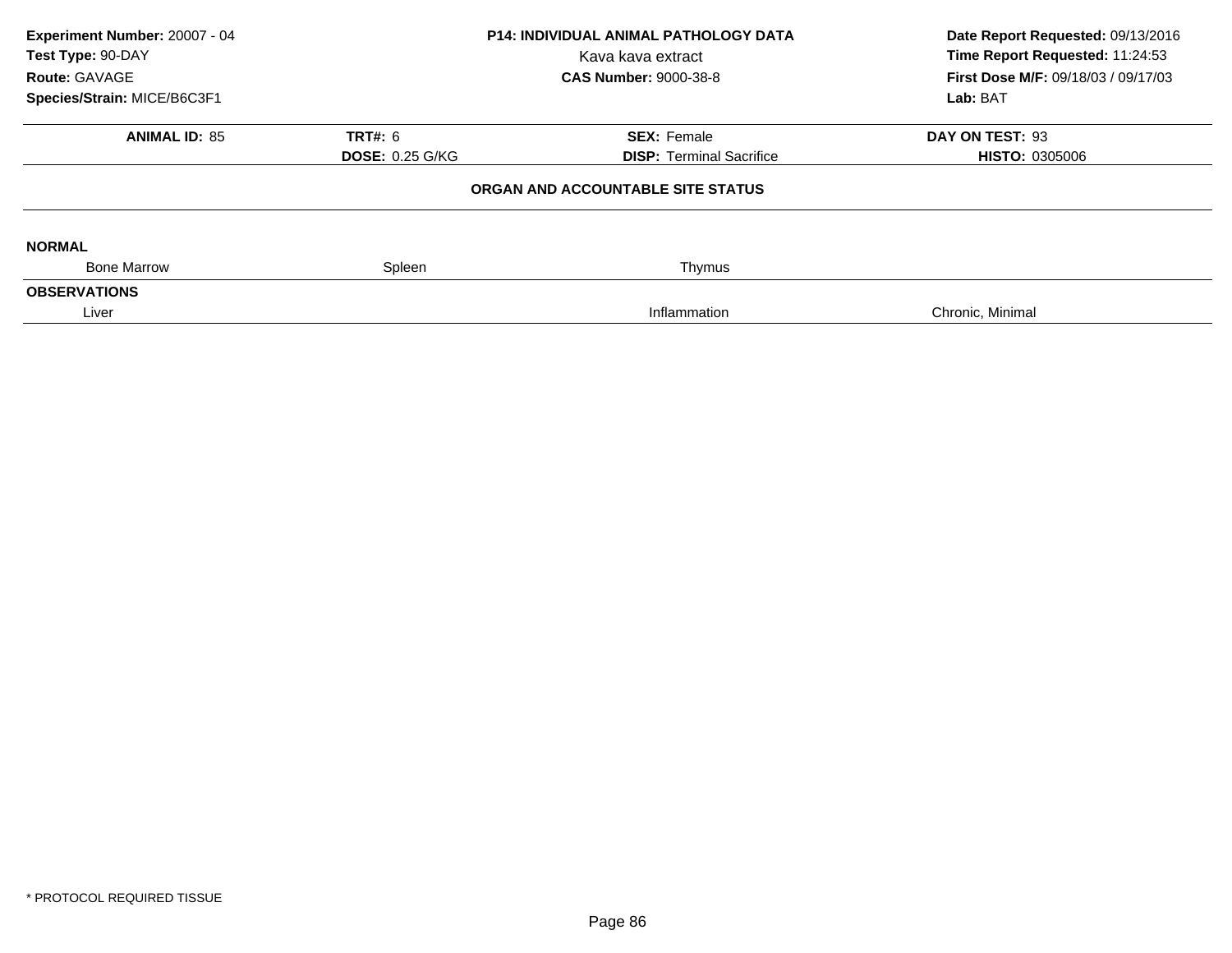| Experiment Number: 20007 - 04<br>Test Type: 90-DAY<br>Route: GAVAGE<br>Species/Strain: MICE/B6C3F1 | <b>P14: INDIVIDUAL ANIMAL PATHOLOGY DATA</b><br>Kava kava extract<br><b>CAS Number: 9000-38-8</b> |                                                       | Date Report Requested: 09/13/2016<br>Time Report Requested: 11:24:53<br>First Dose M/F: 09/18/03 / 09/17/03<br>Lab: BAT |
|----------------------------------------------------------------------------------------------------|---------------------------------------------------------------------------------------------------|-------------------------------------------------------|-------------------------------------------------------------------------------------------------------------------------|
| <b>ANIMAL ID: 86</b>                                                                               | <b>TRT#: 6</b><br><b>DOSE: 0.25 G/KG</b>                                                          | <b>SEX: Female</b><br><b>DISP: Terminal Sacrifice</b> | DAY ON TEST: 93<br><b>HISTO: 0305007</b>                                                                                |
|                                                                                                    |                                                                                                   | ORGAN AND ACCOUNTABLE SITE STATUS                     |                                                                                                                         |
| <b>NORMAL</b>                                                                                      |                                                                                                   |                                                       |                                                                                                                         |
| <b>Bone Marrow</b><br><b>OBSERVATIONS</b>                                                          | Spleen                                                                                            | Thymus                                                |                                                                                                                         |
| Liver                                                                                              |                                                                                                   | Inflammation                                          | Chronic, Minimal                                                                                                        |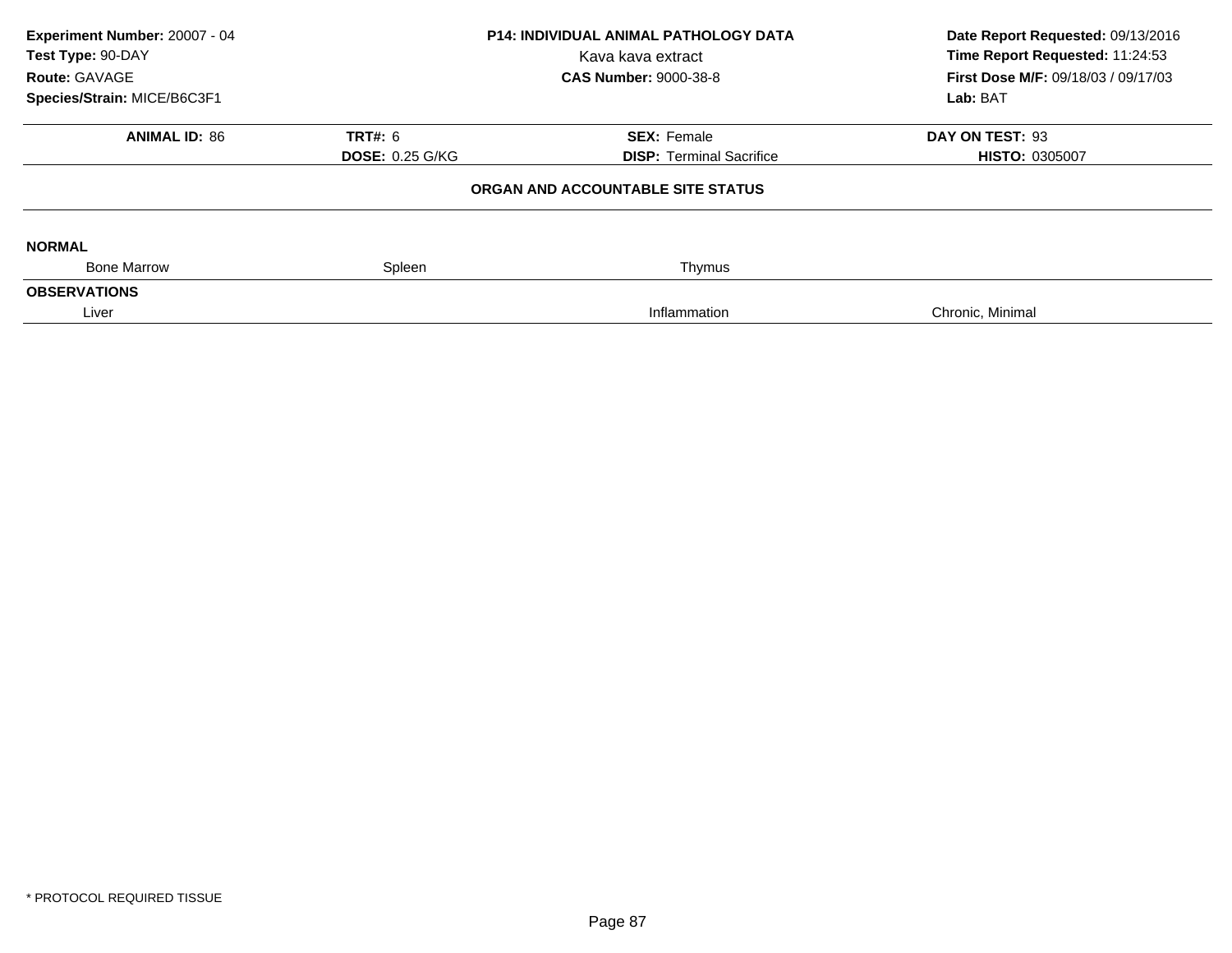| Experiment Number: 20007 - 04<br>Test Type: 90-DAY<br>Route: GAVAGE<br>Species/Strain: MICE/B6C3F1 | <b>P14: INDIVIDUAL ANIMAL PATHOLOGY DATA</b><br>Kava kava extract<br><b>CAS Number: 9000-38-8</b> |                                                       | Date Report Requested: 09/13/2016<br>Time Report Requested: 11:24:53<br>First Dose M/F: 09/18/03 / 09/17/03<br>Lab: BAT |
|----------------------------------------------------------------------------------------------------|---------------------------------------------------------------------------------------------------|-------------------------------------------------------|-------------------------------------------------------------------------------------------------------------------------|
| <b>ANIMAL ID: 87</b>                                                                               | <b>TRT#: 6</b><br><b>DOSE: 0.25 G/KG</b>                                                          | <b>SEX: Female</b><br><b>DISP:</b> Terminal Sacrifice | DAY ON TEST: 93<br><b>HISTO: 0305008</b>                                                                                |
|                                                                                                    |                                                                                                   | ORGAN AND ACCOUNTABLE SITE STATUS                     |                                                                                                                         |
| <b>NORMAL</b>                                                                                      |                                                                                                   |                                                       |                                                                                                                         |
| <b>Bone Marrow</b>                                                                                 | Spleen                                                                                            | Thymus                                                |                                                                                                                         |
| <b>OBSERVATIONS</b>                                                                                |                                                                                                   |                                                       |                                                                                                                         |
| Liver                                                                                              |                                                                                                   | Inflammation                                          | Chronic, Minimal                                                                                                        |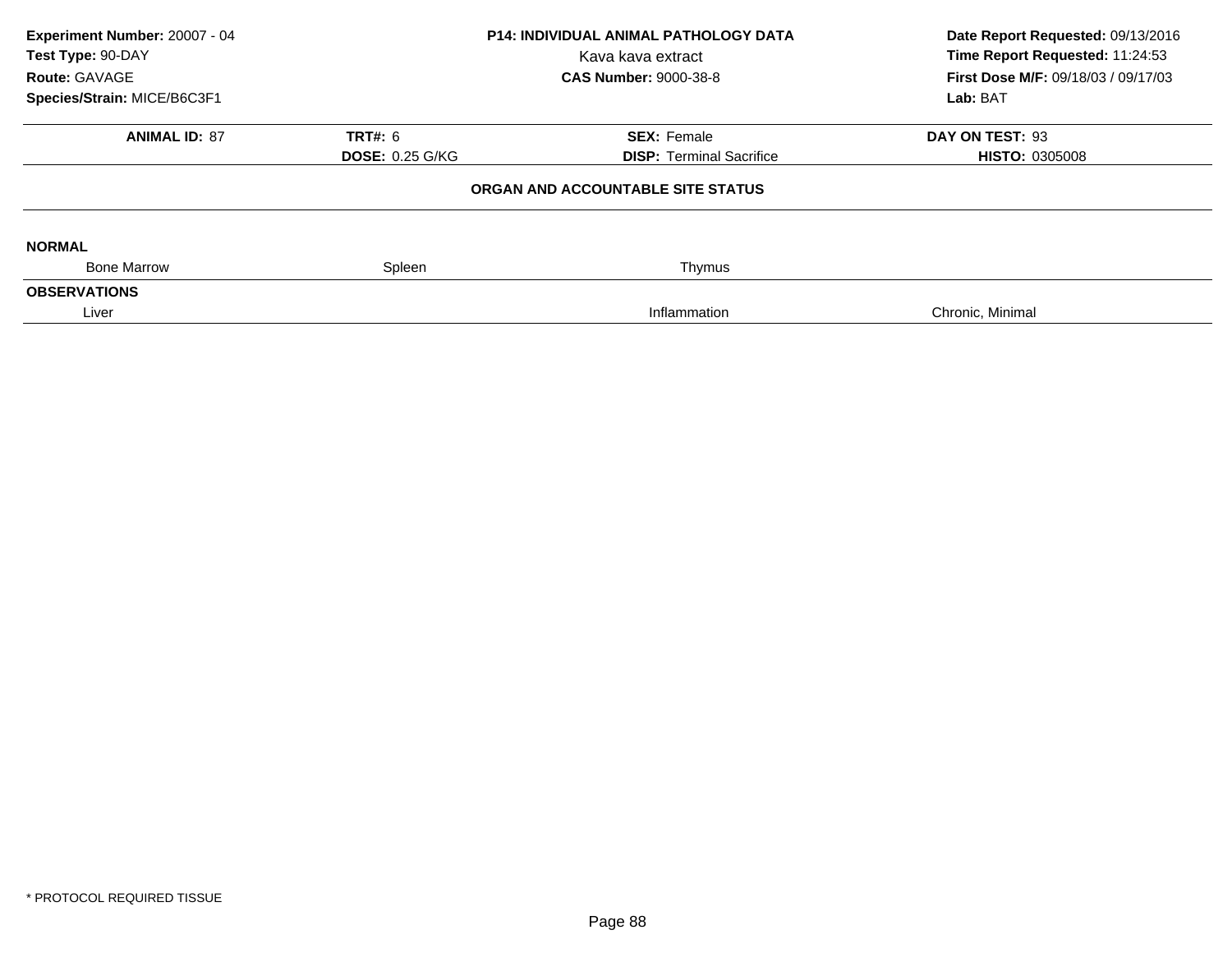| Experiment Number: 20007 - 04<br>Test Type: 90-DAY<br>Route: GAVAGE<br>Species/Strain: MICE/B6C3F1 | <b>P14: INDIVIDUAL ANIMAL PATHOLOGY DATA</b><br>Kava kava extract<br><b>CAS Number: 9000-38-8</b> |                                                       | Date Report Requested: 09/13/2016<br>Time Report Requested: 11:24:53<br>First Dose M/F: 09/18/03 / 09/17/03<br>Lab: BAT |
|----------------------------------------------------------------------------------------------------|---------------------------------------------------------------------------------------------------|-------------------------------------------------------|-------------------------------------------------------------------------------------------------------------------------|
| <b>ANIMAL ID: 88</b>                                                                               | <b>TRT#: 6</b><br><b>DOSE: 0.25 G/KG</b>                                                          | <b>SEX: Female</b><br><b>DISP: Terminal Sacrifice</b> | DAY ON TEST: 93<br><b>HISTO: 0305009</b>                                                                                |
|                                                                                                    |                                                                                                   | ORGAN AND ACCOUNTABLE SITE STATUS                     |                                                                                                                         |
| <b>NORMAL</b><br><b>Bone Marrow</b>                                                                | Spleen                                                                                            | Thymus                                                |                                                                                                                         |
| <b>OBSERVATIONS</b>                                                                                |                                                                                                   |                                                       |                                                                                                                         |
| Liver                                                                                              |                                                                                                   | Inflammation                                          | Chronic, Minimal                                                                                                        |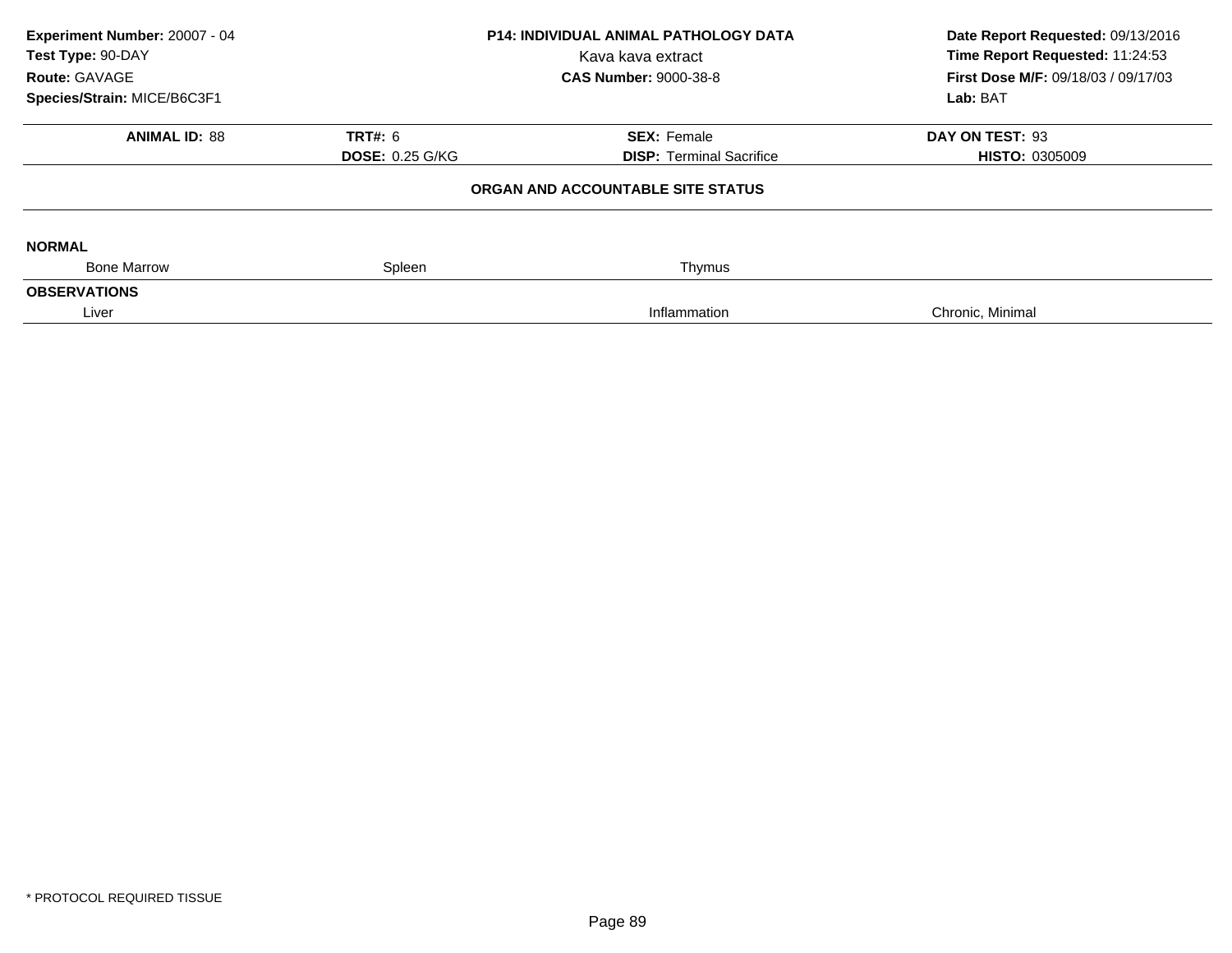| Experiment Number: 20007 - 04<br>Test Type: 90-DAY<br>Route: GAVAGE<br>Species/Strain: MICE/B6C3F1 | <b>P14: INDIVIDUAL ANIMAL PATHOLOGY DATA</b><br>Kava kava extract<br><b>CAS Number: 9000-38-8</b> |                                                       | Date Report Requested: 09/13/2016<br>Time Report Requested: 11:24:53<br>First Dose M/F: 09/18/03 / 09/17/03<br>Lab: BAT |  |
|----------------------------------------------------------------------------------------------------|---------------------------------------------------------------------------------------------------|-------------------------------------------------------|-------------------------------------------------------------------------------------------------------------------------|--|
| <b>ANIMAL ID: 89</b>                                                                               | <b>TRT#: 6</b><br><b>DOSE: 0.25 G/KG</b>                                                          | <b>SEX: Female</b><br><b>DISP: Terminal Sacrifice</b> | DAY ON TEST: 93<br><b>HISTO: 0305010</b>                                                                                |  |
| ORGAN AND ACCOUNTABLE SITE STATUS                                                                  |                                                                                                   |                                                       |                                                                                                                         |  |
| <b>NORMAL</b><br><b>Bone Marrow</b>                                                                | Spleen                                                                                            |                                                       |                                                                                                                         |  |
| <b>OBSERVATIONS</b>                                                                                |                                                                                                   | Thymus                                                |                                                                                                                         |  |
| Liver                                                                                              |                                                                                                   | Inflammation                                          | Chronic, Minimal                                                                                                        |  |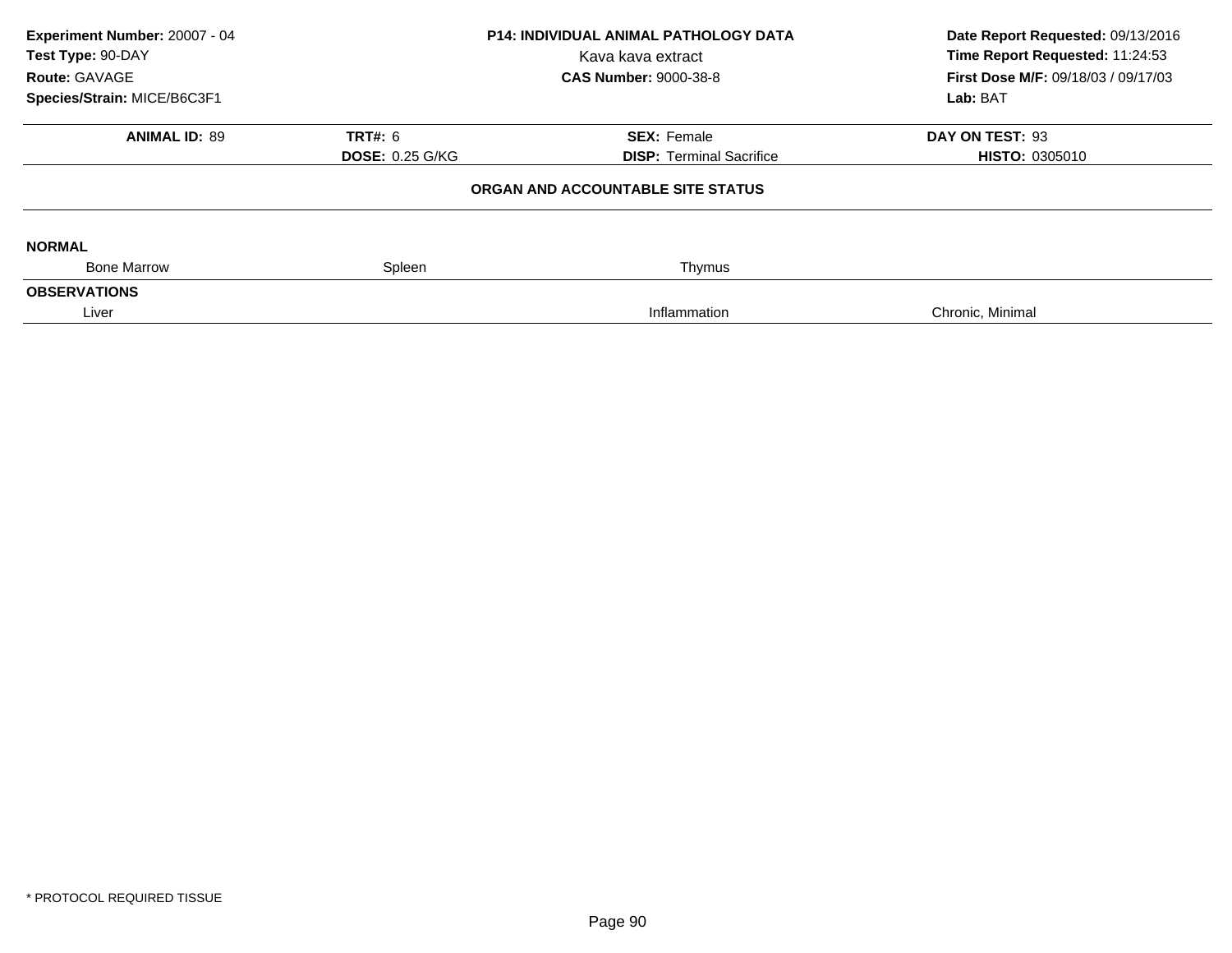| Experiment Number: 20007 - 04<br>Test Type: 90-DAY<br>Route: GAVAGE<br>Species/Strain: MICE/B6C3F1 | <b>P14: INDIVIDUAL ANIMAL PATHOLOGY DATA</b><br>Kava kava extract<br><b>CAS Number: 9000-38-8</b> |                                                       | Date Report Requested: 09/13/2016<br>Time Report Requested: 11:24:53<br>First Dose M/F: 09/18/03 / 09/17/03<br>Lab: BAT |
|----------------------------------------------------------------------------------------------------|---------------------------------------------------------------------------------------------------|-------------------------------------------------------|-------------------------------------------------------------------------------------------------------------------------|
| <b>ANIMAL ID: 90</b>                                                                               | <b>TRT#: 6</b><br><b>DOSE: 0.25 G/KG</b>                                                          | <b>SEX: Female</b><br><b>DISP: Terminal Sacrifice</b> | DAY ON TEST: 93<br><b>HISTO: 0305011</b>                                                                                |
|                                                                                                    |                                                                                                   | ORGAN AND ACCOUNTABLE SITE STATUS                     |                                                                                                                         |
| <b>NORMAL</b><br><b>Bone Marrow</b>                                                                | Spleen                                                                                            | Thymus                                                |                                                                                                                         |
| <b>OBSERVATIONS</b>                                                                                |                                                                                                   |                                                       |                                                                                                                         |
| Liver                                                                                              |                                                                                                   | Inflammation                                          | Chronic, Minimal                                                                                                        |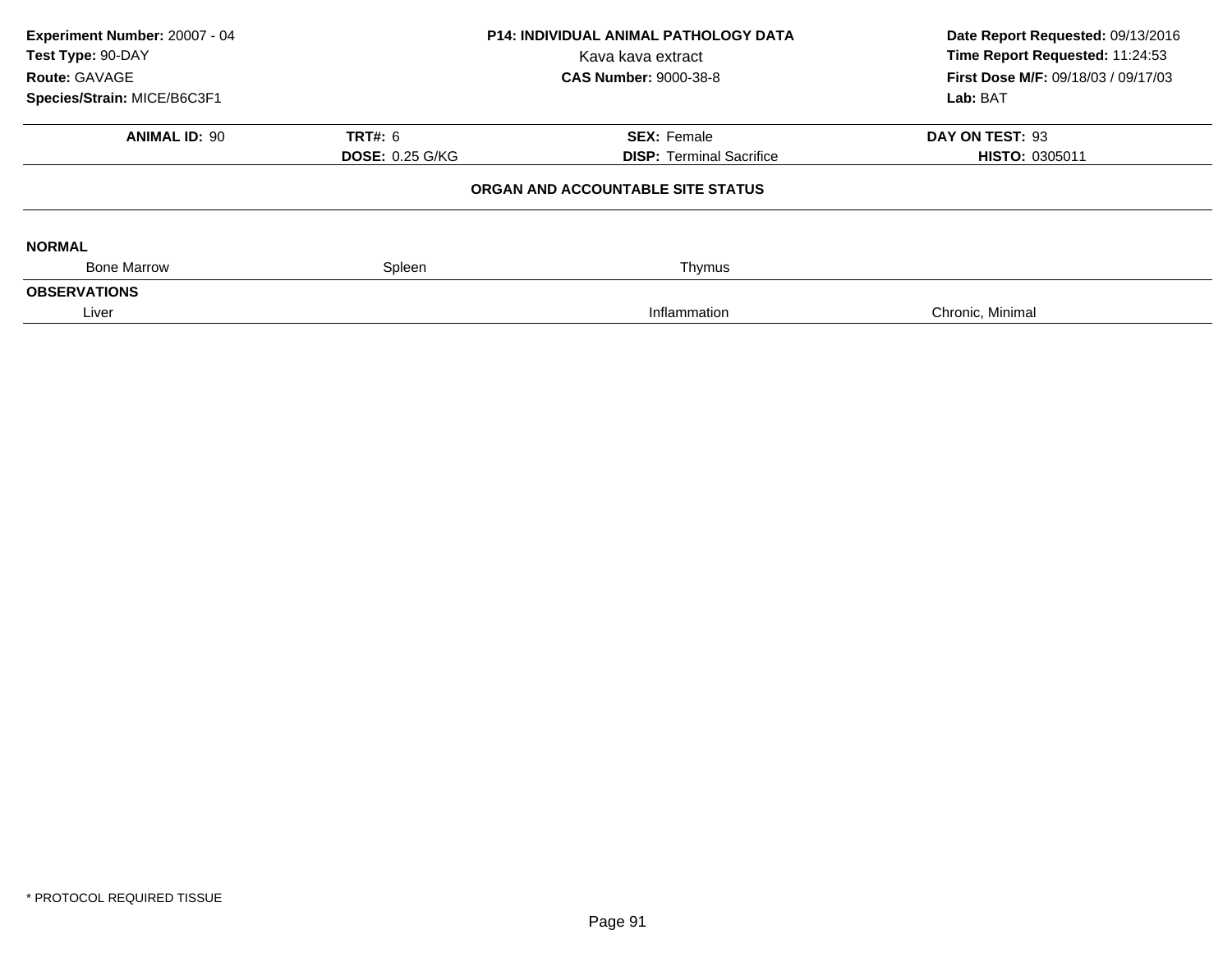| Experiment Number: 20007 - 04<br>Test Type: 90-DAY<br>Route: GAVAGE | <b>P14: INDIVIDUAL ANIMAL PATHOLOGY DATA</b><br>Kava kava extract<br><b>CAS Number: 9000-38-8</b> |                                   | Date Report Requested: 09/13/2016<br>Time Report Requested: 11:24:53<br>First Dose M/F: 09/18/03 / 09/17/03 |  |
|---------------------------------------------------------------------|---------------------------------------------------------------------------------------------------|-----------------------------------|-------------------------------------------------------------------------------------------------------------|--|
| Species/Strain: MICE/B6C3F1                                         |                                                                                                   |                                   | Lab: BAT                                                                                                    |  |
| <b>ANIMAL ID: 91</b>                                                | <b>TRT#: 8</b>                                                                                    | <b>SEX: Female</b>                | DAY ON TEST: 93                                                                                             |  |
|                                                                     | <b>DOSE: 0.5 G/KG</b>                                                                             | <b>DISP: Terminal Sacrifice</b>   | <b>HISTO: 0305012</b>                                                                                       |  |
|                                                                     |                                                                                                   | ORGAN AND ACCOUNTABLE SITE STATUS |                                                                                                             |  |
| <b>NORMAL</b>                                                       |                                                                                                   |                                   |                                                                                                             |  |
| <b>Bone Marrow</b>                                                  | Spleen                                                                                            | Thymus                            |                                                                                                             |  |
| <b>OBSERVATIONS</b>                                                 |                                                                                                   |                                   |                                                                                                             |  |
| * Liver                                                             |                                                                                                   | Inflammation                      | Chronic, Minimal                                                                                            |  |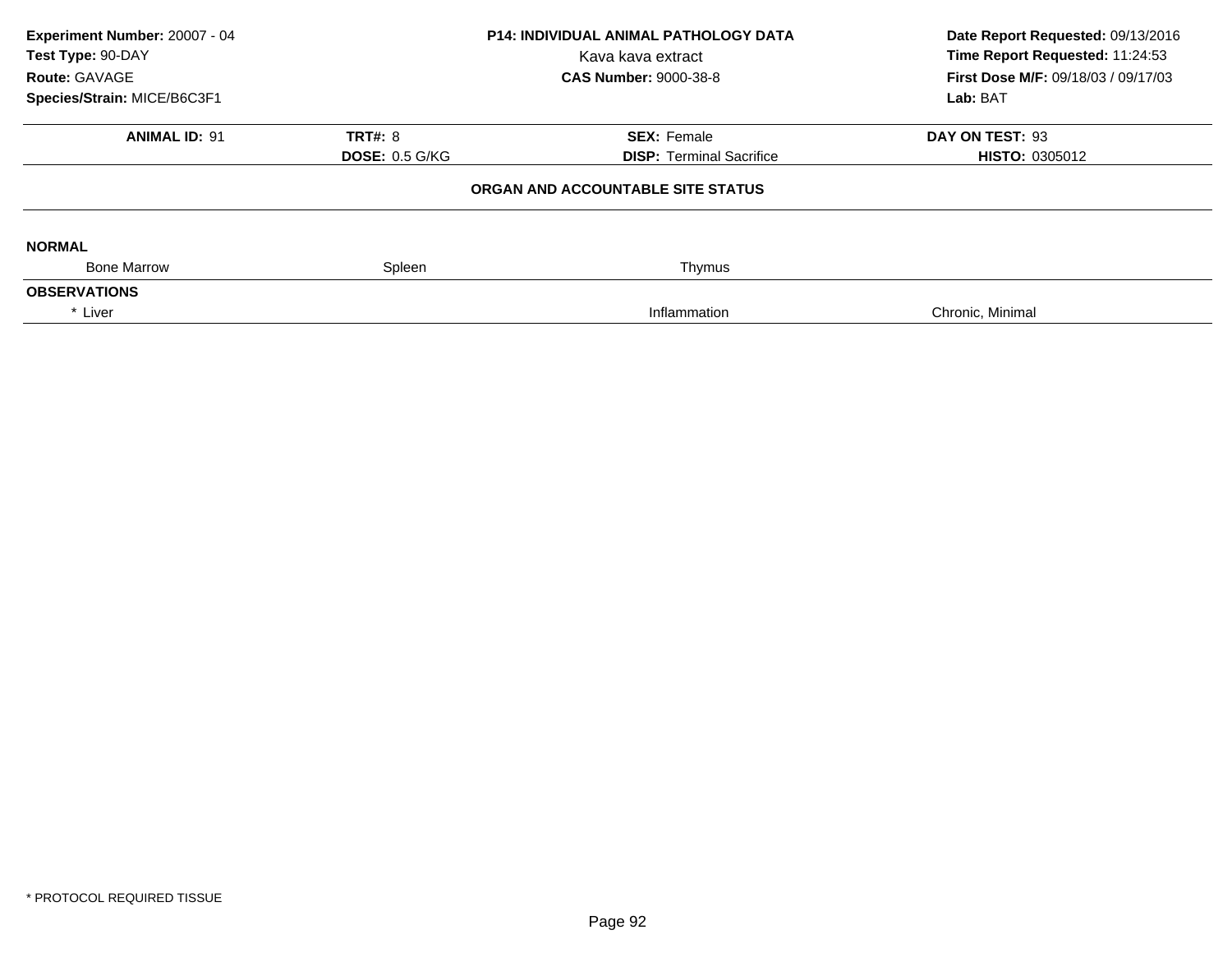| <b>P14: INDIVIDUAL ANIMAL PATHOLOGY DATA</b><br>Experiment Number: 20007 - 04<br>Test Type: 90-DAY<br>Kava kava extract<br>Route: GAVAGE |                       | <b>CAS Number: 9000-38-8</b>    | Date Report Requested: 09/13/2016<br>Time Report Requested: 11:24:53<br><b>First Dose M/F: 09/18/03 / 09/17/03</b> |  |  |
|------------------------------------------------------------------------------------------------------------------------------------------|-----------------------|---------------------------------|--------------------------------------------------------------------------------------------------------------------|--|--|
| Species/Strain: MICE/B6C3F1                                                                                                              |                       |                                 | Lab: BAT                                                                                                           |  |  |
| <b>ANIMAL ID: 92</b>                                                                                                                     | <b>TRT#: 8</b>        | <b>SEX: Female</b>              | DAY ON TEST: 93                                                                                                    |  |  |
|                                                                                                                                          | <b>DOSE: 0.5 G/KG</b> | <b>DISP:</b> Terminal Sacrifice | <b>HISTO: 0305013</b>                                                                                              |  |  |
| ORGAN AND ACCOUNTABLE SITE STATUS                                                                                                        |                       |                                 |                                                                                                                    |  |  |
| <b>NORMAL</b>                                                                                                                            |                       |                                 |                                                                                                                    |  |  |
| <b>Bone Marrow</b>                                                                                                                       | * Liver               | Spleen                          | Thymus                                                                                                             |  |  |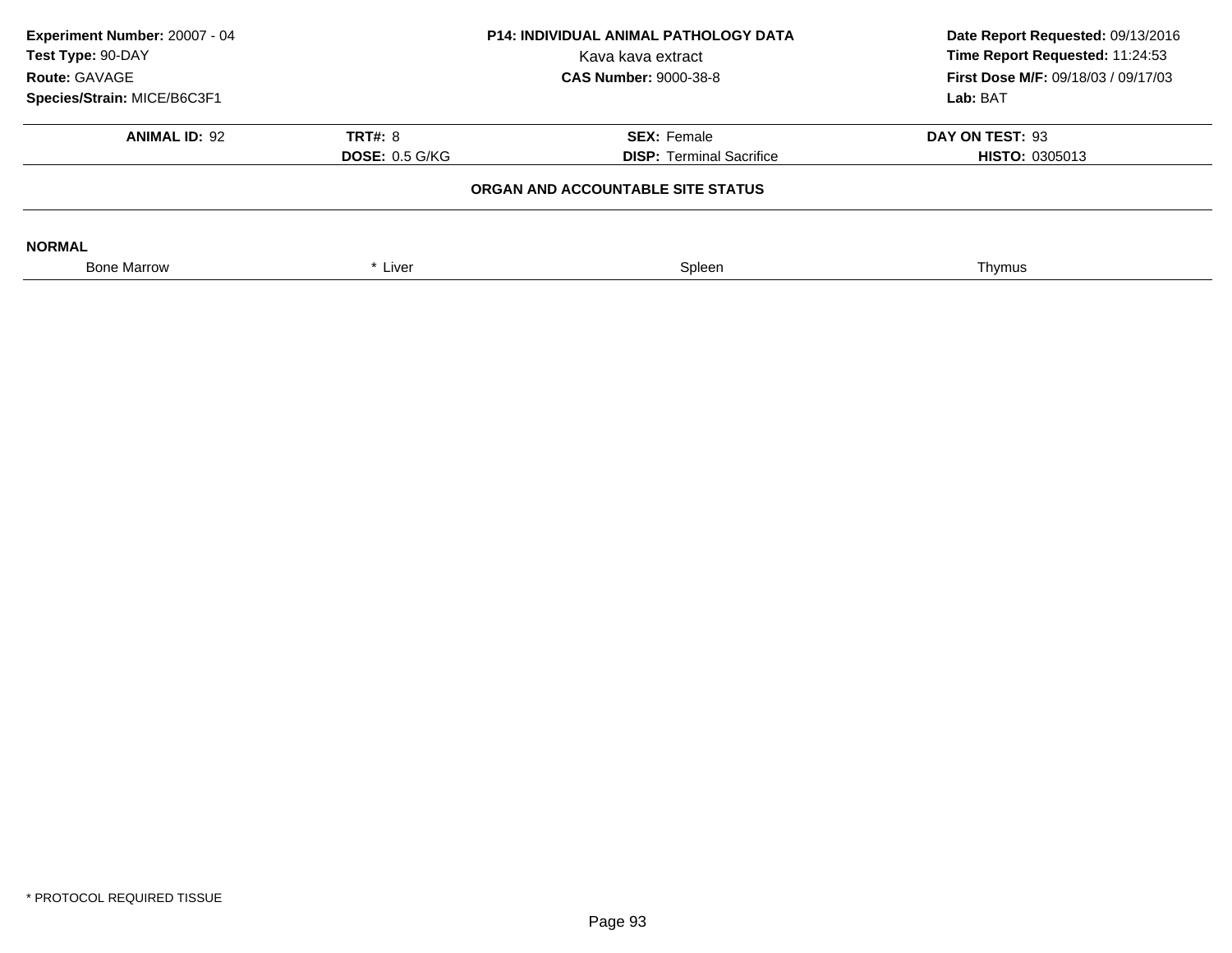| Experiment Number: 20007 - 04<br>Test Type: 90-DAY<br>Route: GAVAGE | <b>P14: INDIVIDUAL ANIMAL PATHOLOGY DATA</b><br>Kava kava extract<br><b>CAS Number: 9000-38-8</b> |                                 | Date Report Requested: 09/13/2016<br>Time Report Requested: 11:24:53<br>First Dose M/F: 09/18/03 / 09/17/03 |  |
|---------------------------------------------------------------------|---------------------------------------------------------------------------------------------------|---------------------------------|-------------------------------------------------------------------------------------------------------------|--|
| Species/Strain: MICE/B6C3F1                                         |                                                                                                   |                                 | Lab: BAT                                                                                                    |  |
| <b>ANIMAL ID: 93</b>                                                | <b>TRT#: 8</b>                                                                                    | <b>SEX: Female</b>              | DAY ON TEST: 93                                                                                             |  |
|                                                                     | <b>DOSE: 0.5 G/KG</b>                                                                             | <b>DISP: Terminal Sacrifice</b> | <b>HISTO: 0305014</b>                                                                                       |  |
| ORGAN AND ACCOUNTABLE SITE STATUS                                   |                                                                                                   |                                 |                                                                                                             |  |
| <b>NORMAL</b>                                                       |                                                                                                   |                                 |                                                                                                             |  |
| <b>Bone Marrow</b>                                                  | Spleen                                                                                            | Thymus                          |                                                                                                             |  |
| <b>OBSERVATIONS</b>                                                 |                                                                                                   |                                 |                                                                                                             |  |
| * Liver                                                             |                                                                                                   | Inflammation                    | Chronic, Minimal                                                                                            |  |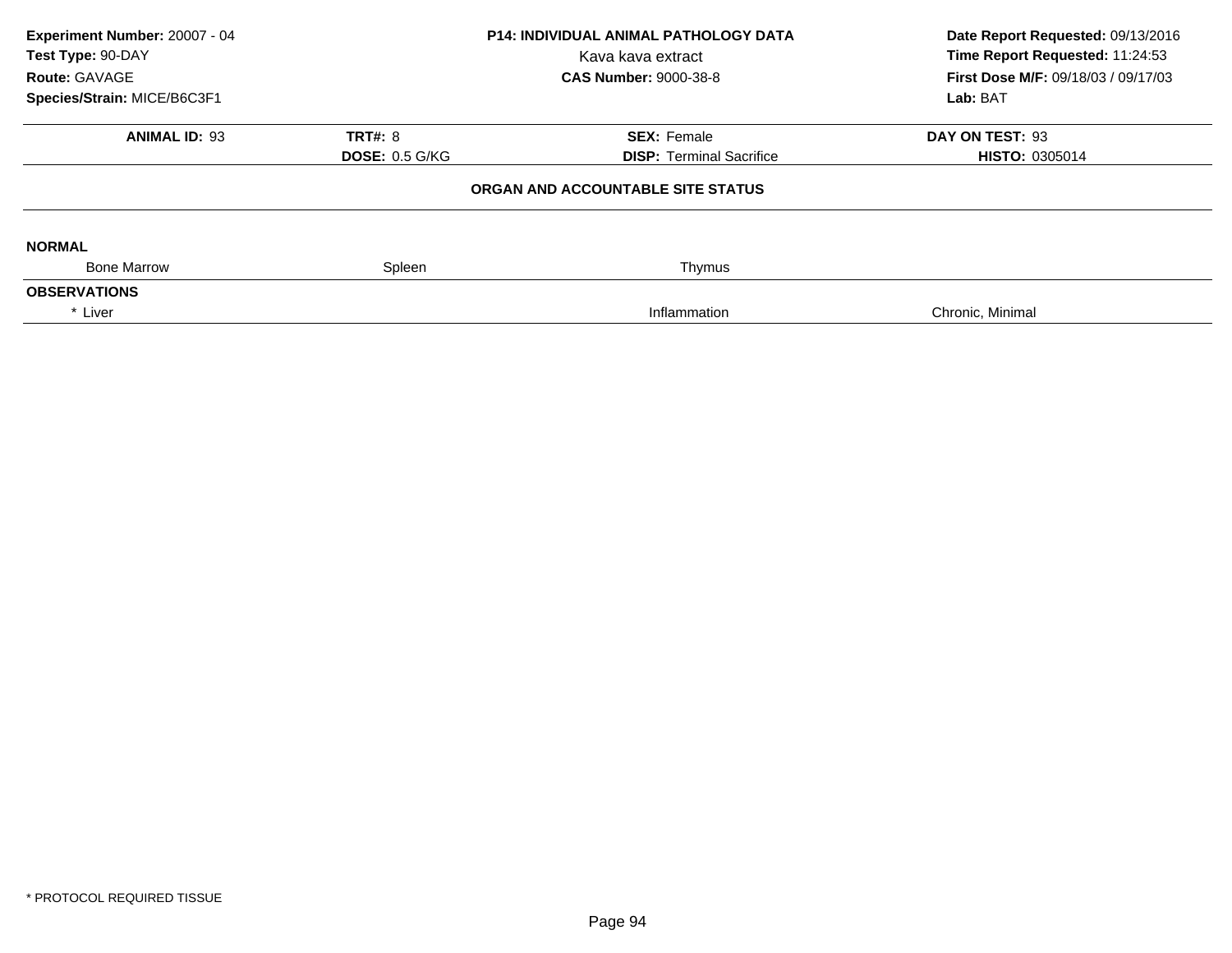| Experiment Number: 20007 - 04<br>Test Type: 90-DAY<br>Route: GAVAGE | <b>P14: INDIVIDUAL ANIMAL PATHOLOGY DATA</b><br>Kava kava extract<br><b>CAS Number: 9000-38-8</b> |                                   | Date Report Requested: 09/13/2016<br>Time Report Requested: 11:24:53<br>First Dose M/F: 09/18/03 / 09/17/03 |  |
|---------------------------------------------------------------------|---------------------------------------------------------------------------------------------------|-----------------------------------|-------------------------------------------------------------------------------------------------------------|--|
| Species/Strain: MICE/B6C3F1                                         |                                                                                                   |                                   | Lab: BAT                                                                                                    |  |
| <b>ANIMAL ID: 94</b>                                                | <b>TRT#: 8</b>                                                                                    | <b>SEX: Female</b>                | DAY ON TEST: 93                                                                                             |  |
|                                                                     | <b>DOSE: 0.5 G/KG</b>                                                                             | <b>DISP: Terminal Sacrifice</b>   | <b>HISTO: 0305015</b>                                                                                       |  |
|                                                                     |                                                                                                   | ORGAN AND ACCOUNTABLE SITE STATUS |                                                                                                             |  |
| <b>NORMAL</b>                                                       |                                                                                                   |                                   |                                                                                                             |  |
| <b>Bone Marrow</b>                                                  | Spleen                                                                                            | Thymus                            |                                                                                                             |  |
| <b>OBSERVATIONS</b>                                                 |                                                                                                   |                                   |                                                                                                             |  |
| * Liver                                                             |                                                                                                   | Inflammation                      | Chronic, Minimal                                                                                            |  |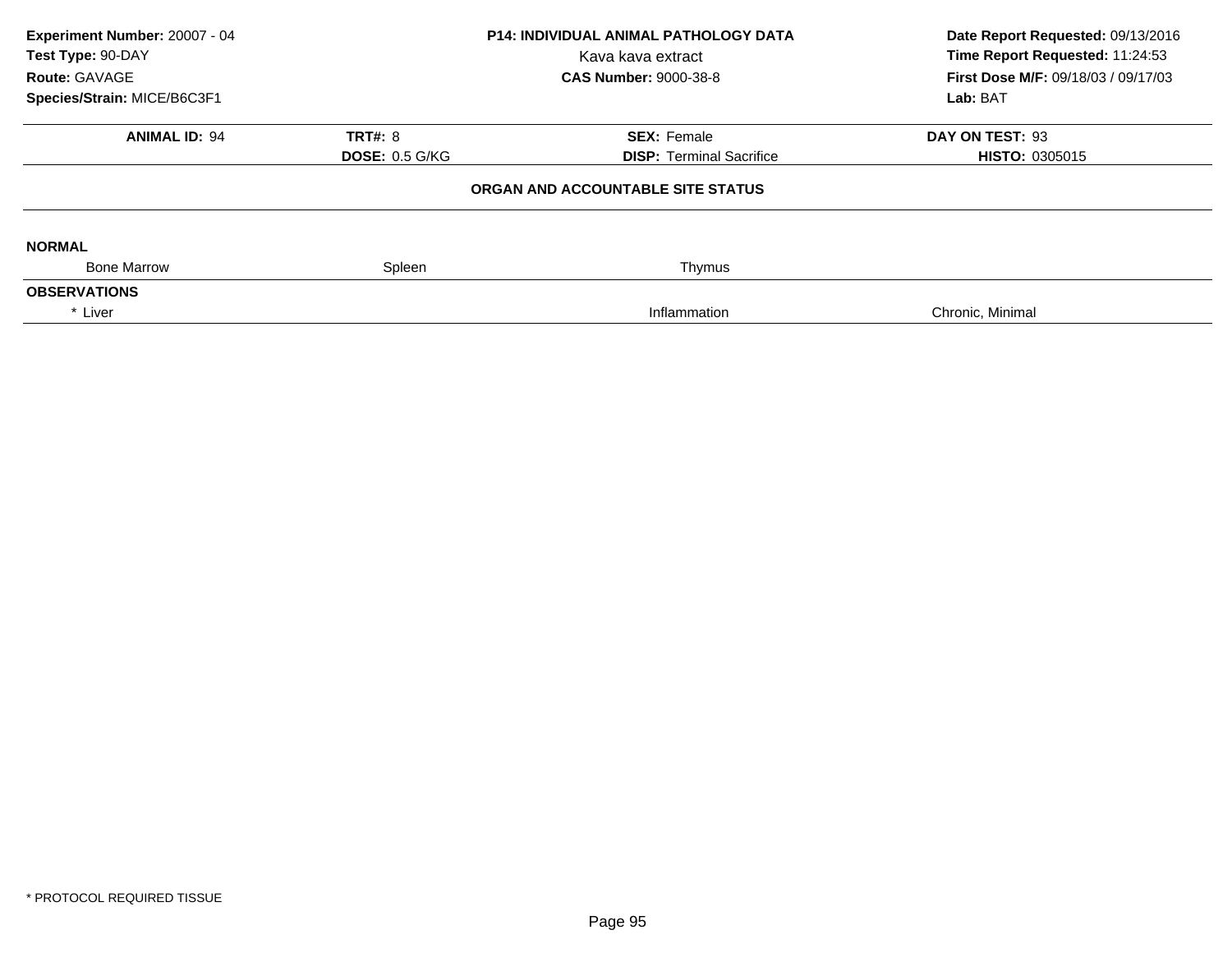| Experiment Number: 20007 - 04<br>Test Type: 90-DAY<br>Route: GAVAGE | <b>P14: INDIVIDUAL ANIMAL PATHOLOGY DATA</b><br>Kava kava extract<br><b>CAS Number: 9000-38-8</b> |                                   | Date Report Requested: 09/13/2016<br>Time Report Requested: 11:24:53<br>First Dose M/F: 09/18/03 / 09/17/03 |  |
|---------------------------------------------------------------------|---------------------------------------------------------------------------------------------------|-----------------------------------|-------------------------------------------------------------------------------------------------------------|--|
| Species/Strain: MICE/B6C3F1                                         |                                                                                                   |                                   | Lab: BAT                                                                                                    |  |
| <b>ANIMAL ID: 95</b>                                                | <b>TRT#: 8</b>                                                                                    | <b>SEX: Female</b>                | DAY ON TEST: 93                                                                                             |  |
|                                                                     | <b>DOSE: 0.5 G/KG</b>                                                                             | <b>DISP: Terminal Sacrifice</b>   | <b>HISTO: 0305016</b>                                                                                       |  |
|                                                                     |                                                                                                   | ORGAN AND ACCOUNTABLE SITE STATUS |                                                                                                             |  |
| <b>NORMAL</b>                                                       |                                                                                                   |                                   |                                                                                                             |  |
| <b>Bone Marrow</b>                                                  | Spleen                                                                                            | Thymus                            |                                                                                                             |  |
| <b>OBSERVATIONS</b>                                                 |                                                                                                   |                                   |                                                                                                             |  |
| * Liver                                                             |                                                                                                   | Inflammation                      | Chronic, Minimal                                                                                            |  |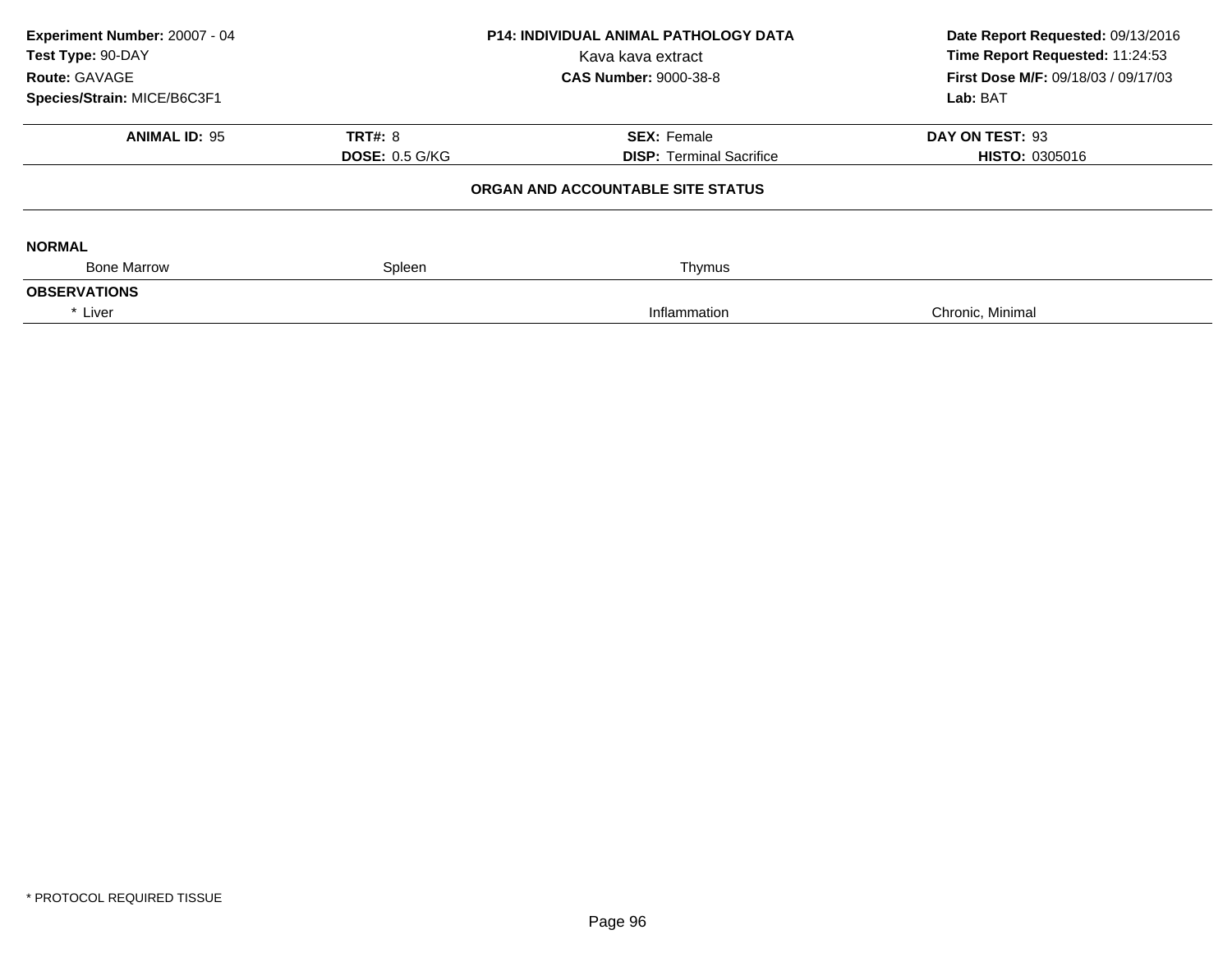| Experiment Number: 20007 - 04<br>Test Type: 90-DAY |                       | <b>P14: INDIVIDUAL ANIMAL PATHOLOGY DATA</b> | Date Report Requested: 09/13/2016          |  |
|----------------------------------------------------|-----------------------|----------------------------------------------|--------------------------------------------|--|
|                                                    |                       | Kava kava extract                            | Time Report Requested: 11:24:53            |  |
| <b>Route: GAVAGE</b>                               |                       | <b>CAS Number: 9000-38-8</b>                 | <b>First Dose M/F: 09/18/03 / 09/17/03</b> |  |
| Species/Strain: MICE/B6C3F1                        |                       |                                              | Lab: BAT                                   |  |
| <b>ANIMAL ID: 96</b>                               | <b>TRT#: 8</b>        | <b>SEX: Female</b>                           | DAY ON TEST: 93                            |  |
|                                                    | <b>DOSE: 0.5 G/KG</b> | <b>DISP: Terminal Sacrifice</b>              | HISTO: 0305017                             |  |
|                                                    |                       | ORGAN AND ACCOUNTABLE SITE STATUS            |                                            |  |
| <b>NORMAL</b>                                      |                       |                                              |                                            |  |
| <b>Bone Marrow</b>                                 | Spleen                | Thymus                                       |                                            |  |
| <b>OBSERVATIONS</b>                                |                       |                                              |                                            |  |
| * Liver                                            |                       | Inflammation                                 | Chronic, Minimal                           |  |
|                                                    |                       | <b>Necrosis</b>                              | Minimal                                    |  |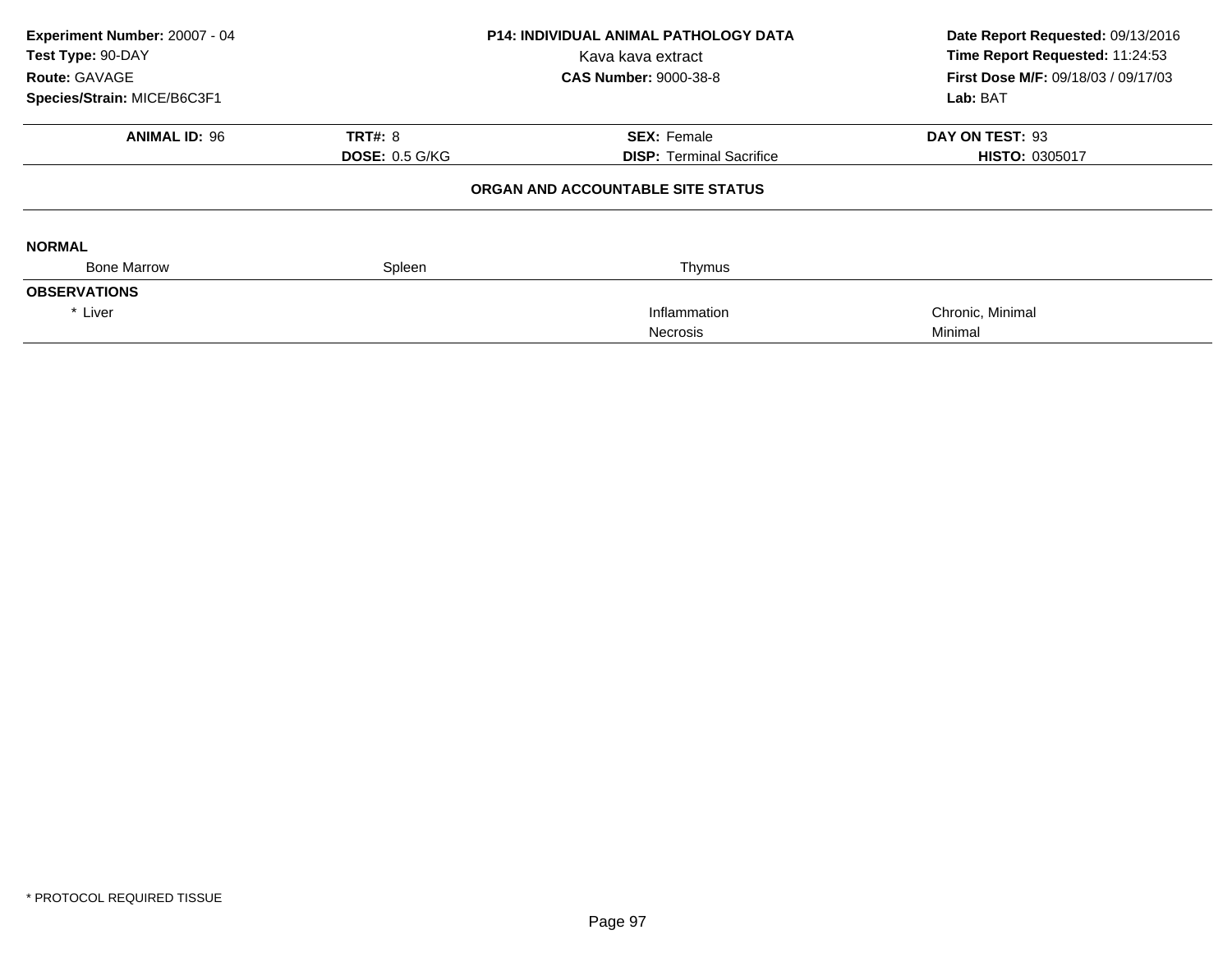| Experiment Number: 20007 - 04<br>Test Type: 90-DAY<br><b>Route: GAVAGE</b> |                       | <b>P14: INDIVIDUAL ANIMAL PATHOLOGY DATA</b><br>Kava kava extract<br><b>CAS Number: 9000-38-8</b> | Date Report Requested: 09/13/2016<br>Time Report Requested: 11:24:53<br><b>First Dose M/F: 09/18/03 / 09/17/03</b> |  |
|----------------------------------------------------------------------------|-----------------------|---------------------------------------------------------------------------------------------------|--------------------------------------------------------------------------------------------------------------------|--|
| Species/Strain: MICE/B6C3F1                                                |                       |                                                                                                   | Lab: BAT                                                                                                           |  |
| <b>ANIMAL ID: 97</b>                                                       | <b>TRT#: 8</b>        | <b>SEX: Female</b>                                                                                | DAY ON TEST: 93                                                                                                    |  |
|                                                                            | <b>DOSE: 0.5 G/KG</b> | <b>DISP:</b> Terminal Sacrifice                                                                   | <b>HISTO: 0305018</b>                                                                                              |  |
|                                                                            |                       | ORGAN AND ACCOUNTABLE SITE STATUS                                                                 |                                                                                                                    |  |
| <b>NORMAL</b>                                                              |                       |                                                                                                   |                                                                                                                    |  |
| <b>Bone Marrow</b>                                                         | Spleen                | Thymus                                                                                            |                                                                                                                    |  |
| <b>OBSERVATIONS</b>                                                        |                       |                                                                                                   |                                                                                                                    |  |
| * Liver                                                                    | Centrilobular         | Hypertrophy                                                                                       | Minimal                                                                                                            |  |
|                                                                            |                       | Inflammation                                                                                      | Chronic, Minimal                                                                                                   |  |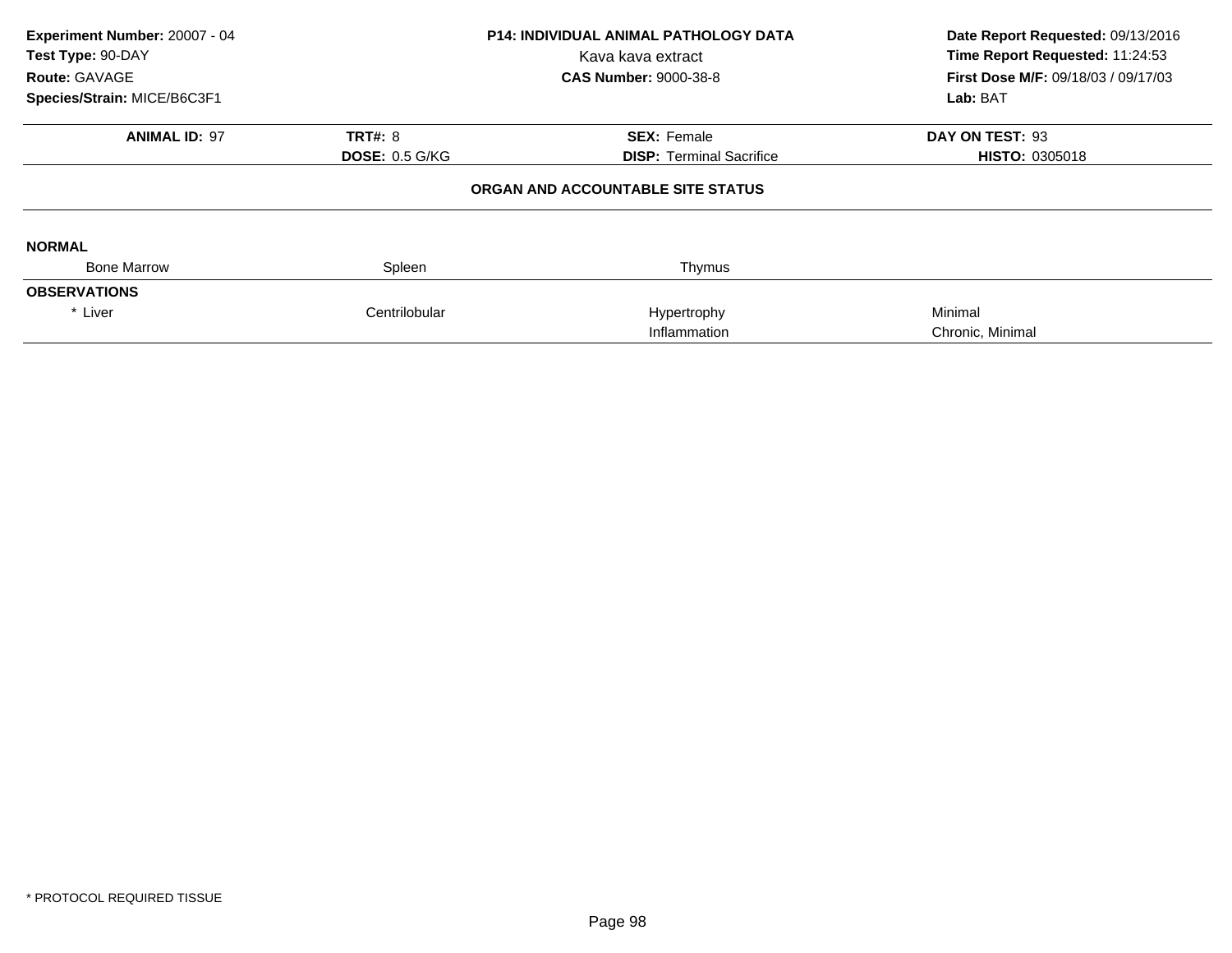| Experiment Number: 20007 - 04<br>Test Type: 90-DAY<br>Route: GAVAGE | <b>P14: INDIVIDUAL ANIMAL PATHOLOGY DATA</b><br>Kava kava extract<br><b>CAS Number: 9000-38-8</b> |                                                       | Date Report Requested: 09/13/2016<br>Time Report Requested: 11:24:53<br>First Dose M/F: 09/18/03 / 09/17/03<br>Lab: BAT |  |
|---------------------------------------------------------------------|---------------------------------------------------------------------------------------------------|-------------------------------------------------------|-------------------------------------------------------------------------------------------------------------------------|--|
| Species/Strain: MICE/B6C3F1<br><b>ANIMAL ID: 98</b>                 | <b>TRT#: 8</b><br><b>DOSE: 0.5 G/KG</b>                                                           | <b>SEX: Female</b><br><b>DISP:</b> Terminal Sacrifice | DAY ON TEST: 93<br><b>HISTO: 0305019</b>                                                                                |  |
|                                                                     |                                                                                                   | ORGAN AND ACCOUNTABLE SITE STATUS                     |                                                                                                                         |  |
| <b>NORMAL</b><br><b>Bone Marrow</b>                                 | Spleen                                                                                            | Thymus                                                |                                                                                                                         |  |
| <b>OBSERVATIONS</b>                                                 |                                                                                                   |                                                       |                                                                                                                         |  |
| * Liver                                                             |                                                                                                   | Inflammation                                          | Chronic, Minimal                                                                                                        |  |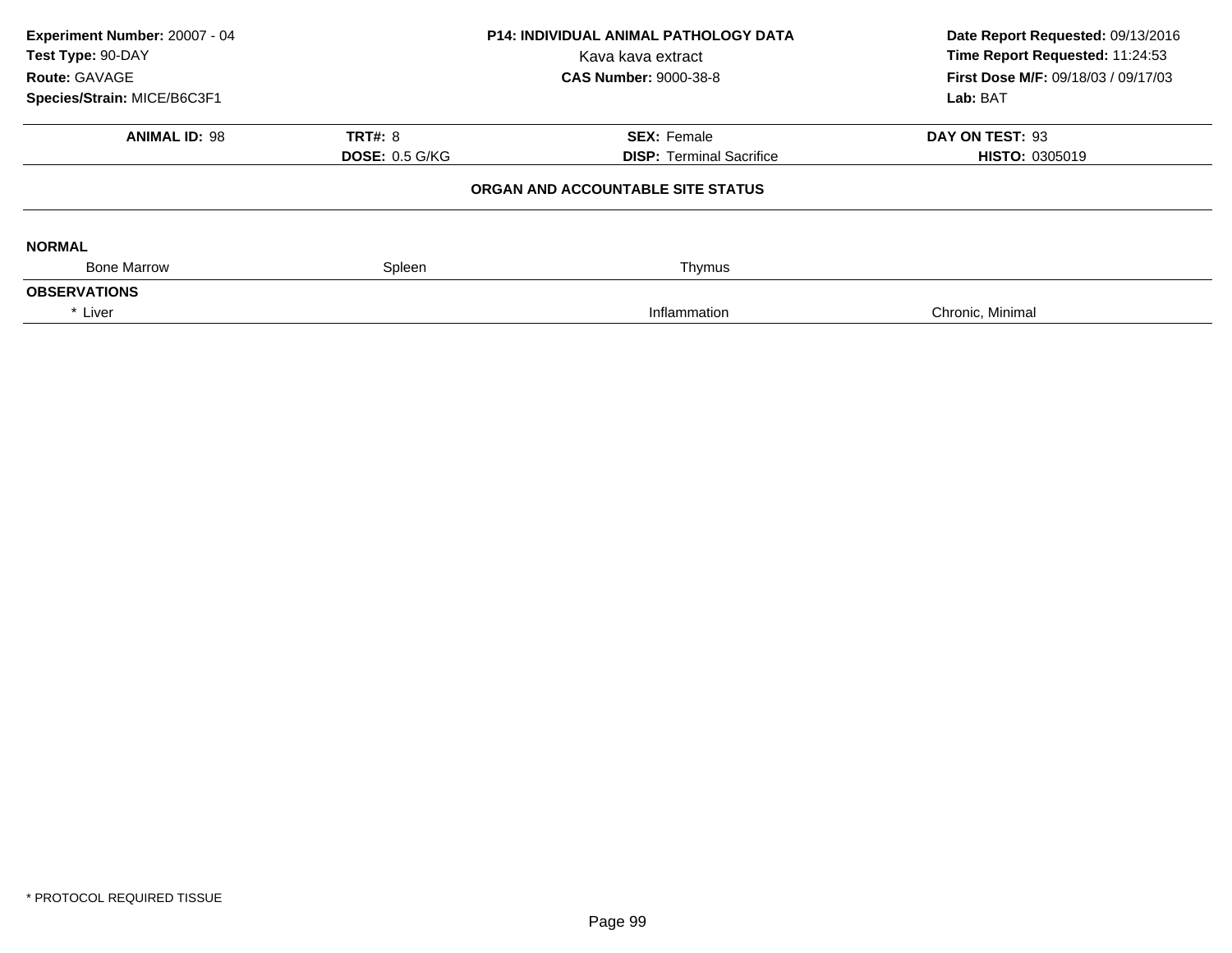| Experiment Number: 20007 - 04<br>Test Type: 90-DAY<br>Route: GAVAGE<br>Species/Strain: MICE/B6C3F1 | <b>P14: INDIVIDUAL ANIMAL PATHOLOGY DATA</b><br>Kava kava extract<br><b>CAS Number: 9000-38-8</b> |                                                       | Date Report Requested: 09/13/2016<br>Time Report Requested: 11:24:53<br>First Dose M/F: 09/18/03 / 09/17/03<br>Lab: BAT |  |
|----------------------------------------------------------------------------------------------------|---------------------------------------------------------------------------------------------------|-------------------------------------------------------|-------------------------------------------------------------------------------------------------------------------------|--|
| <b>ANIMAL ID: 99</b>                                                                               | <b>TRT#: 8</b><br><b>DOSE: 0.5 G/KG</b>                                                           | <b>SEX: Female</b><br><b>DISP:</b> Terminal Sacrifice | DAY ON TEST: 93<br><b>HISTO: 0305020</b>                                                                                |  |
|                                                                                                    |                                                                                                   | ORGAN AND ACCOUNTABLE SITE STATUS                     |                                                                                                                         |  |
| <b>NORMAL</b><br><b>Bone Marrow</b>                                                                | Spleen                                                                                            | Thymus                                                |                                                                                                                         |  |
| <b>OBSERVATIONS</b>                                                                                |                                                                                                   |                                                       |                                                                                                                         |  |
| * Liver                                                                                            |                                                                                                   | Inflammation                                          | Chronic, Minimal                                                                                                        |  |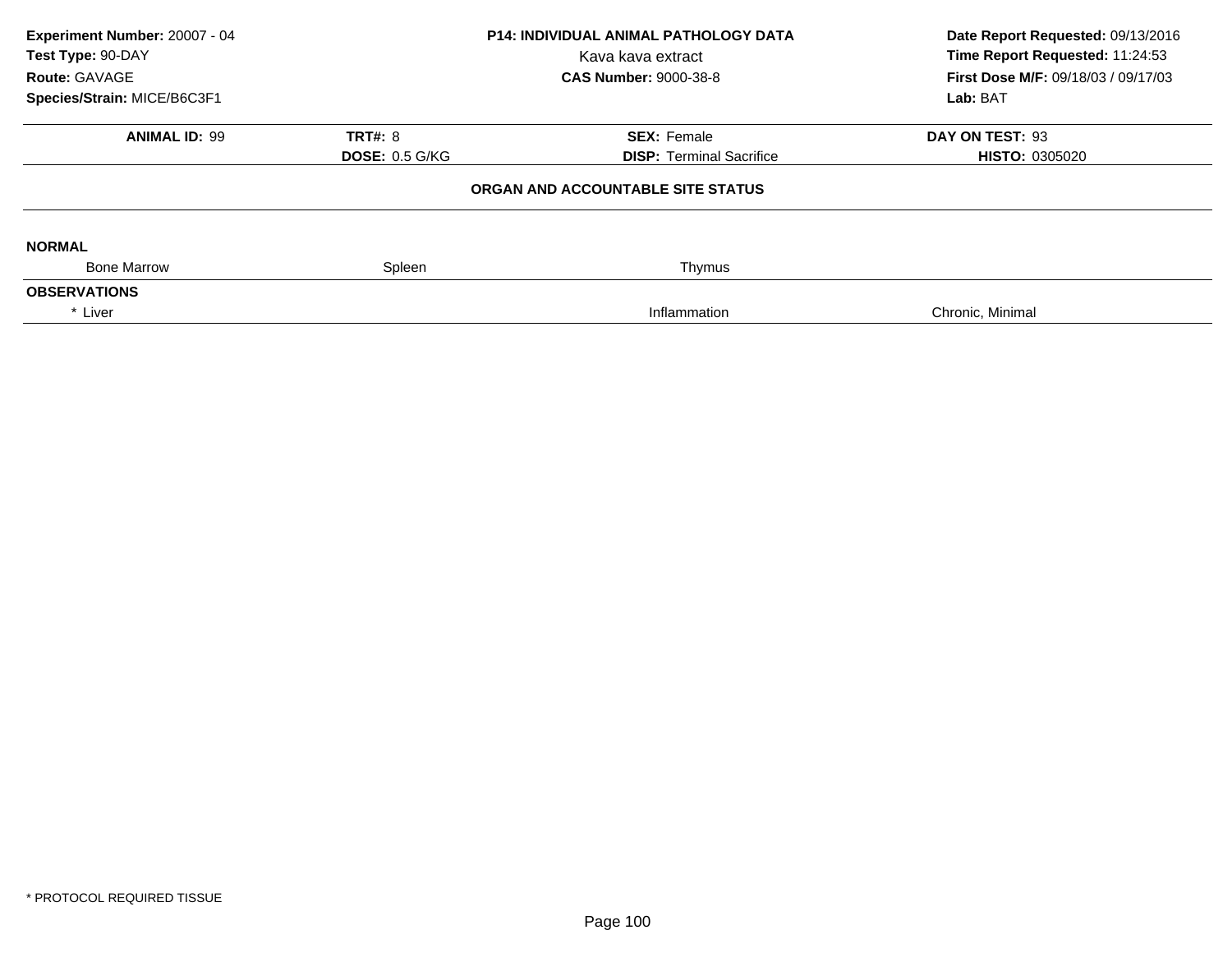| Experiment Number: 20007 - 04<br>Test Type: 90-DAY<br>Route: GAVAGE<br>Species/Strain: MICE/B6C3F1 |                       | <b>P14: INDIVIDUAL ANIMAL PATHOLOGY DATA</b><br>Kava kava extract<br><b>CAS Number: 9000-38-8</b> | Date Report Requested: 09/13/2016<br>Time Report Requested: 11:24:53<br>First Dose M/F: 09/18/03 / 09/17/03<br>Lab: BAT |
|----------------------------------------------------------------------------------------------------|-----------------------|---------------------------------------------------------------------------------------------------|-------------------------------------------------------------------------------------------------------------------------|
| <b>ANIMAL ID: 100</b>                                                                              | <b>TRT#: 8</b>        | <b>SEX: Female</b>                                                                                | DAY ON TEST: 93                                                                                                         |
|                                                                                                    | <b>DOSE: 0.5 G/KG</b> | <b>DISP:</b> Terminal Sacrifice                                                                   | <b>HISTO: 0305021</b>                                                                                                   |
|                                                                                                    |                       | ORGAN AND ACCOUNTABLE SITE STATUS                                                                 |                                                                                                                         |
| <b>NORMAL</b>                                                                                      |                       |                                                                                                   |                                                                                                                         |
| <b>Bone Marrow</b>                                                                                 | Spleen                | Thymus                                                                                            |                                                                                                                         |
| <b>OBSERVATIONS</b>                                                                                |                       |                                                                                                   |                                                                                                                         |
| * Liver                                                                                            | Centrilobular         | Hypertrophy<br>Inflammation                                                                       | Minimal<br>Chronic, Minimal                                                                                             |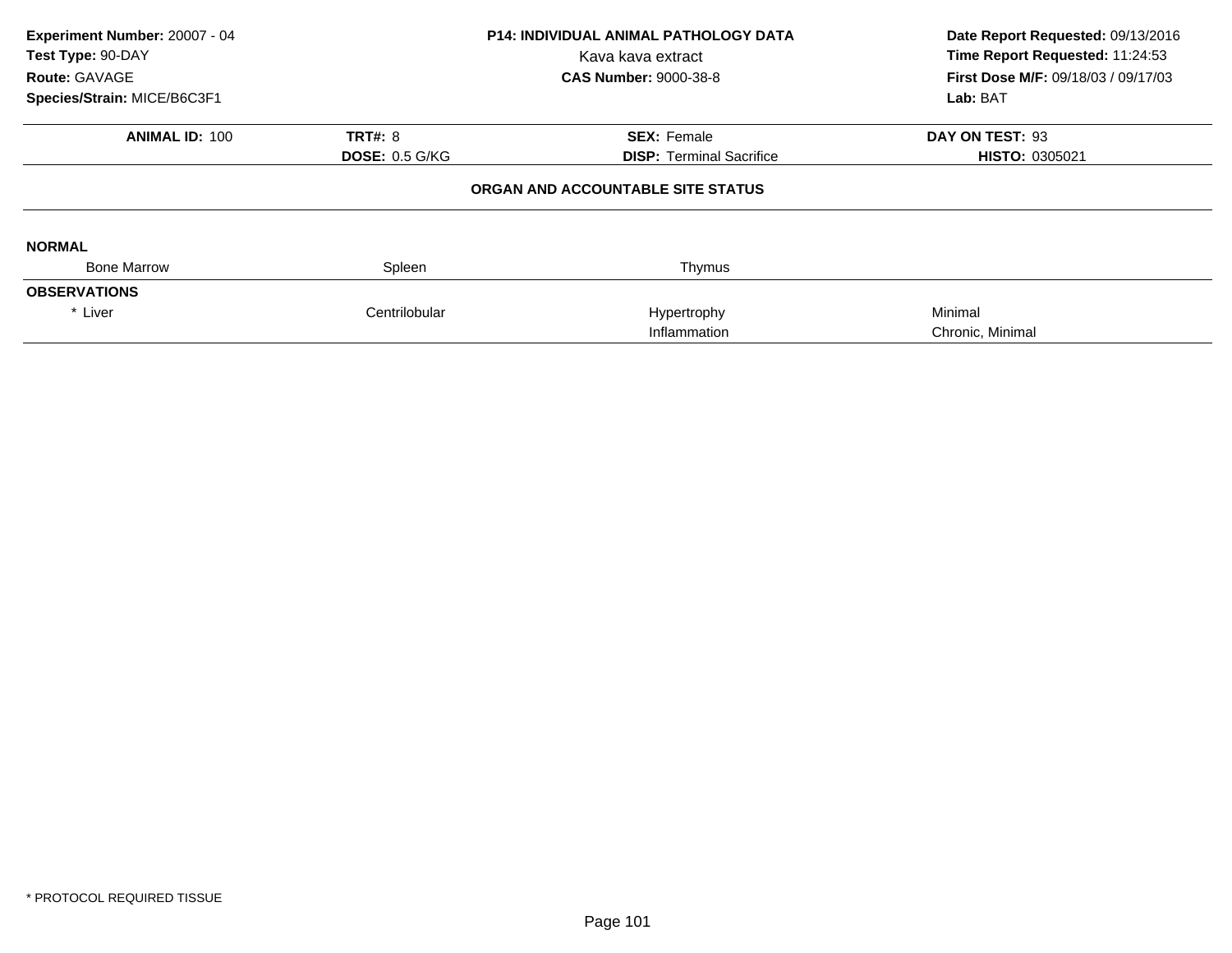| Experiment Number: 20007 - 04<br>Test Type: 90-DAY<br>Route: GAVAGE<br>Species/Strain: MICE/B6C3F1 | <b>P14: INDIVIDUAL ANIMAL PATHOLOGY DATA</b><br>Kava kava extract<br><b>CAS Number: 9000-38-8</b> |                                                       | Date Report Requested: 09/13/2016<br>Time Report Requested: 11:24:53<br>First Dose M/F: 09/18/03 / 09/17/03<br>Lab: BAT |  |
|----------------------------------------------------------------------------------------------------|---------------------------------------------------------------------------------------------------|-------------------------------------------------------|-------------------------------------------------------------------------------------------------------------------------|--|
| <b>ANIMAL ID: 101</b>                                                                              | <b>TRT#: 10</b><br><b>DOSE: 1.0 G/KG</b>                                                          | <b>SEX: Female</b><br><b>DISP: Terminal Sacrifice</b> | DAY ON TEST: 93<br><b>HISTO: 0305022</b>                                                                                |  |
|                                                                                                    |                                                                                                   | ORGAN AND ACCOUNTABLE SITE STATUS                     |                                                                                                                         |  |
| <b>NORMAL</b><br><b>Bone Marrow</b>                                                                | Spleen                                                                                            | Thymus                                                |                                                                                                                         |  |
| <b>OBSERVATIONS</b>                                                                                |                                                                                                   |                                                       |                                                                                                                         |  |
| * Liver                                                                                            |                                                                                                   | Inflammation                                          | Chronic, Minimal                                                                                                        |  |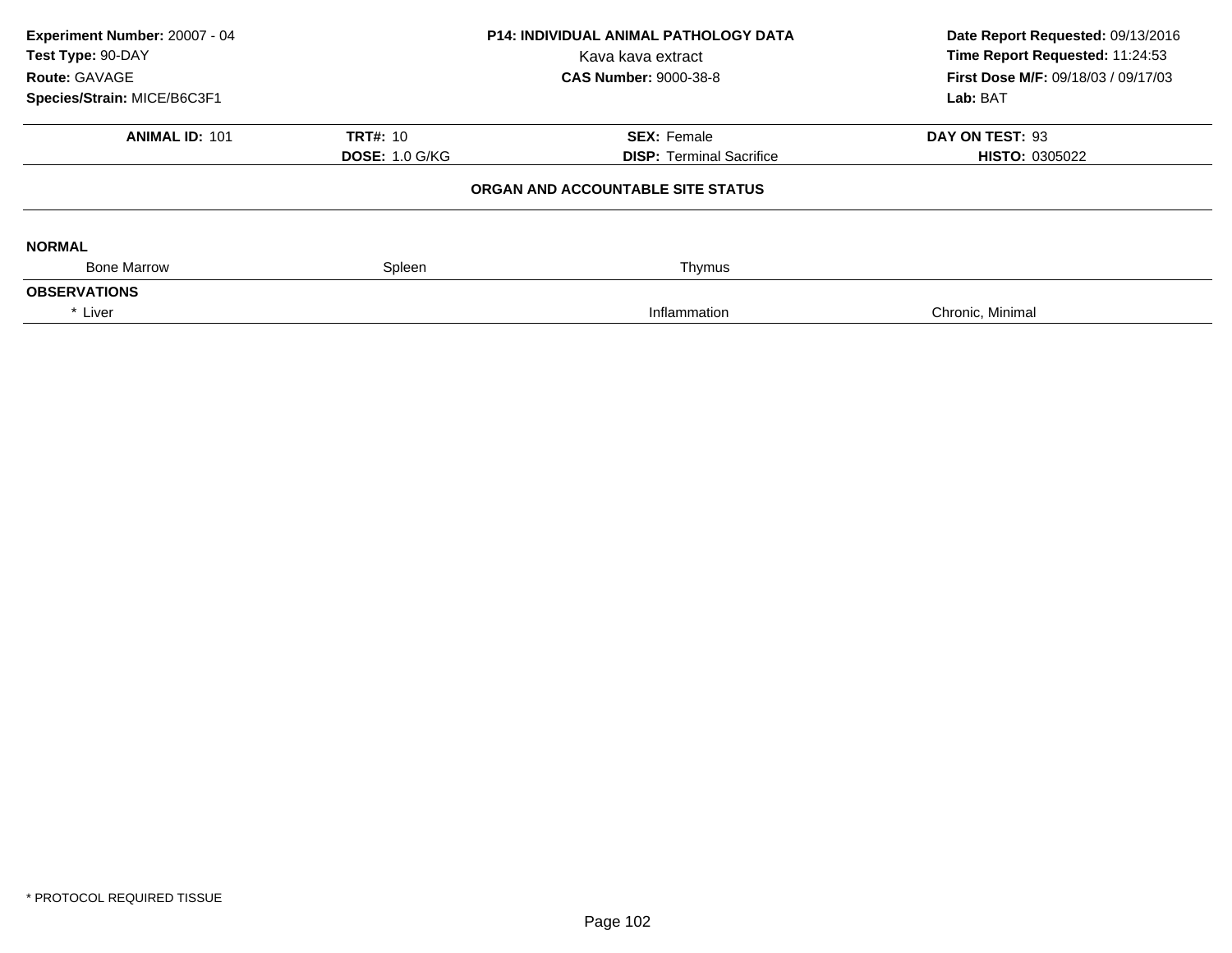| Experiment Number: 20007 - 04<br>Test Type: 90-DAY<br>Route: GAVAGE<br>Species/Strain: MICE/B6C3F1 |                       | <b>P14: INDIVIDUAL ANIMAL PATHOLOGY DATA</b><br>Kava kava extract<br><b>CAS Number: 9000-38-8</b> | Date Report Requested: 09/13/2016<br>Time Report Requested: 11:24:53<br>First Dose M/F: 09/18/03 / 09/17/03<br>Lab: BAT |
|----------------------------------------------------------------------------------------------------|-----------------------|---------------------------------------------------------------------------------------------------|-------------------------------------------------------------------------------------------------------------------------|
| <b>ANIMAL ID: 102</b>                                                                              | <b>TRT#: 10</b>       | <b>SEX: Female</b>                                                                                | DAY ON TEST: 93                                                                                                         |
|                                                                                                    | <b>DOSE: 1.0 G/KG</b> | <b>DISP:</b> Terminal Sacrifice                                                                   | <b>HISTO: 0305023</b>                                                                                                   |
|                                                                                                    |                       | ORGAN AND ACCOUNTABLE SITE STATUS                                                                 |                                                                                                                         |
| <b>NORMAL</b>                                                                                      |                       |                                                                                                   |                                                                                                                         |
| <b>Bone Marrow</b>                                                                                 | Spleen                | Thymus                                                                                            |                                                                                                                         |
| <b>OBSERVATIONS</b>                                                                                |                       |                                                                                                   |                                                                                                                         |
| * Liver                                                                                            | Centrilobular         | Hypertrophy<br>Inflammation                                                                       | Minimal<br>Chronic, Minimal                                                                                             |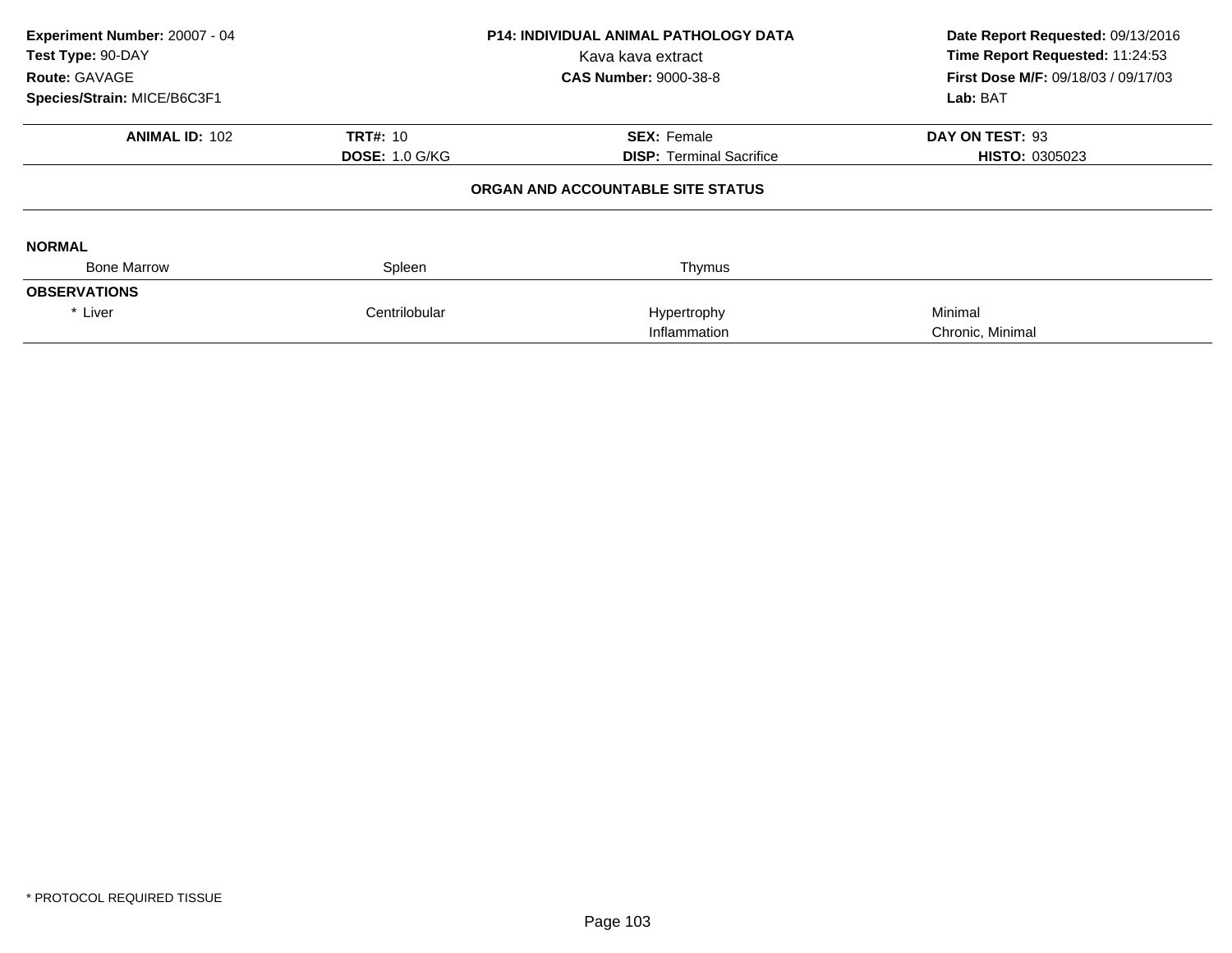| Experiment Number: 20007 - 04<br>Test Type: 90-DAY<br>Route: GAVAGE | <b>P14: INDIVIDUAL ANIMAL PATHOLOGY DATA</b><br>Kava kava extract<br><b>CAS Number: 9000-38-8</b> |                                   | Date Report Requested: 09/13/2016<br>Time Report Requested: 11:24:53<br>First Dose M/F: 09/18/03 / 09/17/03 |  |
|---------------------------------------------------------------------|---------------------------------------------------------------------------------------------------|-----------------------------------|-------------------------------------------------------------------------------------------------------------|--|
| Species/Strain: MICE/B6C3F1                                         |                                                                                                   |                                   | Lab: BAT                                                                                                    |  |
| <b>ANIMAL ID: 103</b>                                               | <b>TRT#: 10</b>                                                                                   | <b>SEX: Female</b>                | DAY ON TEST: 93                                                                                             |  |
|                                                                     | <b>DOSE: 1.0 G/KG</b>                                                                             | <b>DISP:</b> Terminal Sacrifice   | <b>HISTO: 0305024</b>                                                                                       |  |
|                                                                     |                                                                                                   | ORGAN AND ACCOUNTABLE SITE STATUS |                                                                                                             |  |
| <b>NORMAL</b>                                                       |                                                                                                   |                                   |                                                                                                             |  |
| <b>Bone Marrow</b>                                                  | Spleen                                                                                            | Thymus                            |                                                                                                             |  |
| <b>OBSERVATIONS</b>                                                 |                                                                                                   |                                   |                                                                                                             |  |
| * Liver                                                             |                                                                                                   | Inflammation                      | Chronic, Minimal                                                                                            |  |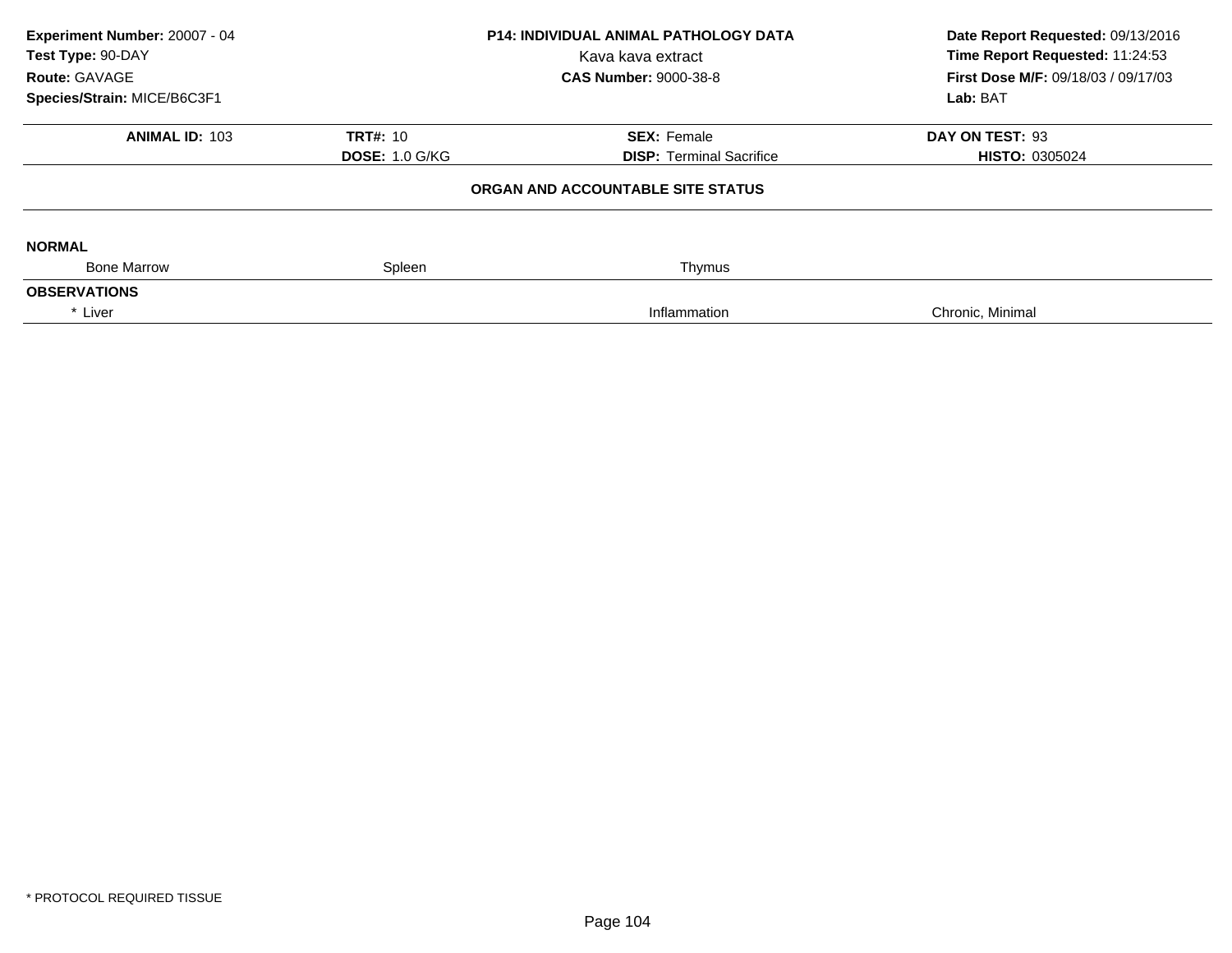|                       | Kava kava extract<br><b>CAS Number: 9000-38-8</b> | Date Report Requested: 09/13/2016<br>Time Report Requested: 11:24:53<br>First Dose M/F: 09/18/03 / 09/17/03<br>Lab: BAT |
|-----------------------|---------------------------------------------------|-------------------------------------------------------------------------------------------------------------------------|
| <b>TRT#: 10</b>       | <b>SEX: Female</b>                                | DAY ON TEST: 93                                                                                                         |
| <b>DOSE: 1.0 G/KG</b> | <b>DISP:</b> Terminal Sacrifice                   | <b>HISTO: 0305025</b>                                                                                                   |
|                       |                                                   |                                                                                                                         |
|                       |                                                   |                                                                                                                         |
| Spleen                | Thymus                                            |                                                                                                                         |
|                       |                                                   |                                                                                                                         |
| Centrilobular         | Hypertrophy                                       | Minimal                                                                                                                 |
|                       | Inflammation                                      | Chronic, Minimal                                                                                                        |
|                       |                                                   | <b>P14: INDIVIDUAL ANIMAL PATHOLOGY DATA</b><br>ORGAN AND ACCOUNTABLE SITE STATUS                                       |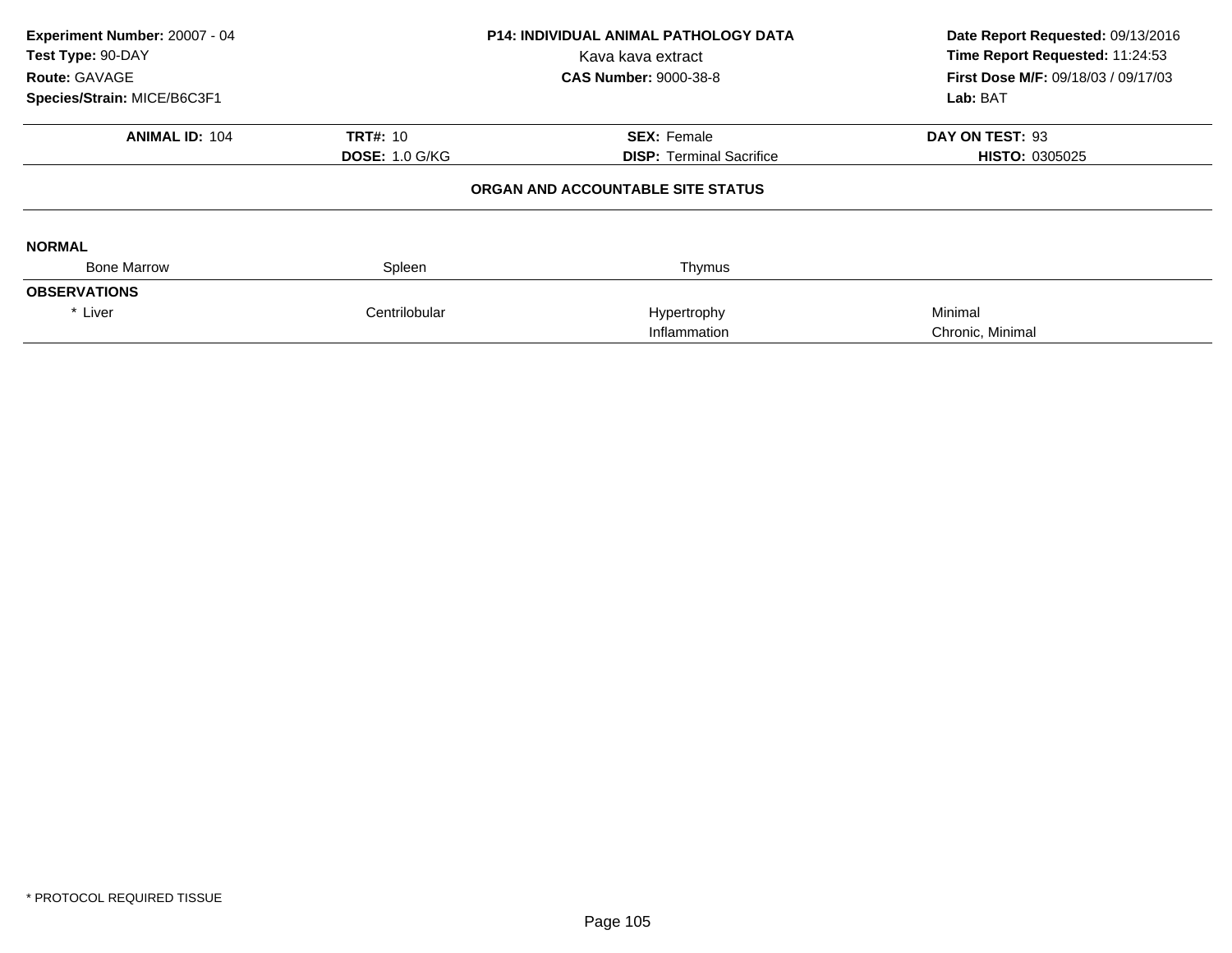| Experiment Number: 20007 - 04<br>Test Type: 90-DAY<br>Route: GAVAGE | <b>P14: INDIVIDUAL ANIMAL PATHOLOGY DATA</b><br>Kava kava extract<br><b>CAS Number: 9000-38-8</b> |                                   | Date Report Requested: 09/13/2016<br>Time Report Requested: 11:24:53<br>First Dose M/F: 09/18/03 / 09/17/03 |  |
|---------------------------------------------------------------------|---------------------------------------------------------------------------------------------------|-----------------------------------|-------------------------------------------------------------------------------------------------------------|--|
| Species/Strain: MICE/B6C3F1                                         |                                                                                                   |                                   | Lab: BAT                                                                                                    |  |
| <b>ANIMAL ID: 105</b>                                               | <b>TRT#: 10</b>                                                                                   | <b>SEX: Female</b>                | DAY ON TEST: 93                                                                                             |  |
|                                                                     | <b>DOSE: 1.0 G/KG</b>                                                                             | <b>DISP: Terminal Sacrifice</b>   | <b>HISTO: 0305026</b>                                                                                       |  |
|                                                                     |                                                                                                   | ORGAN AND ACCOUNTABLE SITE STATUS |                                                                                                             |  |
| <b>NORMAL</b>                                                       |                                                                                                   |                                   |                                                                                                             |  |
| <b>Bone Marrow</b>                                                  | Spleen                                                                                            | Thymus                            |                                                                                                             |  |
| <b>OBSERVATIONS</b>                                                 |                                                                                                   |                                   |                                                                                                             |  |
| * Liver                                                             |                                                                                                   | Inflammation                      | Chronic, Minimal                                                                                            |  |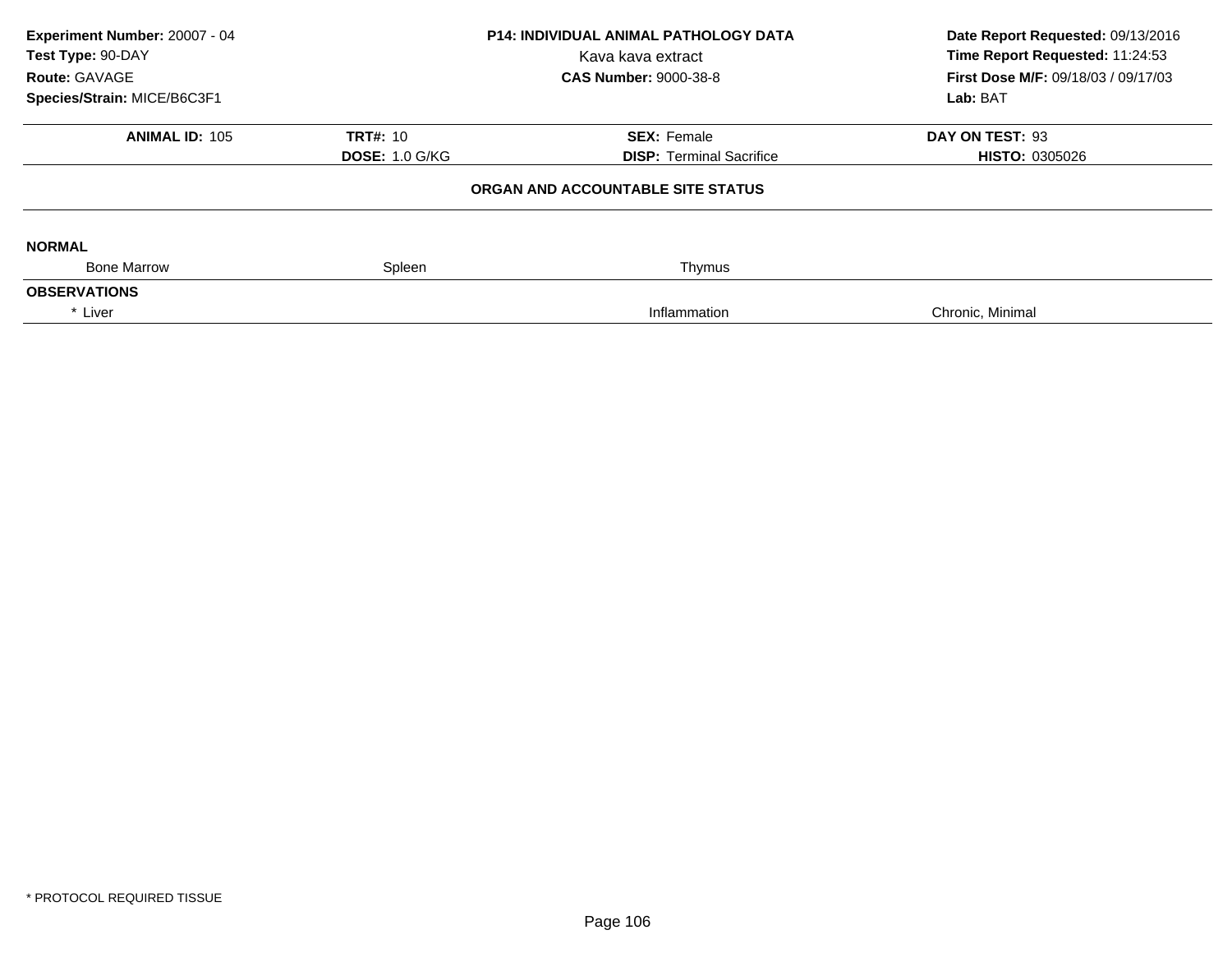| Experiment Number: 20007 - 04<br>Test Type: 90-DAY<br>Route: GAVAGE<br>Species/Strain: MICE/B6C3F1 |                       | <b>P14: INDIVIDUAL ANIMAL PATHOLOGY DATA</b><br>Kava kava extract<br><b>CAS Number: 9000-38-8</b> | Date Report Requested: 09/13/2016<br>Time Report Requested: 11:24:53<br>First Dose M/F: 09/18/03 / 09/17/03<br>Lab: BAT |
|----------------------------------------------------------------------------------------------------|-----------------------|---------------------------------------------------------------------------------------------------|-------------------------------------------------------------------------------------------------------------------------|
| <b>ANIMAL ID: 106</b>                                                                              | <b>TRT#: 10</b>       | <b>SEX: Female</b>                                                                                | DAY ON TEST: 93                                                                                                         |
|                                                                                                    | <b>DOSE: 1.0 G/KG</b> | <b>DISP: Terminal Sacrifice</b>                                                                   | <b>HISTO: 0305027</b>                                                                                                   |
|                                                                                                    |                       | ORGAN AND ACCOUNTABLE SITE STATUS                                                                 |                                                                                                                         |
| <b>NORMAL</b>                                                                                      |                       |                                                                                                   |                                                                                                                         |
| <b>Bone Marrow</b>                                                                                 | Spleen                | Thymus                                                                                            |                                                                                                                         |
| <b>OBSERVATIONS</b>                                                                                |                       |                                                                                                   |                                                                                                                         |
| * Liver                                                                                            | Centrilobular         | Hypertrophy<br>Inflammation                                                                       | Minimal<br>Chronic, Minimal                                                                                             |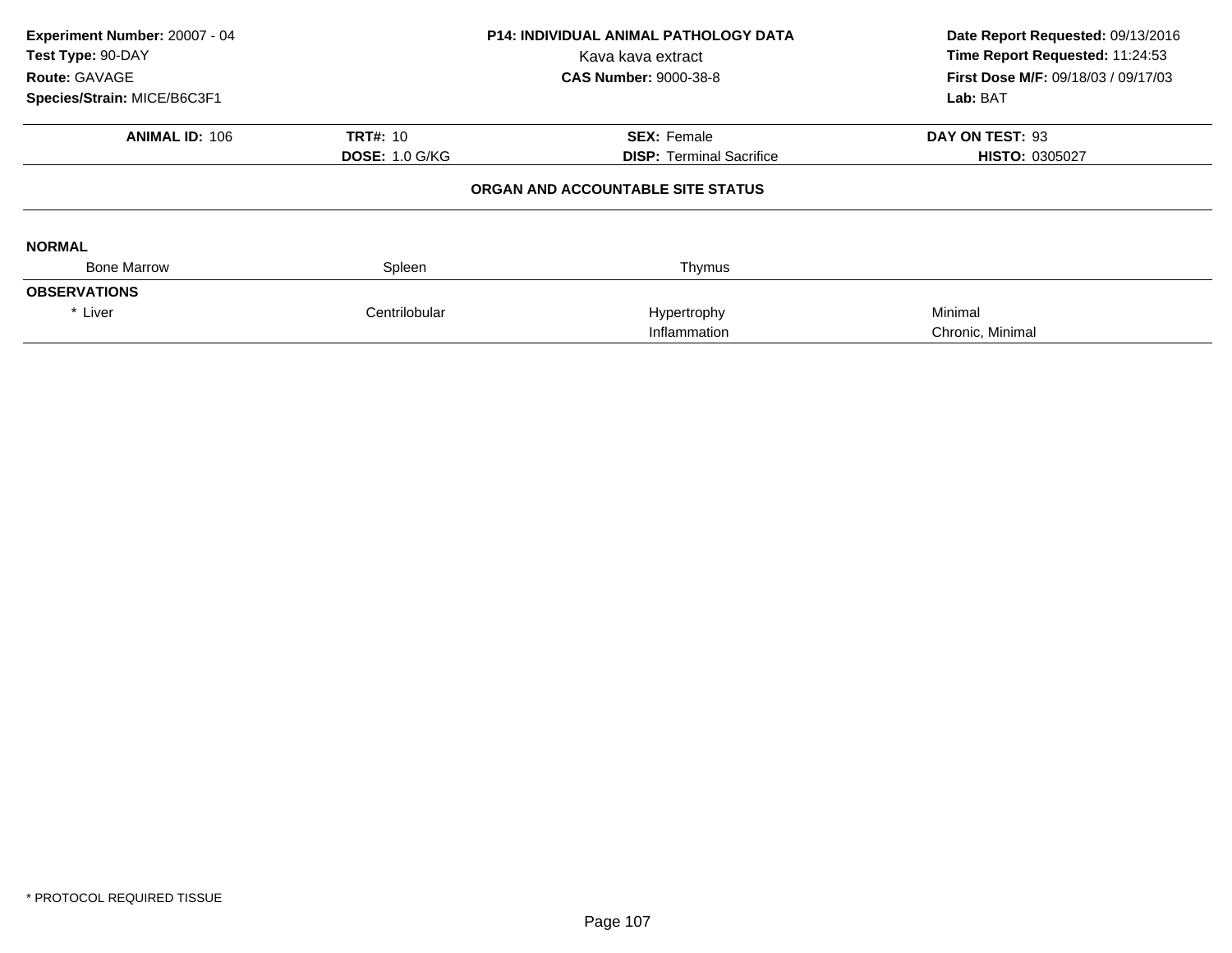| Experiment Number: 20007 - 04<br>Test Type: 90-DAY<br>Route: GAVAGE<br>Species/Strain: MICE/B6C3F1 | <b>P14: INDIVIDUAL ANIMAL PATHOLOGY DATA</b><br>Kava kava extract<br><b>CAS Number: 9000-38-8</b> |                                                       | Date Report Requested: 09/13/2016<br>Time Report Requested: 11:24:53<br>First Dose M/F: 09/18/03 / 09/17/03<br>Lab: BAT |  |
|----------------------------------------------------------------------------------------------------|---------------------------------------------------------------------------------------------------|-------------------------------------------------------|-------------------------------------------------------------------------------------------------------------------------|--|
| <b>ANIMAL ID: 107</b>                                                                              | <b>TRT#: 10</b><br><b>DOSE: 1.0 G/KG</b>                                                          | <b>SEX: Female</b><br><b>DISP: Terminal Sacrifice</b> | DAY ON TEST: 93<br><b>HISTO: 0305028</b>                                                                                |  |
|                                                                                                    |                                                                                                   | ORGAN AND ACCOUNTABLE SITE STATUS                     |                                                                                                                         |  |
| <b>NORMAL</b><br><b>Bone Marrow</b>                                                                | Spleen                                                                                            | Thymus                                                |                                                                                                                         |  |
| <b>OBSERVATIONS</b>                                                                                |                                                                                                   |                                                       |                                                                                                                         |  |
| * Liver                                                                                            |                                                                                                   | Inflammation                                          | Chronic, Minimal                                                                                                        |  |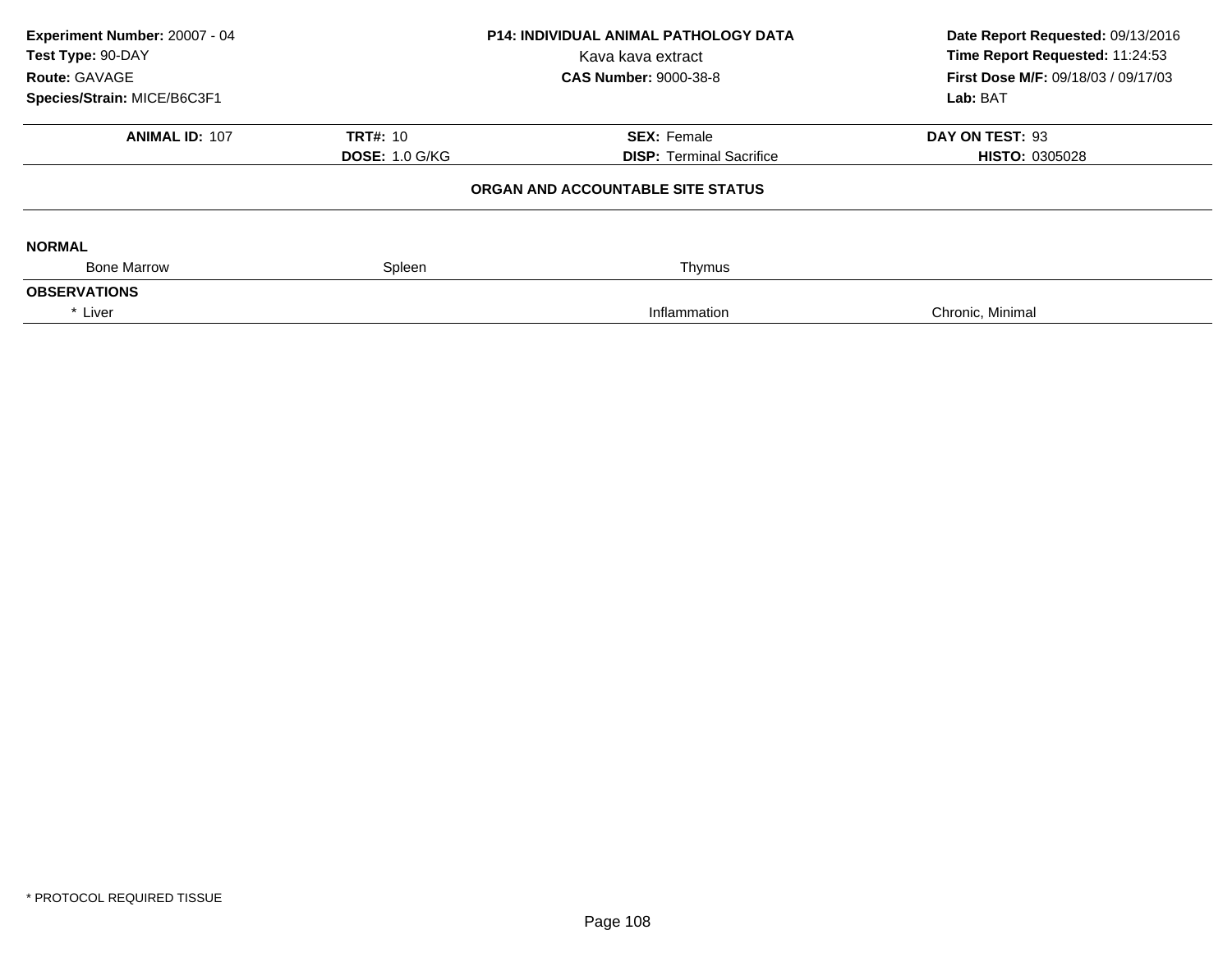| Experiment Number: 20007 - 04<br>Test Type: 90-DAY<br>Route: GAVAGE |                       | <b>P14: INDIVIDUAL ANIMAL PATHOLOGY DATA</b><br>Kava kava extract<br><b>CAS Number: 9000-38-8</b> | Date Report Requested: 09/13/2016<br>Time Report Requested: 11:24:53<br>First Dose M/F: 09/18/03 / 09/17/03 |
|---------------------------------------------------------------------|-----------------------|---------------------------------------------------------------------------------------------------|-------------------------------------------------------------------------------------------------------------|
| Species/Strain: MICE/B6C3F1                                         |                       |                                                                                                   | Lab: BAT                                                                                                    |
| <b>ANIMAL ID: 108</b>                                               | <b>TRT#: 10</b>       | <b>SEX: Female</b>                                                                                | DAY ON TEST: 93                                                                                             |
|                                                                     | <b>DOSE: 1.0 G/KG</b> | <b>DISP:</b> Terminal Sacrifice                                                                   | <b>HISTO: 0305029</b>                                                                                       |
|                                                                     |                       | ORGAN AND ACCOUNTABLE SITE STATUS                                                                 |                                                                                                             |
| <b>NORMAL</b>                                                       |                       |                                                                                                   |                                                                                                             |
| <b>Bone Marrow</b>                                                  | Spleen                | Thymus                                                                                            |                                                                                                             |
| <b>OBSERVATIONS</b>                                                 |                       |                                                                                                   |                                                                                                             |
| * Liver                                                             |                       | Inflammation                                                                                      | Chronic, Minimal                                                                                            |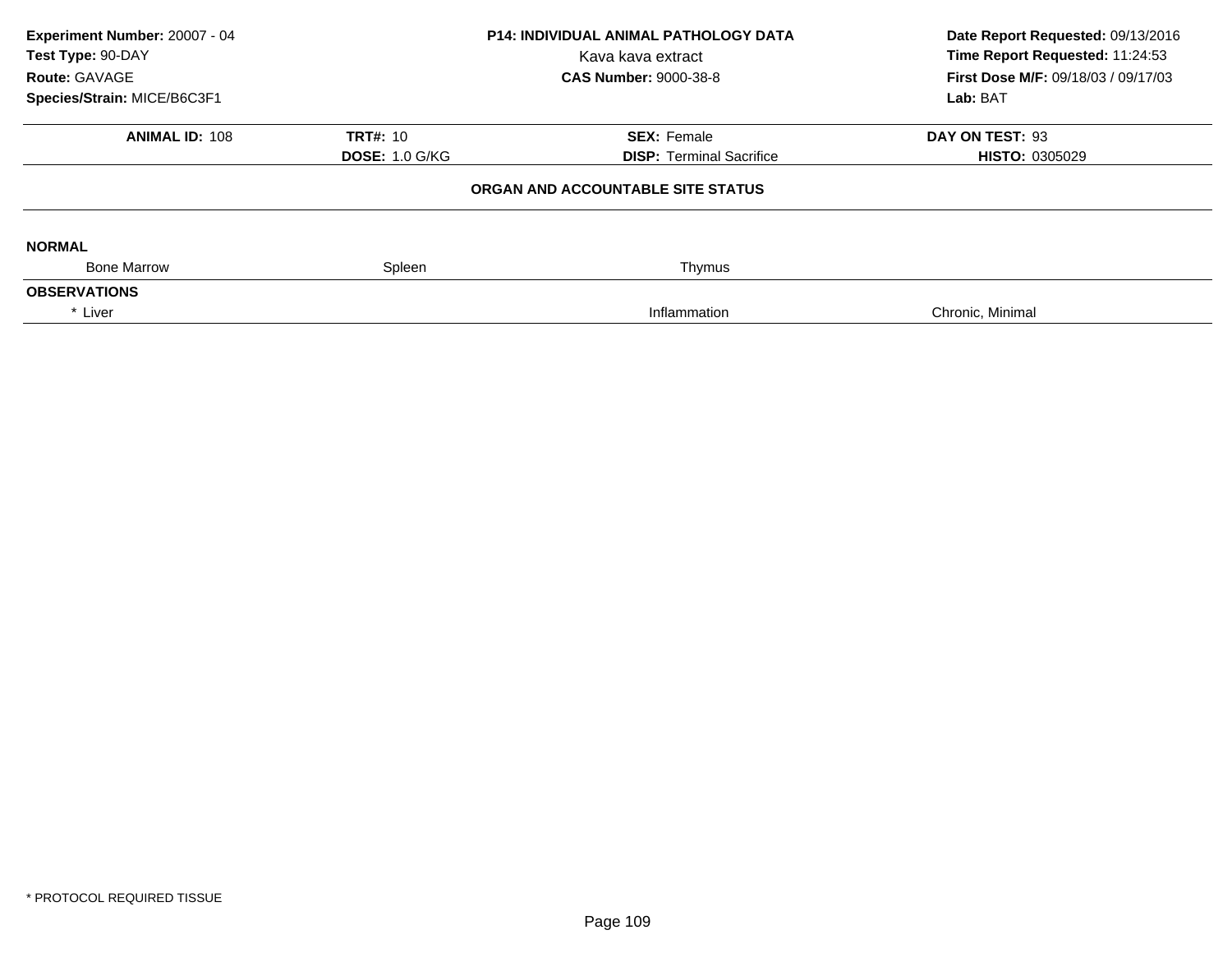| Experiment Number: 20007 - 04<br>Test Type: 90-DAY<br>Route: GAVAGE<br>Species/Strain: MICE/B6C3F1 | <b>P14: INDIVIDUAL ANIMAL PATHOLOGY DATA</b><br>Kava kava extract<br><b>CAS Number: 9000-38-8</b> |                                                       | Date Report Requested: 09/13/2016<br>Time Report Requested: 11:24:53<br>First Dose M/F: 09/18/03 / 09/17/03<br>Lab: BAT |
|----------------------------------------------------------------------------------------------------|---------------------------------------------------------------------------------------------------|-------------------------------------------------------|-------------------------------------------------------------------------------------------------------------------------|
| <b>ANIMAL ID: 109</b>                                                                              | <b>TRT#: 10</b><br><b>DOSE: 1.0 G/KG</b>                                                          | <b>SEX: Female</b><br><b>DISP: Terminal Sacrifice</b> | DAY ON TEST: 93<br><b>HISTO: 0305030</b>                                                                                |
|                                                                                                    |                                                                                                   | ORGAN AND ACCOUNTABLE SITE STATUS                     |                                                                                                                         |
| <b>NORMAL</b>                                                                                      |                                                                                                   |                                                       |                                                                                                                         |
| <b>Bone Marrow</b>                                                                                 | Spleen                                                                                            | Thymus                                                |                                                                                                                         |
| <b>OBSERVATIONS</b>                                                                                |                                                                                                   |                                                       |                                                                                                                         |
| * Liver                                                                                            | Centrilobular                                                                                     | Hypertrophy                                           | Minimal                                                                                                                 |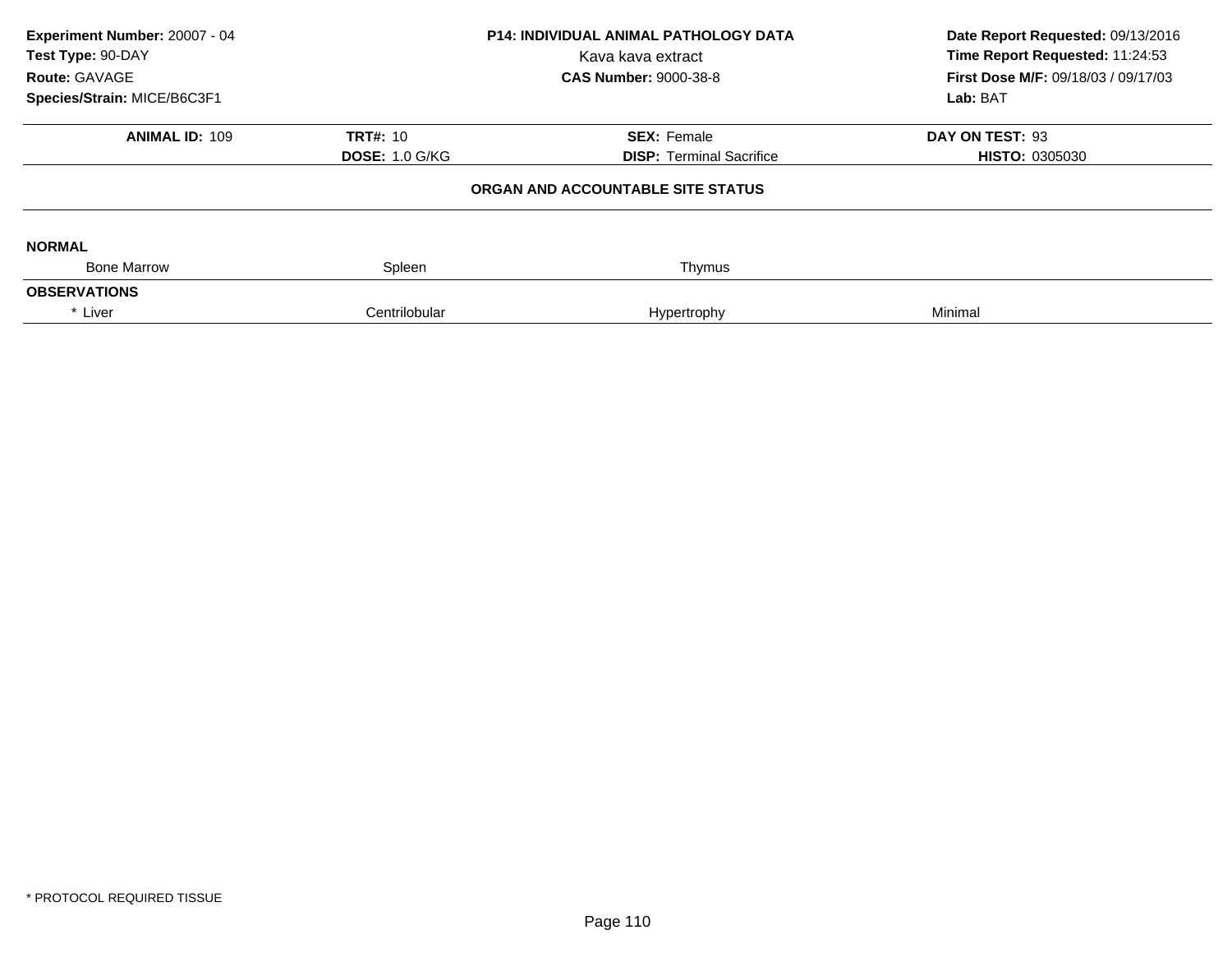| Experiment Number: 20007 - 04<br>Test Type: 90-DAY<br>Route: GAVAGE<br>Species/Strain: MICE/B6C3F1 |                       | P14: INDIVIDUAL ANIMAL PATHOLOGY DATA<br>Kava kava extract<br><b>CAS Number: 9000-38-8</b> | Date Report Requested: 09/13/2016<br>Time Report Requested: 11:24:53<br>First Dose M/F: 09/18/03 / 09/17/03<br>Lab: BAT |
|----------------------------------------------------------------------------------------------------|-----------------------|--------------------------------------------------------------------------------------------|-------------------------------------------------------------------------------------------------------------------------|
| <b>ANIMAL ID: 110</b>                                                                              | <b>TRT#: 10</b>       | <b>SEX: Female</b>                                                                         | DAY ON TEST: 93                                                                                                         |
|                                                                                                    | <b>DOSE: 1.0 G/KG</b> | <b>DISP: Terminal Sacrifice</b>                                                            | <b>HISTO: 0305031</b>                                                                                                   |
|                                                                                                    |                       | ORGAN AND ACCOUNTABLE SITE STATUS                                                          |                                                                                                                         |
| <b>NORMAL</b>                                                                                      |                       |                                                                                            |                                                                                                                         |
| <b>Bone Marrow</b>                                                                                 | Spleen                | Thymus                                                                                     |                                                                                                                         |
| <b>OBSERVATIONS</b>                                                                                |                       |                                                                                            |                                                                                                                         |
| * Liver                                                                                            | Centrilobular         | Hypertrophy                                                                                | Minimal                                                                                                                 |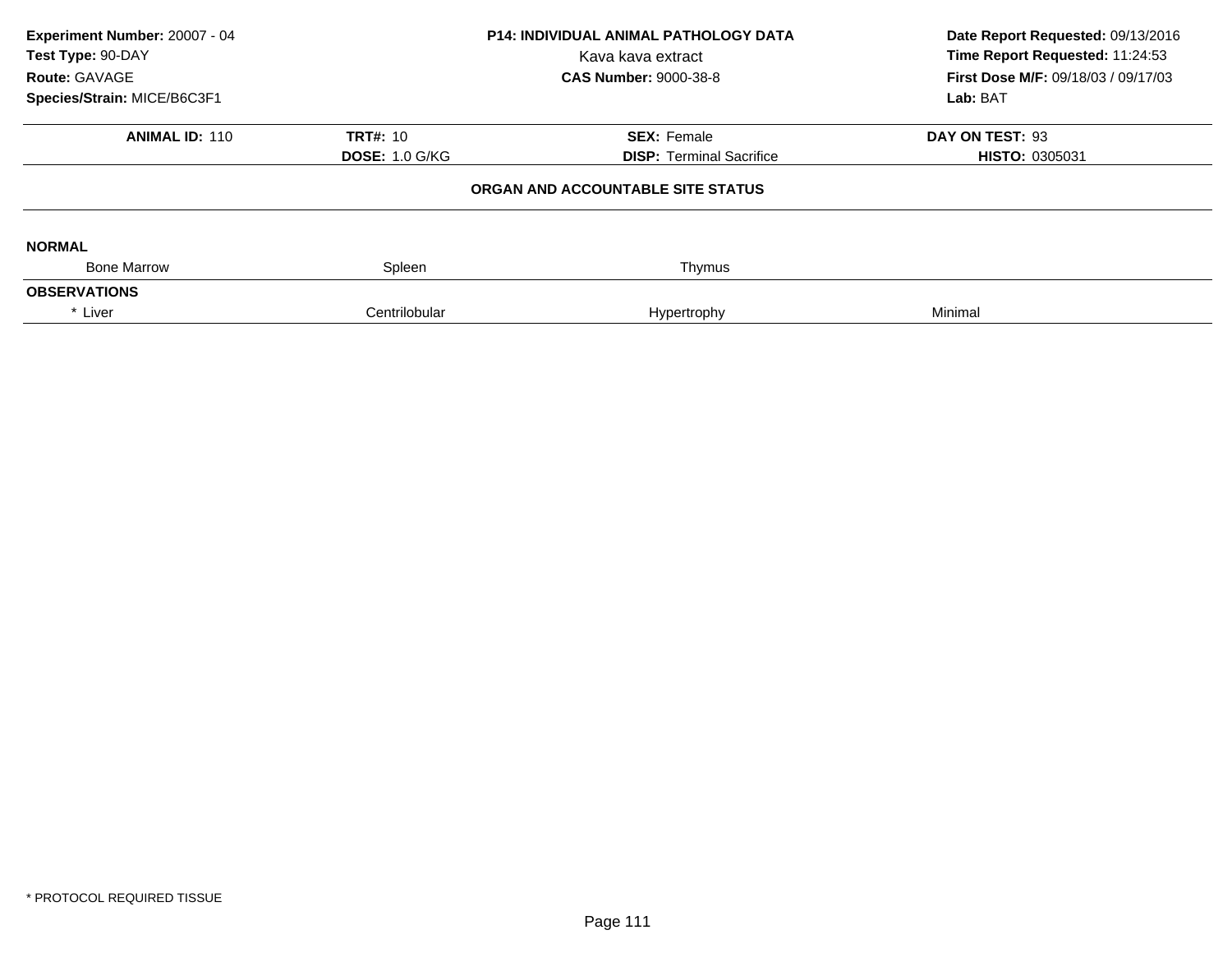| Experiment Number: 20007 - 04<br>Test Type: 90-DAY<br>Route: GAVAGE | P14: INDIVIDUAL ANIMAL PATHOLOGY DATA<br>Kava kava extract<br><b>CAS Number: 9000-38-8</b> |                                   | Date Report Requested: 09/13/2016<br>Time Report Requested: 11:24:53<br>First Dose M/F: 09/18/03 / 09/17/03 |  |
|---------------------------------------------------------------------|--------------------------------------------------------------------------------------------|-----------------------------------|-------------------------------------------------------------------------------------------------------------|--|
| Species/Strain: MICE/B6C3F1                                         |                                                                                            |                                   | Lab: BAT                                                                                                    |  |
| <b>ANIMAL ID: 111</b>                                               | <b>TRT#: 12</b>                                                                            | <b>SEX: Female</b>                | DAY ON TEST: 93                                                                                             |  |
|                                                                     | <b>DOSE: 2.0 G/KG</b>                                                                      | <b>DISP: Terminal Sacrifice</b>   | HISTO: 0305032                                                                                              |  |
|                                                                     |                                                                                            | ORGAN AND ACCOUNTABLE SITE STATUS |                                                                                                             |  |
| <b>NORMAL</b>                                                       |                                                                                            |                                   |                                                                                                             |  |
| Adrenal Medulla                                                     | * Blood Vessel                                                                             | Bone                              | <b>Bone Marrow</b>                                                                                          |  |
| * Brain                                                             | * Clitoral Gland                                                                           | * Esophagus                       | * Eye                                                                                                       |  |
| * Gallbladder                                                       | * Harderian Gland                                                                          | * Heart                           | * Intestine Large, Cecum                                                                                    |  |
| * Intestine Large, Colon                                            | * Intestine Large, Rectum                                                                  | * Intestine Small, Duodenum       | * Intestine Small, Ileum                                                                                    |  |
| * Intestine Small, Jejunum                                          | * Islets, Pancreatic                                                                       | * Kidney                          | * Lung                                                                                                      |  |
| * Lymph Node, Mandibular                                            | * Lymph Node, Mesenteric                                                                   | * Mammary Gland                   | * Nose                                                                                                      |  |
| * Ovary                                                             | * Pancreas                                                                                 | * Parathyroid Gland               | * Pituitary Gland                                                                                           |  |
| * Salivary Glands                                                   | * Spleen                                                                                   | * Stomach, Forestomach            | * Stomach, Glandular                                                                                        |  |
| * Thymus                                                            | * Thyroid Gland                                                                            | * Trachea                         | * Urinary Bladder                                                                                           |  |
| * Uterus                                                            |                                                                                            |                                   |                                                                                                             |  |
| <b>OBSERVATIONS</b>                                                 |                                                                                            |                                   |                                                                                                             |  |
| * Adrenal Cortex                                                    | Subcapsular                                                                                | Hyperplasia                       | Minimal                                                                                                     |  |
| * Liver                                                             | Centrilobular                                                                              | Hypertrophy                       | Minimal                                                                                                     |  |
|                                                                     |                                                                                            | Inflammation                      | Chronic, Minimal                                                                                            |  |
| * Skin                                                              |                                                                                            | Inflammation                      | Minimal                                                                                                     |  |
|                                                                     | Note: Inflammation was present in association with the Clitoral Gland.                     |                                   |                                                                                                             |  |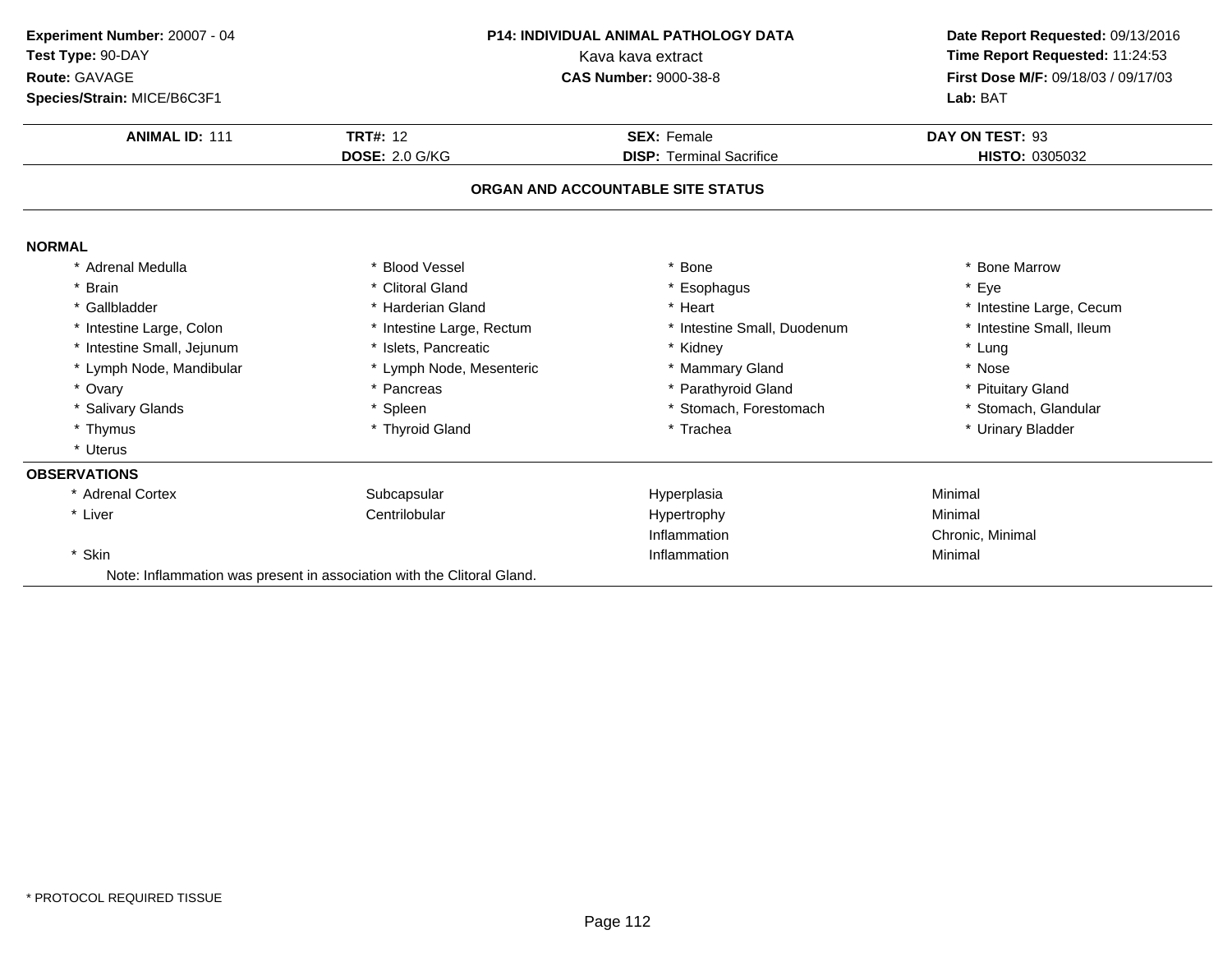| Experiment Number: 20007 - 04<br>Test Type: 90-DAY<br>Route: GAVAGE<br>Species/Strain: MICE/B6C3F1 |                                          | P14: INDIVIDUAL ANIMAL PATHOLOGY DATA<br>Kava kava extract<br><b>CAS Number: 9000-38-8</b> |                                         |
|----------------------------------------------------------------------------------------------------|------------------------------------------|--------------------------------------------------------------------------------------------|-----------------------------------------|
| <b>ANIMAL ID: 112</b>                                                                              | <b>TRT#: 12</b><br><b>DOSE: 2.0 G/KG</b> | <b>SEX: Female</b><br><b>DISP: Natural Death</b>                                           | <b>DAY ON TEST: 2</b><br>HISTO: 0305033 |
|                                                                                                    |                                          | ORGAN AND ACCOUNTABLE SITE STATUS                                                          |                                         |
| <b>NORMAL</b>                                                                                      |                                          |                                                                                            |                                         |
| * Adrenal Medulla                                                                                  | * Blood Vessel                           | * Bone                                                                                     | * Bone Marrow                           |
| * Brain                                                                                            | * Clitoral Gland                         | * Gallbladder                                                                              | * Harderian Gland                       |
| * Heart                                                                                            | * Intestine Large, Cecum                 | * Intestine Large, Colon                                                                   | * Intestine Large, Rectum               |
| * Intestine Small, Duodenum                                                                        | * Intestine Small, Ileum                 | * Intestine Small, Jejunum                                                                 | * Islets, Pancreatic                    |
| * Kidney                                                                                           | * Liver                                  | * Lung                                                                                     | * Lymph Node, Mandibular                |
| * Lymph Node, Mesenteric                                                                           | * Mammary Gland                          | * Nose                                                                                     | * Ovary                                 |
| * Pancreas                                                                                         | * Parathyroid Gland                      | * Pituitary Gland                                                                          | * Salivary Glands                       |
| * Skin                                                                                             | * Spleen                                 | * Thyroid Gland                                                                            | * Trachea                               |
| * Uterus                                                                                           |                                          |                                                                                            |                                         |
| <b>INSUFFICIENT TISSUE</b>                                                                         |                                          |                                                                                            |                                         |
| * Urinary Bladder                                                                                  |                                          |                                                                                            |                                         |
| <b>OBSERVATIONS</b>                                                                                |                                          |                                                                                            |                                         |
| * Adrenal Cortex                                                                                   | Subcapsular                              | Hyperplasia                                                                                | Minimal                                 |
| Esophagus                                                                                          |                                          | Hemorrhage                                                                                 | Moderate                                |
|                                                                                                    |                                          | Inflammation                                                                               | Acute, Mild                             |
| * Stomach, Forestomach                                                                             |                                          | Mineralization                                                                             | Minimal                                 |
| * Stomach, Glandular                                                                               |                                          | Mineralization                                                                             | Mild                                    |
| * Thymus                                                                                           |                                          | <b>Necrosis</b>                                                                            | Moderate                                |
| PRIMARY CAUSE OF DEATH                                                                             | - UNCERTAIN                              |                                                                                            |                                         |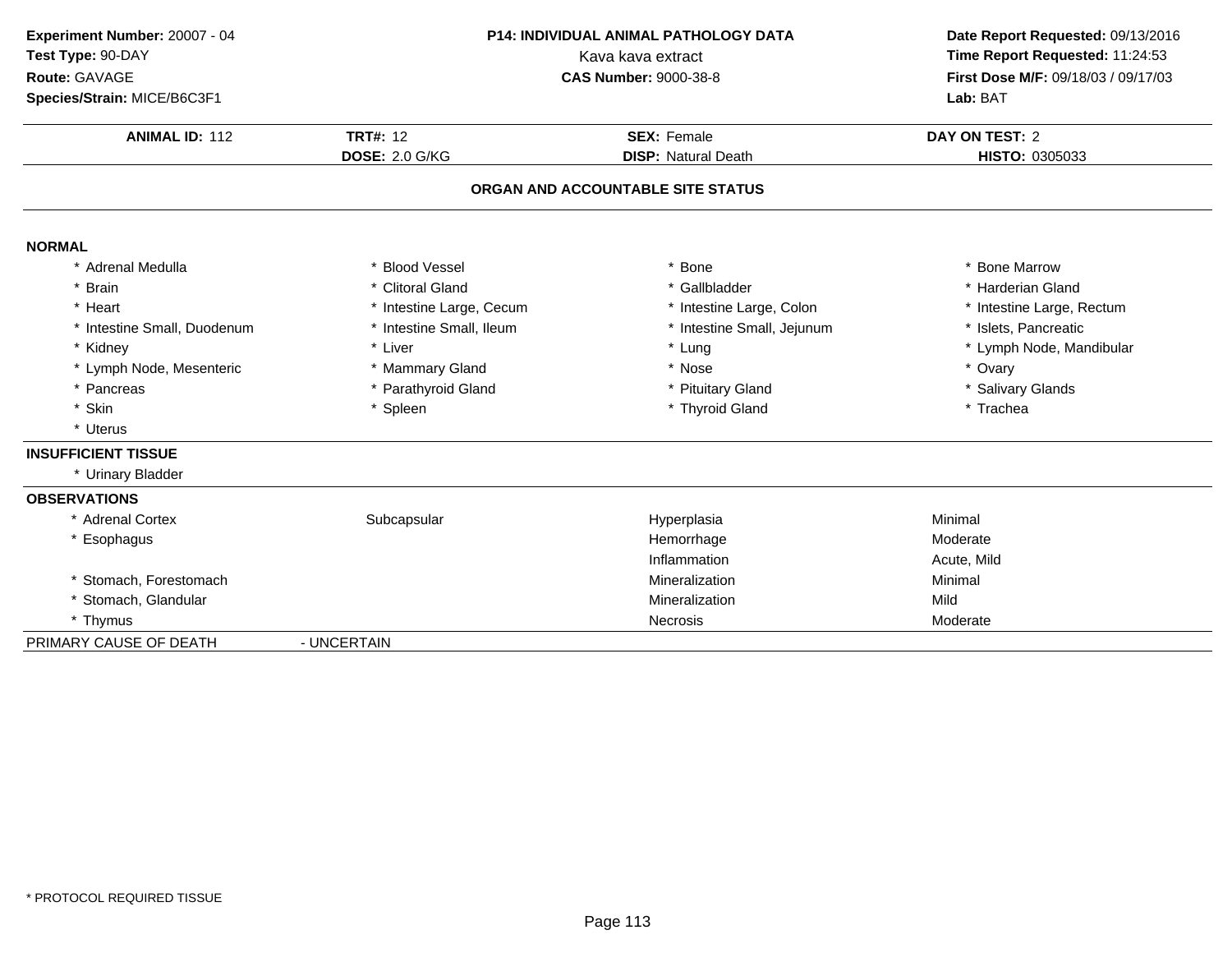| Experiment Number: 20007 - 04<br>Test Type: 90-DAY<br>Route: GAVAGE<br>Species/Strain: MICE/B6C3F1 | <b>P14: INDIVIDUAL ANIMAL PATHOLOGY DATA</b><br>Kava kava extract<br><b>CAS Number: 9000-38-8</b> |                                   | Date Report Requested: 09/13/2016<br>Time Report Requested: 11:24:53<br>First Dose M/F: 09/18/03 / 09/17/03<br>Lab: BAT |  |
|----------------------------------------------------------------------------------------------------|---------------------------------------------------------------------------------------------------|-----------------------------------|-------------------------------------------------------------------------------------------------------------------------|--|
| <b>ANIMAL ID: 113</b>                                                                              | <b>TRT#: 12</b>                                                                                   | <b>SEX: Female</b>                | DAY ON TEST: 93                                                                                                         |  |
|                                                                                                    | <b>DOSE: 2.0 G/KG</b>                                                                             | <b>DISP: Terminal Sacrifice</b>   | HISTO: 0305034                                                                                                          |  |
|                                                                                                    |                                                                                                   | ORGAN AND ACCOUNTABLE SITE STATUS |                                                                                                                         |  |
| <b>NORMAL</b>                                                                                      |                                                                                                   |                                   |                                                                                                                         |  |
| * Adrenal Medulla                                                                                  | <b>Blood Vessel</b>                                                                               | Bone                              | * Bone Marrow                                                                                                           |  |
| * Brain                                                                                            | * Clitoral Gland                                                                                  | * Esophagus                       | * Eye                                                                                                                   |  |
| * Gallbladder                                                                                      | * Harderian Gland                                                                                 | * Heart                           | * Intestine Large, Cecum                                                                                                |  |
| * Intestine Large, Colon                                                                           | * Intestine Large, Rectum                                                                         | * Intestine Small, Duodenum       | * Intestine Small, Ileum                                                                                                |  |
| * Intestine Small, Jejunum                                                                         | * Islets, Pancreatic                                                                              | * Kidney                          | * Lung                                                                                                                  |  |
| * Lymph Node, Mandibular                                                                           | * Lymph Node, Mesenteric                                                                          | * Mammary Gland                   | * Nose                                                                                                                  |  |
| * Ovary                                                                                            | * Pancreas                                                                                        | * Parathyroid Gland               | * Pituitary Gland                                                                                                       |  |
| * Salivary Glands                                                                                  | * Skin                                                                                            | * Spleen                          | * Stomach, Forestomach                                                                                                  |  |
| * Stomach, Glandular                                                                               | * Thymus                                                                                          | * Thyroid Gland                   | * Trachea                                                                                                               |  |
| * Urinary Bladder                                                                                  | * Uterus                                                                                          |                                   |                                                                                                                         |  |
| <b>OBSERVATIONS</b>                                                                                |                                                                                                   |                                   |                                                                                                                         |  |
| * Adrenal Cortex                                                                                   | Subcapsular                                                                                       | Hyperplasia                       | Minimal                                                                                                                 |  |
| * Liver                                                                                            | Centrilobular                                                                                     | Hypertrophy                       | Mild                                                                                                                    |  |
|                                                                                                    |                                                                                                   | Inflammation                      | Chronic, Minimal                                                                                                        |  |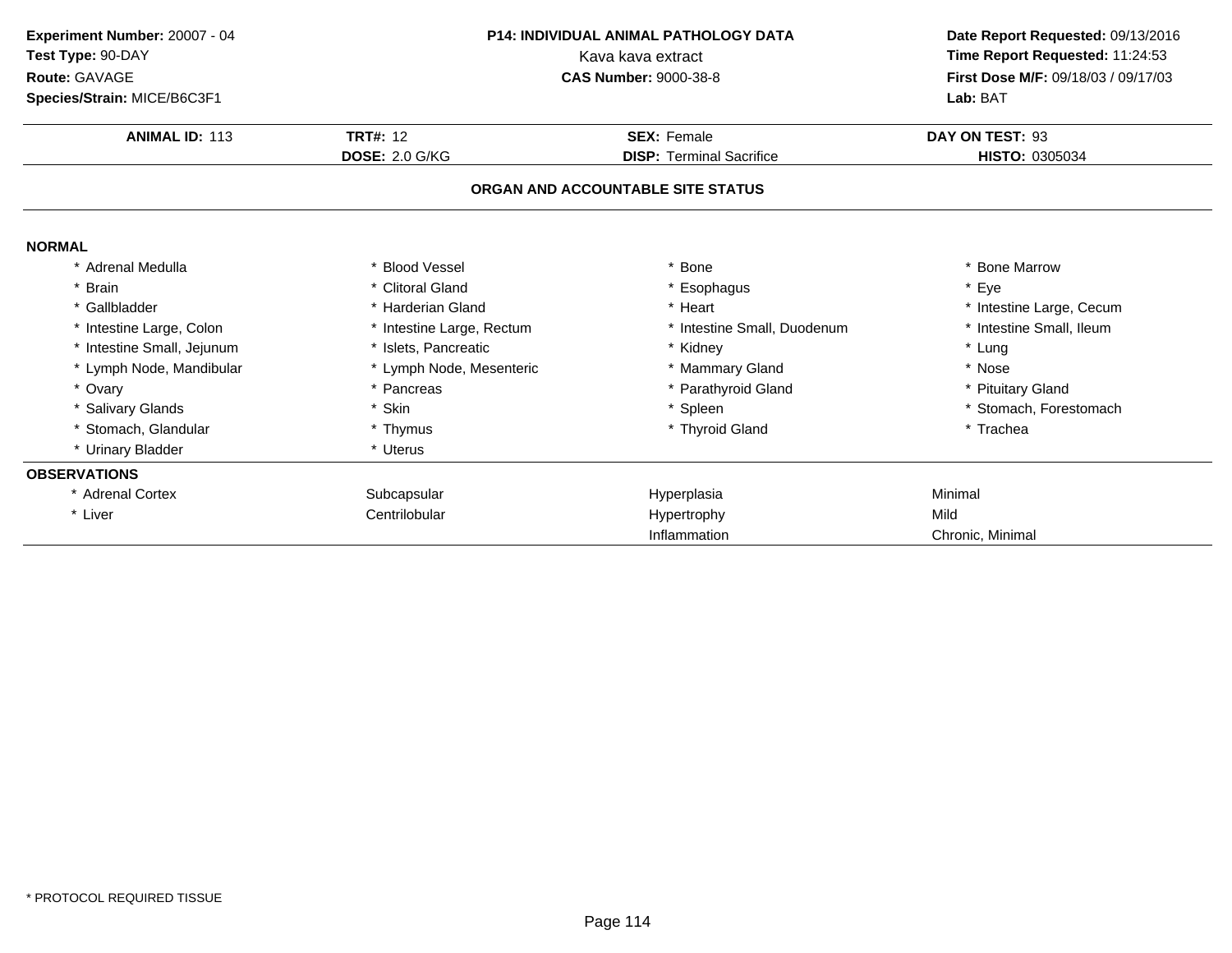| Experiment Number: 20007 - 04<br>Test Type: 90-DAY<br>Route: GAVAGE<br>Species/Strain: MICE/B6C3F1 |                           | <b>P14: INDIVIDUAL ANIMAL PATHOLOGY DATA</b><br>Kava kava extract<br><b>CAS Number: 9000-38-8</b> | Date Report Requested: 09/13/2016<br>Time Report Requested: 11:24:53<br>First Dose M/F: 09/18/03 / 09/17/03<br>Lab: BAT |
|----------------------------------------------------------------------------------------------------|---------------------------|---------------------------------------------------------------------------------------------------|-------------------------------------------------------------------------------------------------------------------------|
| <b>ANIMAL ID: 114</b>                                                                              | <b>TRT#: 12</b>           | <b>SEX: Female</b>                                                                                | DAY ON TEST: 93                                                                                                         |
|                                                                                                    | <b>DOSE: 2.0 G/KG</b>     | <b>DISP: Terminal Sacrifice</b>                                                                   | HISTO: 0305035                                                                                                          |
|                                                                                                    |                           | ORGAN AND ACCOUNTABLE SITE STATUS                                                                 |                                                                                                                         |
| <b>NORMAL</b>                                                                                      |                           |                                                                                                   |                                                                                                                         |
| * Adrenal Medulla                                                                                  | * Blood Vessel            | * Bone                                                                                            | * Bone Marrow                                                                                                           |
| * Brain                                                                                            | * Clitoral Gland          | * Esophagus                                                                                       | * Eye                                                                                                                   |
| * Gallbladder                                                                                      | * Harderian Gland         | * Heart                                                                                           | * Intestine Large, Cecum                                                                                                |
| * Intestine Large, Colon                                                                           | * Intestine Large, Rectum | * Intestine Small, Duodenum                                                                       | * Intestine Small, Ileum                                                                                                |
| * Intestine Small, Jejunum                                                                         | * Islets, Pancreatic      | * Kidney                                                                                          | * Lung                                                                                                                  |
| * Lymph Node, Mandibular                                                                           | * Lymph Node, Mesenteric  | * Mammary Gland                                                                                   | * Nose                                                                                                                  |
| * Ovary                                                                                            | * Parathyroid Gland       | * Pituitary Gland                                                                                 | * Salivary Glands                                                                                                       |
| * Skin                                                                                             | * Spleen                  | * Stomach, Forestomach                                                                            | * Stomach, Glandular                                                                                                    |
| * Thymus                                                                                           | * Thyroid Gland           | * Trachea                                                                                         | * Urinary Bladder                                                                                                       |
| * Uterus                                                                                           |                           |                                                                                                   |                                                                                                                         |
| <b>OBSERVATIONS</b>                                                                                |                           |                                                                                                   |                                                                                                                         |
| * Adrenal Cortex                                                                                   | Subcapsular               | Hyperplasia                                                                                       | Minimal                                                                                                                 |
| * Liver                                                                                            |                           | Inflammation                                                                                      | Chronic, Minimal                                                                                                        |
| * Pancreas                                                                                         | Acinus                    | Vacuolization Cytoplasmic                                                                         | Mild                                                                                                                    |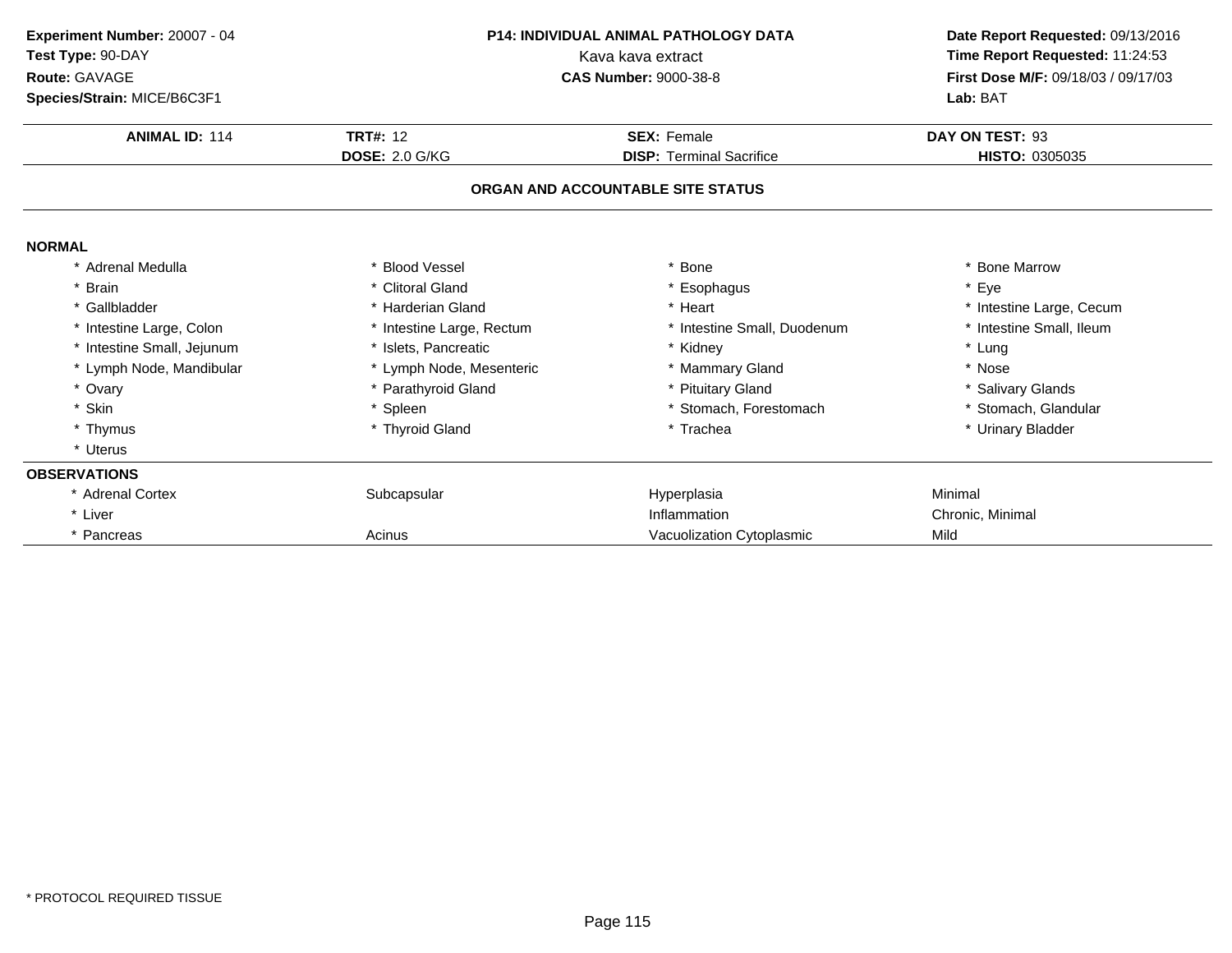| Experiment Number: 20007 - 04<br>Test Type: 90-DAY<br>Route: GAVAGE<br>Species/Strain: MICE/B6C3F1 | <b>P14: INDIVIDUAL ANIMAL PATHOLOGY DATA</b><br>Kava kava extract<br><b>CAS Number: 9000-38-8</b> |                                   | Date Report Requested: 09/13/2016<br>Time Report Requested: 11:24:53<br>First Dose M/F: 09/18/03 / 09/17/03<br>Lab: BAT |
|----------------------------------------------------------------------------------------------------|---------------------------------------------------------------------------------------------------|-----------------------------------|-------------------------------------------------------------------------------------------------------------------------|
| <b>ANIMAL ID: 115</b>                                                                              | <b>TRT#: 12</b>                                                                                   | <b>SEX: Female</b>                | DAY ON TEST: 93                                                                                                         |
|                                                                                                    | <b>DOSE: 2.0 G/KG</b>                                                                             | <b>DISP: Terminal Sacrifice</b>   | HISTO: 0305036                                                                                                          |
|                                                                                                    |                                                                                                   | ORGAN AND ACCOUNTABLE SITE STATUS |                                                                                                                         |
| <b>NORMAL</b>                                                                                      |                                                                                                   |                                   |                                                                                                                         |
| * Adrenal Medulla                                                                                  | * Blood Vessel                                                                                    | * Bone                            | * Bone Marrow                                                                                                           |
| * Brain                                                                                            | * Clitoral Gland                                                                                  | * Esophagus                       | * Eye                                                                                                                   |
| * Gallbladder                                                                                      | * Harderian Gland                                                                                 | * Heart                           | * Intestine Large, Cecum                                                                                                |
| * Intestine Large, Colon                                                                           | * Intestine Large, Rectum                                                                         | * Intestine Small, Duodenum       | * Intestine Small, Ileum                                                                                                |
| * Intestine Small, Jejunum                                                                         | * Islets, Pancreatic                                                                              | * Kidney                          | * Lung                                                                                                                  |
| * Lymph Node, Mandibular                                                                           | * Lymph Node, Mesenteric                                                                          | * Mammary Gland                   | * Nose                                                                                                                  |
| * Ovary                                                                                            | * Pancreas                                                                                        | * Parathyroid Gland               | * Pituitary Gland                                                                                                       |
| * Salivary Glands                                                                                  | * Skin                                                                                            | * Spleen                          | * Stomach, Forestomach                                                                                                  |
| * Thymus                                                                                           | * Thyroid Gland                                                                                   | * Trachea                         | * Urinary Bladder                                                                                                       |
| * Uterus                                                                                           |                                                                                                   |                                   |                                                                                                                         |
| <b>OBSERVATIONS</b>                                                                                |                                                                                                   |                                   |                                                                                                                         |
| * Adrenal Cortex                                                                                   | Subcapsular                                                                                       | Hyperplasia                       | Minimal                                                                                                                 |
| * Liver                                                                                            | Centrilobular                                                                                     | Hypertrophy                       | Mild                                                                                                                    |
|                                                                                                    |                                                                                                   | Inflammation                      | Chronic, Minimal                                                                                                        |
| * Stomach, Glandular                                                                               |                                                                                                   | Inflammation                      | Chronic, Minimal                                                                                                        |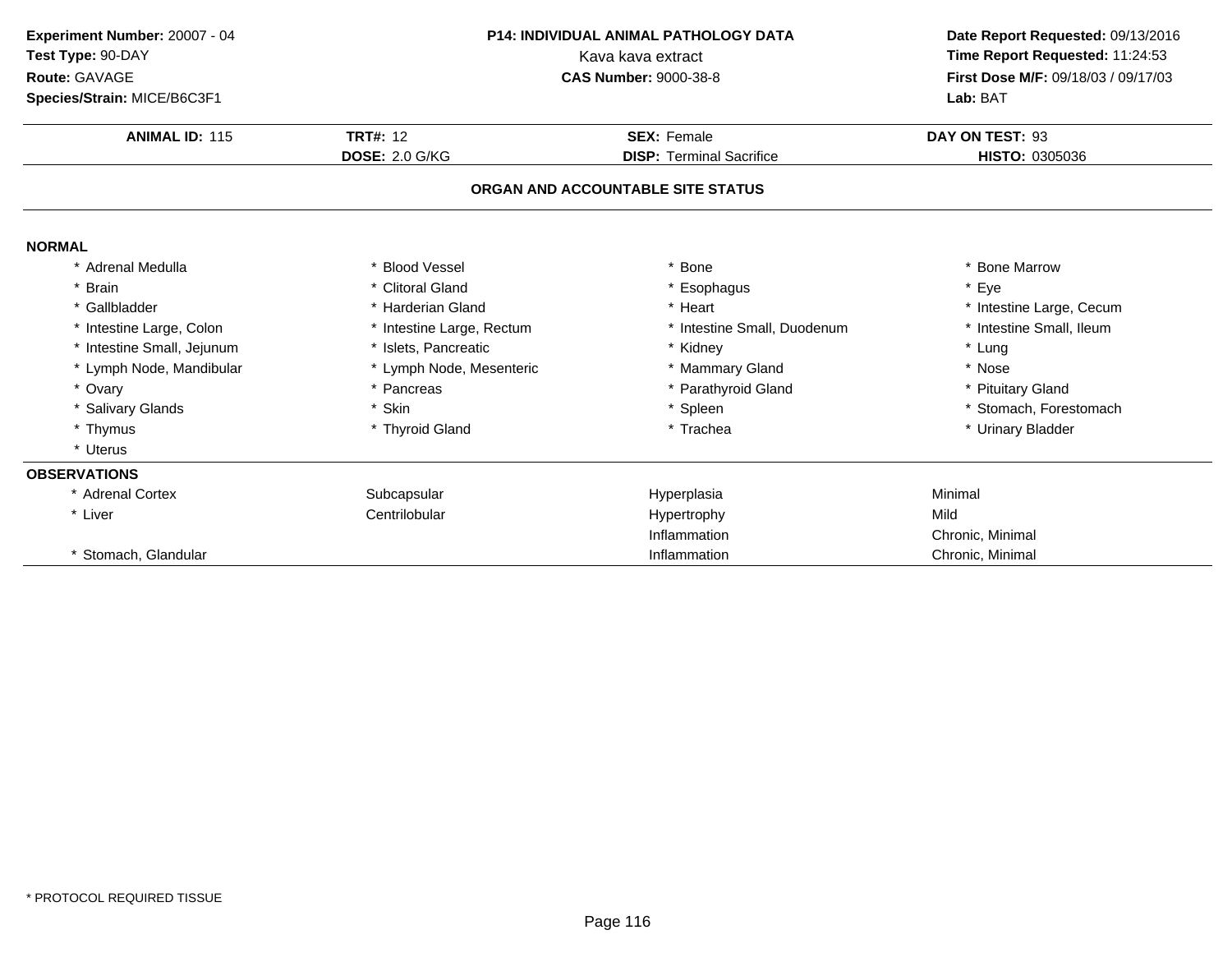| Experiment Number: 20007 - 04<br>Test Type: 90-DAY | <b>P14: INDIVIDUAL ANIMAL PATHOLOGY DATA</b><br>Kava kava extract |                                   | Date Report Requested: 09/13/2016<br>Time Report Requested: 11:24:53 |  |
|----------------------------------------------------|-------------------------------------------------------------------|-----------------------------------|----------------------------------------------------------------------|--|
| Route: GAVAGE                                      |                                                                   | <b>CAS Number: 9000-38-8</b>      | First Dose M/F: 09/18/03 / 09/17/03                                  |  |
| Species/Strain: MICE/B6C3F1                        |                                                                   |                                   | Lab: BAT                                                             |  |
| <b>ANIMAL ID: 116</b>                              | <b>TRT#: 12</b>                                                   | <b>SEX: Female</b>                | <b>DAY ON TEST: 2</b>                                                |  |
|                                                    | <b>DOSE: 2.0 G/KG</b>                                             | <b>DISP:</b> Natural Death        | HISTO: 0305037                                                       |  |
|                                                    |                                                                   | ORGAN AND ACCOUNTABLE SITE STATUS |                                                                      |  |
| <b>NORMAL</b>                                      |                                                                   |                                   |                                                                      |  |
| * Adrenal Medulla                                  | * Blood Vessel                                                    | <b>Bone</b>                       | <b>Bone Marrow</b>                                                   |  |
| * Brain                                            | * Clitoral Gland                                                  | Esophagus                         | * Eye                                                                |  |
| * Gallbladder                                      | * Harderian Gland                                                 | * Heart                           | * Intestine Large, Cecum                                             |  |
| * Intestine Large, Colon                           | * Intestine Large, Rectum                                         | * Intestine Small, Duodenum       | * Intestine Small, Ileum                                             |  |
| * Intestine Small, Jejunum                         | * Islets, Pancreatic                                              | * Kidney                          | * Liver                                                              |  |
| * Lung                                             | * Lymph Node, Mandibular                                          | * Lymph Node, Mesenteric          | * Mammary Gland                                                      |  |
| * Nose                                             | * Ovary                                                           | Pancreas                          | * Parathyroid Gland                                                  |  |
| * Pituitary Gland                                  | * Salivary Glands                                                 | * Skin                            | * Spleen                                                             |  |
| * Stomach, Forestomach                             | * Stomach, Glandular                                              | * Thymus                          | * Thyroid Gland                                                      |  |
| * Trachea                                          | * Urinary Bladder                                                 | * Uterus                          |                                                                      |  |
| <b>OBSERVATIONS</b>                                |                                                                   |                                   |                                                                      |  |
| * Adrenal Cortex                                   | Subcapsular                                                       | Hyperplasia                       | Minimal                                                              |  |
| PRIMARY CAUSE OF DEATH                             | - UNCERTAIN                                                       |                                   |                                                                      |  |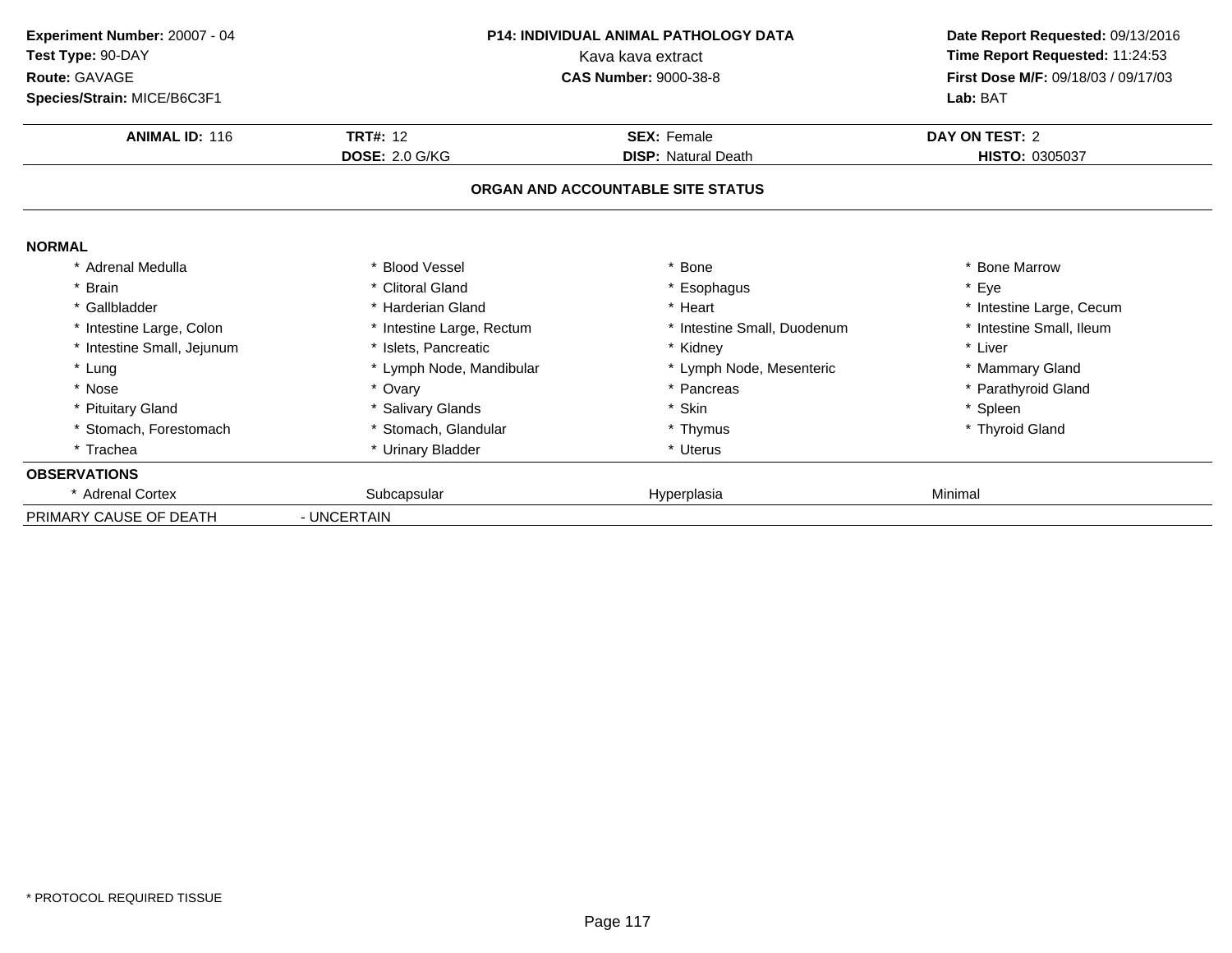| Experiment Number: 20007 - 04<br>Test Type: 90-DAY | P14: INDIVIDUAL ANIMAL PATHOLOGY DATA<br>Kava kava extract<br><b>CAS Number: 9000-38-8</b> |                                   | Date Report Requested: 09/13/2016<br>Time Report Requested: 11:24:53<br>First Dose M/F: 09/18/03 / 09/17/03<br>Lab: BAT |  |
|----------------------------------------------------|--------------------------------------------------------------------------------------------|-----------------------------------|-------------------------------------------------------------------------------------------------------------------------|--|
| Route: GAVAGE<br>Species/Strain: MICE/B6C3F1       |                                                                                            |                                   |                                                                                                                         |  |
| <b>ANIMAL ID: 117</b>                              | <b>TRT#: 12</b>                                                                            | <b>SEX: Female</b>                | <b>DAY ON TEST: 2</b>                                                                                                   |  |
|                                                    | <b>DOSE: 2.0 G/KG</b>                                                                      | <b>DISP: Natural Death</b>        | <b>HISTO: 0305038</b>                                                                                                   |  |
|                                                    |                                                                                            | ORGAN AND ACCOUNTABLE SITE STATUS |                                                                                                                         |  |
| <b>NORMAL</b>                                      |                                                                                            |                                   |                                                                                                                         |  |
| * Adrenal Cortex                                   | * Adrenal Medulla                                                                          | * Blood Vessel                    | * Bone                                                                                                                  |  |
| * Bone Marrow                                      | * Brain                                                                                    | * Clitoral Gland                  | * Esophagus                                                                                                             |  |
| * Eye                                              | * Gallbladder                                                                              | * Harderian Gland                 | * Heart                                                                                                                 |  |
| * Intestine Large, Cecum                           | * Intestine Large, Colon                                                                   | * Intestine Large, Rectum         | * Intestine Small, Duodenum                                                                                             |  |
| * Intestine Small, Ileum                           | * Intestine Small, Jejunum                                                                 | * Islets, Pancreatic              | * Kidney                                                                                                                |  |
| * Liver                                            | * Lung                                                                                     | * Lymph Node, Mandibular          | * Lymph Node, Mesenteric                                                                                                |  |
| * Nose                                             | * Ovary                                                                                    | * Pancreas                        | * Parathyroid Gland                                                                                                     |  |
| * Pituitary Gland                                  | * Salivary Glands                                                                          | * Skin                            | * Spleen                                                                                                                |  |
| Stomach, Forestomach                               | * Trachea                                                                                  | * Urinary Bladder                 | * Uterus                                                                                                                |  |
| <b>MISSING</b>                                     |                                                                                            |                                   |                                                                                                                         |  |
| * Mammary Gland                                    |                                                                                            |                                   |                                                                                                                         |  |
| <b>OBSERVATIONS</b>                                |                                                                                            |                                   |                                                                                                                         |  |
| * Stomach, Glandular                               |                                                                                            | Cyst                              |                                                                                                                         |  |
| * Thymus                                           |                                                                                            | <b>Necrosis</b>                   | Minimal                                                                                                                 |  |
| * Thyroid Gland                                    |                                                                                            | Cyst                              |                                                                                                                         |  |
| PRIMARY CAUSE OF DEATH                             | - UNCERTAIN                                                                                |                                   |                                                                                                                         |  |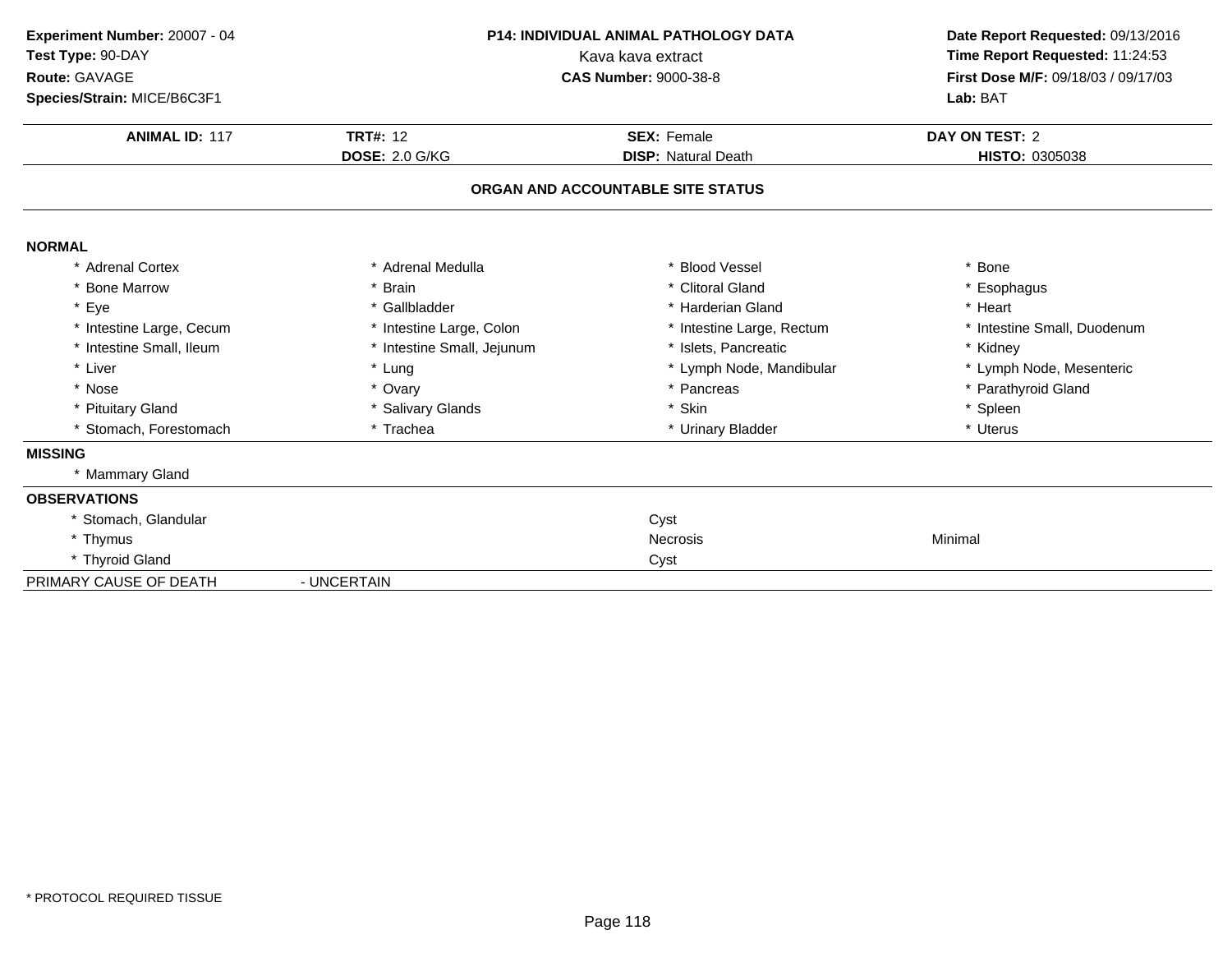| Experiment Number: 20007 - 04<br>Test Type: 90-DAY<br>Route: GAVAGE<br>Species/Strain: MICE/B6C3F1 | P14: INDIVIDUAL ANIMAL PATHOLOGY DATA<br>Kava kava extract<br><b>CAS Number: 9000-38-8</b> |                                                       | Date Report Requested: 09/13/2016<br>Time Report Requested: 11:24:53<br>First Dose M/F: 09/18/03 / 09/17/03<br>Lab: BAT |  |
|----------------------------------------------------------------------------------------------------|--------------------------------------------------------------------------------------------|-------------------------------------------------------|-------------------------------------------------------------------------------------------------------------------------|--|
| <b>ANIMAL ID: 118</b>                                                                              | <b>TRT#: 12</b><br><b>DOSE: 2.0 G/KG</b>                                                   | <b>SEX: Female</b><br><b>DISP: Terminal Sacrifice</b> | DAY ON TEST: 93<br>HISTO: 0305039                                                                                       |  |
|                                                                                                    |                                                                                            |                                                       |                                                                                                                         |  |
|                                                                                                    |                                                                                            | ORGAN AND ACCOUNTABLE SITE STATUS                     |                                                                                                                         |  |
| <b>NORMAL</b>                                                                                      |                                                                                            |                                                       |                                                                                                                         |  |
| * Adrenal Medulla                                                                                  | * Blood Vessel                                                                             | * Bone                                                | * Bone Marrow                                                                                                           |  |
| * Brain                                                                                            | * Clitoral Gland                                                                           | * Esophagus                                           | * Eye                                                                                                                   |  |
| * Gallbladder                                                                                      | * Harderian Gland                                                                          | * Heart                                               | * Intestine Large, Cecum                                                                                                |  |
| * Intestine Large, Colon                                                                           | * Intestine Large, Rectum                                                                  | * Intestine Small, Duodenum                           | * Intestine Small, Ileum                                                                                                |  |
| * Intestine Small, Jejunum                                                                         | * Islets, Pancreatic                                                                       | * Kidney                                              | * Lung                                                                                                                  |  |
| * Lymph Node, Mandibular                                                                           | * Lymph Node, Mesenteric                                                                   | * Mammary Gland                                       | * Nose                                                                                                                  |  |
| * Ovary                                                                                            | * Parathyroid Gland                                                                        | * Pituitary Gland                                     | * Salivary Glands                                                                                                       |  |
| * Skin                                                                                             | * Spleen                                                                                   | * Stomach, Forestomach                                | * Stomach, Glandular                                                                                                    |  |
| * Thymus                                                                                           | * Thyroid Gland                                                                            | * Trachea                                             | * Urinary Bladder                                                                                                       |  |
| * Uterus                                                                                           |                                                                                            |                                                       |                                                                                                                         |  |
| <b>OBSERVATIONS</b>                                                                                |                                                                                            |                                                       |                                                                                                                         |  |
| * Adrenal Cortex                                                                                   | Subcapsular                                                                                | Hyperplasia                                           | Minimal                                                                                                                 |  |
| * Eye<br>Note: Optic nerves were missing                                                           |                                                                                            |                                                       |                                                                                                                         |  |
| * Liver                                                                                            | Centrilobular                                                                              | Hypertrophy                                           | Minimal                                                                                                                 |  |
| * Pancreas                                                                                         | Acinus                                                                                     | Vacuolization Cytoplasmic                             | Mild                                                                                                                    |  |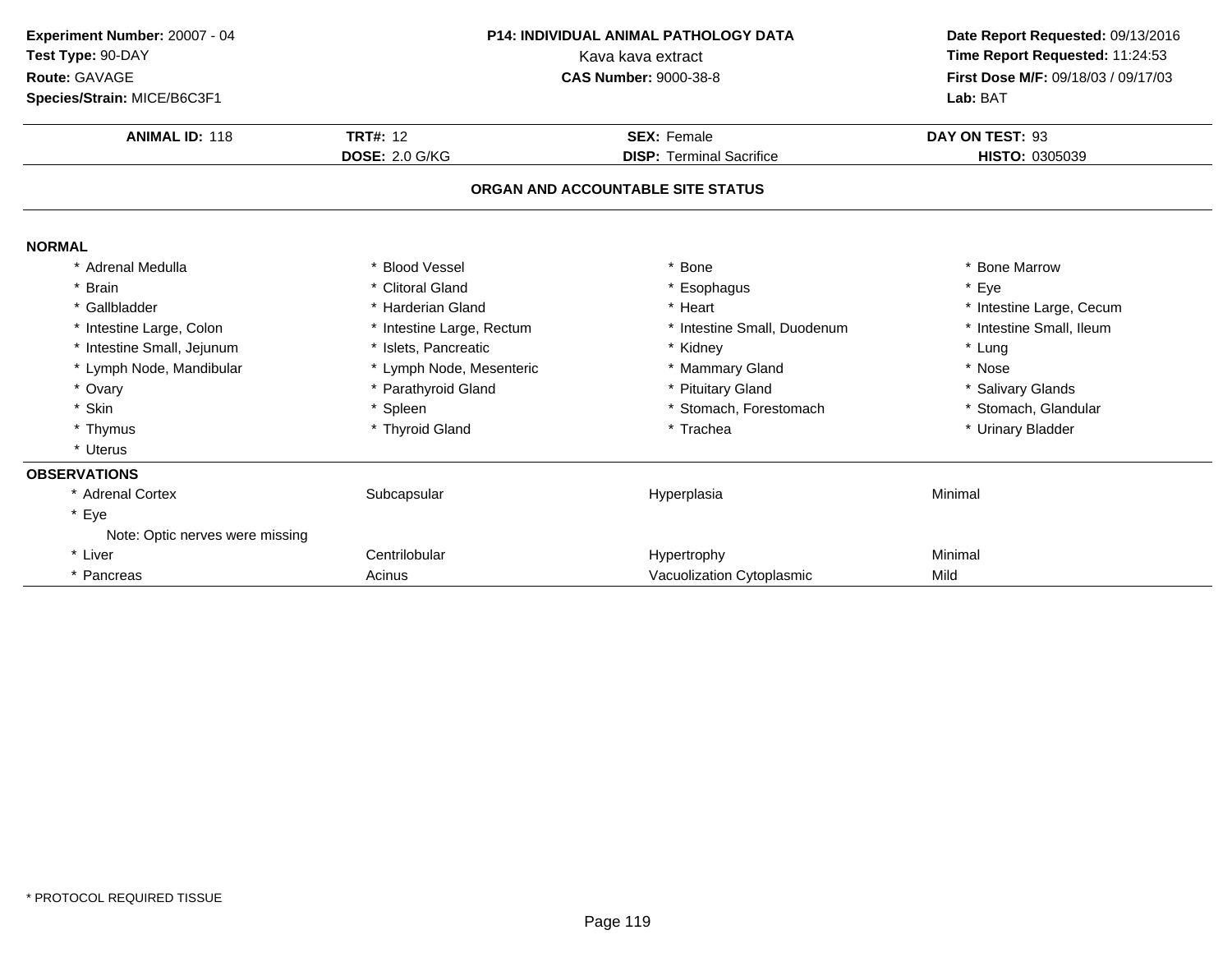| Experiment Number: 20007 - 04<br><b>P14: INDIVIDUAL ANIMAL PATHOLOGY DATA</b><br>Test Type: 90-DAY<br>Kava kava extract |                            |                                   | Date Report Requested: 09/13/2016   |
|-------------------------------------------------------------------------------------------------------------------------|----------------------------|-----------------------------------|-------------------------------------|
|                                                                                                                         |                            |                                   | Time Report Requested: 11:24:53     |
| Route: GAVAGE                                                                                                           |                            | <b>CAS Number: 9000-38-8</b>      | First Dose M/F: 09/18/03 / 09/17/03 |
| Species/Strain: MICE/B6C3F1                                                                                             |                            |                                   | Lab: BAT                            |
| <b>ANIMAL ID: 119</b>                                                                                                   | <b>TRT#: 12</b>            | <b>SEX: Female</b>                | DAY ON TEST: 93                     |
|                                                                                                                         | <b>DOSE: 2.0 G/KG</b>      | <b>DISP: Terminal Sacrifice</b>   | <b>HISTO: 0305040</b>               |
|                                                                                                                         |                            | ORGAN AND ACCOUNTABLE SITE STATUS |                                     |
| <b>NORMAL</b>                                                                                                           |                            |                                   |                                     |
| * Adrenal Cortex                                                                                                        | * Adrenal Medulla          | * Blood Vessel                    | * Bone                              |
| * Bone Marrow                                                                                                           | * Brain                    | * Clitoral Gland                  | * Esophagus                         |
| * Eye                                                                                                                   | * Gallbladder              | * Harderian Gland                 | * Heart                             |
| * Intestine Large, Cecum                                                                                                | * Intestine Large, Colon   | * Intestine Large, Rectum         | * Intestine Small, Duodenum         |
| * Intestine Small, Ileum                                                                                                | * Intestine Small, Jejunum | * Islets, Pancreatic              | * Liver                             |
| * Lung                                                                                                                  | * Lymph Node, Mandibular   | * Lymph Node, Mesenteric          | * Mammary Gland                     |
| * Nose                                                                                                                  | * Ovary                    | * Pancreas                        | * Parathyroid Gland                 |
| * Pituitary Gland                                                                                                       | * Salivary Glands          | * Skin                            | * Spleen                            |
| * Stomach, Forestomach                                                                                                  | * Stomach, Glandular       | * Thymus                          | * Thyroid Gland                     |
| * Trachea                                                                                                               | * Urinary Bladder          | * Uterus                          |                                     |
| <b>OBSERVATIONS</b>                                                                                                     |                            |                                   |                                     |
| * Kidney                                                                                                                |                            | Nephropathy                       | Minimal                             |